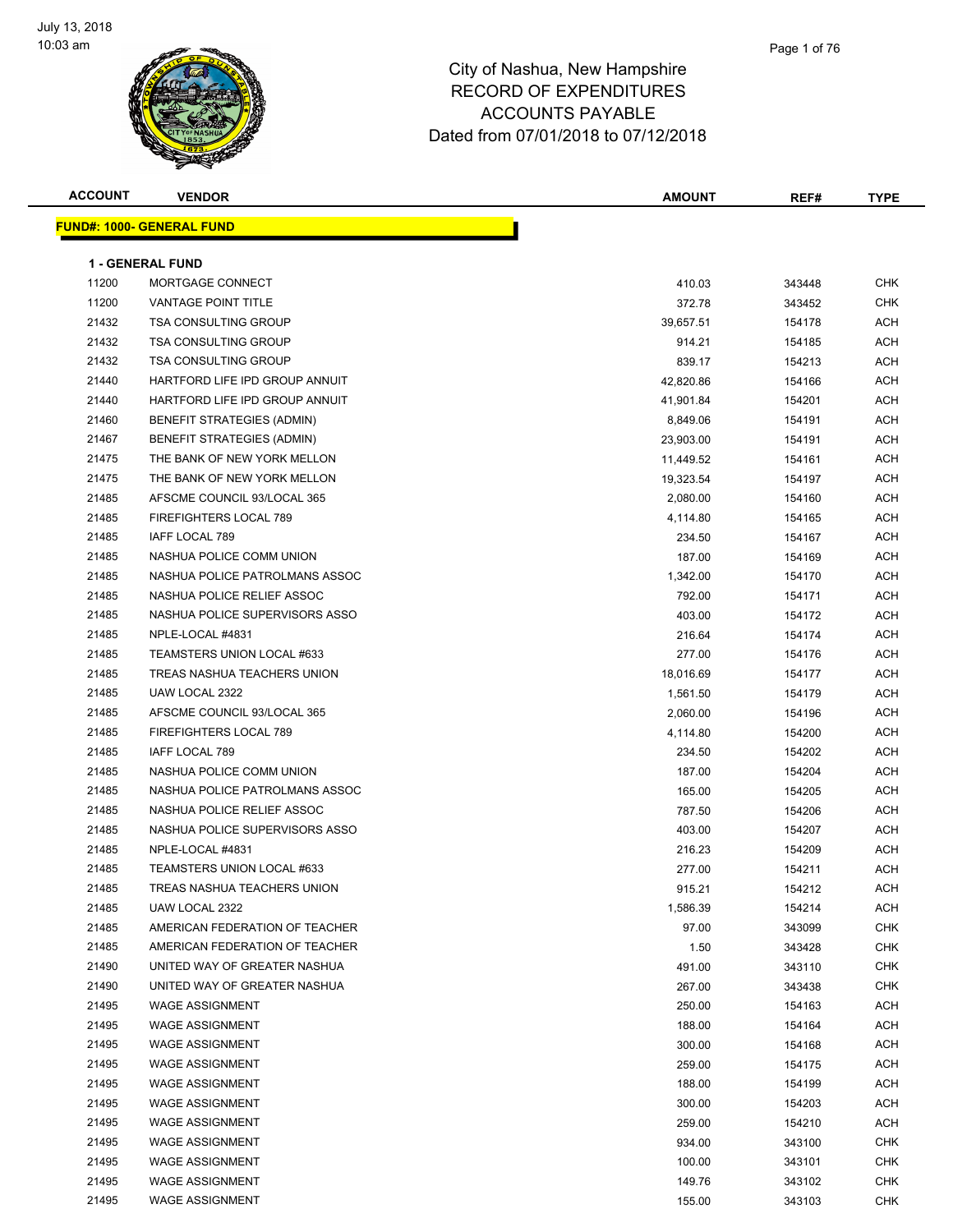

| <b>ACCOUNT</b> | <b>VENDOR</b>                    | <b>AMOUNT</b> | REF#   | <b>TYPE</b> |
|----------------|----------------------------------|---------------|--------|-------------|
|                | <b>FUND#: 1000- GENERAL FUND</b> |               |        |             |
|                | <b>1 - GENERAL FUND</b>          |               |        |             |
| 21495          | <b>WAGE ASSIGNMENT</b>           | 104.00        | 343104 | <b>CHK</b>  |
| 21495          | <b>WAGE ASSIGNMENT</b>           | 75.00         | 343105 | <b>CHK</b>  |
| 21495          | <b>WAGE ASSIGNMENT</b>           | 2,311.92      | 343106 | <b>CHK</b>  |
| 21495          | <b>WAGE ASSIGNMENT</b>           | 11.54         | 343107 | <b>CHK</b>  |
| 21495          | <b>WAGE ASSIGNMENT</b>           | 90.00         | 343108 | <b>CHK</b>  |
| 21495          | <b>WAGE ASSIGNMENT</b>           | 311.88        | 343109 | <b>CHK</b>  |
| 21495          | <b>WAGE ASSIGNMENT</b>           | 730.47        | 343111 | <b>CHK</b>  |
| 21495          | <b>WAGE ASSIGNMENT</b>           | 934.00        | 343429 | <b>CHK</b>  |
| 21495          | <b>WAGE ASSIGNMENT</b>           | 100.00        | 343430 | <b>CHK</b>  |
| 21495          | <b>WAGE ASSIGNMENT</b>           | 155.00        | 343431 | <b>CHK</b>  |
| 21495          | <b>WAGE ASSIGNMENT</b>           | 104.00        | 343432 | <b>CHK</b>  |
| 21495          | <b>WAGE ASSIGNMENT</b>           | 25.00         | 343433 | <b>CHK</b>  |
| 21495          | <b>WAGE ASSIGNMENT</b>           | 1,859.83      | 343434 | <b>CHK</b>  |
| 21495          | <b>WAGE ASSIGNMENT</b>           | 11.54         | 343435 | <b>CHK</b>  |
| 21495          | <b>WAGE ASSIGNMENT</b>           | 90.00         | 343436 | <b>CHK</b>  |
| 21495          | <b>WAGE ASSIGNMENT</b>           | 311.88        | 343437 | <b>CHK</b>  |
| 21495          | <b>WAGE ASSIGNMENT</b>           | 639.19        | 343439 | <b>CHK</b>  |
| 21538          | NASHUA TEACHERS UNION            | 2,110.19      | 154173 | <b>ACH</b>  |
| 21538          | NASHUA TEACHERS UNION            | 125.99        | 154208 | <b>ACH</b>  |
| 21780          | <b>COMMERCE CENTER OF</b>        | 4,757.04      | 343402 | <b>CHK</b>  |
| 21780          | PEARL POINT REALTY, LLC          | 4,174.01      | 343403 | <b>CHK</b>  |
| 21780          | SEVEN AUBURN STREET REALTY INC   | 3,942.21      | 343404 | <b>CHK</b>  |
| 21780          | TRIO REAL ESTATE MANAGMNT LLC    | 5,411.68      | 343405 | <b>CHK</b>  |
| 21780          | ATTY RICHARD SHEA                | 1,580.53      | 343443 | <b>CHK</b>  |
| 21780          | STEWART TITLE COMPANY            | 514.31        | 343451 | <b>CHK</b>  |
| 21921          | STATE OF NH-MV                   | 24,495.54     | 154153 | <b>ACH</b>  |
| 21921          | STATE OF NH-MV                   | 22,798.18     | 154154 | <b>ACH</b>  |
| 21921          | STATE OF NH-MV                   | 21,561.68     | 154184 | <b>ACH</b>  |
| 21921          | STATE OF NH-MV                   | 15,477.08     | 154186 | <b>ACH</b>  |
| 21921          | STATE OF NH-MV                   | 16,214.11     | 154187 | <b>ACH</b>  |
| 21921          | STATE OF NH-MV                   | 12,583.78     | 154189 | <b>ACH</b>  |
| 21921          | STATE OF NH -MV                  | 16,321.06     | 154194 | <b>ACH</b>  |
|                | <b>TOTAL 1 - GENERAL FUND</b>    | \$394,485.18  |        |             |

#### **101 - MAYOR**

| 68350 | EINER<br>KIMBERLY KL     | 244.<br>$\cdot$ | 343125 | СНК |
|-------|--------------------------|-----------------|--------|-----|
|       |                          |                 |        |     |
|       | <b>TOTAL 101 - MAYOR</b> | \$244.13        |        |     |
|       |                          |                 |        |     |

#### **103 - LEGAL**

| <b>IMLA</b>                  | 1.025.00 | 343164 | CHK        |
|------------------------------|----------|--------|------------|
| HILLSBOROUGH COUNTY REGISTRY | 24.00    | 343618 | CHK        |
| WB MASON CO INC              | 163.65   | 343301 | <b>CHK</b> |
| <b>BNA</b>                   | 189.71   | 343154 | CHK        |
| MATTHEW BENDER & CO INC      | 345.53   | 343640 | CHK        |
|                              |          |        |            |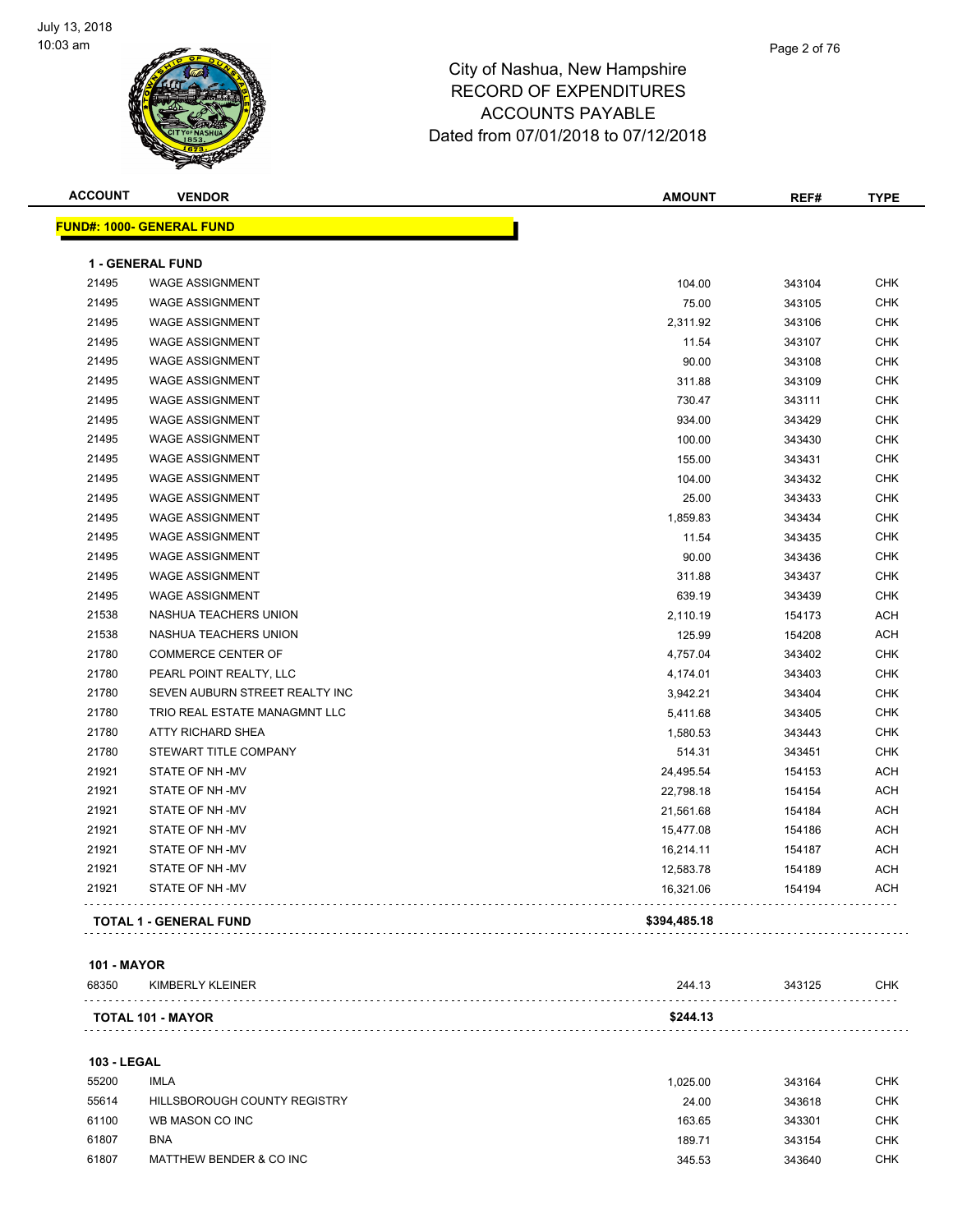

#### Page 3 of 76

| <b>ACCOUNT</b> | <b>VENDOR</b>                                              | <b>AMOUNT</b> | REF#   | <b>TYPE</b> |
|----------------|------------------------------------------------------------|---------------|--------|-------------|
|                | <u> FUND#: 1000- GENERAL FUND</u>                          |               |        |             |
|                | TOTAL 103 - LEGAL                                          | \$1,747.89    |        |             |
|                |                                                            |               |        |             |
|                | 107 - CITY CLERK                                           |               |        |             |
| 42508          | TREASURER STATE OF NH                                      | 3,569.00      | 343532 | <b>CHK</b>  |
| 44149          | TREASURER STATE OF NH                                      | 14,449.00     | 343532 | <b>CHK</b>  |
| 61650          | WB MASON CO INC                                            | 315.50        | 343713 | CHK         |
|                | <b>TOTAL 107 - CITY CLERK</b>                              | \$18,333.50   |        |             |
|                | <b>109 - CIVIC &amp; COMMUNITY ACTIVITIES</b>              |               |        |             |
| 55207          | NH MUNICIPAL ASSOCIATION INC                               | 27,583.00     | 343660 | <b>CHK</b>  |
| 56200          | <b>DISCOVER DANCE</b>                                      | 500.00        | 343116 | <b>CHK</b>  |
| 56200          | GIRLS INC OF GREATER NASHUA                                | 500.00        | 343120 | <b>CHK</b>  |
| 56200          | NASHUA CHILDRENS HOME                                      | 500.00        | 343137 | <b>CHK</b>  |
| 56200          | PLUS COMPANY AND M & L HOME                                | 500.00        | 343142 | <b>CHK</b>  |
| 56200          | POSITIVE STREET ART                                        | 500.00        | 343143 | <b>CHK</b>  |
| 56200          | UNITED WAY OF GREATER NASHUA                               | 500.00        | 343148 | <b>CHK</b>  |
| 56200          | YMCA OF GREATER NASHUA                                     | 500.00        | 343151 | <b>CHK</b>  |
| 56200          | NASHUA YOUTH COUNCIL                                       | 500.00        | 343152 | <b>CHK</b>  |
| 56200          | NASHUA SOUP KITCHEN & SHELTER                              | 750.00        | 343253 | <b>CHK</b>  |
| 56200          | NASHUA PREVENTION COALITION                                | 500.00        | 343486 | <b>CHK</b>  |
| 56207          | <b>JUDY CARLSON</b>                                        | 64.96         | 343567 | <b>CHK</b>  |
| 56207          | RACHEL RENDINA                                             | 129.37        | 343675 | <b>CHK</b>  |
| 56207          | LINDSAY RINALDI                                            | 152.55        | 343676 | <b>CHK</b>  |
|                | TOTAL 109 - CIVIC & COMMUNITY ACTIVITIES                   | \$33,179.88   |        |             |
|                |                                                            |               |        |             |
|                | <b>111 - HUMAN RESOURCES</b>                               |               |        |             |
| 55425          | PEOPLEFACTS LLC                                            | 303.10        | 343173 | <b>CHK</b>  |
| 61100          | WB MASON CO INC                                            | 53.75         | 343301 | CHK         |
|                | <b>TOTAL 111 - HUMAN RESOURCES</b>                         | \$356.85      |        |             |
|                | <b>120 - TELECOMMUNICATIONS</b>                            |               |        |             |
| 55109          | PACIFIC TELEMANAGEMENT SERVICE                             | 75.00         | 343262 | <b>CHK</b>  |
| 55109          | <b>FIRSTLIGHT</b>                                          | 2,090.05      | 343506 | <b>CHK</b>  |
| 55118          | <b>COMCAST CABLE COMMUNICATIONS I</b>                      | 148.10        | 343155 | <b>CHK</b>  |
| 55118          | VERIZON WIRELESS-342053899-000                             | 760.19        | 343537 | <b>CHK</b>  |
|                | <b>TOTAL 120 - TELECOMMUNICATIONS</b>                      | \$3,073.34    |        |             |
|                |                                                            |               |        |             |
| 54407          | <b>122 - INFORMATION TECHNOLOGY</b><br><b>MHC SOFTWARE</b> |               |        | <b>CHK</b>  |
|                |                                                            | 8,082.70      | 343647 |             |
| 54407          | NAMESCAPE CORP                                             | 328.00        | 343654 | <b>CHK</b>  |
| 54407          | SUNVIEW SOFTWARE INC                                       | 9,121.00      | 343691 | <b>CHK</b>  |
| 55118          | VERIZON WIRELESS-985557535                                 | 40.01         | 343183 | <b>CHK</b>  |
| 61100          | AMAZON.COM LLC                                             | (13.96)       | 154180 | ACH         |
| 71221          | SHI INTERNATIONAL CORP                                     | 13.00         | 343287 | <b>CHK</b>  |
|                |                                                            |               |        |             |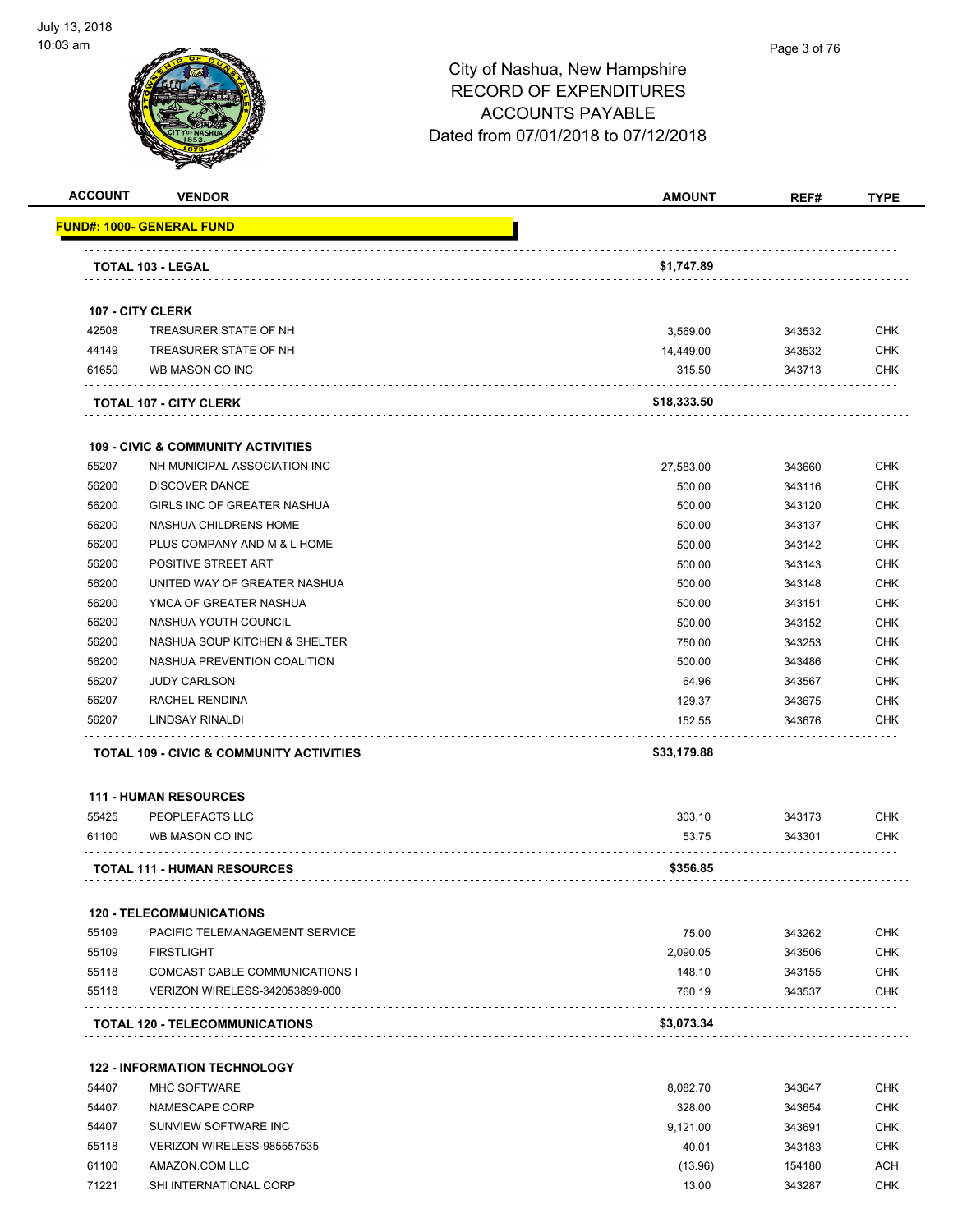

| <b>ACCOUNT</b> | <b>VENDOR</b>                             | <b>AMOUNT</b> | REF#   | <b>TYPE</b> |
|----------------|-------------------------------------------|---------------|--------|-------------|
|                | <u> FUND#: 1000- GENERAL FUND</u>         |               |        |             |
|                | <b>122 - INFORMATION TECHNOLOGY</b>       |               |        |             |
| 71221          | <b>TEQUIPMENT.NET</b>                     | 666.40        | 343294 | <b>CHK</b>  |
| 71221          | SHI INTERNATIONAL CORP                    | 34,696.73     | 343684 | <b>CHK</b>  |
| 71221          | <b>TEQUIPMENT.NET</b>                     | 95.67         | 343695 | CHK         |
|                | <b>TOTAL 122 - INFORMATION TECHNOLOGY</b> | \$53,029.55   |        |             |
|                | <b>126 - FINANCIAL SERVICES</b>           |               |        |             |
| 41307          | HILLSBOROUGH COUNTY REGISTRY              | 98.68         | 343618 | <b>CHK</b>  |
| 42200          | MARY KATHLEEN DAANSEN                     | 130.20        | 343444 | <b>CHK</b>  |
| 42200          | INNOVATIVE FUNDING SERVICE LLC            | 166.20        | 343447 | <b>CHK</b>  |
| 42200          | DARIA C PRYSHLAK                          | 363.00        | 343449 | <b>CHK</b>  |
| 42200          | ROBERT BOISVERT                           | 10.00         | 343561 | <b>CHK</b>  |
| 42200          | MARCEL A BOUCHARD                         | 410.00        | 343562 | <b>CHK</b>  |
| 42200          | ROBERT CAIADO                             | 59.00         | 343565 | <b>CHK</b>  |
| 42200          | <b>KATHRYN DOLAN</b>                      | 74.00         | 343589 | CHK         |
| 42200          | <b>LUCIO FLORES</b>                       | 80.00         | 343602 | <b>CHK</b>  |
| 42200          | <b>MATTHEW M LACOE</b>                    | 198.00        | 343634 | <b>CHK</b>  |
| 42200          | <b>RUTH MERRIMAN</b>                      | 7.80          | 343646 | CHK         |
| 42200          | LEE V NGUYEN                              | 722.20        | 343659 | <b>CHK</b>  |
| 42200          | RANDY ROHR                                | 15.00         | 343678 | <b>CHK</b>  |
| 42200          | NICOLE A SUSKO                            | 100.20        | 343692 | CHK         |
| 42200          | DOREEN TOWNSEND                           | 74.40         | 343698 | <b>CHK</b>  |
| 53467          | <b>MAILINGS UNLIMITED</b>                 | 943.92        | 343638 | CHK         |
| 55307          | <b>DEREK DANIELSON</b>                    | 79.87         | 343476 | CHK         |
| 55421          | <b>NHCTCA</b>                             | 50.00         | 343171 | <b>CHK</b>  |
| 55421          | NHTCA/NHCTCA JOINT                        | 535.00        | 343526 | CHK         |
| 55607          | MAILINGS UNLIMITED - MVR                  | 1,890.00      | 154192 | <b>ACH</b>  |
| 55607          | <b>MAILINGS UNLIMITED</b>                 | (177.32)      | 343638 | CHK         |
| 61100          | WB MASON CO INC                           | 224.23        | 343301 | CHK         |
| 61100          | WB MASON CO INC                           | 81.15         | 343713 | CHK         |
|                | <b>TOTAL 126 - FINANCIAL SERVICES</b>     | \$6,135.53    |        |             |
|                | <b>129 - CITY BUILDINGS</b>               |               |        |             |
| 54100          | <b>EVERSOURCE</b>                         | 2,279.01      | 343161 | <b>CHK</b>  |
| 54114          | <b>LIBERTY UTILITIES - NH</b>             | 214.68        | 343517 | <b>CHK</b>  |
| 54114          | LIBERTY UTILITIES - NH                    | 478.97        | 343518 | <b>CHK</b>  |
| 54141          | PENNICHUCK WATER WORKS INC                | 885.30        | 343527 | CHK         |
| 54228          | BAIN PEST CONTROL SERVICE INC             | 160.00        | 343555 | <b>CHK</b>  |
| 54243          | <b>J LAWRENCE HALL INC</b>                | 200.00        | 343231 | <b>CHK</b>  |
| 54280          | <b>CINTAS FIRE PROTECTION</b>             | 507.99        | 343575 | <b>CHK</b>  |
| 61428          | HOME DEPOT CREDIT SERVICE 3065            | 11.48         | 343226 | <b>CHK</b>  |
| 61428          | NEW ENGLAND PAPER & SUPPLY                | 287.42        | 343257 | <b>CHK</b>  |
|                |                                           |               |        |             |

**TOTAL 129 - CITY BUILDINGS \$5,024.85**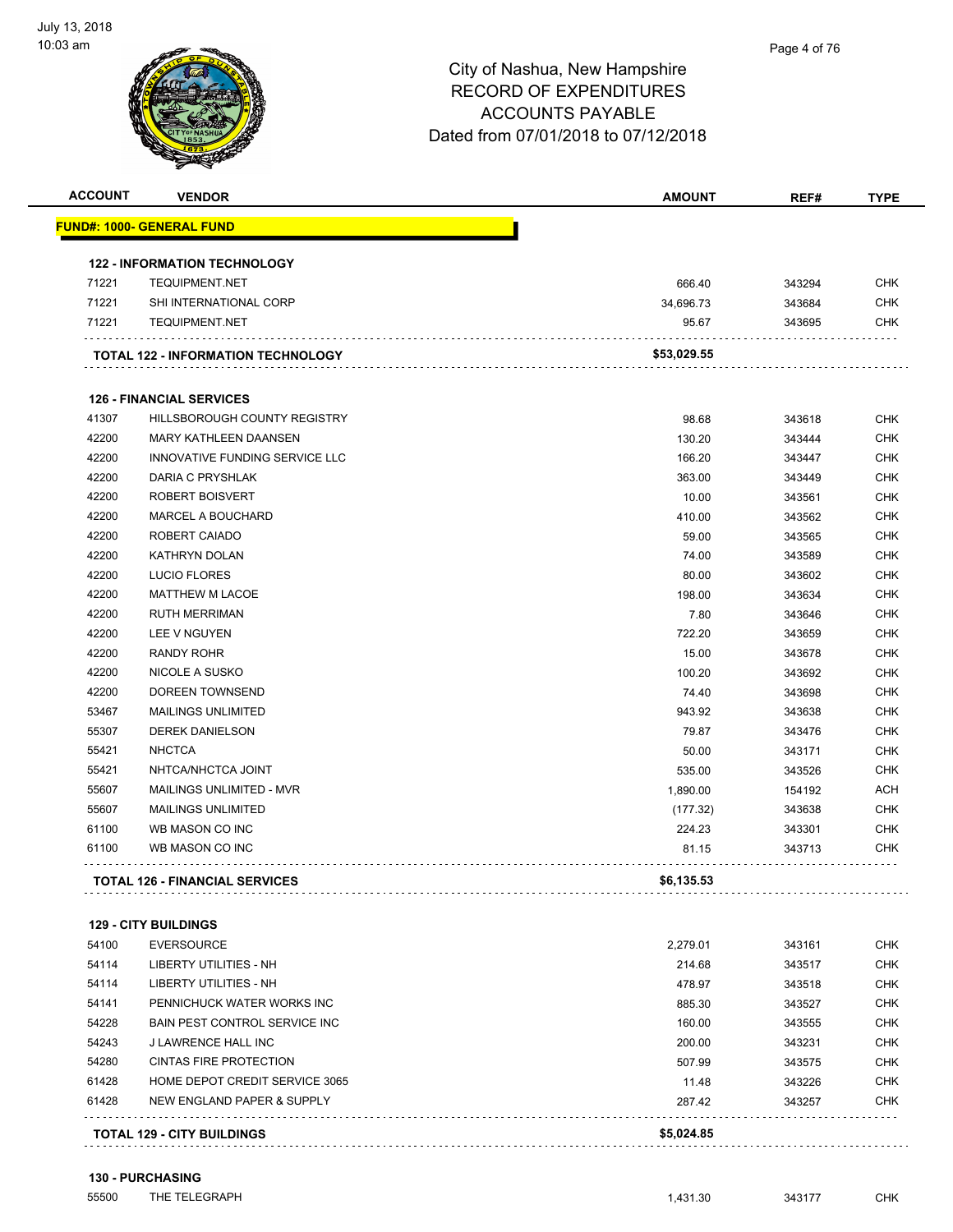

| <b>ACCOUNT</b> | <b>VENDOR</b>                                           | <b>AMOUNT</b>     | REF#   | <b>TYPE</b>              |
|----------------|---------------------------------------------------------|-------------------|--------|--------------------------|
|                | <u> FUND#: 1000- GENERAL FUND</u>                       |                   |        |                          |
|                |                                                         |                   |        |                          |
|                | <b>130 - PURCHASING</b>                                 |                   |        |                          |
| 55500          | UNION LEADER CORP -- 19828                              | 84.78             | 343180 | <b>CHK</b>               |
| 55500          | THE TELEGRAPH                                           | 1,853.35          | 343531 | <b>CHK</b>               |
| 55500          | UNION LEADER CORP -- 19828                              | 105.98            | 343533 | <b>CHK</b>               |
| 61242          | LINDENMEYR MUNROE                                       | 544.61            | 343236 | <b>CHK</b>               |
| 61242          | WB MASON CO INC                                         | 450.90            | 343301 | <b>CHK</b>               |
|                |                                                         |                   |        |                          |
|                | <b>TOTAL 130 - PURCHASING</b>                           | \$4,470.92        |        |                          |
|                | <b>132 - ASSESSING</b>                                  |                   |        |                          |
| 55307          | <b>GARY TURGISS</b>                                     | 146.61            | 343706 | <b>CHK</b>               |
|                | <b>TOTAL 132 - ASSESSING</b>                            | \$146.61          |        |                          |
|                |                                                         |                   |        |                          |
| 134 - GIS      |                                                         |                   |        |                          |
| 55421          | THE SARATOGA HILTON                                     | 1,145.82          | 343682 | <b>CHK</b>               |
|                | <b>TOTAL 134 - GIS</b>                                  | \$1,145.82        |        |                          |
|                |                                                         |                   |        |                          |
|                | <b>140 - PINEWOOD CEMETERY</b>                          |                   |        |                          |
| 54280          | THE COLLINS GROUP INC                                   | 54.63             | 343696 | <b>CHK</b>               |
| 71025          | HOME DEPOT CREDIT SERVICE 3065                          | 267.27            | 343226 | <b>CHK</b>               |
|                |                                                         |                   |        |                          |
|                | TOTAL 140 - PINEWOOD CEMETERY                           | \$321.90          |        |                          |
|                |                                                         |                   |        |                          |
|                | <b>142 - WOODLAWN CEMETERY</b>                          |                   |        |                          |
| 54100          | <b>EVERSOURCE</b>                                       | 358.88            | 343161 | <b>CHK</b>               |
| 54114          | LIBERTY UTILITIES - NH                                  | 67.34             | 343514 | <b>CHK</b>               |
| 54114          | <b>DIRECT ENERGY BUSINESS</b>                           | 3.75              | 343587 | <b>CHK</b>               |
| 54280          | HOME DEPOT CREDIT SERVICE 3065                          | 105.37            | 343226 | <b>CHK</b>               |
| 54280          | NASHUA WALLPAPER & PAINT CO                             | 109.98            | 343254 | <b>CHK</b>               |
| 54280          | NASHUA OUTDOOR POWER EQUIPMENT                          | 421.34            | 343655 | <b>CHK</b>               |
| 54280          | SOUTHERN NH PEST CONTROL                                | 250.00            | 343687 | <b>CHK</b>               |
| 54280<br>54487 | THE COLLINS GROUP INC<br>NASHUA OUTDOOR POWER EQUIPMENT | 77.85             | 343696 | <b>CHK</b><br><b>CHK</b> |
|                |                                                         | 174.78            | 343655 | <b>CHK</b>               |
| 61299<br>61300 | NASHUA OUTDOOR POWER EQUIPMENT<br>DENNIS K BURKE INC    | 29.70             | 343251 |                          |
|                |                                                         | 489.81            | 343213 | <b>CHK</b><br><b>CHK</b> |
| 61705<br>61799 | MAYNARD & LESIEUR INC<br>SANEL AUTO PARTS CO            | 1,249.00<br>11.71 | 343246 | <b>CHK</b>               |
|                |                                                         |                   | 343278 |                          |
|                | <b>TOTAL 142 - WOODLAWN CEMETERY</b>                    | \$3,349.51        |        |                          |
|                |                                                         |                   |        |                          |
|                | <b>144 - EDGEWOOD &amp; SUBURBAN CEMETERIES</b>         |                   |        |                          |
| 54100          | <b>EVERSOURCE</b>                                       | 135.20            | 343161 | <b>CHK</b>               |
| 54141          | PENNICHUCK WATER WORKS INC                              | 221.14            | 343527 | <b>CHK</b>               |
| 54280          | HOME DEPOT CREDIT SERVICE 3065                          | 55.89             | 343226 | <b>CHK</b>               |
| 54280          | NASHUA WALLPAPER & PAINT CO                             | 339.63            | 343254 | <b>CHK</b>               |
| 54487          | NASHUA OUTDOOR POWER EQUIPMENT                          | 114.46            | 343251 | <b>CHK</b>               |
| 61300          | DENNIS K BURKE INC                                      | 584.15            | 343213 | <b>CHK</b>               |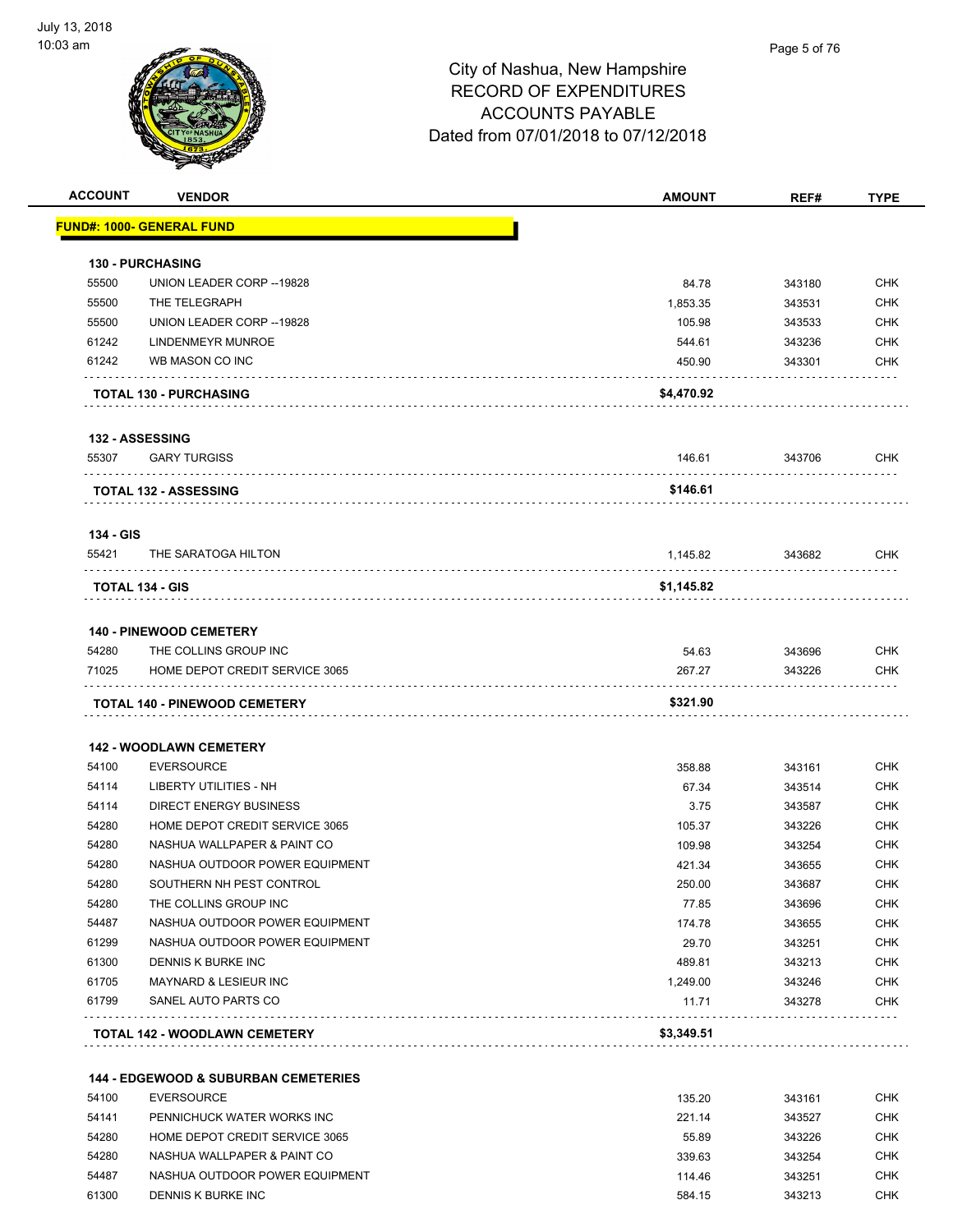# Page 6 of 76City of Nashua, New Hampshire RECORD OF EXPENDITURES ACCOUNTS PAYABLE Dated from 07/01/2018 to 07/12/2018 **ACCOUNT VENDOR AMOUNT REF# TYPE FUND#: 1000- GENERAL FUND 144 - EDGEWOOD & SUBURBAN CEMETERIES** C J ROUSSEAU TRUCKING 585.00 343564 CHK **TOTAL 144 - EDGEWOOD & SUBURBAN CEMETERIES \$2,035.47 150 - POLICE** AAA CREDIT SCREENING SERV LLC 60.00 343540 CHK EVERSOUCE-POWER SUPPLY 17,038.62 343157 CHK

| 54100 | <b>EVERSOURCE</b>                    | 122.24   | 343161 | <b>CHK</b> |
|-------|--------------------------------------|----------|--------|------------|
| 54100 | <b>EVERSOURCE</b>                    | 224.49   | 343162 | <b>CHK</b> |
| 54114 | <b>LIBERTY UTILITIES - NH</b>        | 66.24    | 343512 | <b>CHK</b> |
| 54114 | <b>DIRECT ENERGY BUSINESS</b>        | 6.55     | 343587 | CHK        |
| 54141 | PENNICHUCK WATER WORKS INC           | 1,165.59 | 343527 | <b>CHK</b> |
| 54243 | J LAWRENCE HALL INC                  | 2,025.91 | 343231 | <b>CHK</b> |
| 54243 | CHICK BEAULIEU INC                   | 1,500.00 | 343574 | <b>CHK</b> |
| 54407 | RELX INC DBA LEXISNEXIS              | 165.00   | 343674 | <b>CHK</b> |
| 54487 | ASAP FIRE & SAFETY CORP              | 1,725.75 | 343550 | <b>CHK</b> |
| 54600 | <b>BEST FORD</b>                     | 141.03   | 343198 | <b>CHK</b> |
| 54600 | SULLIVAN TIRE COMPANY                | 42.00    | 343292 | <b>CHK</b> |
| 54600 | SULLIVAN TIRE COMPANY                | 42.00    | 343690 | <b>CHK</b> |
| 54849 | COMCAST CABLE COMMUNICATIONS I       | 334.70   | 343155 | CHK        |
| 54849 | CONSOLIDATED COMMUNICATIONS          | 98.60    | 343156 | <b>CHK</b> |
| 54849 | JOSHUA ST ONGE                       | 45.96    | 343495 | <b>CHK</b> |
| 54849 | VERIZON WIRELESS-286546928           | 1,094.88 | 343536 | <b>CHK</b> |
| 55118 | VERIZON WIRELESS-581499451           | 654.86   | 343184 | <b>CHK</b> |
| 55300 | DANIEL MEDEROS                       | 136.68   | 343483 | <b>CHK</b> |
| 55307 | <b>ADRIAN BEATO</b>                  | 43.60    | 343464 | <b>CHK</b> |
| 55400 | REMINGTON OUTDOOR COMPANY            | 500.00   | 343528 | <b>CHK</b> |
| 55400 | UNIVERISTY OF NEW HAMPSHIRE          | 655.00   | 343535 | <b>CHK</b> |
| 55607 | UNITED PARCEL SERVICE                | 28.72    | 343181 | CHK        |
| 61100 | PITNEY BOWES INC                     | 169.56   | 343174 | <b>CHK</b> |
| 61100 | WB MASON CO INC                      | 32.57    | 343301 | <b>CHK</b> |
| 61100 | PETTY CASH                           | 32.00    | 343490 | <b>CHK</b> |
| 61100 | PETTY CASH                           | 19.99    | 343492 | <b>CHK</b> |
| 61100 | <b>GRANITE STATE STAMPS INC</b>      | 13.50    | 343611 | <b>CHK</b> |
| 61100 | WB MASON CO INC                      | 1,394.21 | 343713 | <b>CHK</b> |
| 61107 | <b>BEN'S UNIFORMS</b>                | 827.23   | 343557 | <b>CHK</b> |
| 61110 | <b>BEN'S UNIFORMS</b>                | 1,982.92 | 343557 | <b>CHK</b> |
| 61299 | PETTY CASH                           | 9.90     | 343490 | CHK        |
| 61299 | <b>ERIC WALKER</b>                   | 49.98    | 343498 | <b>CHK</b> |
| 61299 | CENTRAL EQUIPMENT CO INC             | 2,612.50 | 343570 | <b>CHK</b> |
| 61300 | <b>WEX BANK</b>                      | 1,323.37 | 343302 | <b>CHK</b> |
| 61300 | PETTY CASH                           | 80.47    | 343490 | <b>CHK</b> |
| 61428 | CENTRAL PAPER PRODUCTS CO            | 80.54    | 343571 | <b>CHK</b> |
| 61607 | <b>GOVCONNECTION INC</b>             | 198.00   | 343222 | <b>CHK</b> |
| 61650 | WB MASON CO INC                      | 14.96    | 343713 | <b>CHK</b> |
| 61705 | MAYNARD & LESIEUR INC                | 105.69   | 343243 | <b>CHK</b> |
| 61705 | <b>GOODYEAR TIRE &amp; RUBBER CO</b> | 528.45   | 343608 | CHK        |
| 61799 | <b>CARPARTS OF NASHUA</b>            | 56.65    | 343203 | <b>CHK</b> |
|       |                                      |          |        |            |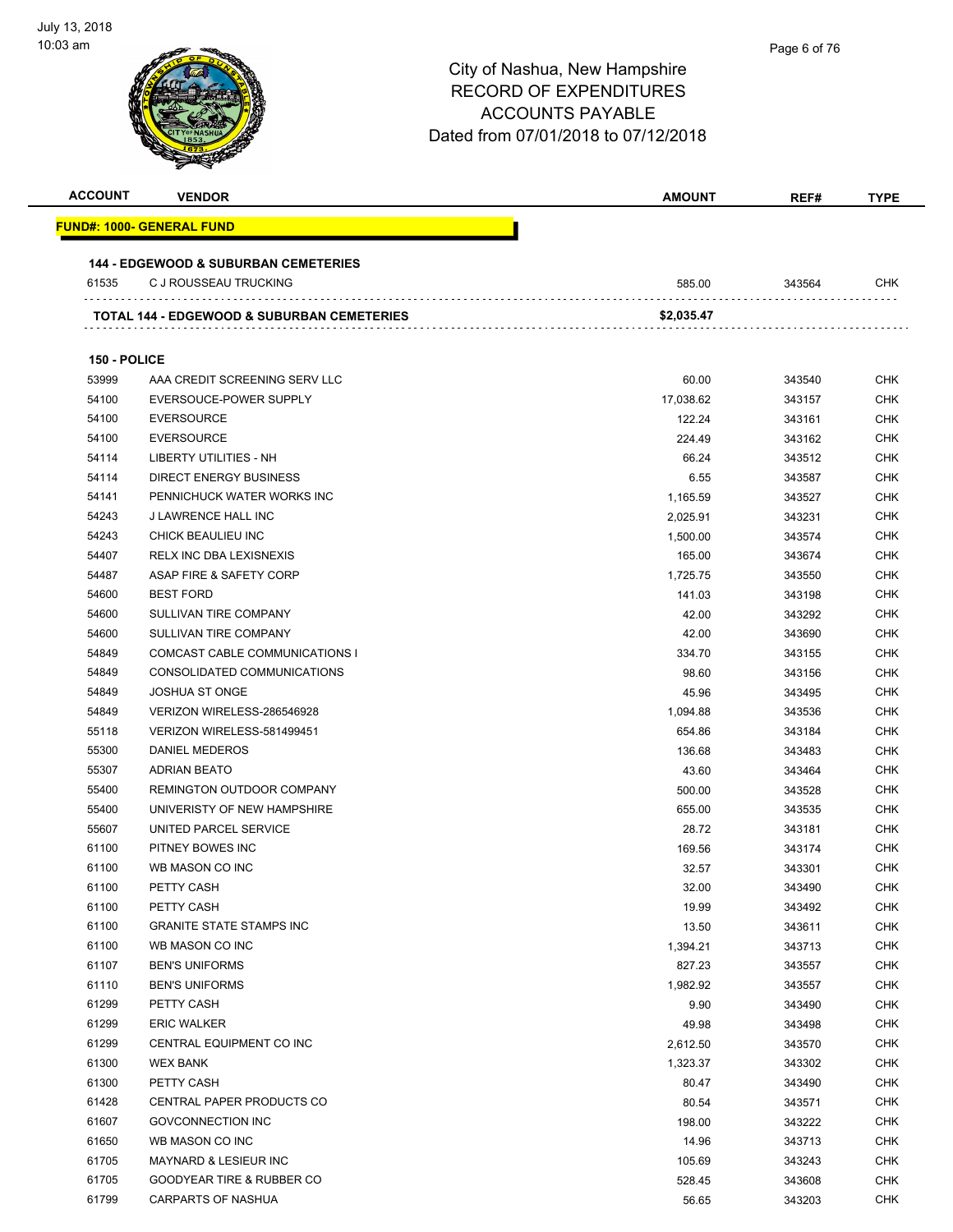

| <b>ACCOUNT</b>    | <b>VENDOR</b>                    | <b>AMOUNT</b> | REF#   | <b>TYPE</b> |
|-------------------|----------------------------------|---------------|--------|-------------|
|                   | <b>FUND#: 1000- GENERAL FUND</b> |               |        |             |
| 150 - POLICE      |                                  |               |        |             |
| 61799             | <b>FACTORY MOTOR PARTS</b>       | 157.75        | 343218 | <b>CHK</b>  |
| 61799             | HOME DEPOT CREDIT SERVICE 3073   | 135.49        | 343227 | <b>CHK</b>  |
| 61799             | LOWE'S - 3502                    | 25.14         | 343237 | <b>CHK</b>  |
| 61799             | <b>MACMULKIN CHEVROLET INC</b>   | 161.24        | 343239 | <b>CHK</b>  |
| 61799             | NORTHERN FOREIGN CAR PARTS INC   | 201.02        | 343258 | <b>CHK</b>  |
| 61799             | <b>QUIRK GM PARTS DEPOT</b>      | 68.83         | 343271 | <b>CHK</b>  |
| 61799             | PETTY CASH                       | 60.70         | 343490 | <b>CHK</b>  |
| 61799             | <b>BEST FORD</b>                 | 52.16         | 343558 | <b>CHK</b>  |
| 61799             | CARPARTS OF NASHUA               | 253.61        | 343568 | CHK         |
| 61799             | <b>FACTORY MOTOR PARTS</b>       | 644.77        | 343597 | <b>CHK</b>  |
| 61799             | MAYNARD & LESIEUR INC            | 84.00         | 343641 | <b>CHK</b>  |
| 61799             | NORTHERN FOREIGN CAR PARTS INC   | 625.39        | 343662 | <b>CHK</b>  |
| 61799             | O'REILLY AUTO PARTS              | 9.94          | 343663 | <b>CHK</b>  |
| 61799             | SNAP-ON CREDIT LLC               | 1,498.92      | 343686 | <b>CHK</b>  |
| 61910             | <b>CHARLES MACGREGOR</b>         | 93.52         | 343131 | <b>CHK</b>  |
| 61910             | PETTY CASH                       | 114.64        | 343490 | <b>CHK</b>  |
| 61910             | PETTY CASH                       | 139.50        | 343491 | <b>CHK</b>  |
| 61910             | PETTY CASH                       | 95.80         | 343492 | <b>CHK</b>  |
| 61910             | <b>JAMES TESTAVERDE</b>          | 108.46        | 343496 | <b>CHK</b>  |
| 71025             | SNAP ON TOOLS                    | 73.25         | 343290 | <b>CHK</b>  |
| 71221             | <b>GOVCONNECTION INC</b>         | 196.00        | 343609 | <b>CHK</b>  |
| 71228             | <b>GOVCONNECTION INC</b>         | 3,363.85      | 343222 | <b>CHK</b>  |
| 71999             | THE TRAILER OUTLET               | 350.00        | 343296 | <b>CHK</b>  |
|                   | <b>TOTAL 150 - POLICE</b>        | \$45,964.89   |        |             |
| <b>152 - FIRE</b> |                                  |               |        |             |

| 53455 | FIRE SERVICE TESTING CO INC      | 1,050.00 | 343600 | <b>CHK</b> |
|-------|----------------------------------|----------|--------|------------|
| 54100 | <b>EVERSOURCE</b>                | 9,488.22 | 343161 | <b>CHK</b> |
| 54100 | <b>EVERSOURCE</b>                | 451.16   | 343162 | <b>CHK</b> |
| 54114 | <b>LIBERTY UTILITIES - NH</b>    | 343.40   | 343509 | <b>CHK</b> |
| 54114 | <b>LIBERTY UTILITIES - NH</b>    | 134.75   | 343510 | <b>CHK</b> |
| 54114 | <b>LIBERTY UTILITIES - NH</b>    | 113.90   | 343511 | <b>CHK</b> |
| 54114 | <b>LIBERTY UTILITIES - NH</b>    | 142.64   | 343520 | CHK        |
| 54114 | <b>LIBERTY UTILITIES - NH</b>    | 131.92   | 343522 | <b>CHK</b> |
| 54114 | DIRECT ENERGY BUSINESS           | 330.05   | 343587 | CHK        |
| 54141 | PENNICHUCK WATER WORKS INC       | 1,356.47 | 343527 | <b>CHK</b> |
| 54228 | <b>JP PEST SERVICES INC</b>      | 158.00   | 343627 | <b>CHK</b> |
| 54243 | AE MECHANICAL INC                | 349.83   | 343188 | CHK        |
| 54414 | HOME DEPOT CREDIT SERVICE 3065   | 19.97    | 343619 | <b>CHK</b> |
| 54450 | <b>VARIDESK LLC</b>              | 890.00   | 343710 | <b>CHK</b> |
| 54487 | <b>KERRY FIRE PROTECTION INC</b> | 1,500.00 | 343234 | CHK        |
| 54600 | SANEL AUTO PARTS CO              | 178.50   | 343279 | <b>CHK</b> |
| 54600 | <b>AUTOFAIR FORD</b>             | 129.95   | 343554 | <b>CHK</b> |
| 55607 | UNITED PARCEL SERVICE            | 3.96     | 343534 | <b>CHK</b> |
| 55699 | <b>TRUE BLUE CLEANERS</b>        | 39.60    | 343702 | <b>CHK</b> |
| 55699 | <b>TRUE BLUE CLEANERS</b>        | 61.65    | 343703 | <b>CHK</b> |
| 61100 | PETTY CASH                       | 7.89     | 343489 | <b>CHK</b> |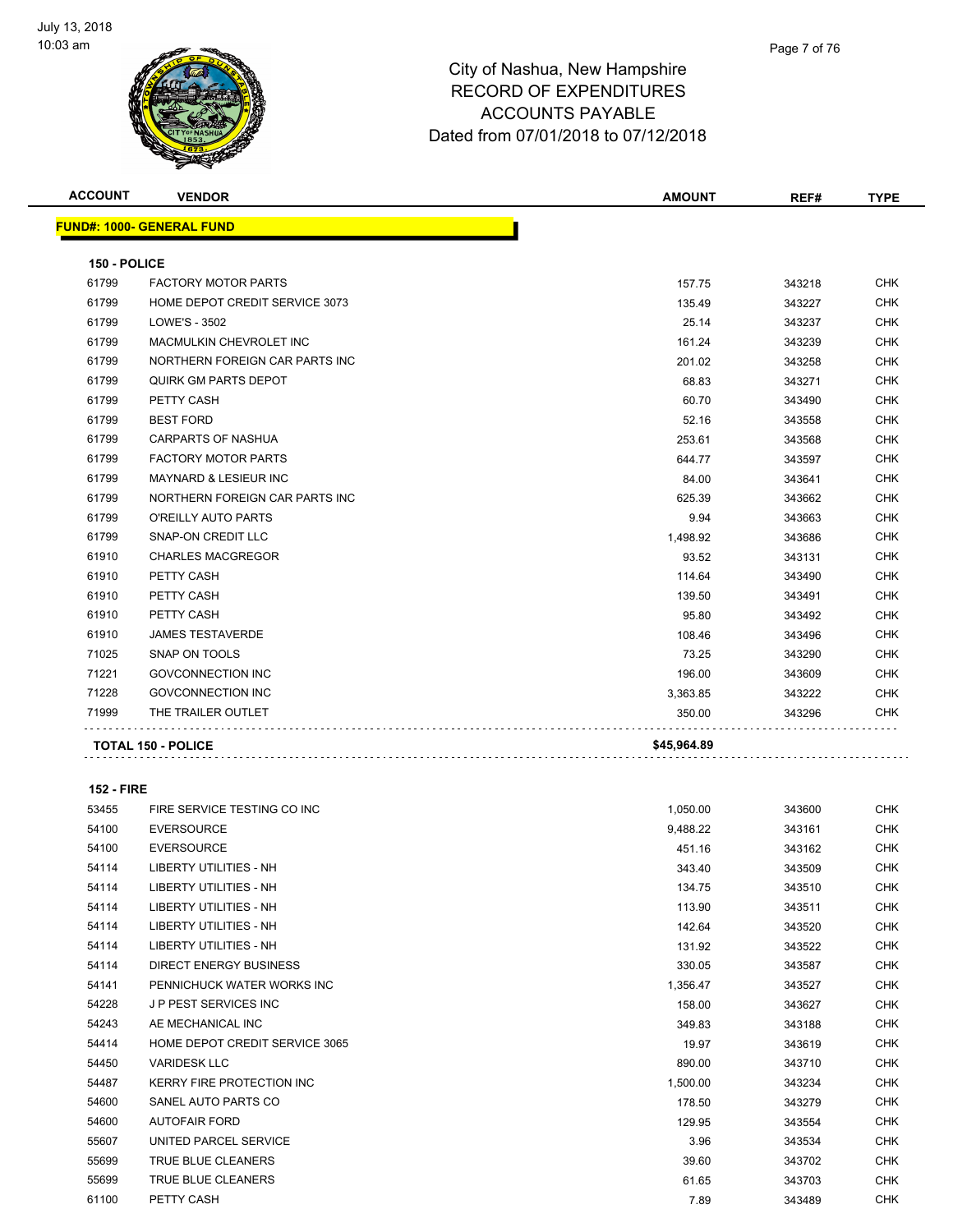

| <b>ACCOUNT</b>    | <b>VENDOR</b>                          | <b>AMOUNT</b> | REF#   | <b>TYPE</b> |
|-------------------|----------------------------------------|---------------|--------|-------------|
|                   | <u> FUND#: 1000- GENERAL FUND</u>      |               |        |             |
|                   |                                        |               |        |             |
| <b>152 - FIRE</b> |                                        |               |        |             |
| 61107             | FIRE TECH & SAFETY OF NEW ENGL         | 330.00        | 343601 | CHK         |
| 61142             | <b>MOORE MEDICAL LLC</b>               | 118.69        | 343653 | <b>CHK</b>  |
| 61156             | BERGERON PROTECTIVE CLOTHING           | 266.00        | 343197 | CHK         |
| 61428             | NEW ENGLAND PAPER & SUPPLY             | 1,956.25      | 343257 | CHK         |
| 61428             | NEW ENGLAND PAPER & SUPPLY             | 780.48        | 343657 | <b>CHK</b>  |
| 61435             | TRI STATE FIRE PROTECTION LLC          | 116.63        | 343701 | <b>CHK</b>  |
| 61499             | HOME DEPOT CREDIT SERVICE 3065         | 67.88         | 343226 | CHK         |
| 61499             | HOME DEPOT CREDIT SERVICE 3065         | 75.39         | 343619 | <b>CHK</b>  |
| 61699             | J HARLEN CO INC                        | 745.17        | 343230 | <b>CHK</b>  |
| 61705             | MAYNARD & LESIEUR INC                  | 7,045.70      | 343244 | CHK         |
| 61799             | <b>FACTORY MOTOR PARTS</b>             | 212.82        | 343218 | CHK         |
| 61799             | <b>MAYNARD &amp; LESIEUR INC</b>       | 40.00         | 343244 | CHK         |
| 61799             | SANEL AUTO PARTS CO                    | 728.70        | 343279 | <b>CHK</b>  |
| 61799             | <b>FACTORY MOTOR PARTS</b>             | 344.14        | 343597 | <b>CHK</b>  |
| 61799             | MINUTEMAN TRUCKS INC                   | 66.11         | 343651 | <b>CHK</b>  |
| 61799             | TST HYDRAULICS INC                     | 30.00         | 343704 | CHK         |
| 61799             | WD PERKINS FIRE PUMP SPECIALIS         | 445.12        | 343714 | CHK         |
| 61807             | <b>NFPA</b>                            | 56.75         | 343658 | CHK         |
| 71025             | SANEL AUTO PARTS CO                    | 344.99        | 343279 | CHK         |
| 71400             | FIRE TECH & SAFETY OF NEW ENGL         | 63.25         | 343601 | <b>CHK</b>  |
|                   |                                        |               |        |             |
|                   | <b>TOTAL 152 - FIRE</b>                | \$30,715.93   |        |             |
|                   |                                        |               |        |             |
|                   | <b>153 - BUILDING INSPECTION</b>       |               |        |             |
| 55200             | NH HOME BUILDERS ASSOCIATION           | 525.00        | 343168 | <b>CHK</b>  |
| 55307             | <b>MARK COLLINS</b>                    | 78.48         | 343115 | <b>CHK</b>  |
| 55307             | <b>TIMOTHY DUPONT</b>                  | 430.08        | 343118 | <b>CHK</b>  |
| 55307             | DAWN MICHAUD                           | 133.53        | 343134 | <b>CHK</b>  |
| 55307             | <b>JEFFREY RICHARD</b>                 | 386.95        | 343145 | <b>CHK</b>  |
| 55307             | <b>WILLIAM MCKINNEY</b>                | 101.92        | 343150 | <b>CHK</b>  |
| 55307             | <b>RUSS MARCUM</b>                     | 166.82        | 343481 | CHK         |
| 55421             | <b>NHBOA</b>                           | 300.00        | 343170 | <b>CHK</b>  |
| 61807             | INTERNATIONAL CODE COUNCIL INC         | 366.95        | 343507 | CHK         |
| 61830             | EDM PUBLISHING INC                     | 99.00         | 343504 | CHK         |
|                   | <b>TOTAL 153 - BUILDING INSPECTION</b> | \$2,588.73    |        |             |
|                   |                                        |               |        |             |
|                   | <b>157 - CITYWIDE COMMUNICATIONS</b>   |               |        |             |
| 54100             | <b>EVERSOURCE</b>                      | 386.32        | 343162 | CHK         |
| 54487             | MOTOROLA SOLUTIONS INC                 | 450.00        | 343165 | <b>CHK</b>  |
| 54487             | MOTOROLA SOLUTIONS INC                 | 450.00        | 343525 | <b>CHK</b>  |
| 55118             | VERIZON WIRELESS-581499451             | 120.03        | 343184 | <b>CHK</b>  |
| 61705             | MAYNARD & LESIEUR INC                  | 605.60        | 343243 | <b>CHK</b>  |
| 61799             | NORTHERN FOREIGN CAR PARTS INC         | 363.01        | 343258 | <b>CHK</b>  |
| 71207             | MOTOROLA SOLUTIONS INC                 | (9,252.90)    | 343165 | <b>CHK</b>  |
| 71999             | MOTOROLA SOLUTIONS INC                 | 449.00        | 343525 | <b>CHK</b>  |
|                   |                                        |               |        |             |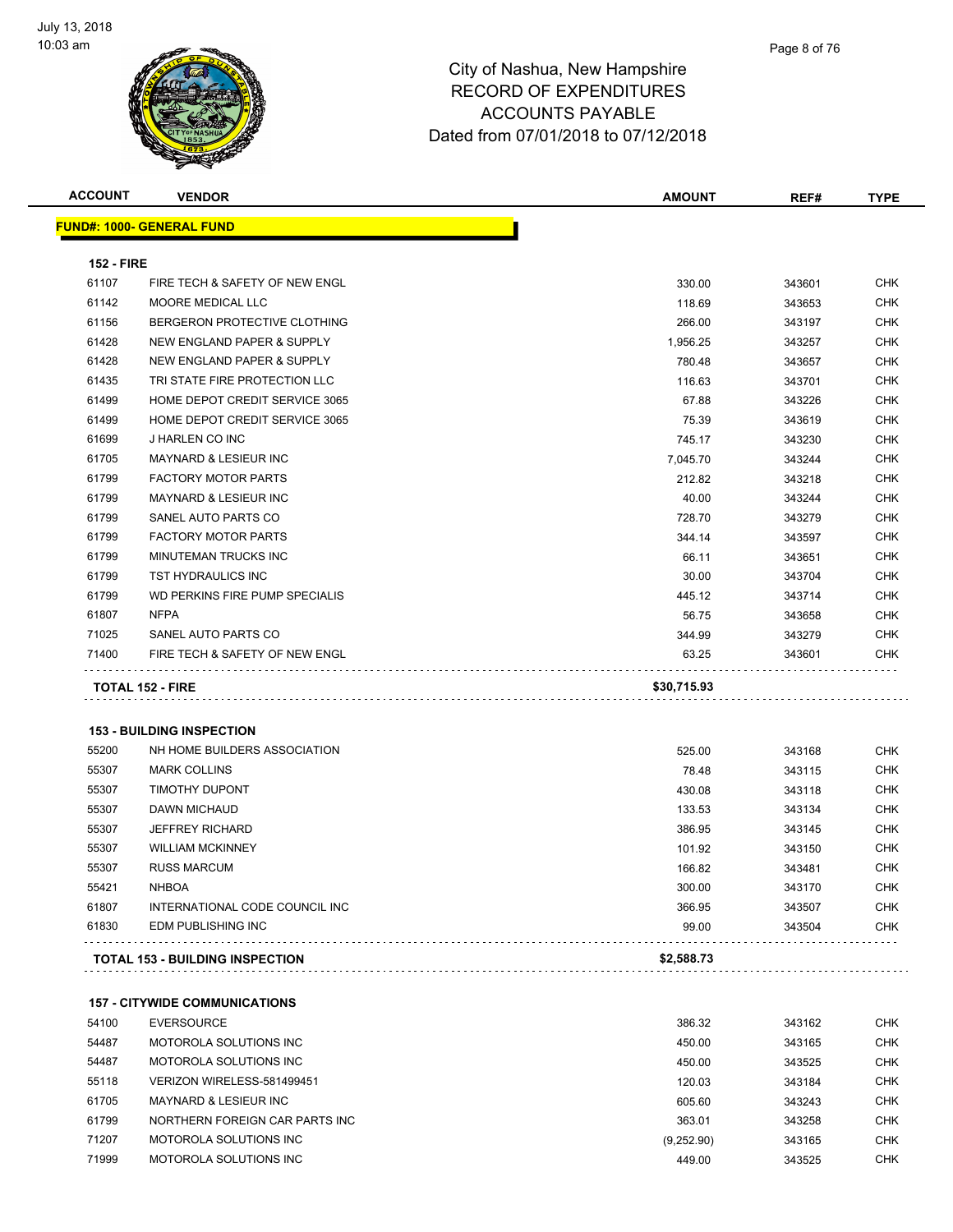| <b>ACCOUNT</b> | <b>VENDOR</b>                                   | <b>AMOUNT</b> | REF#   | <b>TYPE</b> |
|----------------|-------------------------------------------------|---------------|--------|-------------|
|                | <u> FUND#: 1000- GENERAL FUND</u>               |               |        |             |
|                | TOTAL 157 - CITYWIDE COMMUNICATIONS             | -\$6,428.94   |        |             |
|                |                                                 |               |        |             |
|                | <b>159 - OTHER PUBLIC SAFETY</b>                |               |        |             |
| 54835          | PENNICHUCK WATER WORKS INC                      | 242,909.48    | 343527 | <b>CHK</b>  |
|                | <b>TOTAL 159 - OTHER PUBLIC SAFETY</b>          | \$242,909.48  |        |             |
|                | <b>160 - PW-ADMIN &amp; ENGINEERING</b>         |               |        |             |
| 54141          | PENNICHUCK WATER WORKS INC                      | 91.57         | 343527 | <b>CHK</b>  |
| 55307          | <b>GIUSEPPE MENDOLA</b>                         | 41.97         | 343133 | <b>CHK</b>  |
| 55307          | NATALIA QUINTERI                                | 152.60        | 343144 | <b>CHK</b>  |
| 55307          | <b>MARK SAUNDERS</b>                            | 179.31        | 343285 | <b>CHK</b>  |
| 55307          | <b>ROBERT MEUNIER</b>                           | 209.83        | 343484 | <b>CHK</b>  |
| 55307          | <b>WAYNE HUSBAND</b>                            | 61.04         |        | <b>CHK</b>  |
| 55307          | <b>MARY WOODS</b>                               |               | 343499 |             |
|                | <b>LISA FAUTEUX</b>                             | 62.68         | 343500 | <b>CHK</b>  |
| 55400          |                                                 | 358.26        | 343119 | <b>CHK</b>  |
| 55699          | LFRT CLEANING SERVICES INC                      | 665.00        | 343636 | <b>CHK</b>  |
| 61100          | PETTY CASH                                      | 46.77         | 343141 | <b>CHK</b>  |
| 61100          | WB MASON CO INC                                 | 53.45         | 343301 | <b>CHK</b>  |
| 61100          | <b>IMTEK REPROGRAPHICS INC</b>                  | 107.20        | 343624 | <b>CHK</b>  |
| 61100          | NEW ENGLAND PAPER & SUPPLY                      | 77.34         | 343657 | <b>CHK</b>  |
| 61100          | WB MASON CO INC                                 | 239.12        | 343713 | <b>CHK</b>  |
| 61107          | REFLECTIVE APPAREL FACTORY INC                  | 207.56        | 343673 | CHK         |
| 61299          | PETTY CASH                                      | 29.40         | 343141 | <b>CHK</b>  |
|                | TOTAL 160 - PW-ADMIN & ENGINEERING              | \$2,583.10    |        |             |
| 161 - STREETS  |                                                 |               |        |             |
| 54100          | <b>EVERSOURCE</b>                               | 66.41         | 343161 | <b>CHK</b>  |
| 54100          | <b>EVERSOURCE</b>                               | 439.98        | 343162 | <b>CHK</b>  |
| 54141          | PENNICHUCK WATER WORKS INC                      | 710.73        | 343527 | CHK         |
| 54200          | LFRT CLEANING SERVICES INC                      | 855.00        | 343636 | <b>CHK</b>  |
| 54600          | LIBERTY INTNL TRUCKS OF NH LLC                  | 233.19        | 343235 | <b>CHK</b>  |
| 54600          | MCDEVITT TRUCKS INC                             | (146.00)      | 343247 | <b>CHK</b>  |
| 54600          | MERRIMACK AUTO CENTER-NASHUA                    | 55.00         | 343248 | <b>CHK</b>  |
| 54600          | SANEL AUTO PARTS CO                             | 161.29        | 343281 | CHK         |
| 54600          | SANEL NAPA                                      | 27.14         | 343284 | <b>CHK</b>  |
| 54600          | ATLANTIC BROOM SERVICE, INC.                    | 1,060.00      | 343551 | CHK         |
| 54600          | <b>BEST FORD</b>                                | 799.76        | 343558 | <b>CHK</b>  |
| 54600          | CARPARTS OF NASHUA                              | 55.55         | 343568 | <b>CHK</b>  |
| 54600          | DONOVAN EQUIPMENT CO INC                        | 33.00         | 343590 | <b>CHK</b>  |
| 54600          | HOWARD P FAIRFIELD LLC                          | 114.78        |        | <b>CHK</b>  |
| 55400          | <b>JOHN IBARRA</b>                              |               | 343621 | <b>CHK</b>  |
| 61107          | UNIFIRST CORPORATION                            | 324.97        | 343122 | <b>CHK</b>  |
| 61107          | ALECS SHOE STORE INC                            | 395.28        | 343299 |             |
|                |                                                 | 214.95        | 343544 | <b>CHK</b>  |
| 61107          | UNIFIRST CORPORATION                            | 414.11        | 343709 | <b>CHK</b>  |
| 61142          | <b>BASS FIRST AID SERVICE</b><br>OES GLOBAL INC | 267.80        | 343195 | <b>CHK</b>  |
| 61299          |                                                 | 1,865.00      | 343259 | <b>CHK</b>  |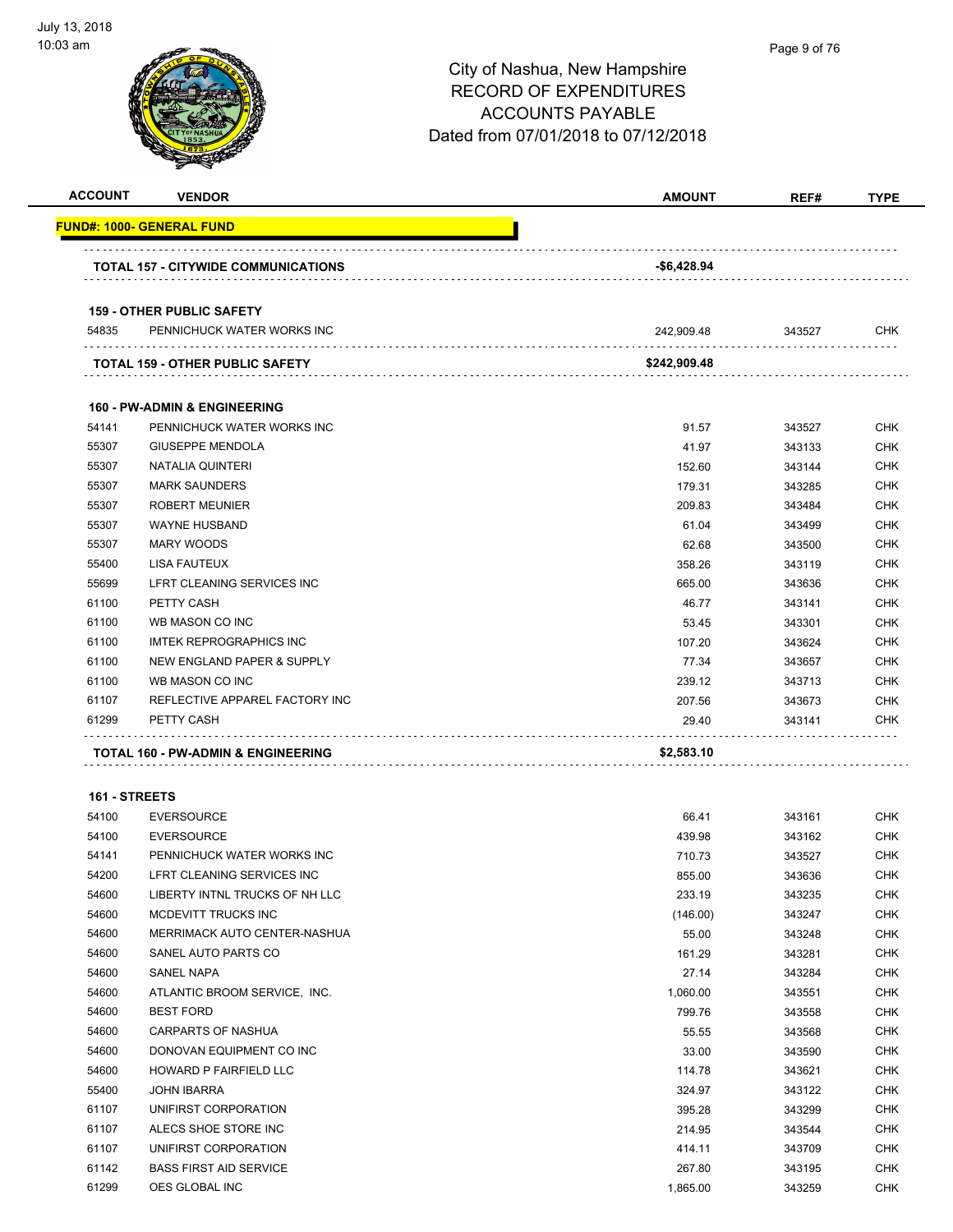

|                        | <b>VENDOR</b>                                           | <b>AMOUNT</b>   | REF#             | <b>TYPE</b>                                                                                                          |
|------------------------|---------------------------------------------------------|-----------------|------------------|----------------------------------------------------------------------------------------------------------------------|
|                        | <u> FUND#: 1000- GENERAL FUND</u>                       |                 |                  |                                                                                                                      |
|                        |                                                         |                 |                  |                                                                                                                      |
| 161 - STREETS<br>61299 | CRYSTAL ROCK BOTTLED WATER                              | 32.63           | 343503           | <b>CHK</b>                                                                                                           |
| 61299                  | <b>OES GLOBAL INC</b>                                   | 1,865.00        | 343699           | CHK                                                                                                                  |
| 61300                  | DENNIS K BURKE INC                                      | 13,372.68       | 343584           | <b>CHK</b>                                                                                                           |
| 61507                  | CONTINENTAL PAVING INC                                  | 364.51          | 343208           | <b>CHK</b>                                                                                                           |
| 61507                  | CONTINENTAL PAVING INC                                  | 183.16          | 343577           | <b>CHK</b>                                                                                                           |
| 61535                  | <b>BROX INDUSTRIES INC</b>                              | 219.38          | 343201           | <b>CHK</b>                                                                                                           |
| 61542                  | PERMA LINE CORP OF NEW ENGLAND                          | 45.45           | 343265           | <b>CHK</b>                                                                                                           |
| 61542                  | PERMA LINE CORP OF NEW ENGLAND                          | 203.62          | 343665           | <b>CHK</b>                                                                                                           |
| 61562                  | <b>FASTENAL CO</b>                                      | 152.91          | 343598           | <b>CHK</b>                                                                                                           |
| 71025                  | AMAZON.COM LLC                                          | 747.00          | 154180           | ACH                                                                                                                  |
| 71025                  | NASHUA OUTDOOR POWER EQUIPMENT                          | 1,169.85        | 343655           | <b>CHK</b>                                                                                                           |
|                        |                                                         |                 |                  |                                                                                                                      |
|                        | TOTAL 161 - STREETS                                     | \$26,304.13     |                  |                                                                                                                      |
|                        | <b>162 - STREET LIGHTING</b>                            |                 |                  |                                                                                                                      |
| 54100                  | <b>EVERSOURCE</b>                                       | 253.37          | 343161           | <b>CHK</b>                                                                                                           |
| 54100                  | <b>EVERSOURCE</b>                                       | 81.56           | 343162           | <b>CHK</b>                                                                                                           |
| 54100                  | EVERSOUCE-POWER SUPPLY                                  | 34,605.49       | 343440           | CHK                                                                                                                  |
|                        | TOTAL 162 - STREET LIGHTING                             | \$34,940.42     |                  |                                                                                                                      |
|                        |                                                         |                 |                  |                                                                                                                      |
|                        | <b>166 - PARKING OPERATIONS</b>                         |                 |                  |                                                                                                                      |
| 45321                  | SABRINA DOBSON                                          | 45.00           | 343588           | <b>CHK</b>                                                                                                           |
| 54100                  | <b>EVERSOURCE</b>                                       | 453.79          | 343161           | <b>CHK</b>                                                                                                           |
| 54141                  | PENNICHUCK WATER WORKS INC                              | 171.25          | 343527           | CHK                                                                                                                  |
| 55607                  | UNITED PARCEL SERVICE                                   |                 |                  | CHK                                                                                                                  |
|                        |                                                         | 4.03            | 343534           |                                                                                                                      |
| 61142                  | NEW ENGLAND PAPER & SUPPLY                              | 38.37           | 343657           |                                                                                                                      |
| 61299                  | NASHUA WALLPAPER & PAINT CO                             | 23.96           | 343254           |                                                                                                                      |
| 61299                  | HOME DEPOT CREDIT SERVICE 3065                          | 29.42           | 343619           |                                                                                                                      |
| 61428                  | HOME DEPOT CREDIT SERVICE 3065                          | 2.97            | 343619           |                                                                                                                      |
| 61428                  | NEW ENGLAND PAPER & SUPPLY                              | 152.47          | 343657           |                                                                                                                      |
| 71025                  | HOME DEPOT CREDIT SERVICE 3065                          | 239.72          | 343619           |                                                                                                                      |
| 71600                  | HOME DEPOT CREDIT SERVICE 3065                          | 37.96           | 343619           |                                                                                                                      |
|                        | <b>TOTAL 166 - PARKING OPERATIONS</b>                   | \$1,198.94      |                  |                                                                                                                      |
|                        | <b>170 - HYDROELECTRIC OPERATIONS</b>                   |                 |                  |                                                                                                                      |
| 54100                  |                                                         |                 |                  |                                                                                                                      |
|                        | EVERSOUCE-POWER SUPPLY<br><b>WASTE MANAGMENT OF</b>     | 224.82          | 343159<br>343538 |                                                                                                                      |
| 54221                  | TRIANGLE PORTABLE SERVICES INC                          | 77.13           |                  |                                                                                                                      |
| 54821                  |                                                         | 88.00           | 343297           |                                                                                                                      |
| 54821<br>55109         | DAVES SEPTIC SERVICE INC<br>CONSOLIDATED COMMUNICATIONS | 92.15<br>247.84 | 343583<br>343156 |                                                                                                                      |
|                        | <b>TOTAL 170 - HYDROELECTRIC OPERATIONS</b>             | \$729.94        |                  | CHK<br><b>CHK</b><br>CHK<br><b>CHK</b><br><b>CHK</b><br><b>CHK</b><br>CHK.<br>CHK<br>CHK<br>CHK<br>CHK<br><b>CHK</b> |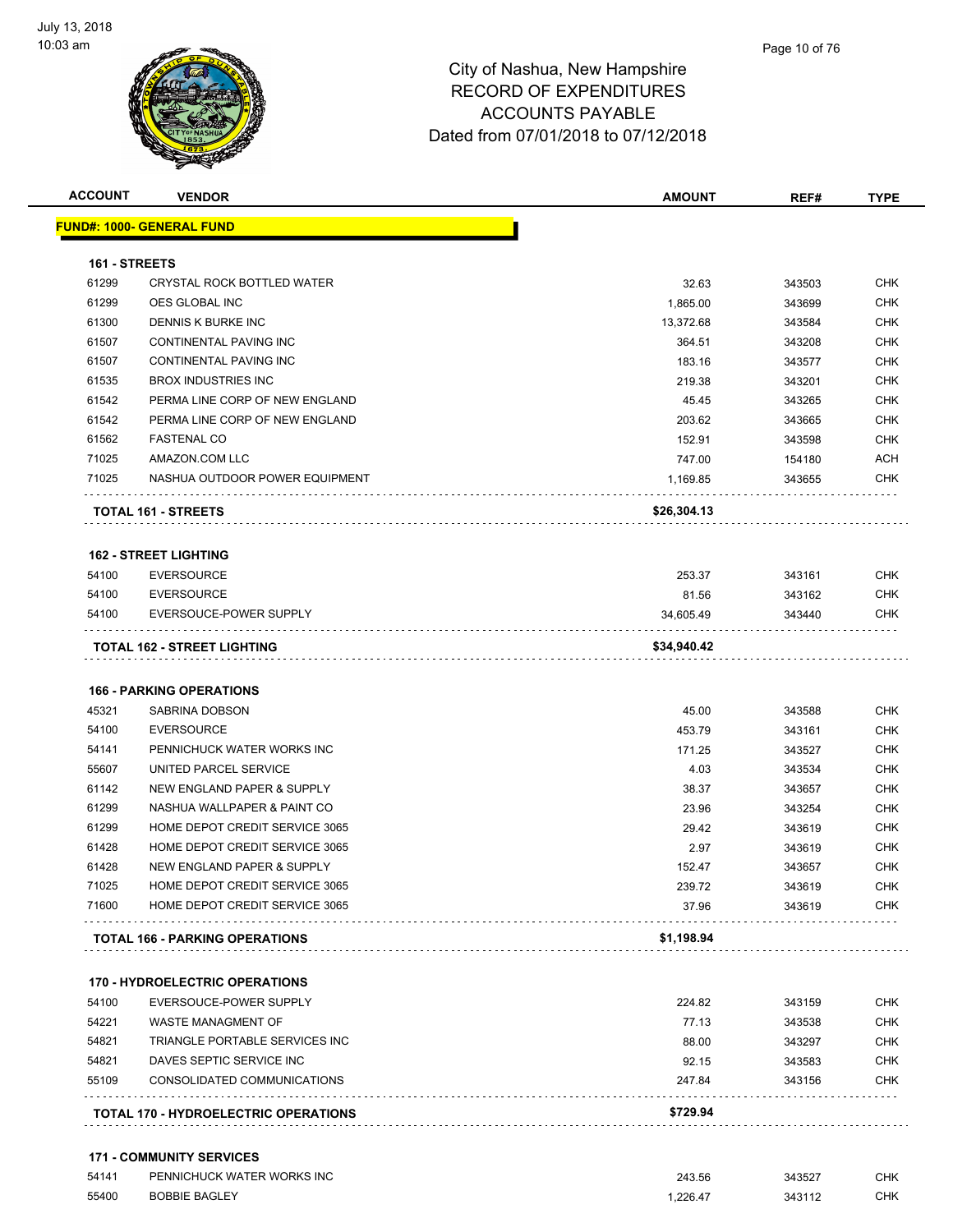

| <b>ACCOUNT</b> | <b>VENDOR</b>                             | AMOUNT     | REF#   | <b>TYPE</b> |
|----------------|-------------------------------------------|------------|--------|-------------|
|                | <u> FUND#: 1000- GENERAL FUND</u>         |            |        |             |
|                |                                           |            |        |             |
|                | <b>171 - COMMUNITY SERVICES</b>           |            |        |             |
| 55400          | ANGELA LUMENELLO                          | 823.81     | 343129 | <b>CHK</b>  |
| 55600          | <b>ALPHAGRAPHICS</b>                      | 350.00     | 343192 | <b>CHK</b>  |
| 55600          | POSITIVE PROMOTIONS INC                   | 155.95     | 343269 | <b>CHK</b>  |
| 61100          | WB MASON CO INC                           | 388.17     | 343713 | <b>CHK</b>  |
| 61299          | OFFICE SIGN COMPANY LLC                   | 212.75     | 343260 | <b>CHK</b>  |
|                | <b>TOTAL 171 - COMMUNITY SERVICES</b>     | \$3,400.71 |        |             |
|                | <b>172 - COMMUNITY HEALTH</b>             |            |        |             |
| 55307          | <b>FLAVIA MARTIN</b>                      |            |        | <b>CHK</b>  |
| 55307          | LUIS PORRES                               | 119.49     | 343479 |             |
|                |                                           | 155.88     | 343493 | <b>CHK</b>  |
| 55421          | <b>CHRISTINE PAULIK</b>                   | 170.96     | 343264 | <b>CHK</b>  |
| 55607          | PETTY CASH                                | 21.65      | 343139 | <b>CHK</b>  |
| 55699          | ALEXANDER GRANOK MD                       | 900.00     | 343612 | <b>CHK</b>  |
| 61135          | WB MASON CO INC                           | 779.70     | 343301 | <b>CHK</b>  |
| 61144          | SMITH MEDICAL PARTNERS LLC                | 331.50     | 343289 | <b>CHK</b>  |
| 61144          | <b>GLAXOSMITHKLINE PHARMACEUTICAL</b>     | 1,826.10   | 343606 | <b>CHK</b>  |
|                | TOTAL 172 - COMMUNITY HEALTH              | \$4,305.28 |        |             |
|                | <b>173 - ENVIRONMENTAL HEALTH</b>         |            |        |             |
| 55307          | <b>RENE BEAUDOIN</b>                      | 81.75      | 343113 | <b>CHK</b>  |
| 55307          | <b>APRIL TORHAN</b>                       | 21.80      | 343295 | <b>CHK</b>  |
| 61135          | NATIONAL ENVIRON HEALTH ASSOC             | 179.00     | 343256 | <b>CHK</b>  |
| 61299          | PETROCELLI MARKETING GROUP                | 542.00     | 343266 | CHK         |
|                |                                           |            |        |             |
|                | TOTAL 173 - ENVIRONMENTAL HEALTH          | \$824.55   |        |             |
|                | <b>174 - WELFARE ADMINISTRATION</b>       |            |        |             |
| 55200          | NH LOCAL WELFARE ADMIN ASSN               | 50.00      | 343169 | <b>CHK</b>  |
|                | <b>TOTAL 174 - WELFARE ADMINISTRATION</b> | \$50.00    |        |             |
|                | <b>175 - WELFARE ASSISTANCE</b>           |            |        |             |
| 55810          | 188 CONCORD ST LLC                        | 2,825.13   | 343872 | <b>CHK</b>  |
| 55810          | 28-34 RAILROAD SQUARE LLC                 |            |        | <b>CHK</b>  |
|                | 339 MAIN STREET REALTY LLC                | 1,250.00   | 343873 | <b>CHK</b>  |
| 55810          |                                           | 650.00     | 343874 |             |
| 55810          | STEPHEN BONNETTE                          | 450.00     | 343875 | CHK         |
| 55810          | <b>COUNTRY BARN MOTEL</b>                 | 1,554.14   | 343876 | <b>CHK</b>  |
| 55810          | <b>FIRESIDE INN &amp; SUITES</b>          | 625.00     | 343877 | <b>CHK</b>  |
| 55810          | <b>CONSTANCE GAUTHIER</b>                 | 1,775.00   | 343878 | <b>CHK</b>  |
| 55810          | <b>IVON BOYER</b>                         | 720.00     | 343879 | <b>CHK</b>  |
| 55810          | JKL REALTY INVEST LLC                     | 875.00     | 343880 | <b>CHK</b>  |
| 55810          | ROBERT W LEITH                            | 800.00     | 343881 | <b>CHK</b>  |
| 55810          | <b>LEONARD ABREU</b>                      | 200.00     | 343882 | <b>CHK</b>  |
| 55810          | LOPUS LAKE LLC                            | 950.00     | 343883 | <b>CHK</b>  |
| 55810          | RAYMOND E LORDEN                          | 600.00     | 343884 | <b>CHK</b>  |
| 55810          | NASHUA HOUSING AUTHORITY                  | 190.11     | 343885 | <b>CHK</b>  |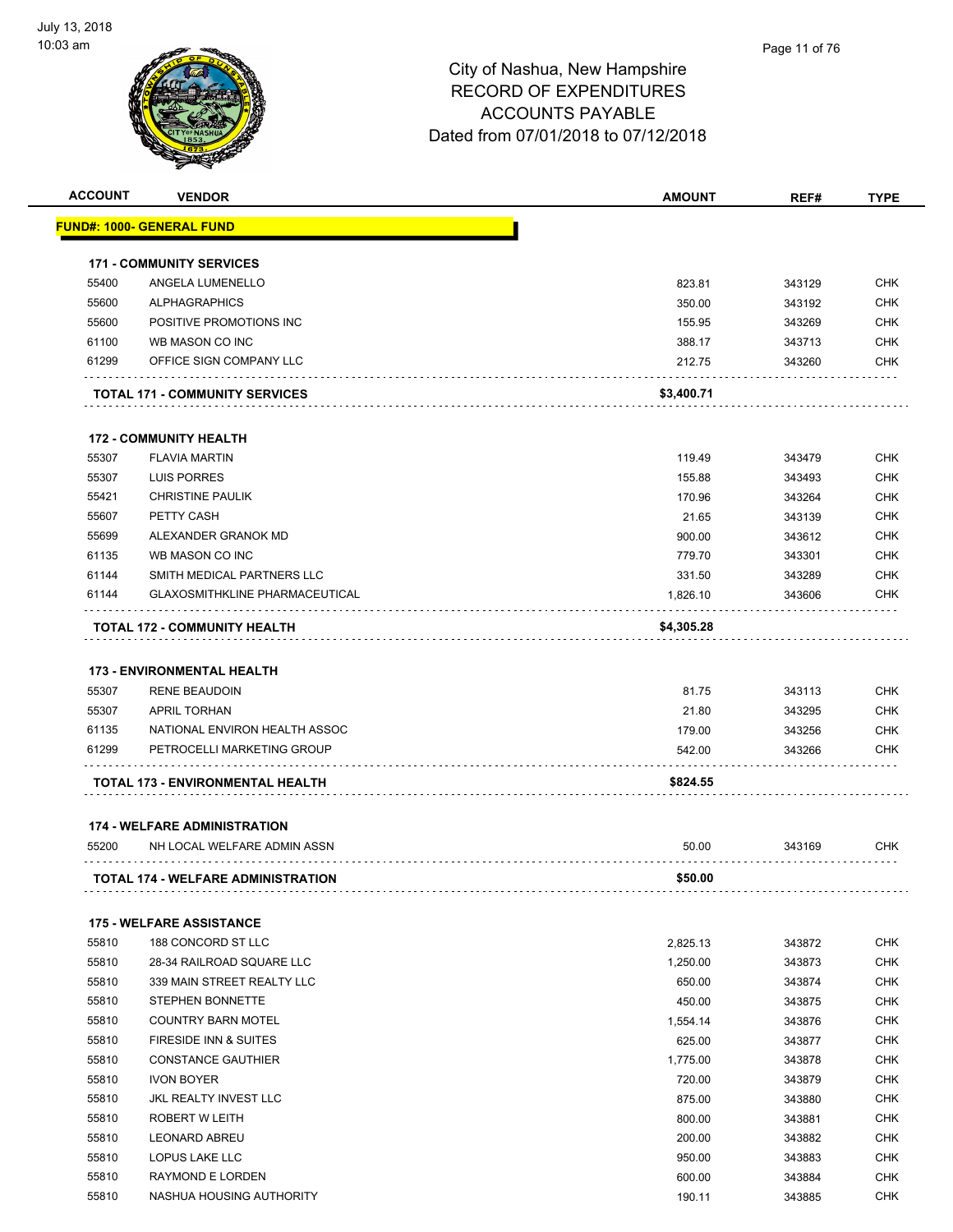

| <b>ACCOUNT</b> | <b>VENDOR</b>                         | <b>AMOUNT</b> | REF#   | <b>TYPE</b> |
|----------------|---------------------------------------|---------------|--------|-------------|
|                | <u> FUND#: 1000- GENERAL FUND</u>     |               |        |             |
|                |                                       |               |        |             |
|                | <b>175 - WELFARE ASSISTANCE</b>       |               |        |             |
| 55812          | RITE AID ACCT#1009804                 | 21.24         | 343886 | <b>CHK</b>  |
| 55814          | <b>EVERSOURCE</b>                     | 1,672.32      | 343871 | CHK         |
|                |                                       |               |        |             |
|                | <b>TOTAL 175 - WELFARE ASSISTANCE</b> | \$15,157.94   |        |             |
|                |                                       |               |        |             |
|                | <b>177 - PARKS &amp; RECREATION</b>   |               |        |             |
| 44549          | NICKOLE ELLIOTT                       | 20.00         | 343839 | <b>CHK</b>  |
| 44549          | <b>JENNY MARTIN</b>                   | 20.00         | 343845 | <b>CHK</b>  |
| 53999          | PETTY CASH                            | 15.00         | 343140 | <b>CHK</b>  |
| 54100          | EVERSOUCE-POWER SUPPLY                | 3,919.72      | 343158 | CHK         |
| 54100          | <b>EVERSOURCE</b>                     | 14.89         | 343162 | <b>CHK</b>  |
| 54114          | LIBERTY UTILITIES - NH                | 115.80        | 343516 | <b>CHK</b>  |
| 54114          | LIBERTY UTILITIES - NH                | 148.42        | 343521 | <b>CHK</b>  |
| 54114          | <b>DIRECT ENERGY BUSINESS</b>         | 21.01         | 343587 | CHK         |
| 54141          | PENNICHUCK WATER WORKS INC            | 6,541.80      | 343527 | CHK         |
| 54280          | PETTY CASH                            | 41.58         | 343140 | <b>CHK</b>  |
| 54280          | ACME PRESSURE WASHING LLC             | 2,950.00      | 343187 | <b>CHK</b>  |
| 54280          | COUSINEAU FOREST PRODUCTS             | 1,800.00      | 343209 | CHK         |
| 54280          | F W WEBB COMPANY                      | 25.08         | 343217 | CHK         |
| 54280          | <b>FASTENAL CO</b>                    | 20.99         | 343219 | <b>CHK</b>  |
| 54280          | <b>HAJOCA CORPORATION</b>             | 330.79        | 343223 | CHK         |
| 54280          | HOME DEPOT CREDIT SERVICE 3065        | 416.73        | 343226 | <b>CHK</b>  |
| 54280          | J P PEST SERVICES INC                 | 68.60         | 343232 | <b>CHK</b>  |
| 54280          | M & M ELECTRICAL SUPPLY CO INC        | 16.11         | 343238 | <b>CHK</b>  |
| 54280          | NASHUA WALLPAPER & PAINT CO           | 454.00        | 343254 | <b>CHK</b>  |
| 54280          | P & L LANDSCAPING LLC                 | 162.00        | 343261 | <b>CHK</b>  |
| 54280          | SITEONE LANDSCAPE SUPPLY LLC          | 568.34        | 343288 | <b>CHK</b>  |
| 54280          | <b>STADIUM GRAPHICS</b>               | 1,500.00      | 343291 | CHK         |
| 54280          | AFFILIATED HVAC SERVICES LLC          | 207.00        | 343543 | <b>CHK</b>  |
| 54280          | <b>FASTENAL CO</b>                    | 147.32        | 343598 | <b>CHK</b>  |
| 54280          | HOME DEPOT CREDIT SERVICE 3065        | 72.90         | 343619 | <b>CHK</b>  |
| 54280          | JOHNSONS ELECTRIC INC                 | 1,738.46      | 343628 | <b>CHK</b>  |
| 54280          | LFRT CLEANING SERVICES INC            | 300.00        | 343636 | <b>CHK</b>  |
| 54280          | PIONEER TREE SERVICE LLC              | 1,800.00      | 343666 | <b>CHK</b>  |
| 54280          | SEASONAL SPECIALTY STORES             | 288.94        | 343683 | <b>CHK</b>  |
| 54280          | SITEONE LANDSCAPE SUPPLY LLC          | 1,072.99      | 343685 | <b>CHK</b>  |
| 54280          | STATELINE IRRIGATION                  | 815.03        | 343689 | <b>CHK</b>  |
| 54487          | <b>CARPARTS OF NASHUA</b>             | 175.24        | 343203 | <b>CHK</b>  |
| 55300          | LONDONDERRY ATHLETC FIELD ASSN        | 450.00        | 343128 | <b>CHK</b>  |
| 55300          | <b>GREATER KEENE YOUTH BASEBALL</b>   | 300.00        | 343163 | <b>CHK</b>  |
| 55300          | NEW HAMPSHIRE BABE RUTH LEAGUE        | 20.00         | 343166 | <b>CHK</b>  |
| 55300          | ROCHESTER BABE RUTH LEAGUE INC        | 300.00        | 343175 | <b>CHK</b>  |
| 55654          | AMHERST TOWN BAND                     | 650.00        | 343548 | <b>CHK</b>  |
| 55654          | WINDHAM COMMMUNITY BAND               | 600.00        | 343715 | <b>CHK</b>  |
| 55658          | PETTY CASH                            | 35.00         | 343140 | <b>CHK</b>  |
| 55658          | <b>SCOTT MCDOUGALD</b>                | 89.00         | 343643 | <b>CHK</b>  |
| 55660          | ATLAS PYROVISION ENTERTAINMENT        | 16,500.00     | 343553 | <b>CHK</b>  |
| 61100          | <b>JACLYN PAROLIN</b>                 | 24.07         | 343263 | <b>CHK</b>  |
|                |                                       |               |        |             |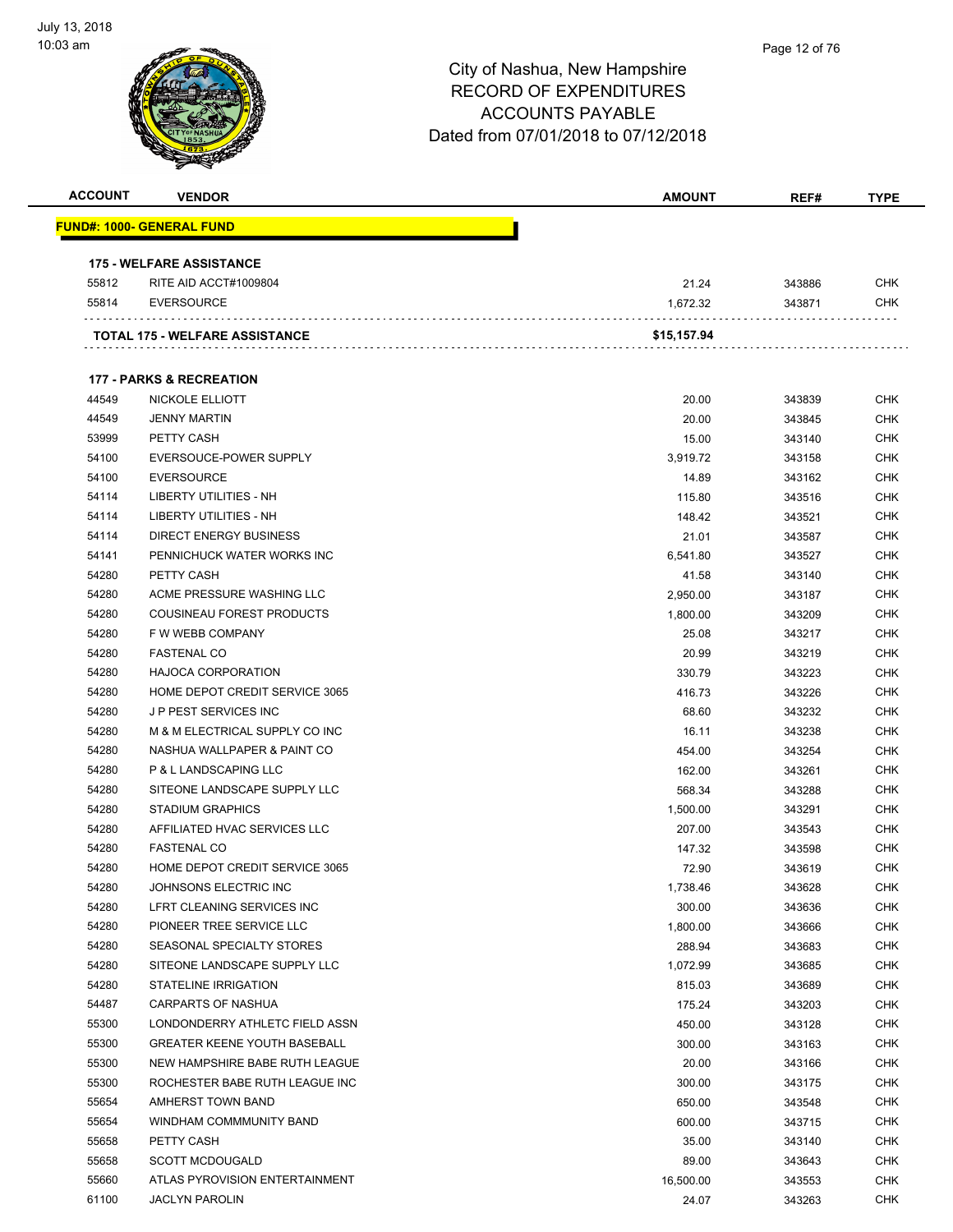

| <b>VENDOR</b>                             | <b>AMOUNT</b> | REF#   | <b>TYPE</b> |
|-------------------------------------------|---------------|--------|-------------|
| <b>FUND#: 1000- GENERAL FUND</b>          |               |        |             |
| <b>177 - PARKS &amp; RECREATION</b>       |               |        |             |
| <b>M &amp; N SPORTS LLC</b>               | 269.40        | 343130 | <b>CHK</b>  |
| NASHUA WALLPAPER & PAINT CO               | 966.32        | 343254 | <b>CHK</b>  |
| HUDSON TROPHY COMPANY                     | 90.00         | 343622 | <b>CHK</b>  |
| DENNIS K BURKE INC                        | 1,858.10      | 343584 | <b>CHK</b>  |
| <b>MAYNARD &amp; LESIEUR INC</b>          | 327.24        | 343245 | <b>CHK</b>  |
| <b>BEST FORD</b>                          | 244.04        | 343198 | <b>CHK</b>  |
| <b>CARPARTS OF NASHUA</b>                 | 79.47         | 343203 | <b>CHK</b>  |
| LIBERTY INTNL TRUCKS OF NH LLC            | 33.60         | 343235 | <b>CHK</b>  |
| MCDEVITT TRUCKS INC                       | 203.97        | 343247 | <b>CHK</b>  |
| NASHUA OUTDOOR POWER EQUIPMENT            | 321.44        | 343251 | <b>CHK</b>  |
| SANEL AUTO PARTS CO                       | 12.35         | 343280 | <b>CHK</b>  |
| <b>SANEL NAPA</b>                         | 36.94         | 343282 | <b>CHK</b>  |
| <b>SANEL NAPA</b>                         | 79.99         | 343284 | <b>CHK</b>  |
| <b>CARPARTS OF NASHUA</b>                 | 47.70         | 343568 | <b>CHK</b>  |
| <b>D &amp; R TOWING INC</b>               | 145.00        | 343582 | <b>CHK</b>  |
| NASHUA OUTDOOR POWER EQUIPMENT            | 241.23        | 343655 | <b>CHK</b>  |
| AMAZON.COM LLC                            | 108.98        | 154180 | <b>ACH</b>  |
| <b>FIMBEL GARAGE DOORS</b>                | 150.00        | 343599 | <b>CHK</b>  |
| NASHUA OUTDOOR POWER EQUIPMENT            | 726.89        | 343655 | CHK         |
| <b>TOTAL 177 - PARKS &amp; RECREATION</b> | \$50,699.47   |        |             |
| 179 - LIBRARY                             |               |        |             |

| 54100 | EVERSOUCE-POWER SUPPLY         | 8,365.06 | 343160 | <b>CHK</b> |
|-------|--------------------------------|----------|--------|------------|
| 54280 | <b>JP PEST SERVICES INC</b>    | 114.00   | 343232 | <b>CHK</b> |
| 54280 | PIANOARTS INC                  | 99.00    | 343268 | <b>CHK</b> |
| 54280 | <b>DERO</b>                    | 45.00    | 343586 | <b>CHK</b> |
| 54280 | KAMCO LOCK SOLUTIONS           | 185.00   | 343632 | <b>CHK</b> |
| 54280 | STANLEY CONVERGENT SECURITY    | 501.00   | 343688 | <b>CHK</b> |
| 55300 | <b>JENNIFER MCCORMACK</b>      | 1,660.28 | 343482 | <b>CHK</b> |
| 55307 | <b>KRISTEN GURCIULLO</b>       | 28.34    | 343126 | <b>CHK</b> |
| 55307 | <b>LARRY CASE</b>              | 27.25    | 343204 | <b>CHK</b> |
| 55307 | <b>CAROL EYMAN</b>             | 31.07    | 343216 | <b>CHK</b> |
| 55307 | ASHLEE NORWOOD                 | 55.92    | 343488 | <b>CHK</b> |
| 55607 | UNITED PARCEL SERVICE          | 19.51    | 343181 | <b>CHK</b> |
| 61100 | <b>KYLIE HARGROVE</b>          | 56.62    | 343224 | <b>CHK</b> |
| 61142 | <b>ULINE</b>                   | 50.37    | 343298 | <b>CHK</b> |
| 61299 | AMAZON.COM LLC                 | 37.04    | 154180 | ACH        |
| 61807 | <b>BAKER &amp; TAYLOR</b>      | 263.17   | 343194 | <b>CHK</b> |
| 61807 | <b>INGRAM LIBRARY SERVICES</b> | 77.28    | 343228 | <b>CHK</b> |
| 61807 | <b>BAKER &amp; TAYLOR</b>      | 285.09   | 343556 | <b>CHK</b> |
| 61807 | HARPER COLLINS PUBLISHERS LLC  | 38.11    | 343616 | <b>CHK</b> |
| 61807 | <b>INGRAM LIBRARY SERVICES</b> | 366.72   | 343625 | <b>CHK</b> |
| 61814 | <b>MIDWEST TAPE</b>            | 297.76   | 343249 | <b>CHK</b> |
| 61814 | RANDOM HOUSE LLC               | 30.00    | 343272 | <b>CHK</b> |
| 61814 | <b>BAKER &amp; TAYLOR</b>      | 21.99    | 343556 | <b>CHK</b> |
| 61814 | <b>BLACKSTONE PUBLISHING</b>   | 476.42   | 343559 | <b>CHK</b> |
| 61814 | <b>MIDWEST TAPE</b>            | 185.02   | 343649 | <b>CHK</b> |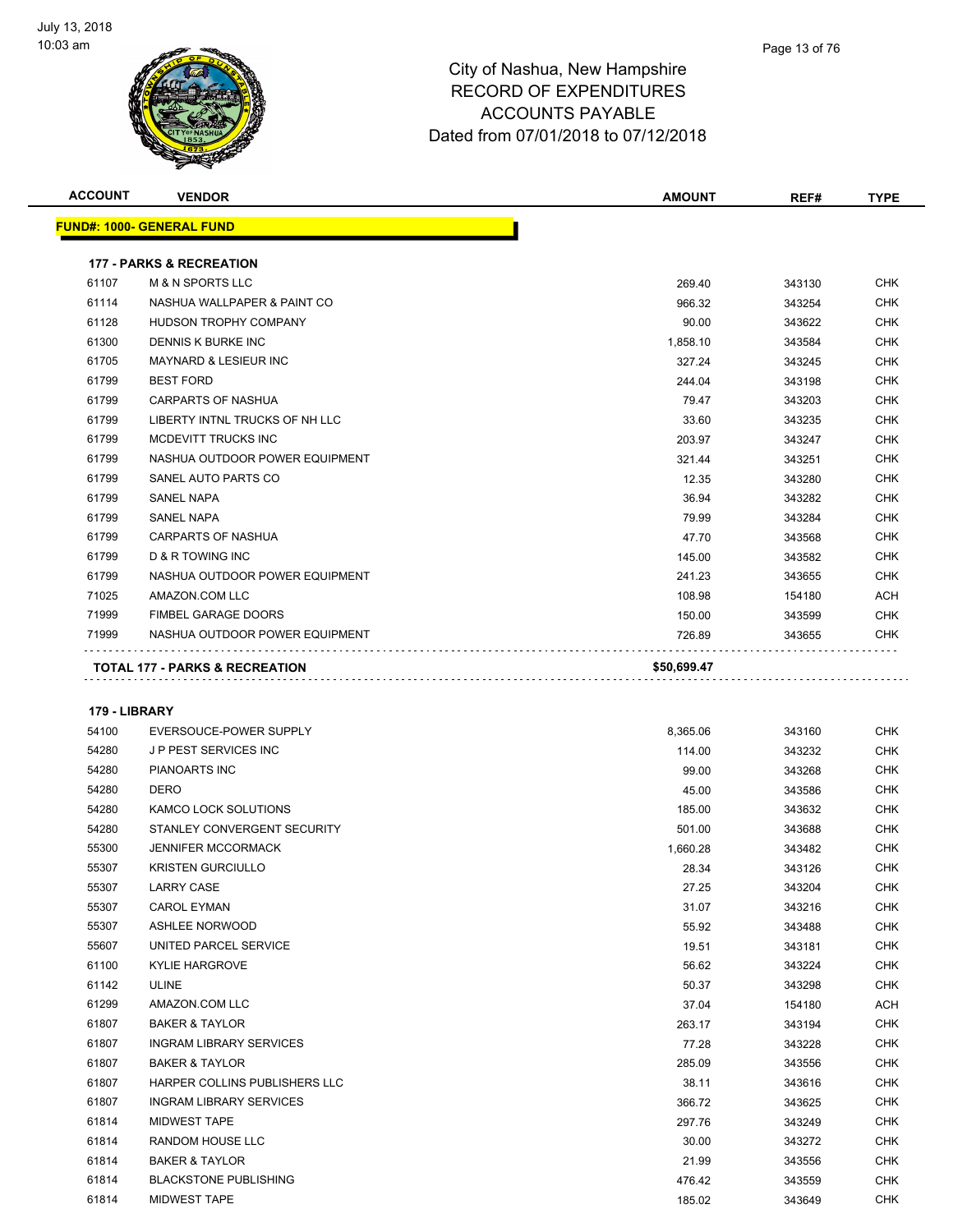

| <b>ACCOUNT</b>      | <b>VENDOR</b>                                   | <b>AMOUNT</b>   | REF#             | <b>TYPE</b>       |
|---------------------|-------------------------------------------------|-----------------|------------------|-------------------|
|                     | <b>FUND#: 1000- GENERAL FUND</b>                |                 |                  |                   |
|                     |                                                 |                 |                  |                   |
| 179 - LIBRARY       |                                                 |                 |                  |                   |
| 61819               | <b>INGRAM LIBRARY SERVICES</b>                  | 56.99           | 343228           | <b>CHK</b>        |
| 68322               | AC MOORE INC                                    | 71.94           | 343185           | <b>CHK</b>        |
| 68322               | LAKESHORE LEARNING MATERIALS                    | 861.34          | 343635           | <b>CHK</b>        |
| 71000               | <b>TUCKER LIBRARY INTERIORS LLC</b>             | 6,260.74        | 343705           | <b>CHK</b>        |
|                     | TOTAL 179 - LIBRARY                             | \$20,568.03     |                  |                   |
|                     | <b>181 - COMMUNITY DEVELOPMENT</b>              |                 |                  |                   |
| 61100               | WB MASON CO INC                                 | 36.95           | 343301           | <b>CHK</b>        |
| 61100               | WB MASON CO INC                                 | 47.48           | 343713           | <b>CHK</b>        |
| 61650               | WB MASON CO INC                                 | 44.78           |                  | <b>CHK</b>        |
|                     |                                                 |                 | 343301           |                   |
| 61650<br>61650      | JOSEPH MERRITT & COMPANY INC<br>WB MASON CO INC | 392.82<br>58.06 | 343630<br>343713 | <b>CHK</b><br>CHK |
|                     |                                                 |                 |                  |                   |
|                     | TOTAL 181 - COMMUNITY DEVELOPMENT               | \$580.09        |                  |                   |
|                     | <b>182 - PLANNING AND ZONING</b>                |                 |                  |                   |
| 55307               | <b>ROGER HOUSTON</b>                            | 123.17          | 343121           | <b>CHK</b>        |
| 55307               | DONALD SCOTT MCPHIE                             | 49.60           | 343132           | <b>CHK</b>        |
| 55614               | HILLSBOROUGH COUNTY REGISTRY                    | 63.36           | 343618           | <b>CHK</b>        |
| 61242               | WB MASON CO INC                                 | 437.98          | 343301           | <b>CHK</b>        |
| 61830               | NEW HAMPSHIRE MAGAZINE                          | 24.97           | 343167           | <b>CHK</b>        |
| 71900               | AMAZON.COM LLC                                  | 100.01          | 154180           | ACH               |
|                     | <b>TOTAL 182 - PLANNING AND ZONING</b>          | \$799.09        |                  |                   |
|                     |                                                 |                 |                  |                   |
| <b>191 - SCHOOL</b> |                                                 |                 |                  |                   |
| 53607               | <b>TIDEMARK INSTITUTE</b>                       | 2,800.00        | 343821           | <b>CHK</b>        |
| 53614               | AMY MCCARTNEY                                   | 4,410.00        | 343310           | <b>CHK</b>        |
| 53614               | <b>CLARK ASSOC</b>                              | 635.25          | 343744           | <b>CHK</b>        |
| 53614               | COUNSELING CENTER OF NASHUA                     | 2,950.00        | 343746           | CHK               |
| 53614               | <b>SUSAN L MCNAMEE</b>                          | 2,670.00        | 343784           | <b>CHK</b>        |
| 53614               | MICROSOCIETY CHARTER SCHOOL                     | 3,243.97        | 343789           | <b>CHK</b>        |
| 53614               | DEBORAH J MOULTON                               | 675.00          | 343791           | <b>CHK</b>        |
| 53614               | READYNURSE STAFFING SERVICES                    | 1,432.48        | 343804           | <b>CHK</b>        |
| 53628               | TREASURER STATE OF NH                           | 75.00           | 343307           | <b>CHK</b>        |
| 53628               | <b>BAY STATE INTERPRETING</b>                   | 26.25           | 343312           | <b>CHK</b>        |
| 53628               | <b>CUSTOM COMPUTER SPECIALIST INC</b>           | 31,101.75       | 343326           | <b>CHK</b>        |
| 53628               | METRO GROUP INC                                 | 829.00          | 343367           | <b>CHK</b>        |
| 53628               | PRO AV SYSTEMS INC                              | 1,439.00        | 343382           | <b>CHK</b>        |
| 53628               | <b>SCOTT L SWEATT</b>                           | 2,800.00        | 343392           | <b>CHK</b>        |
| 53628               | STATE OF NH CRIMINAL RECORDS                    | 470.00          | 343725           | <b>CHK</b>        |
| 53628               | DTS COMMUNICATIONS LLC                          | 726.00          | 343753           | <b>CHK</b>        |
| 53628               | MICROSOCIETY CHARTER SCHOOL                     | 9,855.90        | 343789           | <b>CHK</b>        |
| 53628               | UNITED SITE SERVICES NORTHEAST                  | 95.35           | 343825           | <b>CHK</b>        |
| 54100               | <b>EVERSOURCE</b>                               | 112,844.10      | 343454           | <b>CHK</b>        |
| 54100               | <b>EVERSOURCE</b>                               | 45,051.35       | 343455           | <b>CHK</b>        |
| 54114               | LIBERTY UTILITIES                               | 2,195.05        | 343305           | <b>CHK</b>        |
|                     |                                                 |                 |                  |                   |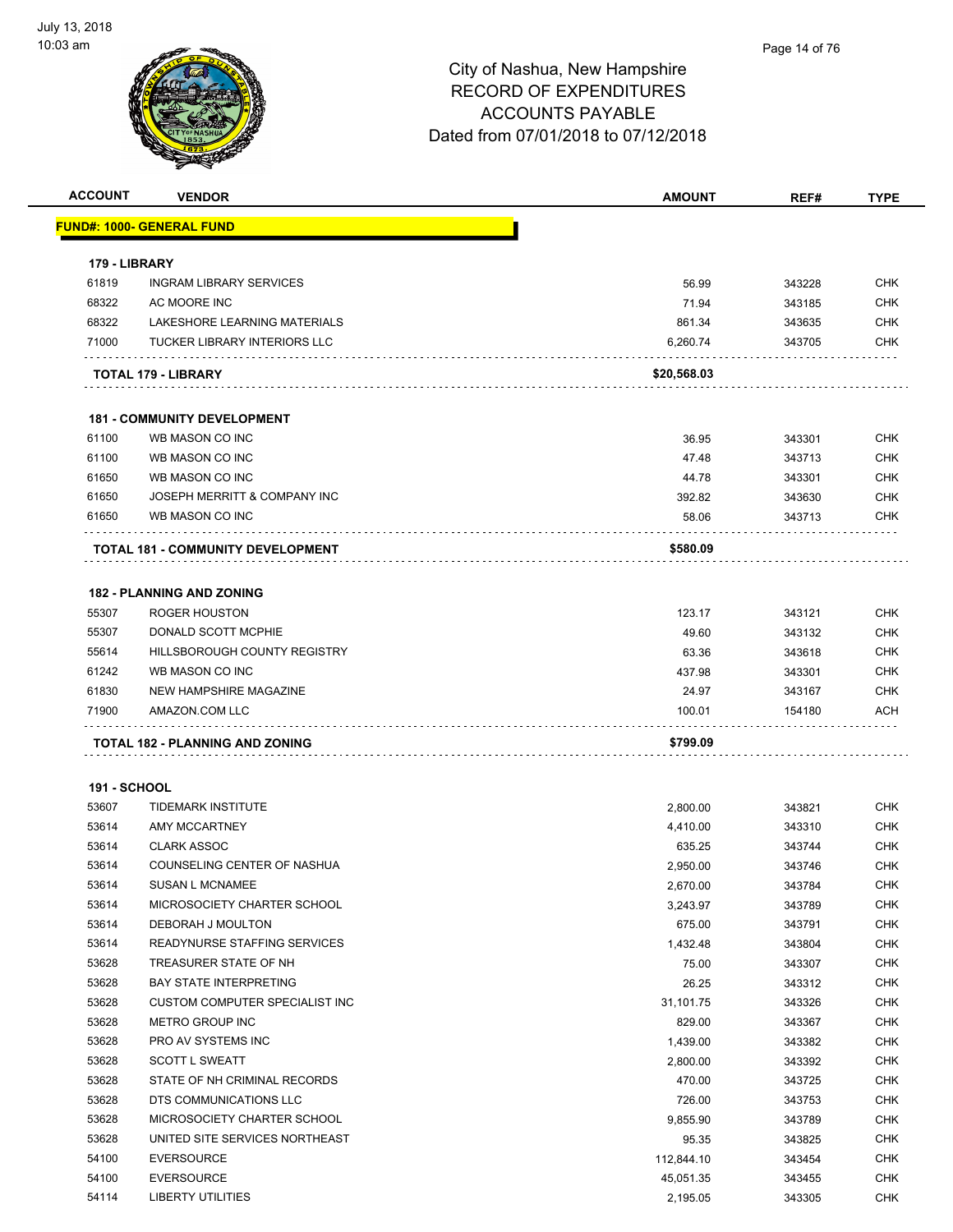

| <b>ACCOUNT</b>      | <b>VENDOR</b>                       | <b>AMOUNT</b> | REF#   | <b>TYPE</b> |
|---------------------|-------------------------------------|---------------|--------|-------------|
|                     | <u> FUND#: 1000- GENERAL FUND</u>   |               |        |             |
|                     |                                     |               |        |             |
| <b>191 - SCHOOL</b> |                                     |               |        |             |
| 54114               | DIRECT ENERGY BUSINESS              | 919.61        | 343328 | CHK         |
| 54141               | PENNICHUCK WATER WORKS INC          | 6,223.96      | 343306 | CHK         |
| 54280               | CAPP INC                            | 7,809.35      | 343320 | CHK         |
| 54280               | F W WEBB COMPANY                    | 720.66        | 343331 | CHK         |
| 54280               | <b>GRAINGER</b>                     | 336.59        | 343342 | CHK         |
| 54280               | <b>HAJOCA CORPORATION</b>           | 118.34        | 343344 | <b>CHK</b>  |
| 54280               | M & M ELECTRICAL SUPPLY CO INC      | 3,533.83      | 343360 | CHK         |
| 54280               | NASHUA WALLPAPER & PAINT CO         | 101.45        | 343374 | <b>CHK</b>  |
| 54280               | STANLEY ELEVATOR CO INC             | 6,602.00      | 343391 | <b>CHK</b>  |
| 54280               | CAPP INC                            | 232.00        | 343737 | CHK         |
| 54280               | F W WEBB COMPANY                    | 80.35         | 343757 | CHK         |
| 54280               | <b>GRAINGER</b>                     | 292.30        | 343767 | CHK         |
| 54280               | <b>HAJOCA CORPORATION</b>           | 385.95        | 343768 | CHK         |
| 54280               | JOMAR DISTRIBUTORS INC              | 191.67        | 343774 | <b>CHK</b>  |
| 54280               | M & M ELECTRICAL SUPPLY CO INC      | 325.18        | 343782 | CHK         |
| 54280               | MARVELL PLATE GLASS INC             | 278.61        | 343783 | CHK         |
| 54280               | NASHUA WALLPAPER & PAINT CO         | 26.57         | 343795 | <b>CHK</b>  |
| 54487               | PTECH PERCUSSION TECHNOLOGIES       | 980.00        | 343383 | CHK         |
| 54487               | <b>DAVID BAILEY</b>                 | 100.00        | 343728 | CHK         |
| 54487               | GATE CITY FENCE CO INC              | 7.40          | 343762 | CHK         |
| 54600               | <b>JW FLEET &amp; EQUIPMENT INC</b> | 7,595.00      | 343353 | CHK         |
| 54600               | <b>MAYNARD &amp; LESIEUR INC</b>    | 209.64        | 343366 | CHK         |
| 54600               | SANEL NAPA                          | 2,379.26      | 343386 | CHK         |
| 54600               | MERRIMACK AUTO CENTER-NASHUA        | 55.00         | 343787 | CHK         |
| 54600               | SAFELITE AUTO GLASS                 | 267.89        | 343808 | <b>CHK</b>  |
| 54600               | <b>SANEL NAPA</b>                   | 66.09         | 343810 | CHK         |
| 55109               | CONSOLIDATED COMMUNICATIONS         | 6,013.43      | 343304 | CHK         |
| 55109               | CONSOLIDATED COMMUNICATIONS         | 95.13         | 343720 | <b>CHK</b>  |
| 55109               | <b>EARTHLINK BUSINESS</b>           | 934.88        | 343754 | CHK         |
| 55200               | NH SOCCER COACHES ASSN              | 50.00         | 343722 | CHK         |
| 55200               | <b>NHVCA</b>                        | 70.00         | 343723 | CHK         |
| 55307               | KIMBERLY CALLAN                     | 82.02         | 343319 | <b>CHK</b>  |
| 55307               | AMY CONNORS                         | 36.65         | 343323 | <b>CHK</b>  |
| 55307               | <b>ASHLEY GREENE</b>                | 225.20        | 343343 | CHK         |
| 55307               | <b>CARMEN KOSOW</b>                 | 23.84         | 343357 | CHK         |
| 55307               | HEATHER MARTTILA-BUTLER             | 47.96         | 343363 | <b>CHK</b>  |
| 55307               | PAULA PAPANICOLAOU                  | 61.04         | 343376 | CHK         |
| 55307               | <b>CHRISTINE BREEN</b>              | 92.84         | 343733 | <b>CHK</b>  |
| 55307               | <b>JEROME BROWN</b>                 | 296.48        | 343734 | CHK         |
| 55307               | <b>NATHAN BURNS</b>                 | 100.47        | 343735 | CHK         |
| 55307               | KIMBERLY CALLAN                     | 60.23         | 343736 | <b>CHK</b>  |
| 55307               | CLAUDIA CASTANO-VELEZ               | 26.98         | 343739 | <b>CHK</b>  |
| 55307               | SHEILA CHOUINARD                    | 7.63          | 343741 | CHK         |
| 55307               | KIMBERLY CRAFFEY                    | 431.93        | 343748 | CHK         |
| 55307               | <b>BRENDA CROCKER</b>               | 13.47         | 343749 | CHK         |
| 55307               | <b>KELLSEY DONOVAN</b>              | 36.24         | 343752 | CHK         |
| 55307               | GIANNAKOPOULOS ELISABETH            | 19.08         | 343765 | <b>CHK</b>  |
| 55307               | LISA GINGRAS                        | 395.54        | 343766 | <b>CHK</b>  |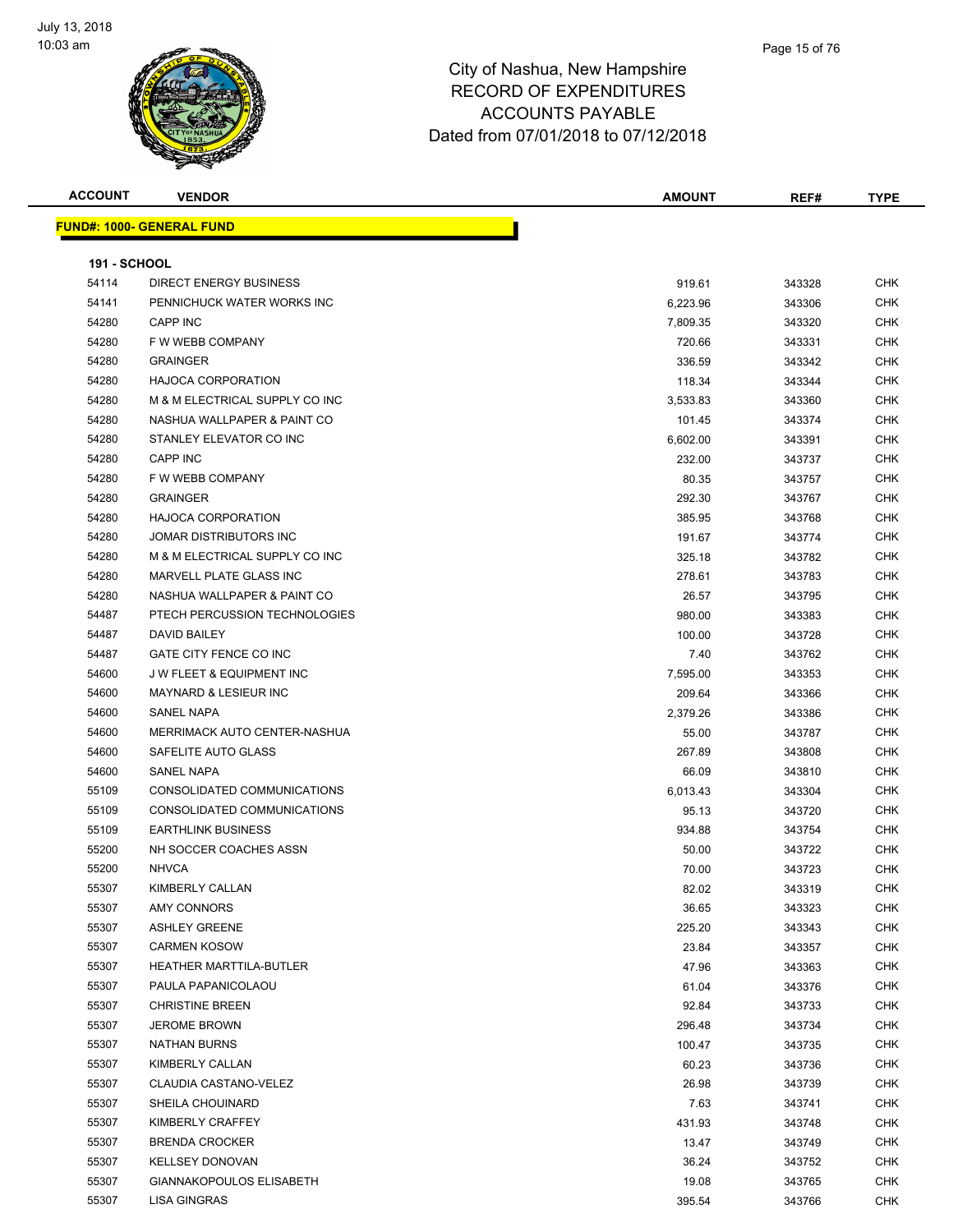

| <b>ACCOUNT</b>      | <b>VENDOR</b>                            | <b>AMOUNT</b> | REF#   | <b>TYPE</b> |
|---------------------|------------------------------------------|---------------|--------|-------------|
|                     | <u> FUND#: 1000- GENERAL FUND</u>        |               |        |             |
|                     |                                          |               |        |             |
| <b>191 - SCHOOL</b> |                                          |               |        |             |
| 55307               | <b>THOMAS HORNE</b>                      | 154.78        | 343770 | <b>CHK</b>  |
| 55307               | JOANNE LAKE                              | 20.92         | 343776 | <b>CHK</b>  |
| 55307               | MICHAEL SCARPATO                         | 43.05         | 343811 | <b>CHK</b>  |
| 55307               | <b>RENEE SCHWARZ</b>                     | 21.26         | 343817 | <b>CHK</b>  |
| 55307               | KATHRYN TREMBLAY                         | 42.51         | 343823 | <b>CHK</b>  |
| 55307               | ANN MARIE WELLMAN                        | 27.91         | 343831 | <b>CHK</b>  |
| 55307               | <b>JESSICA WOJCIK</b>                    | 407.56        | 343834 | CHK         |
| 55400               | <b>PRITI SHOKEEN</b>                     | 258.00        | 343461 | CHK         |
| 55400               | SKILLPATH/NST SEMINARS                   | 537.00        | 343819 | CHK         |
| 55500               | THE TELEGRAPH                            | 2,629.20      | 343177 | CHK         |
| 55500               | UNION LEADER CORP -- 19828               | 460.71        | 343180 | CHK         |
| 55500               | THE TELEGRAPH                            | 1,461.50      | 343531 | CHK         |
| 55500               | UNION LEADER CORP--19828                 | 381.87        | 343533 | CHK         |
| 55600               | <b>JOSTENS INC</b>                       | 138.21        | 343355 | <b>CHK</b>  |
| 55600               | <b>JOSTENS INC</b>                       | 27.43         | 343775 | <b>CHK</b>  |
| 55607               | RESERVE ACCOUNT                          | 1,500.00      | 343724 | CHK         |
| 55607               | CMRS-POC                                 | 3,500.00      | 343745 | CHK         |
| 55642               | <b>MARYANNE MORCOM</b>                   | 200.00        | 343369 | CHK         |
| 55642               | <b>NEIL R PENTTINEN</b>                  | 66.00         | 343378 | CHK         |
| 55642               | DAVE CHESTNUTT                           | 132.00        | 343456 | CHK         |
| 55642               | ROBERT S HERMAN                          | 66.00         | 343457 | CHK         |
| 55642               | <b>MICHAEL PARKIN</b>                    | 100.00        | 343458 | CHK         |
| 55642               | NICOLE PELLETIER                         | 284.00        | 343459 | CHK         |
| 55642               | <b>ERICK GREFFRATH</b>                   | 200.00        | 343756 | <b>CHK</b>  |
| 55690               | FIRST STUDENT INC                        | 10,670.36     | 343334 | <b>CHK</b>  |
| 55690               | FIRST STUDENT INC                        | 337.63        | 343759 | <b>CHK</b>  |
| 55690               | FIRST STUDENT INC                        | 1,964.32      | 343760 | <b>CHK</b>  |
| 55690               | U-HAUL                                   | 132.02        | 343824 | CHK         |
| 55691               | DURHAM SCHOOL SERVICES                   | 3,927.00      | 343329 | CHK         |
| 55691               | FIRST STUDENT INC                        | 92,592.72     | 343334 | <b>CHK</b>  |
| 55691               | FIRST STUDENT INC                        | 244.49        | 343760 | <b>CHK</b>  |
| 55691               | NRT BUS INC                              | 6,637.50      | 343799 | <b>CHK</b>  |
| 55694               | ASHLAND SCHOOL DISTRICT                  | 8,701.35      | 343311 | CHK         |
| 55694               | <b>BOOTHBY THERAPY SERVICES LLC</b>      | 2,662.20      | 343315 | CHK         |
| 55694               | <b>BOW SCHOOL DISTRICT</b>               | 3,746.02      | 343316 | <b>CHK</b>  |
| 55694               | CREST                                    | 49,337.00     | 343324 | <b>CHK</b>  |
| 55694               | CROTCHED MOUNTAIN REHAB CTR              | 11,434.77     | 343325 | <b>CHK</b>  |
| 55694               | DEVEREUX ADVANCED BEHAVIORAL             | 15,905.48     | 343327 | <b>CHK</b>  |
| 55694               | <b>EASTER SEALS OF NEW HAMPSHIRE</b>     | 7,560.00      | 343330 | <b>CHK</b>  |
| 55694               | MARLENE S MORGAN                         | 525.00        | 343370 | <b>CHK</b>  |
| 55694               | <b>REGIONAL SERVICES &amp; EDUCATION</b> | 97.50         | 343385 | <b>CHK</b>  |
| 55694               | EASTER SEALS OF NEW HAMPSHIRE            | 19.62         | 343755 | <b>CHK</b>  |
| 55699               | <b>NEASC INC</b>                         | 350.00        | 343797 | <b>CHK</b>  |
| 61100               | MARVELL PLATE GLASS INC                  | 210.25        | 343364 | <b>CHK</b>  |
| 61100               | WB MASON CO INC                          | 1,668.15      | 343396 | CHK         |
| 61100               | BICENTENNIAL SCHOOL PETTY CASH           | 9.00          | 343718 | <b>CHK</b>  |
| 61100               | CHRISTIAN PARTY RENTAL                   | 330.00        | 343742 | <b>CHK</b>  |
| 61100               | <b>SCHOOL SPECIALTY</b>                  | 311.68        | 343816 | CHK         |
|                     |                                          |               |        |             |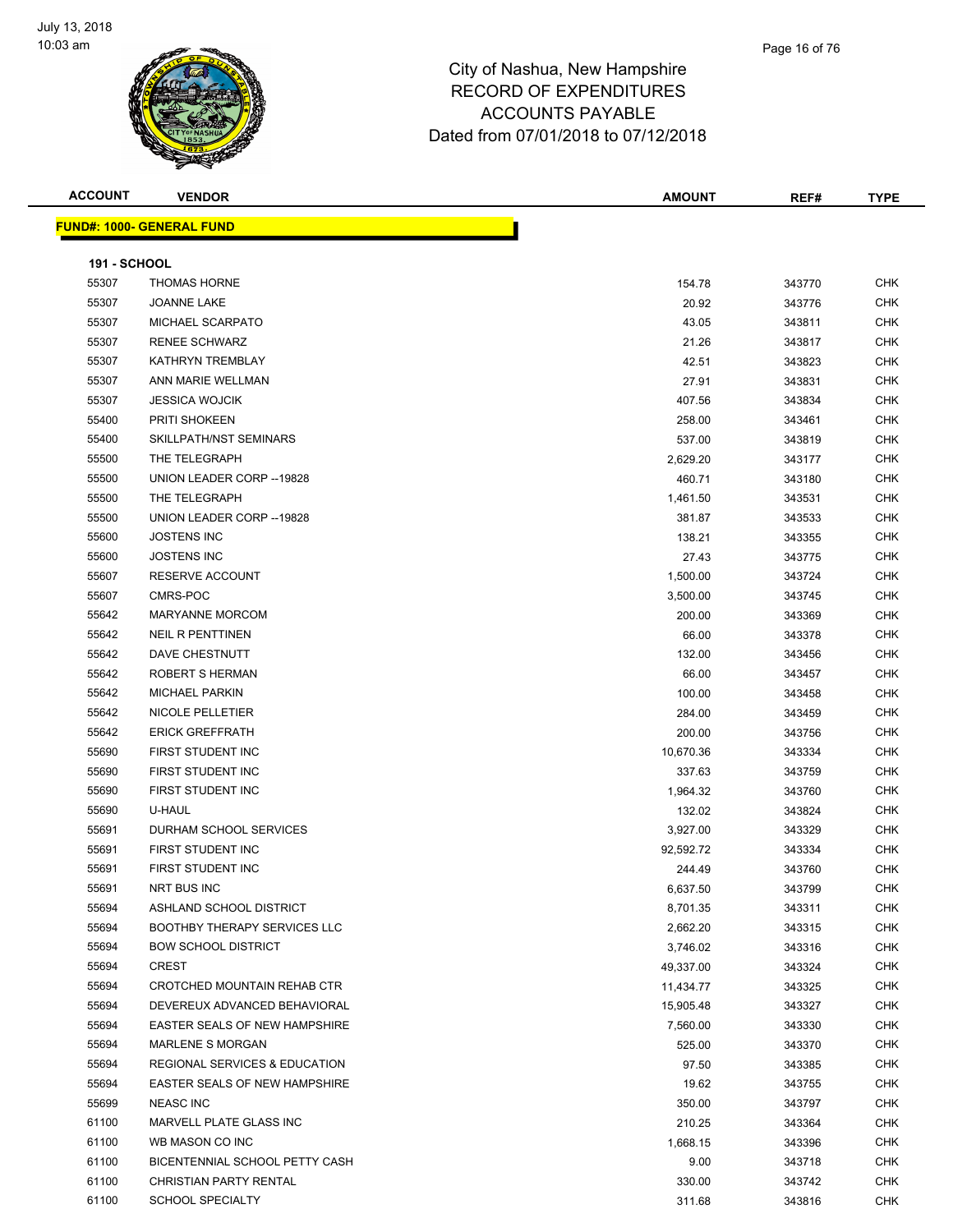

| <b>ACCOUNT</b>      | <b>VENDOR</b>                     | <b>AMOUNT</b> | REF#   | <b>TYPE</b> |
|---------------------|-----------------------------------|---------------|--------|-------------|
|                     | <u> FUND#: 1000- GENERAL FUND</u> |               |        |             |
|                     |                                   |               |        |             |
| <b>191 - SCHOOL</b> |                                   |               |        |             |
| 61100               | WB MASON CO INC                   | 348.55        | 343830 | <b>CHK</b>  |
| 61135               | AMAZON.COM LLC                    | 1,726.85      | 154183 | ACH         |
| 61135               | AMAZON.COM LLC                    | 12.24         | 154223 | ACH         |
| 61135               | <b>STACY GINGRAS</b>              | 76.70         | 343303 | CHK         |
| 61135               | AC MOORE                          | 119.96        | 343309 | <b>CHK</b>  |
| 61135               | <b>LYNNE BROWN</b>                | 66.18         | 343318 | <b>CHK</b>  |
| 61135               | CARTRIDGE WORLD MANCHESTER        | 263.98        | 343322 | CHK         |
| 61135               | <b>JOHN C FRANZINI</b>            | 560.79        | 343337 | CHK         |
| 61135               | <b>GEMINI SIGN CORPORATION</b>    | 578.73        | 343340 | <b>CHK</b>  |
| 61135               | <b>GOPHER</b>                     | 1,094.40      | 343341 | <b>CHK</b>  |
| 61135               | <b>HANNAFORD</b>                  | 174.96        | 343346 | <b>CHK</b>  |
| 61135               | <b>HEINEMANN</b>                  | 262.90        | 343347 | <b>CHK</b>  |
| 61135               | <b>HOBART SERVICE</b>             | 161.55        | 343349 | CHK         |
| 61135               | HOME DEPOT CREDIT SERVICE         | 279.68        | 343350 | CHK         |
| 61135               | <b>CORRINE KRYCKI</b>             | 35.58         | 343358 | <b>CHK</b>  |
| 61135               | LAKESHORE LEARNING MATERIALS      | 627.56        | 343359 | CHK         |
| 61135               | MARKERTEK VIDEO SUPPLY            | 973.82        | 343361 | <b>CHK</b>  |
| 61135               | MARKET BASKET ACCT 2589096        | 249.25        | 343362 | CHK         |
| 61135               | <b>MODERN SCHOOL SUPPLIES</b>     | 759.50        | 343368 | <b>CHK</b>  |
| 61135               | <b>MOVING MINDS</b>               | 466.83        | 343371 | CHK         |
| 61135               | <b>NASCO</b>                      | 78.82         | 343372 | <b>CHK</b>  |
| 61135               | PERMA-BOUND                       | 87.35         | 343379 | CHK         |
| 61135               | PLANK ROAD PUBLISHING INC         | 161.84        | 343380 | <b>CHK</b>  |
| 61135               | <b>SCHOOL SPECIALTY</b>           | 978.33        | 343389 | <b>CHK</b>  |
| 61135               | TOBII DYNAVOX LLC                 | 33.95         | 343393 | CHK         |
| 61135               | <b>WAL-MART</b>                   | 196.17        | 343394 | CHK         |
| 61135               | WB MASON CO INC                   | 8,127.79      | 343396 | CHK         |
| 61135               | BICENTENNIAL SCHOOL PETTY CASH    | 55.14         | 343718 | <b>CHK</b>  |
| 61135               | BIRCH HILL SCHOOL PETTY CASH      | 78.45         | 343719 | <b>CHK</b>  |
| 61135               | <b>CARPARTS OF NASHUA</b>         | 279.79        | 343738 | CHK         |
| 61135               | <b>FRANK COVART</b>               | 100.18        | 343747 | CHK         |
| 61135               | D R GUILBEAULT AIR COMP LLC       | 265.33        | 343750 | <b>CHK</b>  |
| 61135               | <b>GENERAL LINEN SERVICE INC</b>  | 563.03        | 343764 | CHK         |
| 61135               | PERMA-BOUND                       | 619.52        | 343800 | CHK         |
| 61135               | PORTLAND POTTERY                  | 544.00        | 343801 | <b>CHK</b>  |
| 61135               | SANE                              | 348.95        | 343809 | CHK         |
| 61135               | SCHOLASTIC INC                    | 375.05        | 343812 | CHK         |
| 61135               | <b>SCHOOL SPECIALTY</b>           | 742.80        | 343816 | CHK         |
| 61135               | RENEE SCHWARZ                     | 569.97        | 343817 | CHK         |
| 61135               | SULLIVAN BEAUTY INC               | 803.20        | 343820 | CHK         |
| 61135               | WAL-MART                          | 11.12         | 343828 | CHK         |
| 61135               | <b>WARD'S NATURAL SCIENCE</b>     | 87.07         | 343829 | CHK         |
| 61135               | WB MASON CO INC                   | 2,615.86      | 343830 | CHK         |
| 61135               | DANIELLE WELLS                    | 231.98        | 343832 | CHK         |
| 61135               | JAYNE WING                        | 60.00         | 343833 | CHK         |
| 61142               | <b>SCHOOL SPECIALTY</b>           | 71.42         | 343389 | <b>CHK</b>  |
| 61299               | <b>FASTENAL CO</b>                | 18.73         | 343332 | CHK         |
| 61299               | HAMPSHIRE PEWTER COMPANY          | 1,332.65      | 343345 | <b>CHK</b>  |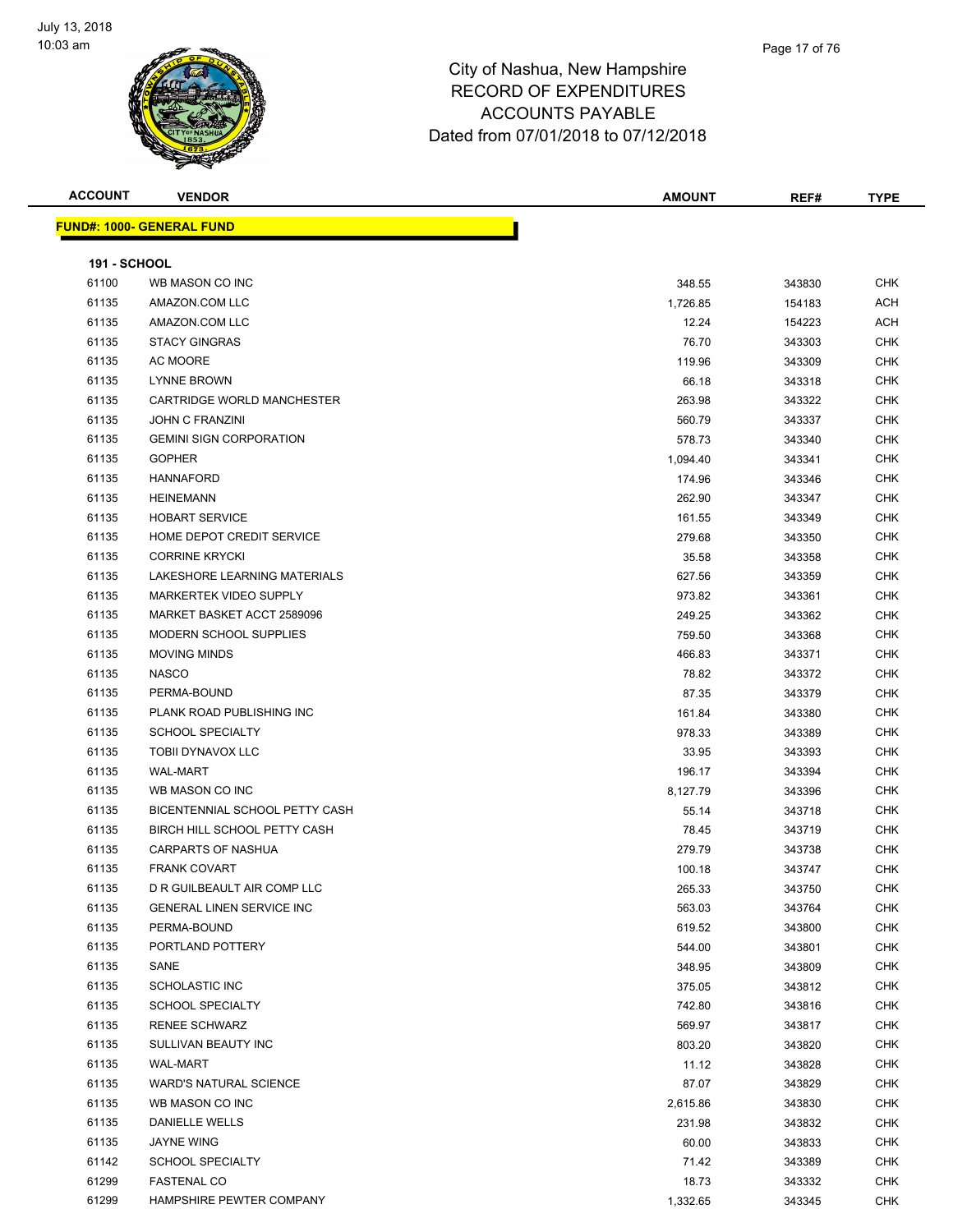

| <b>FUND#: 1000- GENERAL FUND</b> |                                |              |        |            |
|----------------------------------|--------------------------------|--------------|--------|------------|
| <b>191 - SCHOOL</b>              |                                |              |        |            |
| 61299                            | HOME DEPOT CREDIT SERVICES     | 99.00        | 343351 | CHK        |
| 61299                            | <b>TARA KINSELLA</b>           | 202.49       | 343356 | <b>CHK</b> |
| 61299                            | <b>DAVID PELLETIER</b>         | 64.50        | 343377 | <b>CHK</b> |
| 61299                            | <b>BELLETETES INC</b>          | 62.66        | 343730 | <b>CHK</b> |
| 61299                            | ELIZABETH MEEHAN               | 59.98        | 343786 | <b>CHK</b> |
| 61299                            | MERRIMACK BUILDING SUPPLY INC  | 1,636.53     | 343788 | <b>CHK</b> |
| 61299                            | <b>WAL-MART</b>                | 106.52       | 343827 | <b>CHK</b> |
| 61421                            | FILTER SALES & SERVICE INC     | 203.07       | 343333 | <b>CHK</b> |
| 61428                            | NATIONWIDE SALES & SERVICE     | 418.26       | 343796 | <b>CHK</b> |
| 61599                            | JOHNSON CONTROLS FIRE PRO      | 1,561.00     | 343354 | <b>CHK</b> |
| 61599                            | SITEONE LANDSCAPE SUPPLY LLC   | 37.64        | 343390 | <b>CHK</b> |
| 61599                            | <b>FRANKLIN PAINT CO INC</b>   | 65.50        | 343761 | <b>CHK</b> |
| 61607                            | COMPUTER HUT dba IT INSIDERS   | 1,063.45     | 343773 | <b>CHK</b> |
| 61814                            | <b>SHARON FLESHER-DUFFY</b>    | 42.72        | 343335 | <b>CHK</b> |
| 61814                            | FOLLETT SCHOOL SOLUTIONS INC   | 368.58       | 343336 | <b>CHK</b> |
| 61814                            | PERMA-BOUND                    | 77.02        | 343379 | <b>CHK</b> |
| 61814                            | <b>BARNES &amp; NOBLE INC</b>  | 218.64       | 343729 | <b>CHK</b> |
| 61814                            | PERMA-BOUND                    | 163.89       | 343800 | CHK        |
| 61875                            | AMAZON.COM LLC                 | 502.50       | 154183 | ACH        |
| 61875                            | <b>SCHOLASTIC INC</b>          | 100.00       | 343388 | <b>CHK</b> |
| 61875                            | <b>NEIL CLAFFEY</b>            | 179.55       | 343743 | <b>CHK</b> |
| 61875                            | <b>SCHOLASTIC INC</b>          | 362.63       | 343812 | CHK        |
| 61875                            | <b>SCHOLASTIC INC</b>          | 350.00       | 343814 | <b>CHK</b> |
| 71221                            | HP INC                         | 1,144.00     | 343771 | <b>CHK</b> |
| 71221                            | COMPUTER HUT dba IT INSIDERS   | 99.90        | 343773 | <b>CHK</b> |
| 71800                            | WB MASON CO INC                | 1,323.74     | 343396 | <b>CHK</b> |
| 71800                            | DECKER SCHOOL FIX              | 2,759.15     | 343751 | <b>CHK</b> |
| 71800                            | <b>SCHOOL SPECIALTY</b>        | 1,334.56     | 343816 | <b>CHK</b> |
| 71800                            | <b>VIRCO INC</b>               | 3,506.58     | 343826 | <b>CHK</b> |
| 71999                            | NASHUA OUTDOOR POWER EQUIPMENT | 42.51        | 343373 | <b>CHK</b> |
| 71999                            | COMPUTER HUT dba IT INSIDERS   | 149.85       | 343773 | <b>CHK</b> |
| 71999                            | MUSIC & ART CENTERS            | 255.32       | 343792 | <b>CHK</b> |
| 71999                            | NASHUA OUTDOOR POWER EQUIPMENT | 84.96        | 343794 | CHK        |
| 71999                            | <b>TOUCHBOARDS</b>             | 1,829.90     | 343822 | <b>CHK</b> |
| 71999                            | WB MASON CO INC                | 912.72       | 343830 | <b>CHK</b> |
|                                  | TOTAL 191 - SCHOOL             | \$556,986.98 |        |            |

**TOTAL FUND 1000 - GENERAL FUND \$1,561,959.69** 

#### **FUND#: 1010- GF-PRIOR YEAR ENC & ESCROWS 111 - HUMAN RESOURCES** RK PAYROLL SOLUTIONS INC  $507.00$   $343677$  CHK . . . . . . . . . . . . . . . . . . . . **TOTAL 111 - HUMAN RESOURCES \$507.00**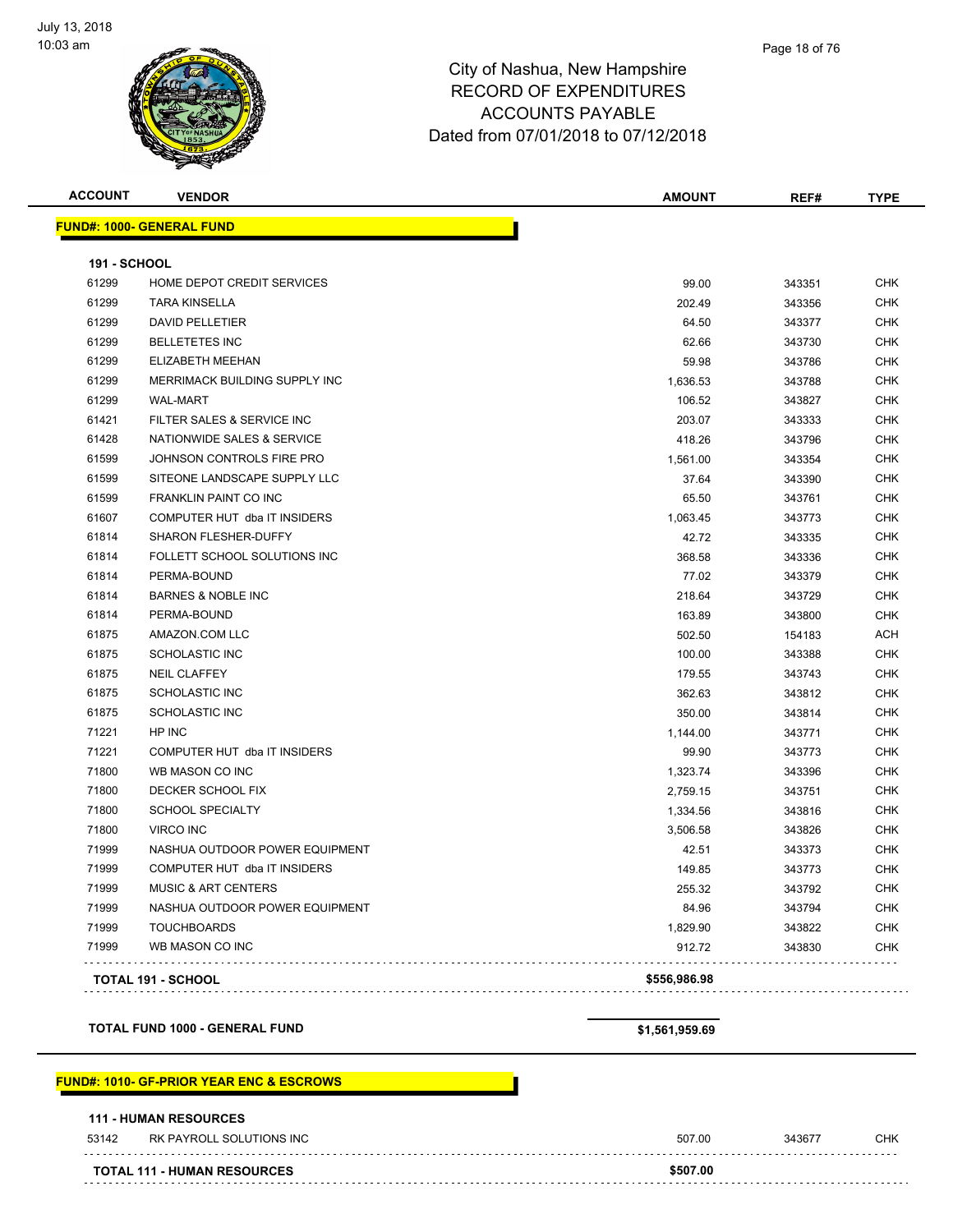| <b>ACCOUNT</b> | <b>VENDOR</b>                                            | <b>AMOUNT</b> | REF#   | <b>TYPE</b> |
|----------------|----------------------------------------------------------|---------------|--------|-------------|
|                | <b>FUND#: 1010- GF-PRIOR YEAR ENC &amp; ESCROWS</b>      |               |        |             |
|                |                                                          |               |        |             |
| 161 - STREETS  |                                                          |               |        |             |
| 54275          | HI WAY SAFETY SYSTEMS INC                                | 24,004.43     | 343617 | <b>CHK</b>  |
| 54492          | ROUTEMATCH SOFTWARE INC                                  | 1,580.00      | 343679 | <b>CHK</b>  |
|                | TOTAL 161 - STREETS                                      | \$25,584.43   |        |             |
|                |                                                          |               |        |             |
|                | <b>183 - ECONOMIC DEVELOPMENT</b>                        |               |        |             |
| 53142          | TIGHE & BOND INC                                         | 3,200.00      | 343697 | CHK         |
|                |                                                          | \$3,200.00    |        |             |
|                | <b>TOTAL 183 - ECONOMIC DEVELOPMENT</b>                  |               |        |             |
|                |                                                          |               |        |             |
|                | <b>TOTAL FUND 1010 - GF-PRIOR YEAR ENC &amp; ESCROWS</b> | \$29,291.43   |        |             |
|                |                                                          |               |        |             |
|                | <b>FUND#: 2100- FOOD SERVICES FUND</b>                   |               |        |             |
| 61100          | WB MASON CO INC                                          | (18.00)       | 343396 | <b>CHK</b>  |
| 61100          | WB MASON CO INC                                          | 1,349.30      | 343830 | <b>CHK</b>  |
|                | <b>TOTAL FUND 2100 - FOOD SERVICES FUND</b>              | \$1,331.30    |        |             |
|                |                                                          |               |        |             |
|                | <b>FUND#: 2207- ADULT ED/CONTINUING ED</b>               |               |        |             |
| 55300          | LAURIE ROTHHAUS                                          | 243.70        | 343807 | <b>CHK</b>  |
| 55699          | <b>OONAGH WILLIAMS</b>                                   | 150.00        | 343462 | <b>CHK</b>  |
| 61135          | PORTLAND POTTERY                                         | 36.15         | 343381 | <b>CHK</b>  |
| 61299          | BROAD ST RESTAURANT GROUP LLC                            | 83.93         | 343317 | <b>CHK</b>  |
| 61299          | <b>WILLIAM HICKS</b>                                     | 55.76         | 343348 | <b>CHK</b>  |
| 61299          | <b>OONAGH WILLIAMS</b>                                   | 69.96         | 343462 | <b>CHK</b>  |
|                | <b>TOTAL FUND 2207 - ADULT ED/CONTINUING ED</b>          | \$639.50      |        |             |
|                |                                                          |               |        |             |
|                | <b>FUND#: 2501- PUBLIC HEALTH CLIENT FEES FUND</b>       |               |        |             |
| 55845          | TREASURER STATE OF NH                                    | 315.00        | 343179 | <b>CHK</b>  |
|                | <b>TOTAL FUND 2501 - PUBLIC HEALTH CLIENT FEES FUND</b>  | \$315.00      |        |             |
|                | <b>FUND#: 2503- PARKS &amp; REC PROGRAMS FUND</b>        |               |        |             |
| 44549          | <b>JENNIFER BARLOW</b>                                   | 75.00         | 343397 | <b>CHK</b>  |
| 44549          | <b>JENNY CHEN</b>                                        | 400.00        | 343398 | <b>CHK</b>  |
| 44549          | DEBBIE JOLICOEUR                                         | 70.00         | 343399 | <b>CHK</b>  |
| 44549          | PATRICIA KUNSELMAN                                       | 115.00        | 343400 | <b>CHK</b>  |
| 44549          | SRIDEVI SRIRANGAN                                        | 20.00         | 343401 | <b>CHK</b>  |
| 44549          | ASHVINI CANJEEVARAM                                      | 90.00         | 343442 | <b>CHK</b>  |
| 44549          | DOREEN ROLLS                                             | 90.00         | 343445 | CHK         |
| 44549          | STELLA BHATTACHARYA                                      | 90.00         | 343835 | <b>CHK</b>  |
| 44549          | <b>VIRA BRAHMBHATT</b>                                   | 180.00        | 343836 | <b>CHK</b>  |
| 44549          | HEE CHO                                                  | 90.00         | 343837 | <b>CHK</b>  |
|                |                                                          |               |        |             |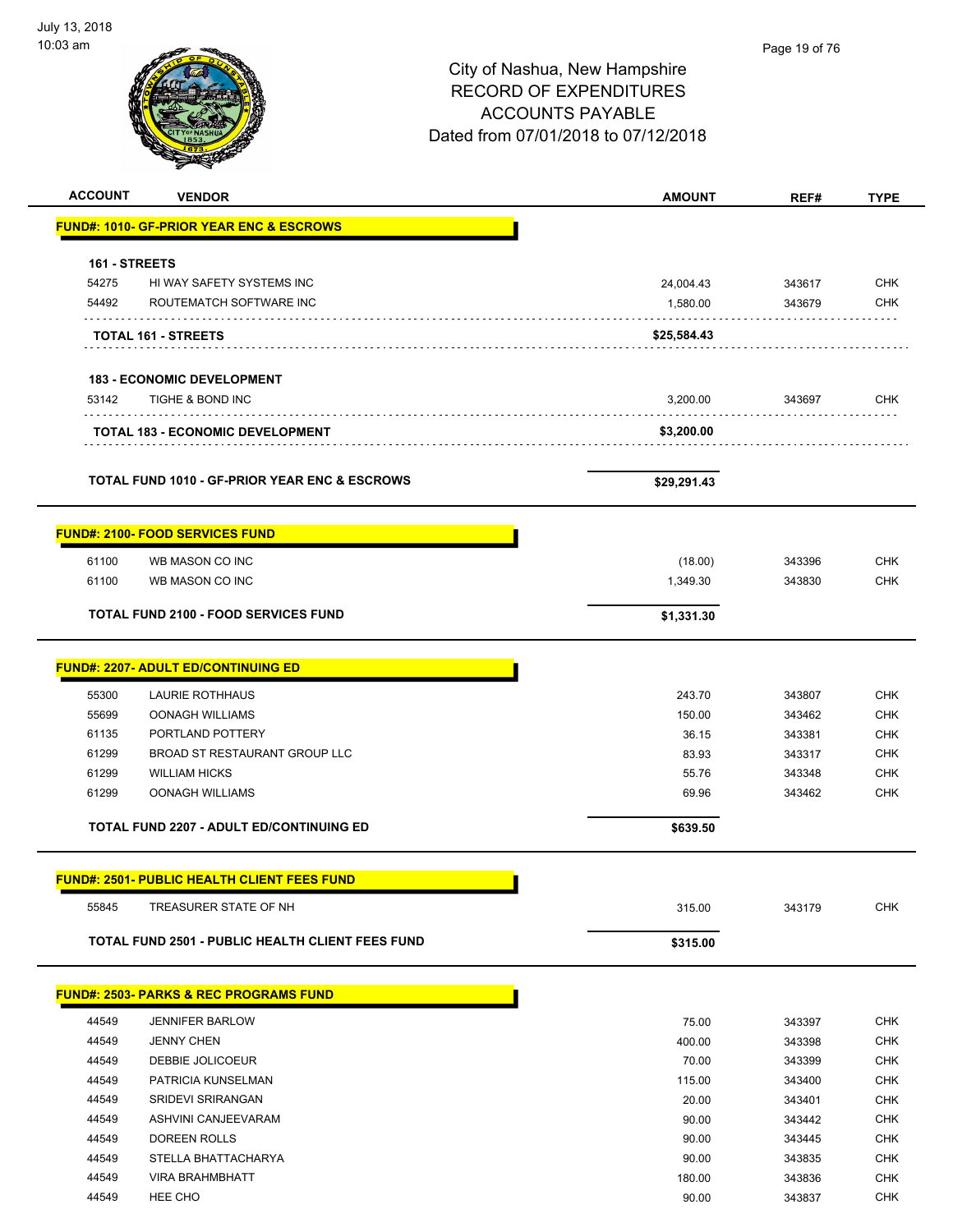

| <b>ACCOUNT</b> | <b>VENDOR</b>                                          | <b>AMOUNT</b> | REF#   | <b>TYPE</b> |
|----------------|--------------------------------------------------------|---------------|--------|-------------|
|                | <b>FUND#: 2503- PARKS &amp; REC PROGRAMS FUND</b>      |               |        |             |
| 44549          | <b>CHRISTOPHER COLE</b>                                | 12.00         | 343838 | <b>CHK</b>  |
| 44549          | <b>DIANE GEAR</b>                                      | 90.00         | 343840 | <b>CHK</b>  |
| 44549          | <b>VINEETHA GUTTA</b>                                  | 180.00        | 343841 | <b>CHK</b>  |
| 44549          | PRIYA HASSIJA                                          | 90.00         | 343842 | <b>CHK</b>  |
| 44549          | <b>HEATHER BLONDIN</b>                                 | 12.00         | 343843 | <b>CHK</b>  |
| 44549          | <b>JESSICA JEAN</b>                                    | 90.00         | 343844 | <b>CHK</b>  |
| 44549          | <b>JENNY MARTIN</b>                                    | 70.00         | 343845 | <b>CHK</b>  |
| 44549          | <b>HAROLD MCNABB</b>                                   | 100.00        | 343846 | <b>CHK</b>  |
| 44549          | <b>SHASHI MURTHY</b>                                   | 90.00         | 343847 | <b>CHK</b>  |
| 44549          | NICOLE D'SOUZA                                         | 12.00         | 343848 | <b>CHK</b>  |
| 44549          | SUDHA RAMAKRISHNA                                      | 90.00         | 343849 | <b>CHK</b>  |
| 44549          | <b>SUSAN SCRIBNER</b>                                  | 180.00        | 343850 | <b>CHK</b>  |
| 44549          | <b>VEENA SRINIVAS</b>                                  | 12.00         | 343851 | <b>CHK</b>  |
| 44549          | <b>DEEPA TALLAMRAJU</b>                                | 180.00        | 343852 | <b>CHK</b>  |
| 44549          | <b>ANITA TOMAR</b>                                     | 90.00         | 343853 | <b>CHK</b>  |
| 44549          | RAUL VALDEZ                                            | 12.00         | 343854 | <b>CHK</b>  |
| 44549          | ANN WAINAINA                                           | 90.00         | 343855 | <b>CHK</b>  |
| 44549          | <b>NATHAN WEST</b>                                     | 130.00        | 343856 | <b>CHK</b>  |
| 44549          | MI YI                                                  | 90.00         | 343857 | <b>CHK</b>  |
| 61128          | MARINE RESCUE PRODUCTS                                 | 1,400.50      | 343639 | <b>CHK</b>  |
|                | <b>TOTAL FUND 2503 - PARKS &amp; REC PROGRAMS FUND</b> | \$4,240.50    |        |             |
|                |                                                        |               |        |             |

#### **FUND#: 2504- HOLMAN STADIUM EVENTS FUND**

| <b>TOTAL FUND 2504 - HOLMAN STADIUM EVENTS FUND</b> | \$4,936.61 |        |            |
|-----------------------------------------------------|------------|--------|------------|
| UFO PARTY RENTALS, LLC                              | 600.00     | 343708 | <b>CHK</b> |
| <b>BOARDZ HOUSE PRODUCTIONS</b>                     | 350.00     | 343466 | <b>CHK</b> |
| SYMPHONY NEW HAMPSHIRE                              | 00.000.1   | 343293 | <b>CHK</b> |
|                                                     | 440.00     | 343250 | <b>CHK</b> |
| <b>CREATIVE PARTY EVENTS</b>                        | 325.00     | 343210 | <b>CHK</b> |
| CHRISTOPHER LUSSIER-THE SLAKAS                      | .500.00    | 343206 | <b>CHK</b> |
| <b>BJ HICKMAN MAGIC SHOWS</b>                       | 475.00     | 343199 | <b>CHK</b> |
|                                                     | 195.86     | 343547 | <b>CHK</b> |
|                                                     | 50.75      | 343192 | <b>CHK</b> |
|                                                     |            |        |            |

# **FUND#: 2505- PEG ACCESS CHANNELS FUND**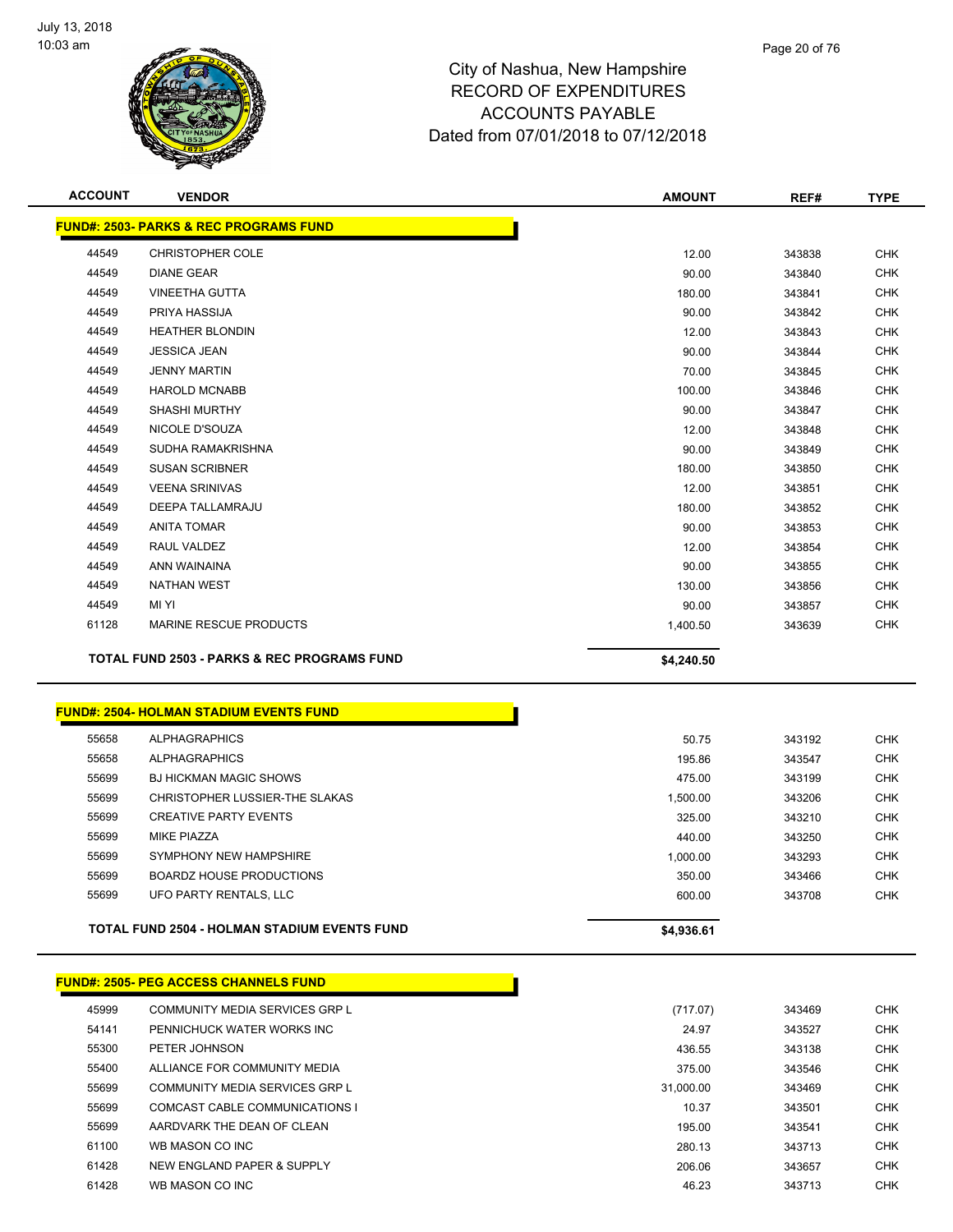| <b>ACCOUNT</b> | <b>VENDOR</b>                                           | <b>AMOUNT</b> | REF#   | <b>TYPE</b> |
|----------------|---------------------------------------------------------|---------------|--------|-------------|
|                | <b>TOTAL FUND 2505 - PEG ACCESS CHANNELS FUND</b>       | \$31,857.24   |        |             |
|                | <b>FUND#: 2506- HUNT BLDG FACILITY RENTAL FUND</b>      |               |        |             |
| 54100          | <b>EVERSOURCE</b>                                       | 589.60        | 343161 | <b>CHK</b>  |
| 54114          | <b>LIBERTY UTILITIES - NH</b>                           | 56.07         | 343515 | <b>CHK</b>  |
| 54200          | <b>JACKIE'S CLEAN SWEEP LLC</b>                         | 490.00        | 343909 | <b>CHK</b>  |
| 54280          | <b>WILLIAM DUBOIS</b>                                   | 55.96         | 343591 | <b>CHK</b>  |
|                | <b>TOTAL FUND 2506 - HUNT BLDG FACILITY RENTAL FUND</b> | \$1,191.63    |        |             |
|                | <b>FUND#: 3050- POLICE GRANTS FUND</b>                  |               |        |             |
| 71000          | <b>GLACIER COMPUTER LLC</b>                             | 383.99        | 343221 | <b>CHK</b>  |
|                | <b>TOTAL FUND 3050 - POLICE GRANTS FUND</b>             | \$383.99      |        |             |
|                | <b>FUND#: 3060- FIRE GRANTS FUND</b>                    |               |        |             |
| 71000          | ALEXETER TECHNOLOGIES LLC                               | 1,520.00      | 343189 | <b>CHK</b>  |
| 71400          | COASTAL FIRE SYSTEMS INC                                | 278.00        | 343576 | <b>CHK</b>  |
|                | <b>TOTAL FUND 3060 - FIRE GRANTS FUND</b>               | \$1,798.00    |        |             |
|                | <b>FUND#: 3068- COMMUNITY SERVICES GRANTS FUND</b>      |               |        |             |
| 55300          | CHELSEA ST GEORGE                                       | 187.60        | 343468 | <b>CHK</b>  |
| 55300          | PATRICIA CROOKER                                        | 332.74        | 343471 | <b>CHK</b>  |
| 55300          | LISA VASQUEZ                                            | 94.43         | 343127 | <b>CHK</b>  |
| 55300          | <b>NICOLE VIAU</b>                                      | 28.34         | 343149 | <b>CHK</b>  |
| 61250          | THE TELEGRAPH                                           | 650.00        | 343531 | <b>CHK</b>  |
|                | <b>TOTAL FUND 3068 - COMMUNITY SERVICES GRANTS FUND</b> | \$1,293.11    |        |             |
|                | <b>FUND#: 3070- COMMUNITY HEALTH GRANTS FUND</b>        |               |        |             |
| 61100          | WB MASON CO INC                                         | 89.52         | 343301 | <b>CHK</b>  |
| 61100          | WB MASON CO INC                                         | 26.40         | 343301 | CHK         |
| 61100          | WB MASON CO INC                                         | 88.05         | 343301 | <b>CHK</b>  |
| 61100          | WB MASON CO INC                                         | 42.99         | 343713 | <b>CHK</b>  |
| 61135          | CHANNING BETE CO INC                                    | 184.72        | 343573 | <b>CHK</b>  |
| 61135          | CHANNING BETE CO INC                                    | 197.91        | 343573 | <b>CHK</b>  |
| 61250          | ALTERNATE TRANSIT ADVERTISING                           | 1,020.00      | 343193 | <b>CHK</b>  |
| 71000          | AMAZON.COM LLC                                          | 351.20        | 154180 | <b>ACH</b>  |
|                | TOTAL FUND 3070 - COMMUNITY HEALTH GRANTS FUND          | \$2,000.79    |        |             |
|                | <b>FUND#: 3090- URBAN PROGRAM GRANTS FUND</b>           |               |        |             |
| 54210          | MUNOZ CONSTRUCTION                                      | 2,000.00      | 343135 | <b>CHK</b>  |
| 54210          | MUNOZ CONSTRUCTION                                      | 8,000.00      | 343136 | <b>CHK</b>  |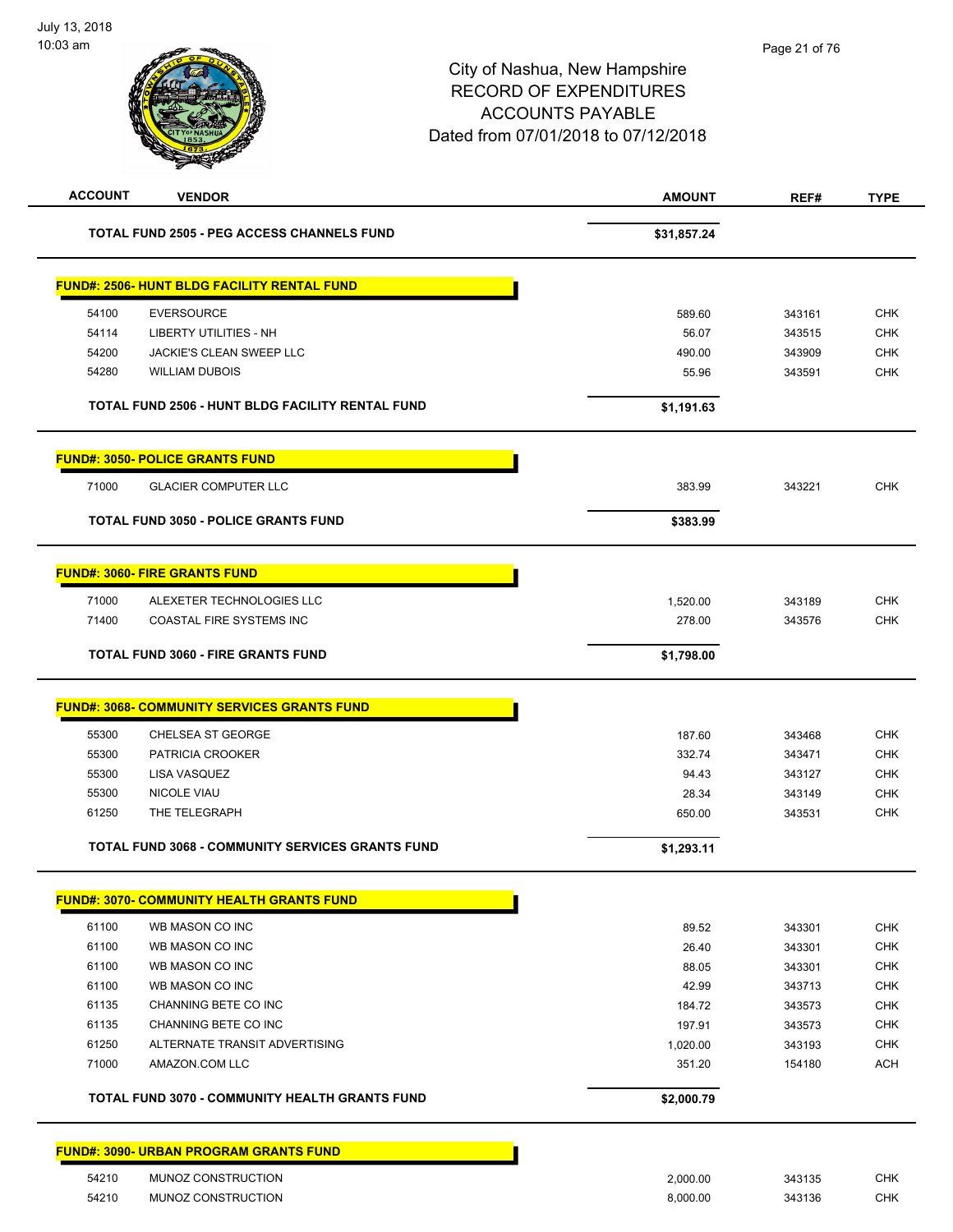

| <b>ACCOUNT</b> | <b>VENDOR</b>                                 | <b>AMOUNT</b> | REF#   | <b>TYPE</b> |
|----------------|-----------------------------------------------|---------------|--------|-------------|
|                | <b>FUND#: 3090- URBAN PROGRAM GRANTS FUND</b> |               |        |             |
| 54210          | <b>DAD'S ABATEMENT LLC</b>                    | 15,000.00     | 343472 | <b>CHK</b>  |
| 54210          | <b>DAD'S ABATEMENT LLC</b>                    | 12,000.00     | 343474 | <b>CHK</b>  |
| 54210          | <b>DAD'S ABATEMENT LLC</b>                    | 7,000.00      | 343473 | <b>CHK</b>  |
| 54210          | <b>DAD'S ABATEMENT LLC</b>                    | 4,400.00      | 343475 | <b>CHK</b>  |
| 55300          | <b>FRANK BORELLI</b>                          | 600.23        | 343467 | <b>CHK</b>  |
| 55307          | <b>STEPHEN D VEGA</b>                         | 74.94         | 343497 | <b>CHK</b>  |
| 55307          | <b>ROBERT RICE</b>                            | 133.22        | 343908 | <b>CHK</b>  |
| 55614          | <b>HILLSBOROUGH COUNTY REGISTRY</b>           | 143.29        | 343225 | <b>CHK</b>  |
| 55614          | <b>HILLSBOROUGH COUNTY REGISTRY</b>           | 49.41         | 343618 | <b>CHK</b>  |
| 61900          | <b>FRANK BORELLI</b>                          | 352.00        | 343467 | <b>CHK</b>  |
| 68345          | <b>DAVID ROSS</b>                             | 350.00        | 343146 | <b>CHK</b>  |
| 68345          | AMANDA BAILLARGEON                            | 350.00        | 343463 | <b>CHK</b>  |
| 68345          | <b>ASHLEY SILVA</b>                           | 350.00        | 343494 | <b>CHK</b>  |
| 69010          | <b>BOYS &amp; GIRLS CLUB OF</b>               | 15,000.00     | 343563 | <b>CHK</b>  |
| 69025          | <b>IDEAL PROPERTY MAINTENANCE</b>             | 10,400.00     | 343123 | <b>CHK</b>  |
| 69025          | MUNOZ CONSTRUCTION                            | 5,100.00      | 343485 | <b>CHK</b>  |
| 69025          | <b>CRISP CONTRACTING LLC</b>                  | 8,113.00      | 343470 | <b>CHK</b>  |
| 69075          | NASHUA POLICE ATHLETIC LEAGUE                 | 5,647.24      | 343252 | <b>CHK</b>  |
| 69075          | <b>BOYS &amp; GIRLS CLUB OF</b>               | 2,135.00      | 343563 | <b>CHK</b>  |
| 69075          | <b>SALVATION ARMY</b>                         | 253.89        | 343681 | <b>CHK</b>  |
|                | TOTAL FUND 3090 - URBAN PROGRAM GRANTS FUND   | \$97,452.22   |        |             |

# **FUND#: 3120- TRANSIT GRANTS FUND**

| 54100 | <b>EVERSOURCE</b>                | 1,109.99  | 343161 | <b>CHK</b> |
|-------|----------------------------------|-----------|--------|------------|
| 54100 | <b>EVERSOURCE</b>                | 369.86    | 343161 | <b>CHK</b> |
| 54114 | <b>LIBERTY UTILITIES - NH</b>    | 56.07     | 343519 | <b>CHK</b> |
| 54141 | PENNICHUCK WATER WORKS INC       | 91.56     | 343527 | <b>CHK</b> |
| 54141 | PENNICHUCK WATER WORKS INC       | 174.04    | 343527 | <b>CHK</b> |
| 54141 | PENNICHUCK WATER WORKS INC       | 69.53     | 343527 | <b>CHK</b> |
| 54600 | <b>D &amp; R TOWING INC</b>      | 165.00    | 343582 | <b>CHK</b> |
| 55109 | CONSOLIDATED COMMUNICATIONS      | 50.00     | 343156 | <b>CHK</b> |
| 55690 | <b>FIRST TRANSIT INC</b>         | 34,647.00 | 154181 | <b>ACH</b> |
| 55690 | <b>FIRST TRANSIT INC</b>         | 81,145.28 | 154181 | <b>ACH</b> |
| 55690 | <b>FIRST TRANSIT INC</b>         | 27,431.87 | 154181 | <b>ACH</b> |
| 55699 | <b>ALLSTATE FIRE EQUIPMENT</b>   | 50.00     | 343191 | <b>CHK</b> |
| 55699 | CINTAS#016                       | 114.54    | 343207 | <b>CHK</b> |
| 55699 | ROUTEMATCH SOFTWARE INC          | 125.00    | 343275 | <b>CHK</b> |
| 55699 | JOHNSON CONTROLS SECURITY        | 297.21    | 343508 | <b>CHK</b> |
| 61299 | <b>GILLIG LLC</b>                | 106.00    | 343605 | <b>CHK</b> |
| 61299 | WB MASON CO INC                  | 103.40    | 343713 | <b>CHK</b> |
| 61299 | SEIFERT GRAPHICS INC             | 94.50     | 343286 | <b>CHK</b> |
| 61299 | <b>ALLSTATE FIRE EQUIPMENT</b>   | 104.95    | 343191 | <b>CHK</b> |
| 61299 | <b>BATTERIES PLUS</b>            | 19.98     | 343196 | <b>CHK</b> |
| 61299 | <b>RYDER FLEET PRODUCTS</b>      | 104.74    | 343276 | <b>CHK</b> |
| 61299 | <b>CENTRAL PAPER PRODUCTS CO</b> | (17.19)   | 343571 | <b>CHK</b> |
| 61299 | <b>FASTENAL CO</b>               | 10.17     | 343598 | <b>CHK</b> |
| 61299 | <b>BLUE RESERVE WATER</b>        | 63.00     | 343560 | <b>CHK</b> |

r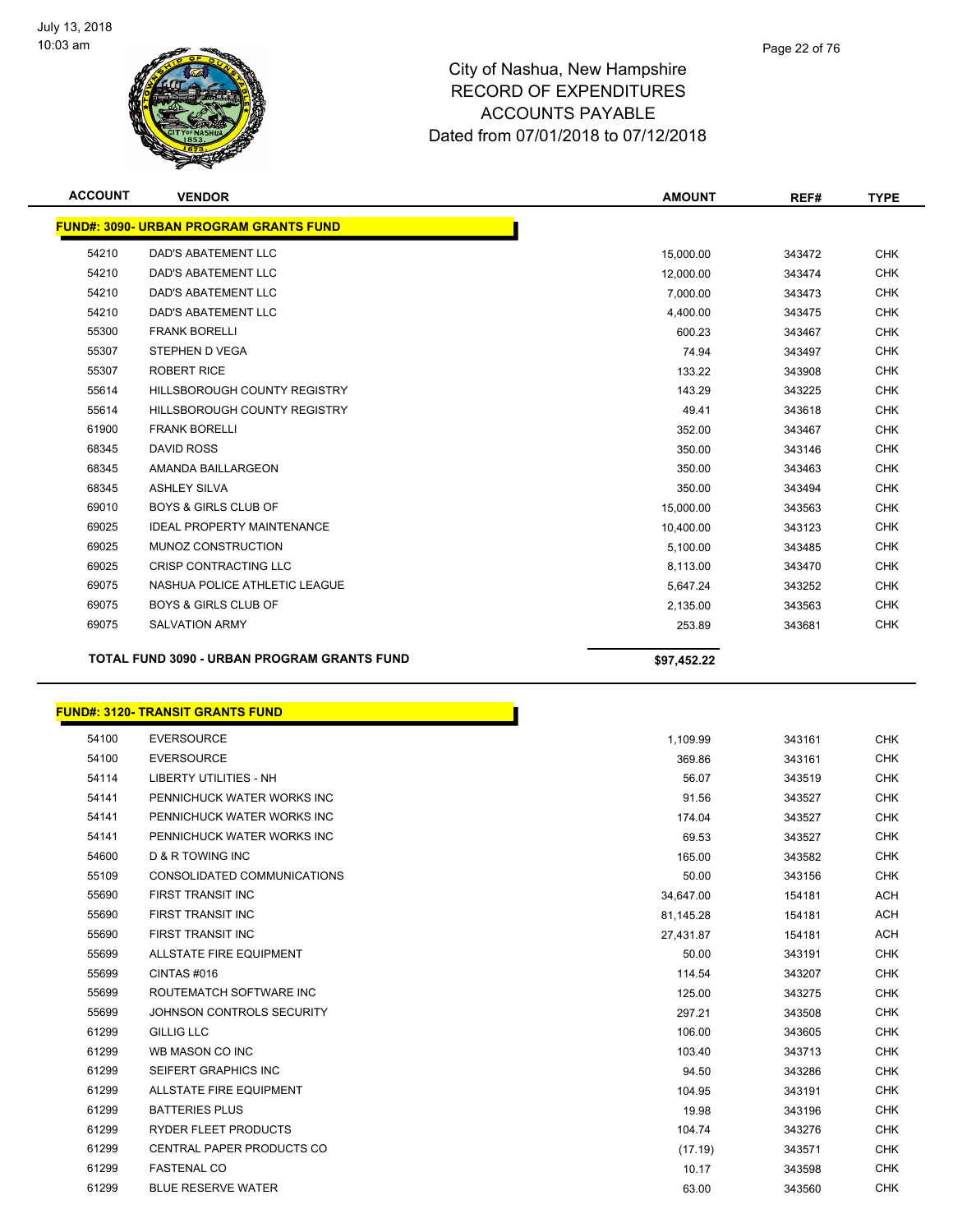

| <b>ACCOUNT</b> | <b>VENDOR</b>                                                        | AMOUNT               | REF#             | <b>TYPE</b>              |
|----------------|----------------------------------------------------------------------|----------------------|------------------|--------------------------|
|                | <b>FUND#: 3120- TRANSIT GRANTS FUND</b>                              |                      |                  |                          |
| 61299          | HOME DEPOT CREDIT SERVICE 3065                                       | 71.71                | 343619           | <b>CHK</b>               |
| 61300          | <b>CITY OF NASHUA</b>                                                | 45.85                | 343114           | <b>CHK</b>               |
| 61709          | SAFETY KLEEN SYSTEMS INC                                             | 475.28               | 343277           | <b>CHK</b>               |
| 61799          | <b>CUMMINS NORTHEAST LLC</b>                                         | 21.25                | 343211           | <b>CHK</b>               |
| 61799          | <b>SANEL NAPA</b>                                                    | 5.26                 | 343283           | <b>CHK</b>               |
| 61799          | ALLIANCE BUS GROUP INC                                               | 56.06                | 343545           | <b>CHK</b>               |
| 61799          | <b>CUMMINS NORTHEAST LLC</b>                                         | 148.41               | 343581           | <b>CHK</b>               |
| 61799          | POWER PRODUCTS SYSTEMS LLC                                           | 123.00               | 343668           | <b>CHK</b>               |
| 61799          | <b>SANEL NAPA</b>                                                    | 627.68               | 343283           | <b>CHK</b>               |
| 61799          | ALLIANCE BUS GROUP INC                                               | 73.00                | 343190           | <b>CHK</b>               |
| 61799          | <b>FASTENAL CO</b>                                                   | 39.60                | 343219           | <b>CHK</b>               |
| 61799          | <b>SANEL NAPA</b>                                                    | 13.38                | 343283           | <b>CHK</b>               |
| 61799          | ALLIANCE BUS GROUP INC                                               | 26.77                | 343545           | <b>CHK</b>               |
| 61799          | <b>MOLLY CORPORATION</b>                                             | 36.97                | 343652           | <b>CHK</b>               |
| 61799          | <b>SANEL NAPA</b>                                                    | 152.47               | 343283           | <b>CHK</b>               |
| 61799          | <b>SANEL NAPA</b>                                                    | 39.17                | 343283           | <b>CHK</b>               |
| 68240          | <b>CRESTLINE SPECIALTIES INC</b>                                     | 908.58               | 343579           | <b>CHK</b>               |
|                | TOTAL FUND 3120 - TRANSIT GRANTS FUND                                | \$149,350.94         |                  |                          |
| 61107          | <b>M &amp; N SPORTS LLC</b>                                          | 640.75               | 343480           | <b>CHK</b>               |
|                | <b>TOTAL FUND 3200 - PARKS &amp; RECREATION GRANTS FUND</b>          | \$640.75             |                  |                          |
|                |                                                                      |                      |                  |                          |
|                | <b>FUND#: 3800- SCHOOL GRANTS FUND</b>                               |                      |                  |                          |
| 53607          | <b>SERESC</b>                                                        | 2,081.75             | 343818           | <b>CHK</b>               |
| 53614          | AMANDA POULIOT                                                       | 210.00               | 343460           | <b>CHK</b>               |
| 53628          | <b>SERESC</b>                                                        | 12,652.50            | 343818           | <b>CHK</b>               |
| 53628          | <b>CLARK ASSOC</b>                                                   | 36,054.25            | 343744           | CHK                      |
| 53628          | <b>BOOTHBY THERAPY SERVICES LLC</b>                                  | 740.80               | 343315           | <b>CHK</b><br><b>CHK</b> |
| 53628<br>53628 | THE CARROLL CENTER FOR THE BLI<br><b>GATEWAYS COMMUNITY SERVICES</b> | 3,696.00<br>1,000.00 | 343321<br>343339 | <b>CHK</b>               |
| 53628          | MAXIM HEALTHCARE SERVICES INC                                        | 5,553.50             | 343365           | <b>CHK</b>               |
| 53628          | <b>GATEWAYS COMMUNITY SERVICES</b>                                   | 453.69               | 343763           | <b>CHK</b>               |
| 53628          | <b>INTERIM HEALTH CARE</b>                                           | 2,523.50             | 343772           | <b>CHK</b>               |
| 53628          | LITERACY LEARNING SOLUTIONS                                          | 1,100.00             | 343780           | <b>CHK</b>               |
| 53628          | MICROSOCIETY CHARTER SCHOOL                                          | 575.13               | 343789           | <b>CHK</b>               |
| 53628          | REACH THE TOP TUTORING                                               | 999.00               | 343803           | <b>CHK</b>               |
| 54807          | <b>FIRST CHURCH</b>                                                  | 3,846.00             | 343758           | CHK                      |
| 55300          | <b>NATHAN BURNS</b>                                                  | 137.34               | 343735           | <b>CHK</b>               |
| 55300          | <b>HEATHER LEWSEY</b>                                                | 154.78               | 343779           | CHK                      |
| 55300          | <b>LESA MCQUESTEN</b>                                                | 319.37               | 343785           | CHK                      |
| 55300          | <b>KEITH RICHARD</b>                                                 | 138.25               | 343806           | <b>CHK</b>               |
| 55300          | NASHUA HS NORTH STUDENT ACT                                          | 1,104.00             | 343721           | <b>CHK</b>               |
| 55300          | <b>LENNY HARRISON</b>                                                | 1,608.50             | 343777           | <b>CHK</b>               |

JUDITH LOFTUS 96.11 343781 CHK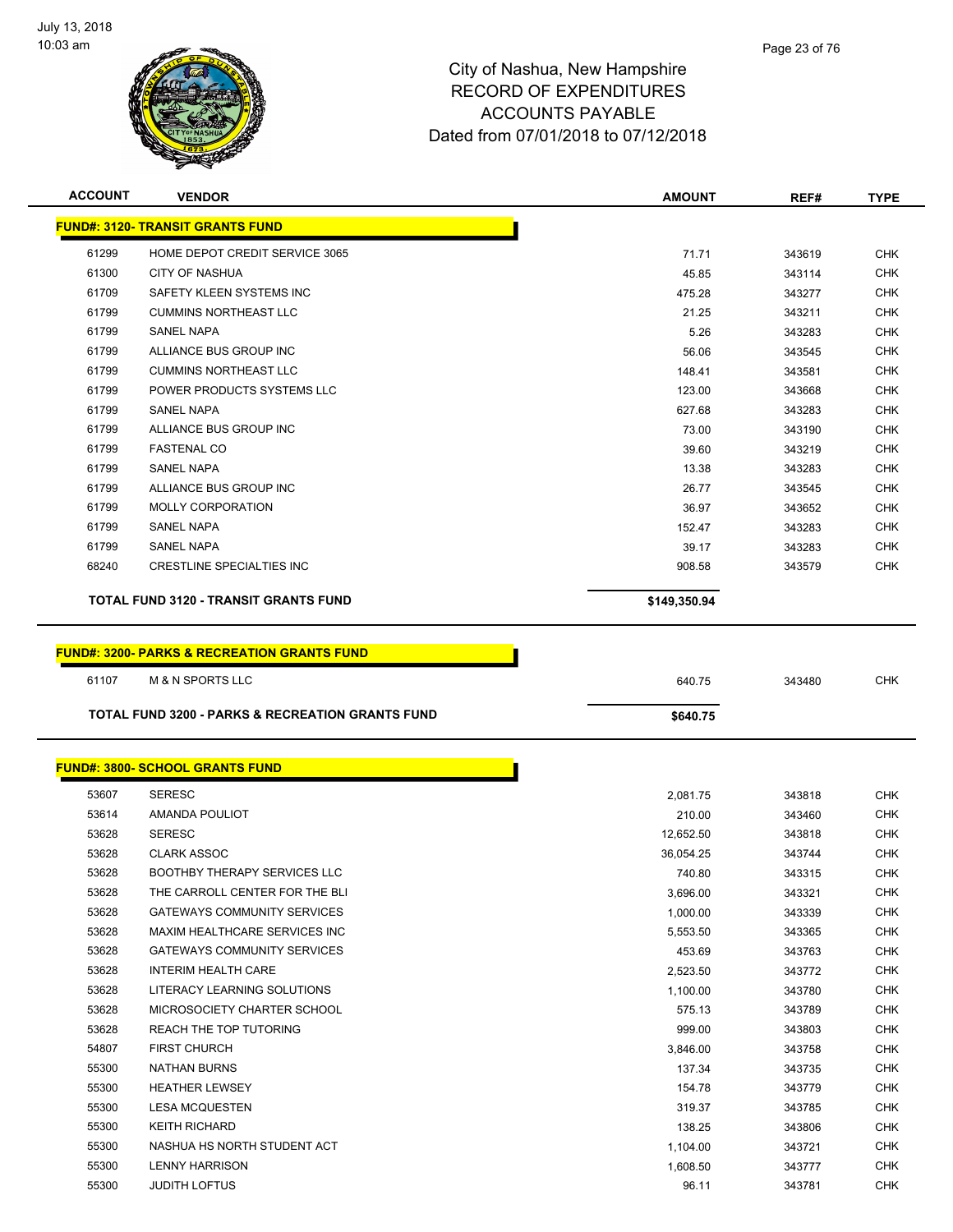

| <b>ACCOUNT</b> | <b>VENDOR</b>                          | <b>AMOUNT</b> | REF#   | <b>TYPE</b> |
|----------------|----------------------------------------|---------------|--------|-------------|
|                | <b>FUND#: 3800- SCHOOL GRANTS FUND</b> |               |        |             |
| 55300          | NHCTA-CONFERENCES                      | 1,100.00      | 343798 | <b>CHK</b>  |
| 55300          | DAVID QUIMBY                           | 545.27        | 343802 | <b>CHK</b>  |
| 55400          | <b>JACALYN LESSER</b>                  | 769.10        | 343778 | <b>CHK</b>  |
| 55400          | LAURIE ROTHHAUS                        | 530.90        | 343807 | <b>CHK</b>  |
| 55400          | <b>NHASP</b>                           | 1,048.00      | 343375 | <b>CHK</b>  |
| 55400          | <b>KRISTINA HEDBERG</b>                | 160.00        | 343769 | <b>CHK</b>  |
| 61135          | AMAZON.COM LLC                         | 1,358.80      | 154223 | <b>ACH</b>  |
| 61135          | LAKESHORE LEARNING MATERIALS           | 2,016.09      | 343359 | <b>CHK</b>  |
| 61135          | WB MASON CO INC                        | 11.92         | 343396 | <b>CHK</b>  |
| 61135          | CHILDS WORK / CHILDS PLAY              | 284.75        | 343740 | <b>CHK</b>  |
| 61135          | <b>SCHOOL SPECIALTY</b>                | 473.66        | 343816 | <b>CHK</b>  |
| 61135          | WB MASON CO INC                        | 142.36        | 343830 | <b>CHK</b>  |
| 61135          | AMAZON.COM LLC                         | 222.46        | 154183 | ACH         |
| 61135          | AMAZON.COM LLC                         | 354.55        | 154183 | ACH         |
| 61135          | UNITED PARCEL SERVICE                  | 14.08         | 343308 | <b>CHK</b>  |
| 61135          | REALLY GOOD STUFF INC                  | 69.85         | 343384 | <b>CHK</b>  |
| 61299          | WAL-MART                               | 733.86        | 343394 | <b>CHK</b>  |
| 61299          | <b>WAL-MART</b>                        | 346.30        | 343395 | <b>CHK</b>  |
| 61299          | AMAZON.COM LLC                         | (49.98)       | 154183 | <b>ACH</b>  |
| 61299          | AMAZON.COM LLC                         | 993.12        | 154183 | ACH         |
| 61299          | AMAZON.COM LLC                         | 363.42        | 154223 | ACH         |
| 61299          | <b>BMI EDUCATIONAL SERVICES INC</b>    | 467.86        | 343313 | <b>CHK</b>  |
| 61299          | <b>BOOKSOURCE INC</b>                  | 19,360.74     | 343314 | <b>CHK</b>  |
| 61299          | SCHOLASTIC INC                         | 980.00        | 343387 | <b>CHK</b>  |
| 61299          | <b>BMI EDUCATIONAL SERVICES INC</b>    | 553.63        | 343731 | <b>CHK</b>  |
| 61299          | <b>BOOKSOURCE INC</b>                  | 10,803.28     | 343732 | <b>CHK</b>  |
| 61299          | PERMA-BOUND                            | 249.31        | 343800 | <b>CHK</b>  |
| 61299          | SCHOLASTIC INC                         | 123.59        | 343812 | <b>CHK</b>  |
| 61299          | <b>BOOKSOURCE INC</b>                  | 537.52        | 343314 | <b>CHK</b>  |
| 61299          | <b>SCHOLASTIC INC</b>                  | 7,272.89      | 343812 | <b>CHK</b>  |
| 61299          | AMAZON.COM LLC                         | 424.19        | 154183 | ACH         |
| 61299          | WB MASON CO INC                        | 31.03         | 343396 | <b>CHK</b>  |
| 61299          | <b>SCHOOL SPECIALTY</b>                | 145.80        | 343816 | <b>CHK</b>  |
| 61875          | <b>SCHOLASTIC INC</b>                  | 90.22         | 343813 | <b>CHK</b>  |
| 61875          | <b>SCHOLASTIC INC</b>                  | 90.22         | 343813 | <b>CHK</b>  |
| 61875          | SCHOLASTIC INC                         | 123.99        | 343813 | <b>CHK</b>  |
| 61875          | SCHOLASTIC INC                         | 90.22         | 343813 | <b>CHK</b>  |
| 61875          | SCHOLASTIC INC                         | 90.22         | 343813 | <b>CHK</b>  |
| 61875          | SCHOLASTIC INC                         | 1,020.60      | 343388 | <b>CHK</b>  |
| 71221          | COMPUTER HUT dba IT INSIDERS           | 6,118.50      | 343352 | <b>CHK</b>  |
| 71228          | AVID TECHNOLOGY INC                    | 1,500.00      | 343727 | <b>CHK</b>  |
| 71800          | FUN AND FUNCTION                       | 220.30        | 343338 | <b>CHK</b>  |
| 71800          | <b>MOVING MINDS</b>                    | 466.83        | 343371 | <b>CHK</b>  |
| 71800          | AHH! PRODUCTS                          | 915.00        | 343726 | <b>CHK</b>  |
| 71800          | MYSTERY SCIENCE INC                    | 499.00        | 343793 | <b>CHK</b>  |
| 71800          | SCHOOL OUTFITTERS, LLC                 | 327.67        | 343815 | <b>CHK</b>  |
| 71999          | REHABILITATION EQUIPMENT ASSOC         | 3,946.00      | 343805 | <b>CHK</b>  |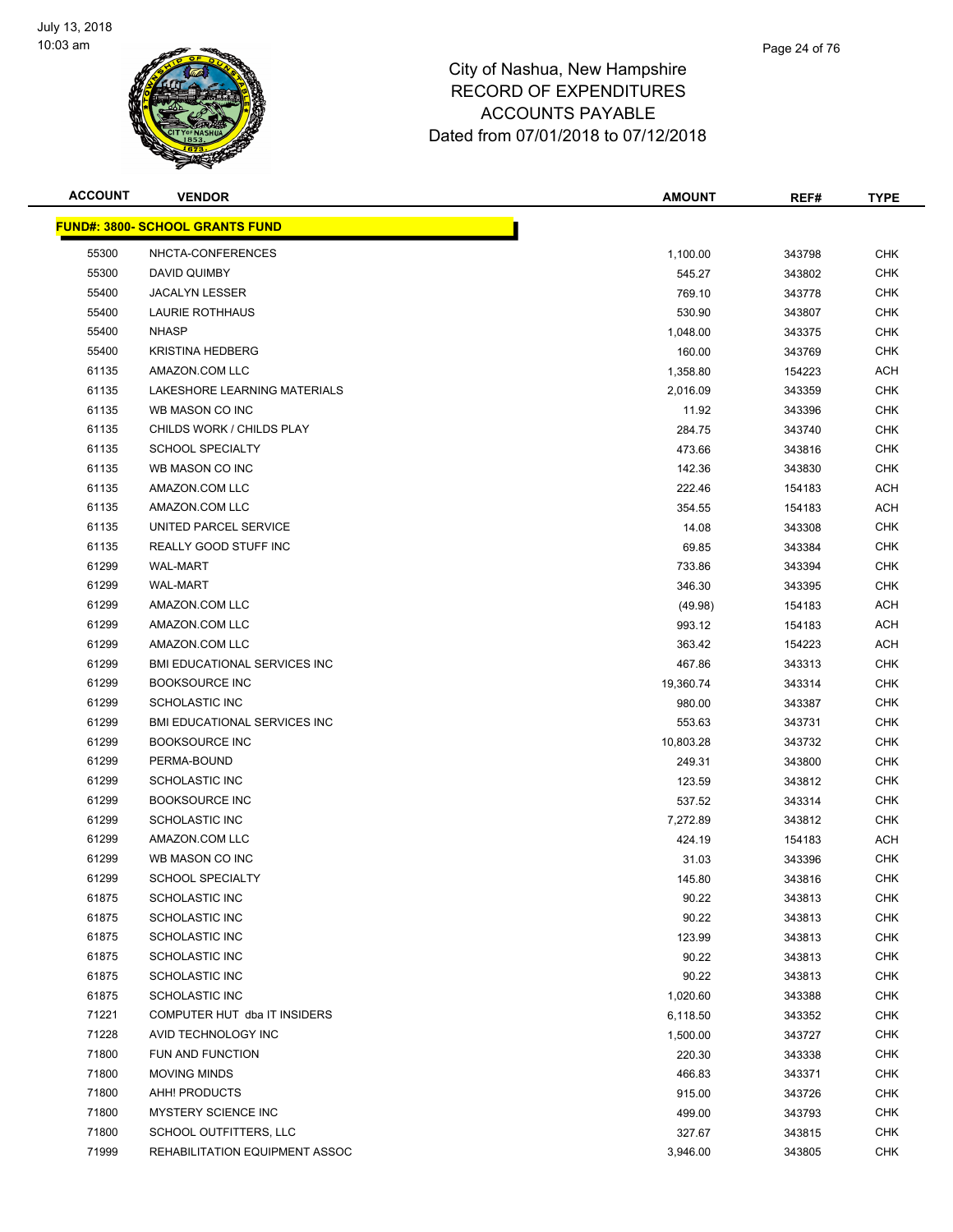| <b>ACCOUNT</b> | <b>VENDOR</b>                                    | <b>AMOUNT</b> | REF#   | <b>TYPE</b> |
|----------------|--------------------------------------------------|---------------|--------|-------------|
|                | <b>TOTAL FUND 3800 - SCHOOL GRANTS FUND</b>      | \$142,981.59  |        |             |
|                | <b>FUND#: 4005- TRAFFIC VIOLATIONS FUND</b>      |               |        |             |
| 45400          | <b>FREDDY UBIERA</b>                             | 35.00         | 343707 | <b>CHK</b>  |
| 45400          | <b>SANDRA VILLEGAS</b>                           | 25.00         | 343711 | <b>CHK</b>  |
| 55607          | MAILINGS UNLIMITED - MVR                         | 210.00        | 154192 | <b>ACH</b>  |
| 55607          | <b>MAILINGS UNLIMITED</b>                        | (19.70)       | 343638 | <b>CHK</b>  |
| 61100          | NEW ENGLAND PAPER & SUPPLY                       | 14.98         | 343657 | <b>CHK</b>  |
| 61799          | HOME DEPOT CREDIT SERVICE 3065                   | 35.76         | 343619 | <b>CHK</b>  |
| 71221          | <b>T2 SYSTEMS INC</b>                            | 1,460.77      | 343693 | <b>CHK</b>  |
|                | <b>TOTAL FUND 4005 - TRAFFIC VIOLATIONS FUND</b> | \$1,761.81    |        |             |
|                | <b>FUND#: 4025- DOJ DRUG FORFEITURE FUND</b>     |               |        |             |
| 55118          | VERIZON WIRELESS-785728687                       | 599.78        | 343182 | <b>CHK</b>  |
| 55699          | TRANSUNION RISK & ALTERNATIVE                    | 110.00        | 343700 | <b>CHK</b>  |
| 61799          | <b>CARPARTS OF NASHUA</b>                        | 4.92          | 343568 | <b>CHK</b>  |
| 71000          | ACCESSDATA GROUP INC                             | 1,187.15      | 343186 | <b>CHK</b>  |
|                | TOTAL FUND 4025 - DOJ DRUG FORFEITURE FUND       | \$1,901.85    |        |             |
|                |                                                  |               |        |             |
|                | <b>FUND#: 4053- FIRE REGIONAL HAZMAT FUND</b>    |               |        |             |
| 71000          | SANEL AUTO PARTS CO                              | 490.52        | 343279 | <b>CHK</b>  |
| 71000          | MOORE MEDICAL LLC                                | 882.61        | 343653 | <b>CHK</b>  |
|                | TOTAL FUND 4053 - FIRE REGIONAL HAZMAT FUND      | \$1,373.13    |        |             |
|                | <b>FUND#: 4090- LIB-LOST/DAMAGED BOOK FINES</b>  |               |        |             |
| 61299          | AC MOORE INC                                     | 63.42         | 343542 | <b>CHK</b>  |
| 61299          | <b>MARITA KLEMENTS</b>                           | 168.97        | 343633 | <b>CHK</b>  |
| 61814          | <b>MIDWEST TAPE</b>                              | 29.59         | 343249 | <b>CHK</b>  |
|                | TOTAL FUND 4090 - LIB-LOST/DAMAGED BOOK FINES    | \$261.98      |        |             |
|                | <b>FUND#: 4600- ECON DEV-GREATER NASHUA RLF</b>  |               |        |             |
| 15100          | NH BAR FOUNDATION                                | 125,000.00    | 154193 | <b>ACH</b>  |
| 15100          | <b>MAKE-IT LABS</b>                              | 50,000.00     | 154195 | <b>ACH</b>  |
|                |                                                  |               |        |             |
|                | TOTAL FUND 4600 - ECON DEV-GREATER NASHUA RLF    | \$175,000.00  |        |             |
|                | <b>FUND#: 5010- CAP PROJECTS-INFO TECHNOLOGY</b> |               |        |             |
| 81700          | CUSTOM COMPUTER SPECIALIST INC                   | 489.72        | 343212 | <b>CHK</b>  |
|                | TOTAL FUND 5010 - CAP PROJECTS-INFO TECHNOLOGY   | \$489.72      |        |             |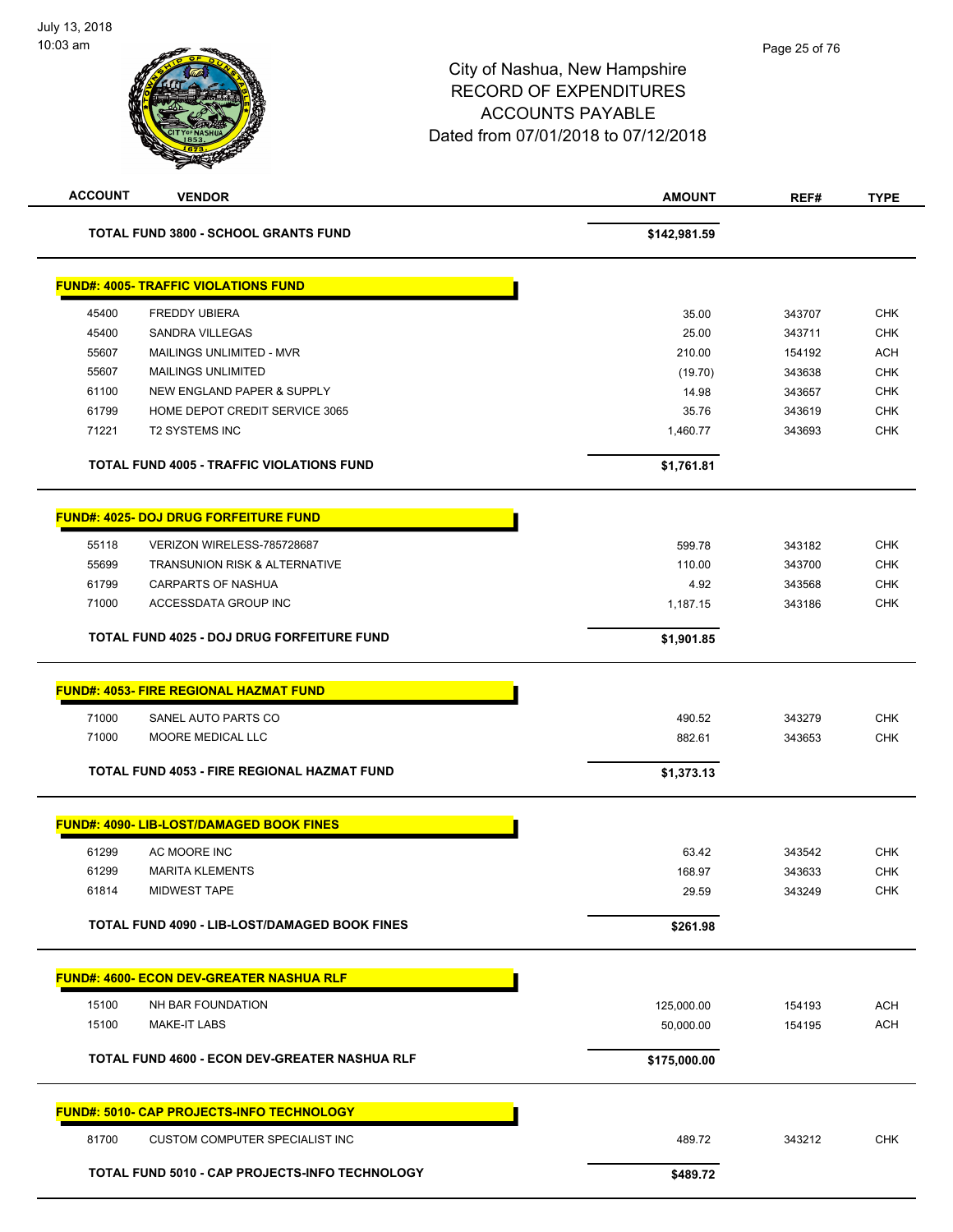

| <b>ACCOUNT</b> | <b>VENDOR</b>                                         | <b>AMOUNT</b>        | REF#             | <b>TYPE</b> |
|----------------|-------------------------------------------------------|----------------------|------------------|-------------|
|                | <b>FUND#: 5050- CAP PROJECTS-COMMUNICATIONS</b>       |                      |                  |             |
| 81300          | MOTOROLA SOLUTIONS INC                                | 9,080.40             | 343165           | <b>CHK</b>  |
|                |                                                       |                      |                  |             |
|                | <b>TOTAL FUND 5050 - CAP PROJECTS-COMMUNICATIONS</b>  | \$9,080.40           |                  |             |
|                | <b>FUND#: 5100- CAP PROJECTS-ECONOMIC DEV</b>         |                      |                  |             |
| 53142          |                                                       |                      |                  | <b>CHK</b>  |
| 53142          | <b>WILLIAM C CANNON</b><br>FULL CIRCLE CONSULTING LLC | 1,806.39<br>7,000.00 | 343539<br>343604 | <b>CHK</b>  |
|                |                                                       |                      |                  |             |
|                | TOTAL FUND 5100 - CAP PROJECTS-ECONOMIC DEV           | \$8,806.39           |                  |             |
|                | <b>FUND#: 5200- CAPITAL PROJECTS-PUBLIC WORKS</b>     |                      |                  |             |
| 81704          | S W COLE ENGINEERING INC                              | 10,306.15            | 343680           | <b>CHK</b>  |
|                |                                                       |                      |                  |             |
|                | TOTAL FUND 5200 - CAPITAL PROJECTS-PUBLIC WORKS       | \$10,306.15          |                  |             |
|                | <b>FUND#: 5700- CAP PROJECTS-BROAD ST PARKWAY</b>     |                      |                  |             |
| 81700          | <b>ESQUIRE DEPOSITION SOLUTIONS</b>                   | 1,076.50             | 343505           | <b>CHK</b>  |
| 81700          | <b>EVERSOURCE</b>                                     | 25.25                | 343162           | <b>CHK</b>  |
| 81700          | PENNICHUCK WATER WORKS INC                            | 438.70               | 343527           | <b>CHK</b>  |
| 81700          | CAPITAL APPRAISAL ASSOC                               | 10,000.00            | 343202           | <b>CHK</b>  |
| 81700          | LIBERTY UTILITIES - NH                                | 172.50               | 343523           | <b>CHK</b>  |
| 81700          | PENNICHUCK WATER WORKS INC                            | 52.78                | 343527           | <b>CHK</b>  |
|                | TOTAL FUND 5700 - CAP PROJECTS-BROAD ST PARKWAY       |                      |                  |             |
|                |                                                       | \$11,765.73          |                  |             |
|                | <b>FUND#: 6000- SOLID WASTE FUND</b>                  |                      |                  |             |
| 53107          | CHEMSERVE ENVIRONMENTAL ANALYS                        | 1,169.35             | 343205           | <b>CHK</b>  |
| 54100          | <b>EVERSOURCE</b>                                     | 180.99               | 343161           | <b>CHK</b>  |
| 54141          | PENNICHUCK WATER WORKS INC                            | 258.75               | 343527           | <b>CHK</b>  |
| 54280          | AMAZON.COM LLC                                        | 600.32               | 154180           | <b>ACH</b>  |
| 54280          | HOME DEPOT CREDIT SERVICE 3065                        | 87.68                | 343226           | CHK         |
| 54280          | NATIONAL TANK OUTLET                                  | 3,865.94             | 343255           | <b>CHK</b>  |
| 54280          | QED ENVIRONMETNAL SYSTEMS INC                         | 131.00               | 343270           | <b>CHK</b>  |
| 54280          | HOME DEPOT CREDIT SERVICE 3065                        | 51.95                | 343619           | CHK         |
| 54280          | <b>QED ENVIRONMETNAL SYSTEMS INC</b>                  | 168.17               | 343672           | <b>CHK</b>  |
| 54600          | THE HOPE GROUP                                        | 583.62               | 154182           | <b>ACH</b>  |
| 54600          | LIBERTY INTNL TRUCKS OF NH LLC                        | 336.85               | 343235           | <b>CHK</b>  |
| 54600          | MCDEVITT TRUCKS INC                                   | 355.18               | 343247           | <b>CHK</b>  |
| 54600          | <b>MILTON CAT</b>                                     | 621.60               | 343524           | <b>CHK</b>  |
| 54600          | JORDAN EQUIPMENT CO                                   | 1,913.91             | 343629           | <b>CHK</b>  |
| 54600          | MCDEVITT TRUCKS INC                                   | 451.71               | 343642           | <b>CHK</b>  |
| 54600          | MCNEILUS TRUCK & MANUFACTURING                        | 1,686.08             | 343645           | <b>CHK</b>  |
| 54600          | POWERPLAN                                             | 5,593.49             | 343669           | <b>CHK</b>  |
| 55307          | SARAH O HYLAND                                        | 92.87                | 343147           | <b>CHK</b>  |
| 55514          | TREASURER STATE OF NH                                 | 360.00               | 343178           | <b>CHK</b>  |
| 55699          | CHEMSERVE ENVIRONMENTAL ANALYS                        | 565.87               | 343205           | <b>CHK</b>  |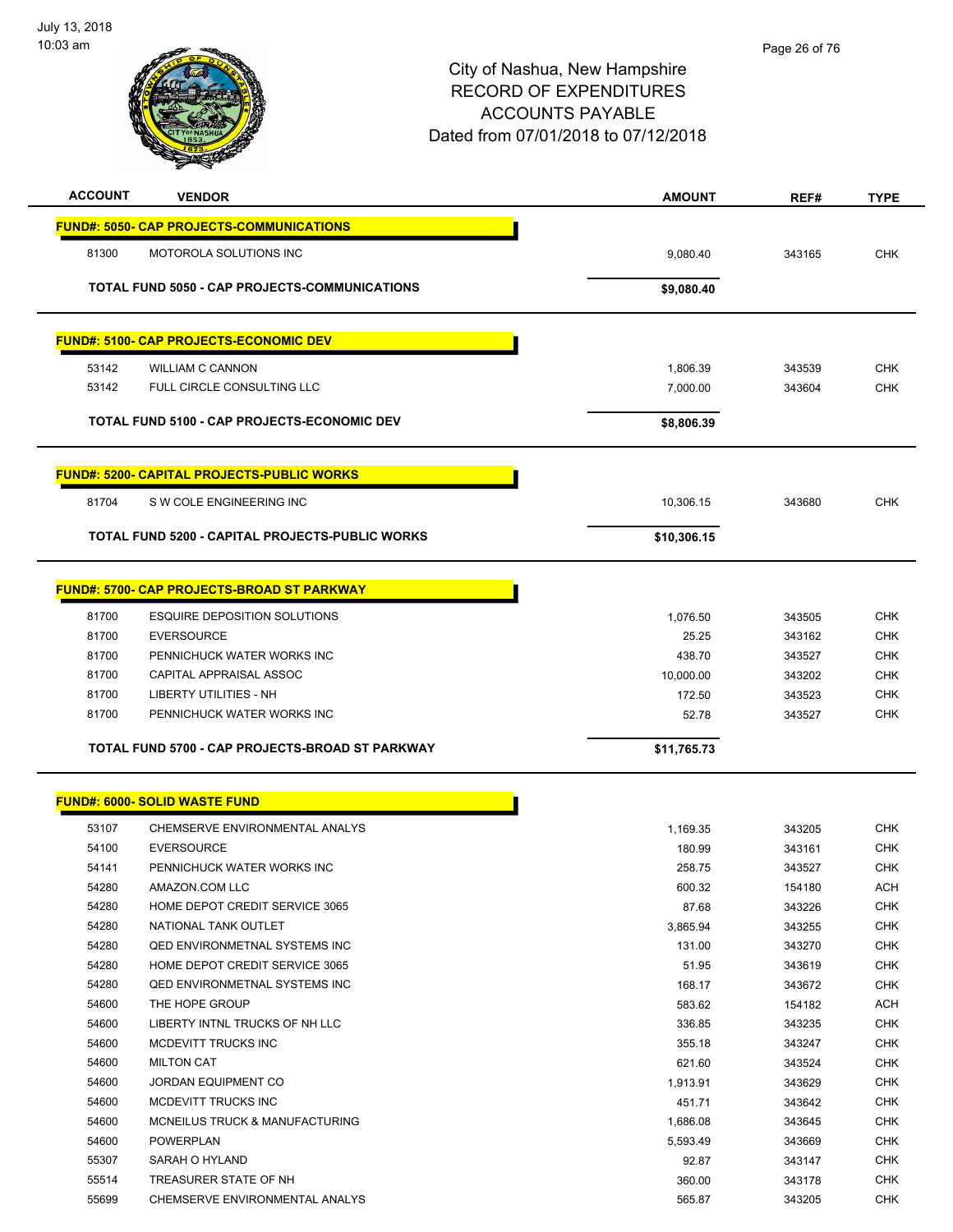

| <b>ACCOUNT</b> | <b>VENDOR</b>                             | <b>AMOUNT</b> | REF#   | <b>TYPE</b> |
|----------------|-------------------------------------------|---------------|--------|-------------|
|                | <b>FUND#: 6000- SOLID WASTE FUND</b>      |               |        |             |
| 55699          | <b>INTERSTATE REFRIGERANT</b>             | 366.00        | 343229 | <b>CHK</b>  |
| 55699          | UNIVERSAL RECYCLING TECH                  | 1,456.63      | 343300 | <b>CHK</b>  |
| 55699          | <b>INTERSTATE REFRIGERANT</b>             | 606.00        | 343626 | <b>CHK</b>  |
| 61100          | WB MASON CO INC                           | 78.96         | 343713 | <b>CHK</b>  |
| 61107          | MAGID GLOVE & SAFETY MFG CO.              | 357.12        | 343240 | <b>CHK</b>  |
| 61107          | UNIFIRST CORPORATION                      | 203.91        | 343299 | <b>CHK</b>  |
| 61107          | UNIFIRST CORPORATION                      | 170.39        | 343709 | <b>CHK</b>  |
| 61192          | OFFICE ALTERNATIVES LLC                   | 422.00        | 343664 | <b>CHK</b>  |
| 61307          | SHATTUCK MALONE OIL CO                    | 14,008.57     | 343176 | <b>CHK</b>  |
| 61307          | SHATTUCK MALONE OIL CO                    | 407.24        | 343529 | <b>CHK</b>  |
| 61307          | SHATTUCK MALONE OIL CO                    | 193.15        | 343530 | <b>CHK</b>  |
| 61560          | AMAZON.COM LLC                            | 1,047.00      | 154180 | <b>ACH</b>  |
| 61705          | <b>GCR TIRES AND SERVICE</b>              | 1,622.66      | 343220 | <b>CHK</b>  |
| 61705          | <b>MAYNARD &amp; LESIEUR INC</b>          | 4,127.10      | 343242 | <b>CHK</b>  |
|                | <b>TOTAL FUND 6000 - SOLID WASTE FUND</b> | \$44,142.06   |        |             |

Г

# **FUND#: 6200- WASTEWATER FUND**

| 21775 | <b>SHARON ALVES</b>               | 1,540.17   | 343425 | <b>CHK</b> |
|-------|-----------------------------------|------------|--------|------------|
| 21775 | 647 AMHERST ST LLC                | 68.77      | 343441 | <b>CHK</b> |
| 21775 | <b>DOUGLAS &amp; MARTHA ELLIS</b> | 136.82     | 343446 | <b>CHK</b> |
| 21775 | <b>RICHARD T DURKEE</b>           | 234.11     | 343450 | <b>CHK</b> |
| 21775 | <b>VINCENT MCCORMICK</b>          | 71.94      | 343453 | <b>CHK</b> |
| 21775 | <b>ABSOLUTE TITLE</b>             | 72.06      | 343858 | <b>CHK</b> |
| 21775 | ABSOLUTE TITLE                    | 50.82      | 343859 | <b>CHK</b> |
| 21775 | <b>CENTRAL REALTY</b>             | 92.30      | 343860 | <b>CHK</b> |
| 21775 | CHUNG YEN CHEN                    | 17.30      | 343861 | <b>CHK</b> |
| 21775 | DWIGHT & DOREEN TOWNSEND          | 74.42      | 343862 | <b>CHK</b> |
| 21775 | PHENIX TITLE                      | 74.42      | 343863 | <b>CHK</b> |
| 21775 | PHENIX TITLE                      | 93.30      | 343864 | <b>CHK</b> |
| 21775 | <b>RED DOOR TITLE</b>             | 60.00      | 343865 | <b>CHK</b> |
| 21775 | <b>SHAWN FITZ</b>                 | 53.18      | 343866 | <b>CHK</b> |
| 21775 | <b>SUMMIT TITLE</b>               | 55.54      | 343867 | <b>CHK</b> |
| 21775 | <b>SUMMIT TITLE</b>               | 57.90      | 343868 | <b>CHK</b> |
| 21775 | <b>SUSAN SMILIKIS</b>             | 72.06      | 343869 | <b>CHK</b> |
| 21775 | <b>TRACY ALEXANDER</b>            | 46.10      | 343870 | <b>CHK</b> |
| 44597 | HILLSBOROUGH COUNTY REGISTRY      | 56.70      | 343618 | <b>CHK</b> |
| 53107 | <b>EST ASSOCIATES</b>             | 3,750.00   | 343215 | <b>CHK</b> |
| 53107 | EASTERN ANALYTICAL INC            | 204.75     | 343592 | <b>CHK</b> |
| 53107 | FLOW ASSESSMENT SERVICES LLC      | 4,675.00   | 343603 | <b>CHK</b> |
| 54114 | <b>LIBERTY UTILITIES - NH</b>     | 64.16      | 343513 | <b>CHK</b> |
| 54114 | DIRECT ENERGY BUSINESS            | 5,399.13   | 343587 | <b>CHK</b> |
| 54141 | PENNICHUCK WATER WORKS INC        | 1,878.90   | 343527 | <b>CHK</b> |
| 54221 | <b>CASELLA ORGANICS</b>           | 101,773.92 | 343569 | <b>CHK</b> |
| 54280 | DEPENDABLE LOCK SERVICE INC       | 13.25      | 343214 | <b>CHK</b> |
| 54280 | <b>ALPHAGRAPHICS</b>              | 1,253.14   | 343547 | <b>CHK</b> |
| 54300 | <b>BROX INDUSTRIES INC</b>        | 839.21     | 343201 | <b>CHK</b> |
| 54300 | CONTINENTAL PAVING INC            | 602.51     | 343208 | <b>CHK</b> |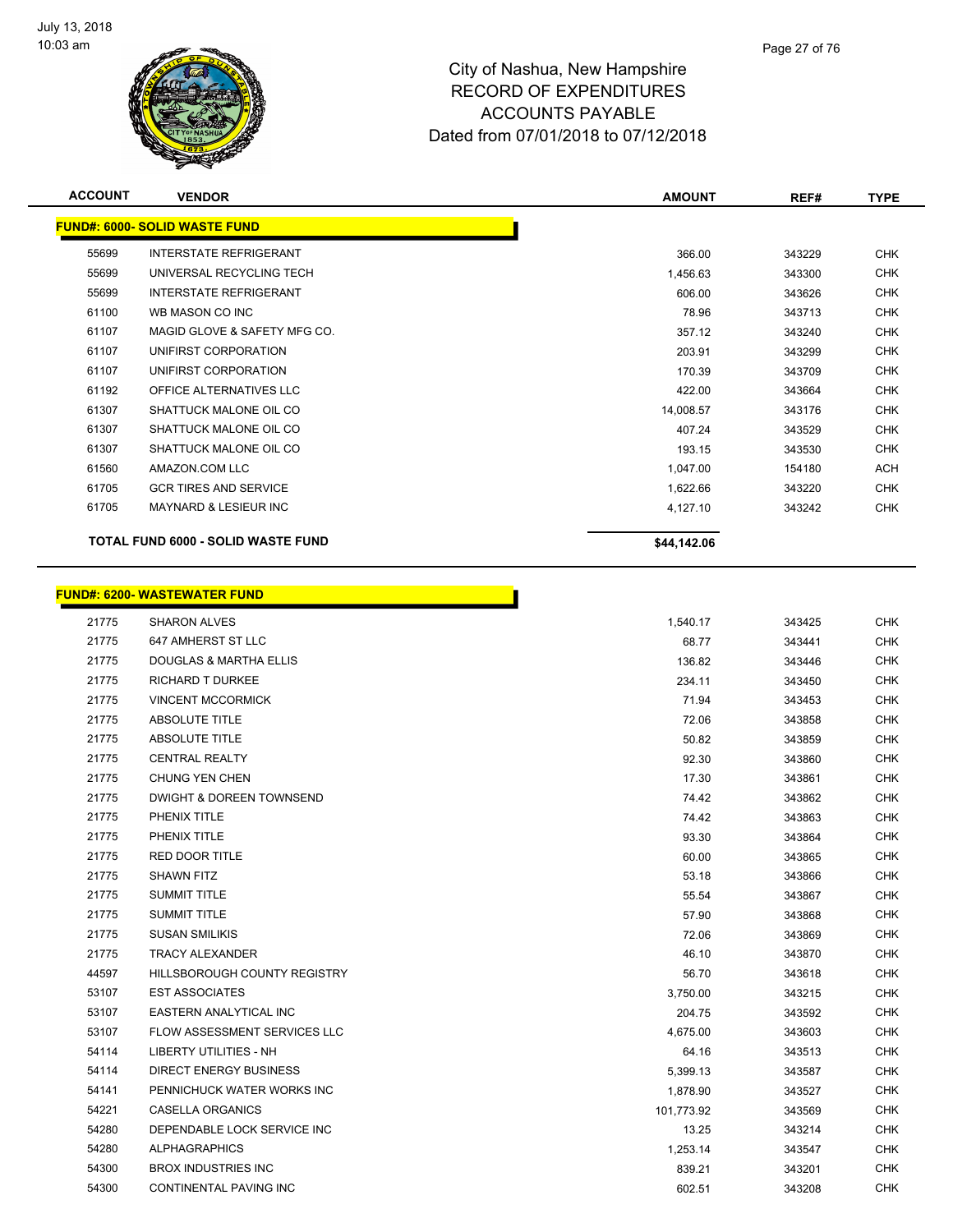

| <b>ACCOUNT</b> | <b>VENDOR</b>                            | <b>AMOUNT</b> | REF#   | <b>TYPE</b> |
|----------------|------------------------------------------|---------------|--------|-------------|
|                | <b>FUND#: 6200- WASTEWATER FUND</b>      |               |        |             |
| 54300          | CONTINENTAL PAVING INC                   | 1,847.13      | 343577 | <b>CHK</b>  |
| 54300          | EJ USA INC                               | 5,000.00      | 343594 | <b>CHK</b>  |
| 54300          | <b>TEAM EJP CONCORD NH</b>               | 662.12        | 343694 | CHK         |
| 54487          | PETTY CASH                               | 35.16         | 343141 | CHK         |
| 54487          | ARCSOURCE INC                            | 86.40         | 343549 | <b>CHK</b>  |
| 54487          | EASTERN INDUSTRIAL AUTOMATION            | 704.00        | 343593 | <b>CHK</b>  |
| 54487          | <b>FASTENAL CO</b>                       | 20.78         | 343598 | <b>CHK</b>  |
| 54487          | <b>GRAINGER</b>                          | 341.56        | 343610 | <b>CHK</b>  |
| 54487          | H A DEHART & SON INC                     | 295.62        | 343613 | <b>CHK</b>  |
| 54487          | <b>HAJOCA CORPORATION</b>                | 162.02        | 343614 | <b>CHK</b>  |
| 54487          | <b>JWC ENVIRONMENTAL LLC</b>             | 5,223.00      | 343631 | CHK         |
| 54487          | M & M ELECTRICAL SUPPLY CO INC           | 263.60        | 343637 | <b>CHK</b>  |
| 54487          | MCMASTER-CARR                            | 166.16        | 343644 | CHK         |
| 54600          | PETTY CASH                               | 8.00          | 343141 | CHK         |
| 54600          | <b>MHQ MUNICIPAL VEHICLES</b>            | 4,545.00      | 343648 | CHK         |
| 55109          | <b>FIRSTLIGHT</b>                        | 60.75         | 343506 | <b>CHK</b>  |
| 55118          | AT & T MOBILITY                          | 136.50        | 343153 | CHK         |
| 55421          | <b>NHWPCA</b>                            | 440.00        | 343172 | <b>CHK</b>  |
| 55699          | ATLAS COPCO COMPRESSORS LLC              | 3,216.47      | 343552 | <b>CHK</b>  |
| 55699          | CALLOGIX INC                             | 160.00        | 343566 | CHK         |
| 55699          | <b>CERTIFIED LABS</b>                    | 366.66        | 343572 | <b>CHK</b>  |
| 55699          | <b>EMD MILLIPORE CORPORATION</b>         | 1,148.68      | 343595 | CHK         |
| 55699          | PROGRESSIVE ALARM SERVICES INC           | 470.00        | 343670 | <b>CHK</b>  |
| 61107          | PHOENIX SCREEN PRINTING                  | 2,499.00      | 343267 | <b>CHK</b>  |
| 61107          | UNIFIRST CORPORATION                     | 1,967.84      | 343299 | CHK         |
| 61149          | PETTY CASH                               | 8.99          | 343141 | <b>CHK</b>  |
| 61149          | EMD MILLIPORE CORPORATION                | (509.00)      | 343595 | <b>CHK</b>  |
| 61149          | <b>ERA - A WATERS CO</b>                 | 481.34        | 343596 | <b>CHK</b>  |
| 61149          | <b>IDEXX DISTRIBUTION INC</b>            | 1,365.19      | 343623 | <b>CHK</b>  |
| 61149          | <b>VWR INTERNATIONAL</b>                 | 470.70        | 343712 | <b>CHK</b>  |
| 61156          | <b>BORDEN &amp; REMINGTON CORP</b>       | 2,508.45      | 343200 | <b>CHK</b>  |
| 61156          | POLYDYNE INC                             | 31,909.40     | 343667 | CHK         |
| 61156          | PVS CHEMICAL SOLUTIONS INC               | 3,289.17      | 343671 | CHK         |
| 61299          | PETTY CASH                               | 12.00         | 343141 | <b>CHK</b>  |
| 61299          | DEPENDABLE LOCK SERVICE INC              | 18.00         | 343585 | <b>CHK</b>  |
| 61299          | <b>FASTENAL CO</b>                       | 7.73          | 343598 | <b>CHK</b>  |
| 61299          | <b>GRAINGER</b>                          | 216.50        | 343610 | <b>CHK</b>  |
| 61299          | HOME DEPOT CREDIT SERVICE 3065           | 189.77        | 343907 | <b>CHK</b>  |
| 81200          | <b>HORIZON SOLUTIONS LLC</b>             | 976.56        | 343620 | <b>CHK</b>  |
| 81200          | <b>NEW ENGLAND ENERGY SERVICES</b>       | 7,955.00      | 343656 | <b>CHK</b>  |
| 81700          | <b>WRIGHT-PIERCE</b>                     | 8,338.91      | 343716 | <b>CHK</b>  |
| 81700          | <b>WRIGHT-PIERCE</b>                     | 10,759.49     | 343717 | <b>CHK</b>  |
| 81700          | <b>WRIGHT-PIERCE</b>                     | 2,803.88      | 343717 | <b>CHK</b>  |
|                | <b>TOTAL FUND 6200 - WASTEWATER FUND</b> | \$224,010.41  |        |             |

**FUND#: 6500- PROPERTY & CASUALTY FUND**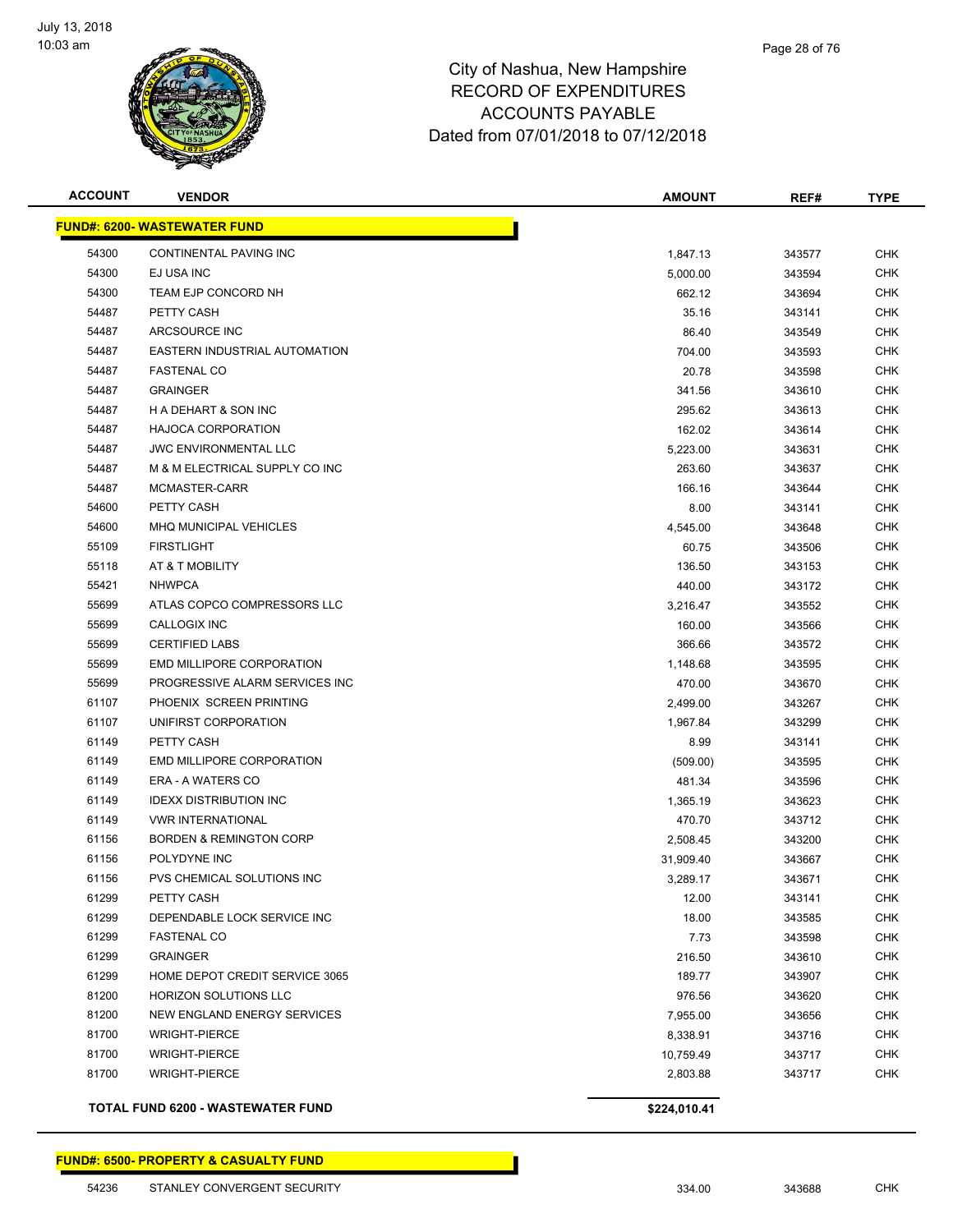

| <b>ACCOUNT</b> | <b>VENDOR</b>                                    | <b>AMOUNT</b> | REF#   | <b>TYPE</b> |
|----------------|--------------------------------------------------|---------------|--------|-------------|
|                | <b>FUND#: 6500- PROPERTY &amp; CASUALTY FUND</b> |               |        |             |
| 55307          | ROSS DUGAS                                       | 33.79         | 343117 | CHK         |
| 59207          | FOUNDATION MEDICAL PARTNERS                      | 560.00        | 343406 | <b>CHK</b>  |
| 59207          | APPLE NASHUA LLC                                 | 402.48        | 343407 | CHK         |
| 59207          | CAPE MEDICAL SUPPLY INC                          | 42.95         | 343409 | CHK         |
| 59207          | <b>COMP TODAY</b>                                | 63.99         | 343410 | <b>CHK</b>  |
| 59207          | DARTMOUTH HITCHCOCK CLINIC                       | 515.00        | 343411 | CHK         |
| 59207          | FOUNDATION MEDICAL PARTNERS                      | 1,098.00      | 343412 | CHK         |
| 59207          | FOUR SEASONS ORTHOPEDIC CENTER                   | 1,003.75      | 343413 | CHK         |
| 59207          | MERRIMACK VALLEY PHYSICAL                        | 404.00        | 343415 | CHK         |
| 59207          | <b>KEVIN S MORIARTY DC</b>                       | 447.00        | 343417 | CHK         |
| 59207          | NASHUA EYE ASSOC PA                              | 270.00        | 343418 | CHK         |
| 59207          | OCCUPATIONAL HEALTH CTRS SOUTH                   | 262.42        | 343419 | CHK         |
| 59207          | PERFORMANCE REHAB INC                            | 740.00        | 343420 | CHK         |
| 59207          | <b>TANIA SPENCER</b>                             | 83.60         | 343421 | CHK         |
| 59207          | ST JOSEPH BUSINESS & HEALTH                      | 393.00        | 343422 | CHK         |
| 59207          | ST JOSEPHS HOSPITAL                              | 158.25        | 343423 | CHK         |
| 59207          | STONERIVER PHARMACY SOLUTIONS                    | 242.23        | 343424 | CHK         |
| 59207          | BOROFSKY AMODEO-VICKERY &                        | 8,500.00      | 343426 | CHK         |
| 59207          | DANIEL LAVOIE                                    | 2,000.00      | 343427 | <b>CHK</b>  |
| 59207          | APPLE NASHUA LLC                                 | 1,428.48      | 343887 | CHK         |
| 59207          | CLAIMS BUREAU USA INC                            | 1,883.63      | 343888 | <b>CHK</b>  |
| 59207          | <b>COMP TODAY</b>                                | 79.98         | 343889 | CHK         |
| 59207          | <b>CONVENIENTMD LLC</b>                          | 213.60        | 343890 | CHK         |
| 59207          | <b>GRANITE STATE ANESTHESIOLOGIST</b>            | 736.00        | 343892 | CHK         |
| 59207          | MASSACHUSETTS GENERAL                            | 672.00        | 343895 | CHK         |
| 59207          | MERRIMACK VALLEY PHYSICAL                        | 832.00        | 343896 | <b>CHK</b>  |
| 59207          | MIDWEST MEDICAL DME                              | 1,490.00      | 343897 | CHK         |
| 59207          | <b>KEVIN S MORIARTY DC</b>                       | 316.75        | 343898 | CHK         |
| 59207          | NASHUA EYE ASSOC PA                              | 185.00        | 343899 | CHK         |
| 59207          | OCCUPATIONAL HEALTH CTRS SOUTH                   | 306.00        | 343900 | <b>CHK</b>  |
| 59207          | PERFORMANCE REHAB INC                            | 245.00        | 343901 | CHK         |
| 59207          | ST JOSEPH BUSINESS & HEALTH                      | 96.00         | 343903 | CHK         |
| 59207          | ST JOSEPHS HOSPITAL                              | 1,450.90      | 343904 | CHK         |
| 59207          | APRIL TORHAN                                     | 413.20        | 343905 | <b>CHK</b>  |
| 59225          | MARBUCCO CORP                                    | 567.25        | 343894 | <b>CHK</b>  |
| 59225          | ROSEMARY RUNGU                                   | 7,980.00      | 343902 | CHK         |
| 59250          | <b>EXTRA DUTY SOLUTIONS</b>                      | 361.12        | 343891 | <b>CHK</b>  |
| 59275          | BROADSIDE COLLISION LLC                          | 2,222.26      | 343408 | <b>CHK</b>  |
| 59275          | MARBUCCO CORP                                    | 596.00        | 343414 | <b>CHK</b>  |
| 59275          | METROPOLITAN PROPERTY & CASUAL                   | 2,858.67      | 343416 | <b>CHK</b>  |
| 59275          | <b>ILLG AUTOMOTIVE CORP</b>                      | 1,859.20      | 343893 | <b>CHK</b>  |
| 68360          | NOREL SERVICE CO INC                             | 455.00        | 343661 | <b>CHK</b>  |
|                | TOTAL FUND 6500 - PROPERTY & CASUALTY FUND       | \$44,802.50   |        |             |
|                |                                                  |               |        |             |

# **FUND#: 6600- BENEFITS SELF INSURANCE FUND**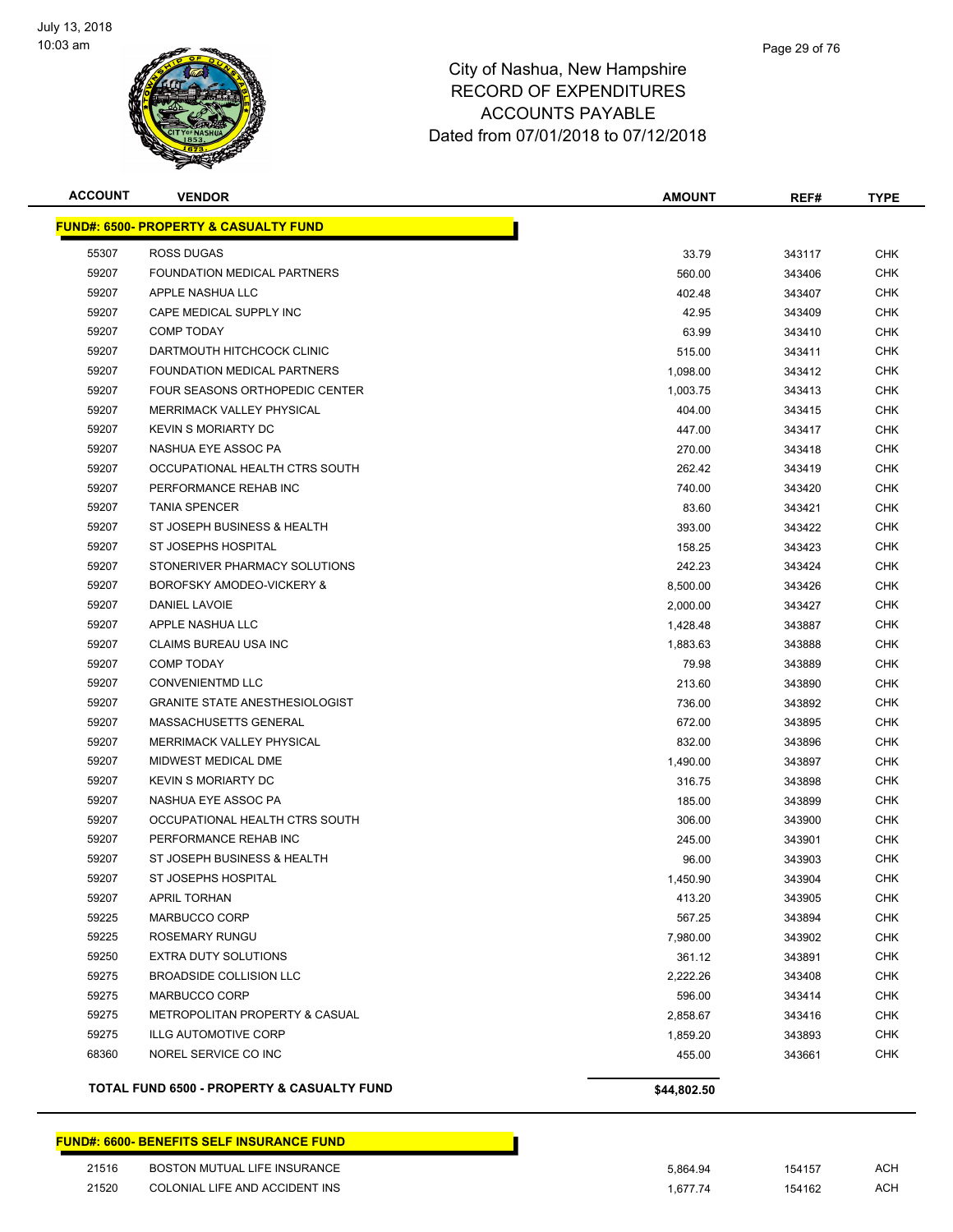

| <b>ACCOUNT</b> | <b>VENDOR</b>                                               | <b>AMOUNT</b>  | REF#   | <b>TYPE</b>              |
|----------------|-------------------------------------------------------------|----------------|--------|--------------------------|
|                | FUND#: 6600- BENEFITS SELF INSURANCE FUND                   |                |        |                          |
| 21520          | COLONIAL LIFE AND ACCIDENT INS                              | 1,026.86       | 154198 | <b>ACH</b>               |
| 45623          | THE BANK OF NEW YORK MELLON                                 | 106,500.00     | 154152 | <b>ACH</b>               |
| 52815          | <b>ANTHEM - EAP</b>                                         | 14,094.00      | 154155 | <b>ACH</b>               |
| 53999          | BENEFIT STRATEGIES (ADMIN)                                  | 367.35         | 154156 | <b>ACH</b>               |
| 59500          | NORTHEAST DELTA DENTAL                                      | 23,768.80      | 154159 | <b>ACH</b>               |
| 59500          | <b>HEALTH PLANS INC</b>                                     | (1,213.48)     | 154188 | <b>ACH</b>               |
| 59507          | ANTHEM BCBS OF NE                                           | 175,654.96     | 154190 | <b>ACH</b>               |
| 59507          | ANTHEM BCBS OF NE                                           | 426,709.13     | 154190 | <b>ACH</b>               |
| 59507          | ANTHEM BCBS OF NE                                           | 36,532.45      | 154190 | <b>ACH</b>               |
| 59507          | <b>HEALTH PLANS INC</b>                                     | 152,483.76     | 154158 | <b>ACH</b>               |
| 59507          | <b>HEALTH PLANS INC</b>                                     | 85,002.98      | 154188 | <b>ACH</b>               |
| 59525          | NORTHEAST DELTA DENTAL                                      | 66,165.70      | 154159 | <b>ACH</b>               |
| 59585          | DEPARTMENT OF THE TREASURY                                  | 11,718.10      | 343124 | <b>CHK</b>               |
| 61100          | WB MASON CO INC                                             | 1.28           | 343301 | <b>CHK</b>               |
|                | TOTAL FUND 6600 - BENEFITS SELF INSURANCE FUND              | \$1,106,354.57 |        |                          |
|                | <b>FUND#: 7050- HOLMAN STADIUM IMPROVEMNTS ETF</b>          |                |        |                          |
|                |                                                             |                |        |                          |
| 54280<br>54280 | NASHUA WALLPAPER & PAINT CO<br><b>READ CUSTOM SOILS LLC</b> | 749.05         | 343254 | <b>CHK</b><br><b>CHK</b> |
| 54280          | SITEONE LANDSCAPE SUPPLY LLC                                | 2,750.00       | 343273 | <b>CHK</b>               |
|                |                                                             | 79.01          | 343288 |                          |
|                | TOTAL FUND 7050 - HOLMAN STADIUM IMPROVEMNTS ETF            | \$3,578.06     |        |                          |
|                | FUND#: 7052- MINE FALLS PARK ETF                            |                |        |                          |
| 54280          | COUSINEAU FOREST PRODUCTS                                   | 1,800.00       | 343209 | <b>CHK</b>               |
| 54280          | <b>GLENN KOHL</b>                                           | 2,600.00       | 343607 | CHK                      |
| 61542          | <b>MARSHALL SIGNS INC</b>                                   | 985.00         | 343241 | <b>CHK</b>               |
|                |                                                             |                |        |                          |
|                | TOTAL FUND 7052 - MINE FALLS PARK ETF                       | \$5,385.00     |        |                          |
|                | <b>FUND#: 7078- CITY BUILDINGS ETF</b>                      |                |        |                          |
| 54280          | <b>KAPESCO PAINTING LLC</b>                                 | 1,200.00       | 343233 | <b>CHK</b>               |
| 54280          | <b>CINTAS FIRE PROTECTION</b>                               | 5,377.98       | 343575 | <b>CHK</b>               |
|                | <b>TOTAL FUND 7078 - CITY BUILDINGS ETF</b>                 | \$6,577.98     |        |                          |
|                | <u> FUND#: 7504- ETF CONTRIB EDGEWOOD-DEED FUND</u>         |                |        |                          |
| 61299          | HARDY DORIC INC                                             | 975.00         | 343615 | <b>CHK</b>               |
|                |                                                             |                |        |                          |
|                | TOTAL FUND 7504 - ETF CONTRIB EDGEWOOD-DEED FUND            | \$975.00       |        |                          |
|                | <b>FUND#: 7549- LIBRARY-MISC LIB DONATIONS</b>              |                |        |                          |
| 68322          | <b>INGRAM LIBRARY SERVICES</b>                              | 9.74           | 343228 | <b>CHK</b>               |
| 68322          | PETER BLOOM                                                 | 550.00         | 343465 | <b>CHK</b>               |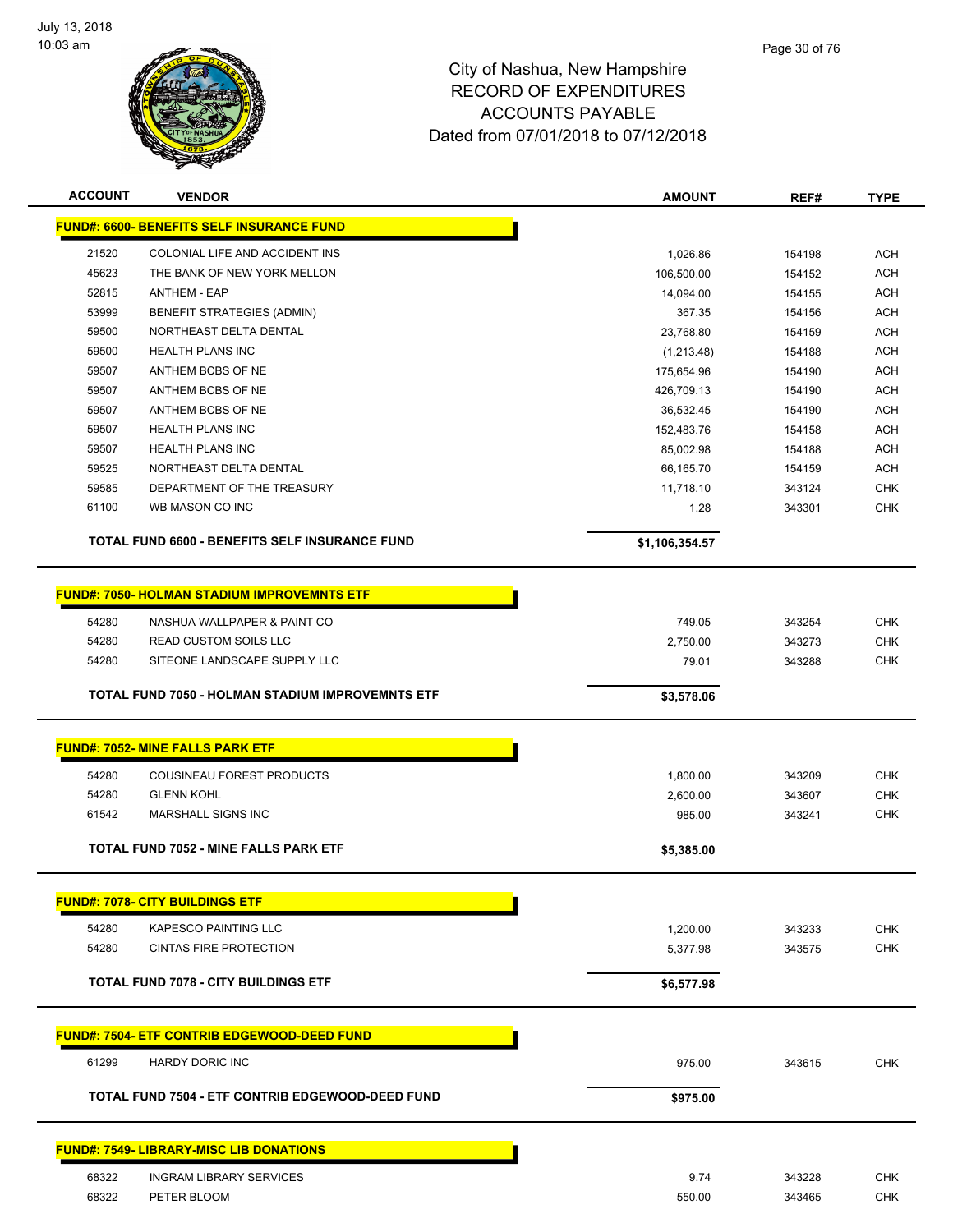

| <b>ACCOUNT</b> | <b>VENDOR</b>                                       | <b>AMOUNT</b> | REF#   | <b>TYPE</b> |
|----------------|-----------------------------------------------------|---------------|--------|-------------|
|                | <b>FUND#: 7549- LIBRARY-MISC LIB DONATIONS</b>      |               |        |             |
| 68322          | <b>GREGORY C NEWTON</b>                             | 500.00        | 343487 | <b>CHK</b>  |
| 71000          | LAKESHORE LEARNING MATERIALS                        | (125.82)      | 343635 | <b>CHK</b>  |
|                | <b>TOTAL FUND 7549 - LIBRARY-MISC LIB DONATIONS</b> | \$933.92      |        |             |
|                | <b>FUND#: 7551- P&amp;R-SUMMERFUN</b>               |               |        |             |
| 68322          | ANNA RIBAUDO                                        | 150.00        | 343274 | <b>CHK</b>  |
| 68322          | <b>KELLIE DESIMONE</b>                              | 24.95         | 343477 | <b>CHK</b>  |
| 68322          | <b>CLAIRE E DUMOND</b>                              | 325.00        | 343478 | <b>CHK</b>  |
| 68322          | <b>CRYSTAL ENTERTAINMENT SERVICES</b>               | 795.00        | 343580 | <b>CHK</b>  |
| 68322          | UFO PARTY RENTALS, LLC                              | 825.00        | 343708 | <b>CHK</b>  |
|                | <b>TOTAL FUND 7551 - P&amp;R-SUMMERFUN</b>          | \$2,119.95    |        |             |
|                | <b>FUND#: 7565- SCHOOL RELATED PROGRAMS-ETF</b>     |               |        |             |
| 53628          | ANDREW L MORIN                                      | 625.00        | 343790 | <b>CHK</b>  |
| 61135          | COMPUTER HUT dba IT INSIDERS                        | 659.90        | 343773 | <b>CHK</b>  |
|                | TOTAL FUND 7565 - SCHOOL RELATED PROGRAMS-ETF       | \$1,284.90    |        |             |
|                | <b>FUND#: 8050- LIBRARY-CHARLES ZYLONIS</b>         |               |        |             |
| 68322          | DANUTE MILEIKA                                      | 600.00        | 343650 | <b>CHK</b>  |
|                | <b>TOTAL FUND 8050 - LIBRARY-CHARLES ZYLONIS</b>    | \$600.00      |        |             |
|                | <b>FUND#: 8063- LIBRARY-HENRY STEARNS FUND</b>      |               |        |             |
| 61807          | <b>BAKER &amp; TAYLOR</b>                           | 151.62        | 343194 | <b>CHK</b>  |
| 61807          | <b>BAKER &amp; TAYLOR</b>                           | 243.35        | 343556 | <b>CHK</b>  |
|                | TOTAL FUND 8063 - LIBRARY-HENRY STEARNS FUND        | \$394.97      |        |             |
|                |                                                     |               |        |             |
|                | <b>FUND#: 8628- STANFORD MARK LARSEN MEM</b>        |               |        |             |
| 68370          | CHARLES DEICHMANN AND                               | 500.00        | 343906 | <b>CHK</b>  |
|                | <b>TOTAL FUND 8628 - STANFORD MARK LARSEN MEM</b>   | \$500.00      |        |             |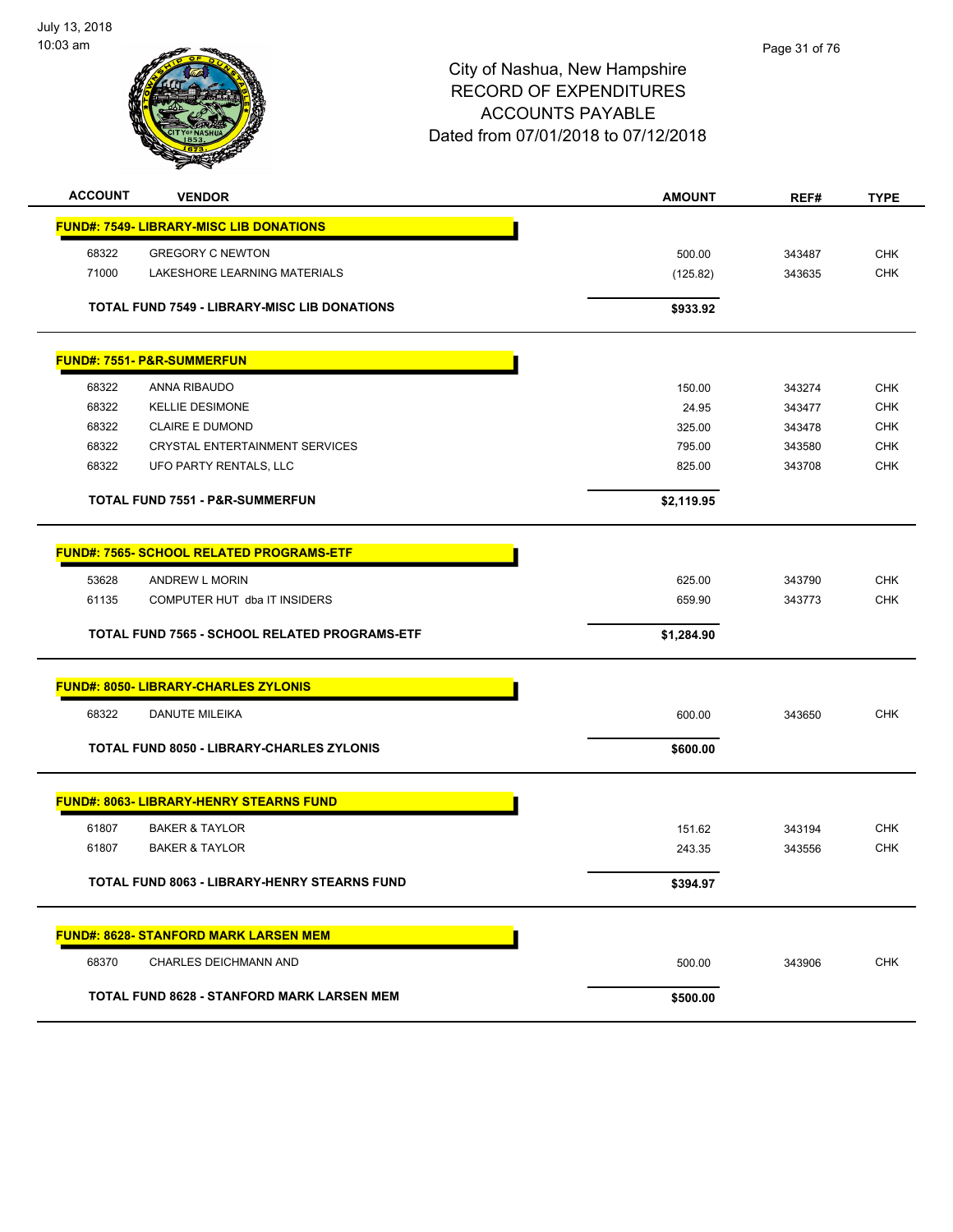

| <b>ACCOUNT</b> | <b>VENDOR</b> |                                        | <b>AMOUNT</b><br>REF# | <b>TYPE</b> |
|----------------|---------------|----------------------------------------|-----------------------|-------------|
|                |               | <b>EXPENDITURE SUMMARY BY FUND</b>     | <b>AMOUNT</b>         |             |
|                | 1000          | <b>GENERAL FUND</b>                    | 1,561,959.69          |             |
|                | 1010          | <b>GF-PRIOR YEAR ENC &amp; ESCROWS</b> | 29,291.43             |             |
|                | 2100          | <b>FOOD SERVICES FUND</b>              | 1,331.30              |             |
|                | 2207          | ADULT ED/CONTINUING ED                 | 639.50                |             |
|                | 2501          | PUBLIC HEALTH CLIENT FEES FUND         | 315.00                |             |
|                | 2503          | <b>PARKS &amp; REC PROGRAMS FUND</b>   | 4,240.50              |             |
|                | 2504          | HOLMAN STADIUM EVENTS FUND             | 4,936.61              |             |
|                | 2505          | PEG ACCESS CHANNELS FUND               | 31,857.24             |             |
|                | 2506          | HUNT BLDG FACILITY RENTAL FUND         | 1,191.63              |             |
|                | 3050          | POLICE GRANTS FUND                     | 383.99                |             |
|                | 3060          | FIRE GRANTS FUND                       | 1,798.00              |             |
|                | 3068          | COMMUNITY SERVICES GRANTS FUND         | 1,293.11              |             |
|                | 3070          | COMMUNITY HEALTH GRANTS FUND           | 2,000.79              |             |
|                | 3090          | URBAN PROGRAM GRANTS FUND              | 97,452.22             |             |
|                | 3120          | <b>TRANSIT GRANTS FUND</b>             | 149,350.94            |             |
|                | 3200          | PARKS & RECREATION GRANTS FUND         | 640.75                |             |
|                | 3800          | <b>SCHOOL GRANTS FUND</b>              | 142,981.59            |             |
|                | 4005          | <b>TRAFFIC VIOLATIONS FUND</b>         | 1,761.81              |             |
|                | 4025          | <b>DOJ DRUG FORFEITURE FUND</b>        | 1,901.85              |             |
|                | 4053          | FIRE REGIONAL HAZMAT FUND              | 1,373.13              |             |
|                | 4090          | LIB-LOST/DAMAGED BOOK FINES            | 261.98                |             |
|                | 4600          | ECON DEV-GREATER NASHUA RLF            | 175,000.00            |             |
|                | 5010          | CAP PROJECTS-INFO TECHNOLOGY           | 489.72                |             |
|                | 5050          | CAP PROJECTS-COMMUNICATIONS            | 9,080.40              |             |
|                | 5100          | CAP PROJECTS-ECONOMIC DEV              | 8,806.39              |             |
|                | 5200          | CAPITAL PROJECTS-PUBLIC WORKS          | 10,306.15             |             |
|                | 5700          | CAP PROJECTS-BROAD ST PARKWAY          | 11,765.73             |             |
|                | 6000          | SOLID WASTE FUND                       | 44,142.06             |             |
|                | 6200          | <b>WASTEWATER FUND</b>                 | 224,010.41            |             |
|                | 6500          | PROPERTY & CASUALTY FUND               | 44,802.50             |             |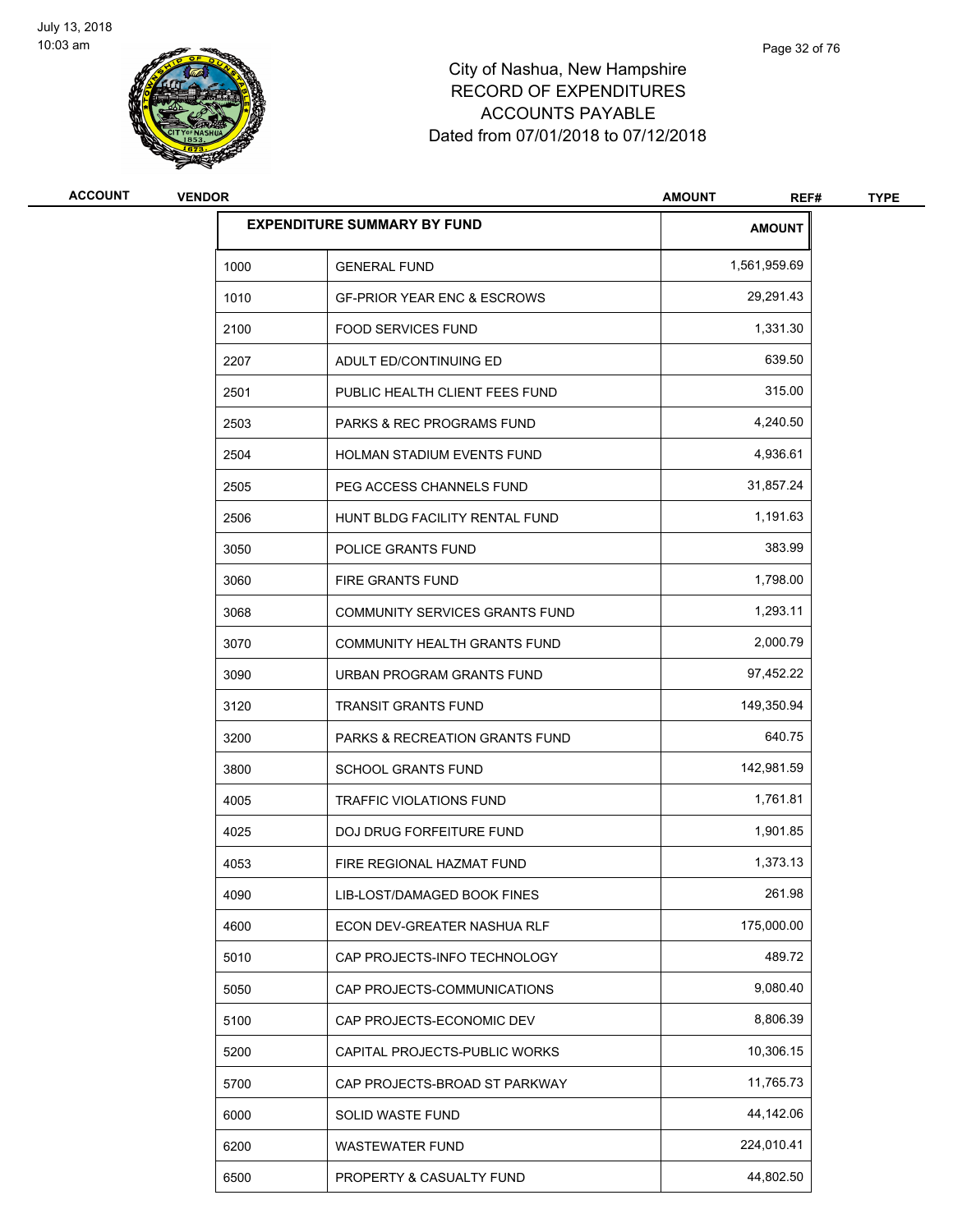

| ACCOUNT | <b>VENDOR</b> |                                       |               | <b>TYPE</b> |
|---------|---------------|---------------------------------------|---------------|-------------|
|         |               |                                       | <b>AMOUNT</b> |             |
|         | 6600          | BENEFITS SELF INSURANCE FUND          | 1,106,354.57  |             |
|         | 7050          | <b>HOLMAN STADIUM IMPROVEMNTS ETF</b> | 3,578.06      |             |
|         | 7052          | MINE FALLS PARK ETF                   | 5,385.00      |             |
|         | 7078          | <b>CITY BUILDINGS ETF</b>             | 6,577.98      |             |
|         | 7504          | ETF CONTRIB EDGEWOOD-DEED FUND        | 975.00        |             |
|         | 7549          | LIBRARY-MISC LIB DONATIONS            | 933.92        |             |
|         | 7551          | P&R-SUMMERFUN                         | 2,119.95      |             |
|         | 7565          | SCHOOL RELATED PROGRAMS-ETF           | 1,284.90      |             |
|         | 8050          | LIBRARY-CHARLES ZYLONIS               | 600.00        |             |
|         | 8063          | LIBRARY-HENRY STEARNS FUND            | 394.97        |             |
|         | 8628          | STANFORD MARK LARSEN MEM              | 500.00        |             |
|         | <b>TOTAL:</b> |                                       | 3,694,070.77  |             |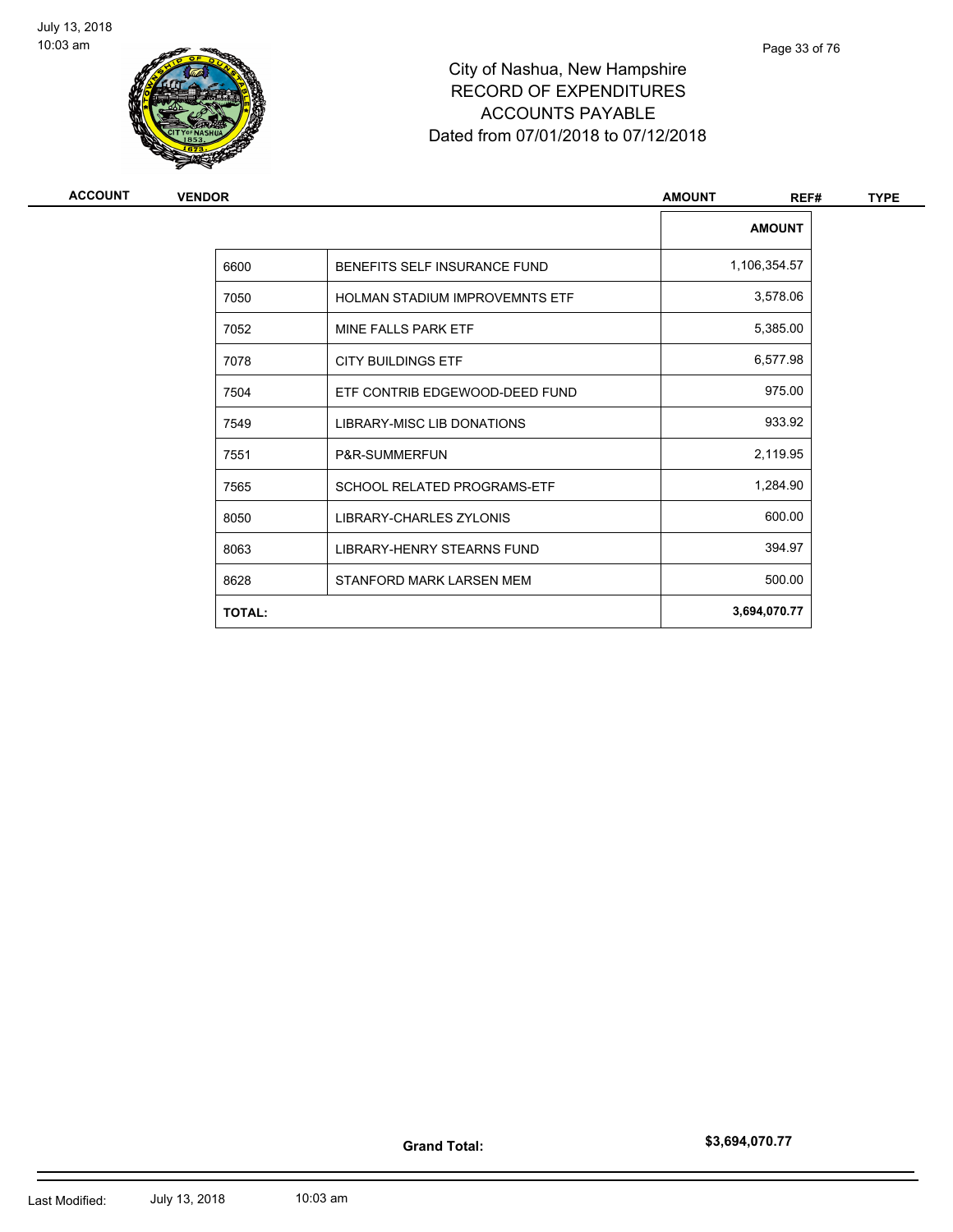![](_page_33_Picture_1.jpeg)

#### City of Nashua, New Hampshire RECORD OF EXPENDITURES PAYROLL-GROSS WAGES Dated from 7/1/2018 to 7/12/2018

Page 34 of 76

| <b>PAY DATE</b>                   | <b>ACCOUNT</b>                    | <b>DESCRIPTION</b>                              | <b>AMOUNT</b> |
|-----------------------------------|-----------------------------------|-------------------------------------------------|---------------|
| <b>FUND#: 1000 - GENERAL FUND</b> |                                   |                                                 |               |
| 101                               | <b>MAYOR</b>                      |                                                 |               |
| 7/5/18                            | 51100                             | CHIEF OF STAFF                                  | 1,575.30      |
| 7/12/18                           | 51100                             | CHIEF OF STAFF                                  | 1,589.46      |
| 7/5/18                            | 51100                             | COMMUNICATIONS & SPECIAL PRJ COORDINATOR        | 798.30        |
| 7/12/18                           | 51100                             | COMMUNICATIONS & SPECIAL PRJ COORDINATOR        | 805.50        |
| 7/5/18                            | 51100                             | CONSTITUENT SERVICES COORDINATOR                | 798.30        |
| 7/12/18                           | 51100                             | CONSTITUENT SERVICES COORDINATOR                | 805.50        |
| 7/5/18                            | 51100                             | SECRETARY RECEPTIONIST                          | 622.50        |
| 7/12/18                           | 51100                             | SECRETARY RECEPTIONIST                          | 628.10        |
| 7/5/18                            | 51300                             | OVERTIME-REGULAR                                | 11.67         |
| 7/5/18                            | 51500                             | MAYOR                                           | 2,232.40      |
| 7/12/18                           | 51500                             | <b>MAYOR</b>                                    | 2,252.50      |
|                                   |                                   |                                                 |               |
|                                   | TOTAL 101 - MAYOR                 |                                                 | \$12,119.53   |
|                                   |                                   |                                                 |               |
| 102<br>7/5/18                     | <b>BOARD OF ALDERMEN</b><br>51100 | ALDERMANIC LEGISLATION MANAGER                  | 1,579.20      |
| 7/12/18                           | 51100                             | ALDERMANIC LEGISLATION MANAGER                  | 1,656.55      |
| 7/5/18                            | 51200                             | LEGISLATIVE TRANSCRIPTION SPEC                  | 323.27        |
| 7/12/18                           | 51200                             | LEGISLATIVE TRANSCRIPTION SPEC                  | 217.45        |
|                                   | TOTAL 102 - BOARD OF ALDERMEN     |                                                 | \$3,776.47    |
|                                   |                                   |                                                 |               |
| 103<br><b>LEGAL</b>               |                                   |                                                 |               |
| 7/5/18                            | 51100                             | <b>CORPORATION COUNSEL</b>                      | 2,307.70      |
| 7/12/18                           | 51100                             | <b>CORPORATION COUNSEL</b>                      | 2,421.70      |
| 7/5/18                            | 51100                             | DEPUTY CORPORATION COUNSEL                      | 4,006.10      |
| 7/12/18                           | 51100                             | DEPUTY CORPORATION COUNSEL                      | 4,203.30      |
| 7/5/18                            | 51100                             | <b>LEGAL ASSISTANT</b>                          | 1,906.00      |
| 7/12/18                           | 51100                             | <b>LEGAL ASSISTANT</b>                          | 1,994.25      |
|                                   | <b>TOTAL 103 - LEGAL</b>          |                                                 | \$16,839.05   |
| 107                               | <b>CITY CLERK</b>                 |                                                 |               |
| 7/5/18                            | 51100                             | <b>CITY CLERK</b>                               | 1,720.00      |
| 7/12/18                           | 51100                             | <b>CITY CLERK</b>                               | 1,804.30      |
| 7/5/18                            | 51100                             | <b>CLERK VITAL RECORDS II</b>                   | 1,837.65      |
| 7/12/18                           | 51100                             | CLERK VITAL RECORDS II                          | 1,840.40      |
|                                   | 51100                             | DEPARTMENT COORDINATOR, CC                      | 728.50        |
| 7/5/18                            |                                   |                                                 |               |
| 7/12/18                           | 51100                             |                                                 | 744.20        |
| 7/5/18                            | 51100                             | DEPARTMENT COORDINATOR, CC<br>DEPUTY CITY CLERK | 1,219.70      |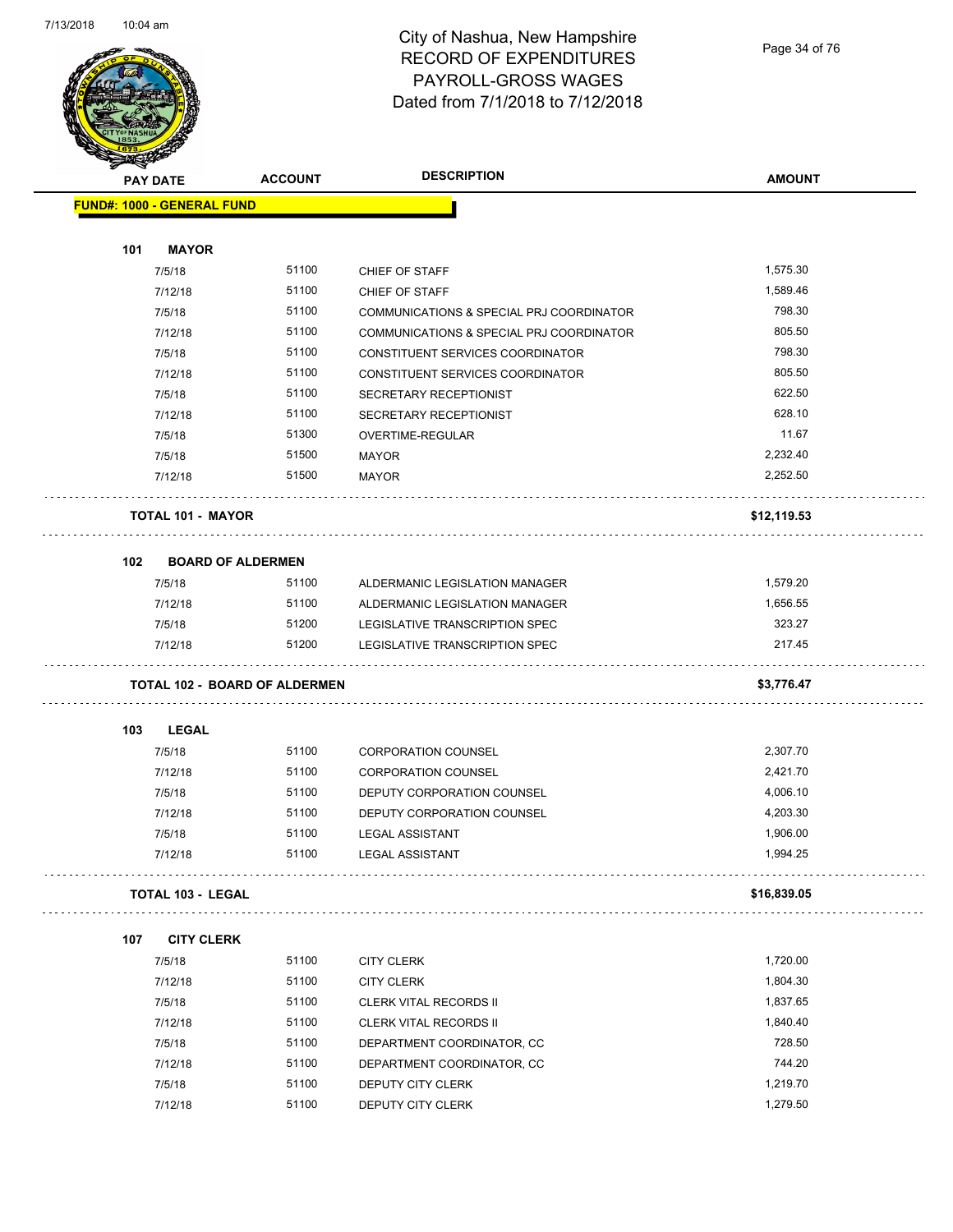![](_page_34_Picture_1.jpeg)

Page 35 of 76

**PAY DATE ACCOUNT DESCRIPTION AMOUNT FUND#: 1000 - GENERAL FUND TOTAL 107 - CITY CLERK \$11,174.25 111 HUMAN RESOURCES** 7/5/18 51100 HR SPEC 883.75 7/12/18 51100 HR SPEC 927.07 7/5/18 51100 HRIS & PAYROLL ANALYST 1,117.45 7/12/18 51100 HRIS & PAYROLL ANALYST 5 1,172.20 7/5/18 51100 HUMAN RESOURCES DIRECTOR 1,718.35 T/12/18 51100 HUMAN RESOURCES DIRECTOR 1,803.30 7/5/18 51100 HUMAN RESOURCES MANAGER 1,184.60 7/12/18 51100 HUMAN RESOURCES MANAGER 1,242.65 7/5/18 51100 PAYROLL ANALYST 2,119.40 7/12/18 51100 PAYROLL ANALYST 2,223.25 7/5/18 51100 PAYROLL MANAGER 1,489.35 7/12/18 51100 PAYROLL MANAGER 1,562.35 7/5/18 51200 ADMINISTRATIVE ASSISTANT I 380.23 7/12/18 51200 ADMINISTRATIVE ASSISTANT I 383.54 7/5/18 51300 OVERTIME-REGULAR 10.08 7/12/18 51300 OVERTIME-REGULAR 156.46 **TOTAL 111 - HUMAN RESOURCES \$18,374.03 122 INFORMATION TECHNOLOGY** 7/5/18 51100 ADMIN ASSISTANT III 780.25 7/12/18 51100 ADMIN ASSISTANT III 801.90 7/5/18 51100 ENTERPRISE SYS ADMINISTRATOR 1,489.35 7/12/18 51100 ENTERPRISE SYS ADMINISTRATOR 1,562.35 7/5/18 51100 ERP SYSTEM ADMIN DBA 1,823.90 7/12/18 51100 ERP SYSTEM ADMIN DBA 1,913.25 7/5/18 51100 IT APPLICATIONS ANALYST 1,542.60 7/12/18 51100 IT APPLICATIONS ANALYST **1,575.80** 1,575.80 7/5/18 51100 IT DIVISION DIRECTOR 2,186.76 7/12/18 51100 IT DIVISION DIRECTOR 2,294.80 T/5/18 51100 IT INFRASTRUCTURE ANALYST 1,278.45 7/12/18 51100 IT INFRASTRUCTURE ANALYST 1,306.00 7/5/18 51100 IT MANAGER, INFRASTRUCTURE 1,963.75 7/12/18 51100 IT MANAGER, INFRASTRUCTURE 2,059.95 7/5/18 51100 IT MANAGER, PROJECT/DEVELOPMENT SERVICES 1,579.20 7/12/18 51100 IT MANAGER, PROJECT/DEVELOPMENT SERVICES 1,593.40

> 7/5/18 51100 IT MANAGER, TECHNICAL SERVICES 1,620.45 7/12/18 51100 IT MANAGER, TECHNICAL SERVICES 1,620.45 7/5/18 51100 SYSTEMS ADM DATABASE ADM 1,772.00 7/12/18 51100 SYSTEMS ADM DATABASE ADM 1,810.10 7/5/18 51100 TECHNICAL SPEC II NET SUPPORT 1,219.85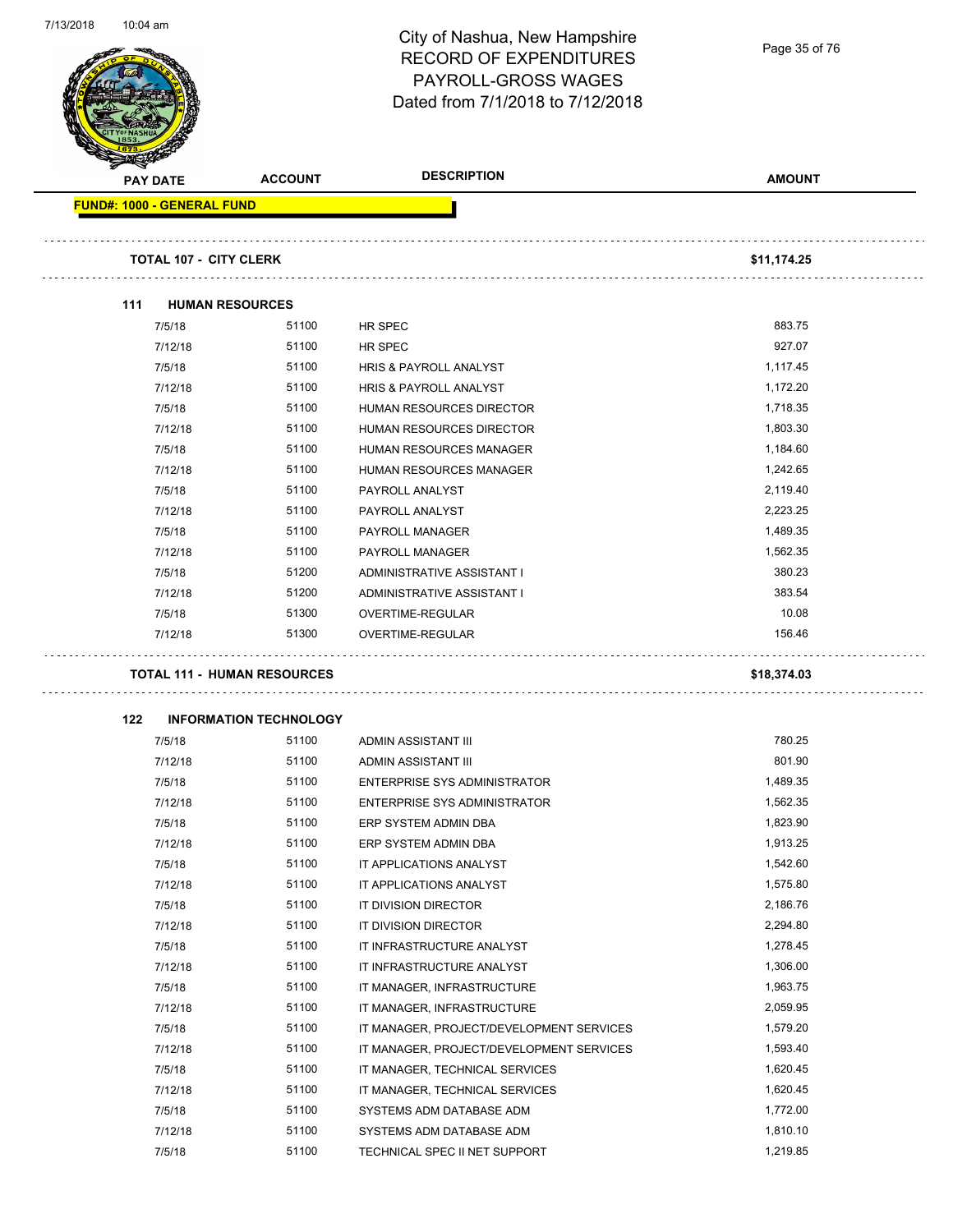#### City of Nashua, New Hampshire RECORD OF EXPENDITURES PAYROLL-GROSS WAGES Dated from 7/1/2018 to 7/12/2018

Page 36 of 76

| <b>PAY DATE</b>                   | <b>ACCOUNT</b>                            | <b>DESCRIPTION</b>                                   | <b>AMOUNT</b> |
|-----------------------------------|-------------------------------------------|------------------------------------------------------|---------------|
| <b>FUND#: 1000 - GENERAL FUND</b> |                                           |                                                      |               |
|                                   |                                           |                                                      |               |
| 122                               | <b>INFORMATION TECHNOLOGY</b><br>51100    |                                                      | 1,246.35      |
| 7/12/18<br>7/5/18                 | 51100                                     | TECHNICAL SPEC II NET SUPPORT                        | 868.85        |
| 7/12/18                           | 51100                                     | <b>TECHNICAL SPECIALIST I</b>                        | 870.15        |
| 7/5/18                            | 51100                                     | <b>TECHNICAL SPECIALIST I</b><br><b>WEB DESIGNER</b> | 836.85        |
| 7/12/18                           | 51100                                     | <b>WEB DESIGNER</b>                                  | 689.22        |
| 7/5/18                            | 51300                                     | OVERTIME-REGULAR                                     | 15.69         |
|                                   |                                           |                                                      |               |
|                                   | <b>TOTAL 122 - INFORMATION TECHNOLOGY</b> |                                                      | \$38,321.67   |
| 126                               | <b>FINANCIAL SERVICES</b>                 |                                                      |               |
| 7/5/18                            | 51100                                     | ACCOUNTS PAYABLE COORDINATOR                         | 2,256.10      |
| 7/12/18                           | 51100                                     | ACCOUNTS PAYABLE COORDINATOR                         | 2,308.65      |
| 7/5/18                            | 51100                                     | ACCOUNTS PAYABLE SUPV                                | 1,044.71      |
| 7/12/18                           | 51100                                     | ACCOUNTS PAYABLE SUPV                                | 1,095.90      |
| 7/5/18                            | 51100                                     | <b>ASSISTANT TREASURER</b>                           | 1,453.00      |
| 7/12/18                           | 51100                                     | <b>ASSISTANT TREASURER</b>                           | 1,466.05      |
| 7/5/18                            | 51100                                     | CFO COMPTROLLER                                      | 2,400.10      |
| 7/12/18                           | 51100                                     | <b>CFO COMPTROLLER</b>                               | 2,518.65      |
| 7/5/18                            | 51100                                     | DEP TREASURER TAX COLLECTOR                          | 1,182.95      |
| 7/12/18                           | 51100                                     | DEP TREASURER TAX COLLECTOR                          | 1,222.45      |
| 7/5/18                            | 51100                                     | FINANCE AND ADMIN MANAGER                            | 837.20        |
| 7/12/18                           | 51100                                     | FINANCE AND ADMIN MANAGER                            | 873.15        |
| 7/5/18                            | 51100                                     | <b>MVR CLERK I</b>                                   | 1,720.20      |
| 7/12/18                           | 51100                                     | <b>MVR CLERK I</b>                                   | 1,757.22      |
| 7/5/18                            | 51100                                     | <b>MVR CLERK II</b>                                  | 1,534.15      |
| 7/12/18                           | 51100                                     | <b>MVR CLERK II</b>                                  | 1,568.80      |
| 7/5/18                            | 51100                                     | MVR CLERK III                                        | 1,492.70      |
| 7/12/18                           | 51100                                     | MVR CLERK III                                        | 1,529.91      |
| 7/5/18                            | 51100                                     | REVENUE ACCOUNTS SPEC                                | 827.15        |
| 7/12/18                           | 51100                                     | REVENUE ACCOUNTS SPEC                                | 844.99        |
| 7/5/18                            | 51100                                     | <b>REVENUE COORDINATOR</b>                           | 1,057.60      |
| 7/12/18                           | 51100                                     | REVENUE COORDINATOR                                  | 1,080.35      |
| 7/5/18                            | 51100                                     | SENIOR ACCOUNTANT                                    | 1,118.15      |
| 7/12/18                           | 51100                                     | SENIOR ACCOUNTANT                                    | 1,143.00      |
| 7/5/18                            | 51100                                     | SENIOR FINANCE MANAGER                               | 1,626.10      |
| 7/12/18                           | 51100                                     | SENIOR FINANCE MANAGER                               | 1,705.80      |
| 7/5/18                            | 51100                                     | SENIOR FINANCIAL ANALYST                             | 1,213.55      |
| 7/12/18                           | 51100                                     | SENIOR FINANCIAL ANALYST                             | 1,240.50      |
| 7/5/18                            | 51100                                     | SR MGR ACCT FIN REPORTING                            | 1,276.75      |
| 7/12/18                           | 51100                                     | SR MGR ACCT FIN REPORTING                            | 1,339.30      |
| 7/5/18                            | 51100                                     | SUPV VEHICLE REGISTRATION                            | 1,158.00      |
| 7/12/18                           | 51100                                     | SUPV VEHICLE REGISTRATION                            | 1,214.70      |
| 7/5/18                            | 51100                                     | TREASURER TAX COLLECTOR                              | 1,963.75      |
| 7/12/18                           | 51100                                     | TREASURER TAX COLLECTOR                              | 2,059.96      |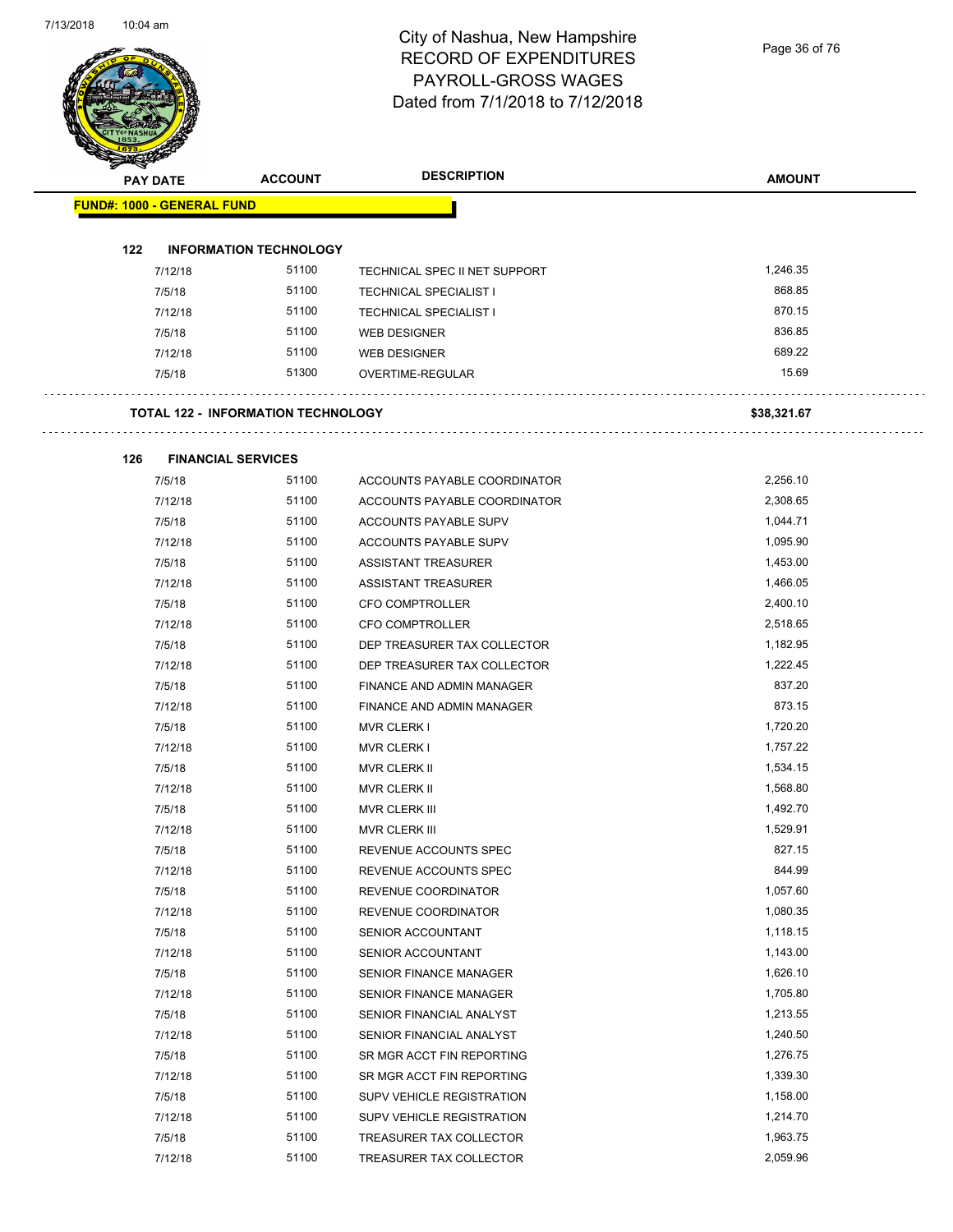Page 37 of 76

| <b>PAY DATE</b> |                  | <b>ACCOUNT</b>                        | <b>DESCRIPTION</b>             | <b>AMOUNT</b> |
|-----------------|------------------|---------------------------------------|--------------------------------|---------------|
|                 |                  | <b>FUND#: 1000 - GENERAL FUND</b>     |                                |               |
| 126             |                  | <b>FINANCIAL SERVICES</b>             |                                |               |
|                 | 7/5/18           | 51200                                 | TRUST ACCOUNTANT PT            | 739.76        |
|                 | 7/12/18          | 51200                                 | TRUST ACCOUNTANT PT            | 756.20        |
|                 | 7/5/18           | 51300                                 | OVERTIME-REGULAR               | 92.43         |
|                 | 7/12/18          | 51300                                 | <b>OVERTIME-REGULAR</b>        | 51.37         |
|                 |                  | <b>TOTAL 126 - FINANCIAL SERVICES</b> |                                | \$50,771.30   |
| 129             |                  | <b>CITY BUILDINGS</b>                 |                                |               |
|                 | 7/5/18           | 51100                                 | <b>BUILDING MANAGER</b>        | 1,177.19      |
|                 | 7/12/18          | 51100                                 | <b>BUILDING MANAGER</b>        | 1,234.85      |
|                 | 7/5/18           | 51100                                 | <b>CUSTODIAN I</b>             | 1,184.24      |
|                 | 7/12/18          | 51100                                 | <b>CUSTODIAN I</b>             | 1,260.28      |
|                 | 7/5/18           | 51100                                 | MAINTENANCE SPEC               | 719.50        |
|                 | 7/12/18          | 51100                                 | MAINTENANCE SPEC               | 735.00        |
|                 | 7/12/18          | 51300                                 | <b>OVERTIME-REGULAR</b>        | 60.06         |
|                 |                  | <b>TOTAL 129 - CITY BUILDINGS</b>     |                                | \$6,371.12    |
| 130             |                  | <b>PURCHASING</b>                     |                                |               |
|                 | 7/5/18           | 51100                                 | PURCHASING AGENT I             | 737.70        |
|                 | 7/12/18          | 51100                                 | PURCHASING AGENT I             | 756.10        |
|                 | 7/5/18           | 51100                                 | PURCHASING AGENT II            | 922.05        |
|                 | 7/12/18          | 51100                                 | PURCHASING AGENT II            | 941.90        |
|                 | 7/5/18           | 51100                                 | PURCHASING MANAGER             | 1,674.50      |
|                 | 7/12/18          | 51100                                 | PURCHASING MANAGER             | 1,746.35      |
|                 | 7/5/18           | 51200                                 | MESSENGER MAIL DISTRIBUTION CL | 250.56        |
|                 | 7/12/18          | 51200                                 | MESSENGER MAIL DISTRIBUTION CL | 319.90        |
|                 | 7/5/18           | 51300                                 | OVERTIME-REGULAR               | 6.92          |
|                 | 7/12/18          | 51300                                 | OVERTIME-REGULAR               | 7.09          |
|                 |                  | <b>TOTAL 130 - PURCHASING</b>         |                                | \$7,363.07    |
|                 |                  | 131 HUNT BUILDING                     |                                |               |
|                 | 7/5/18           | 51100                                 | HUNT MEMORIAL BLDG & ARTS ADM  | 355.50        |
|                 | 7/12/18          | 51100                                 | HUNT MEMORIAL BLDG & ARTS ADM  | 372.90        |
|                 |                  | <b>TOTAL 131 - HUNT BUILDING</b>      |                                | \$728.40      |
| 132             | <b>ASSESSING</b> |                                       |                                |               |
|                 | 7/5/18           | 51100                                 | APPRAISER I                    | 779.50        |
|                 | 7/12/18          | 51100                                 | <b>APPRAISER I</b>             | 796.30        |
|                 |                  |                                       |                                |               |
|                 | 7/5/18           | 51100                                 | <b>APPRAISER II</b>            | 1,122.35      |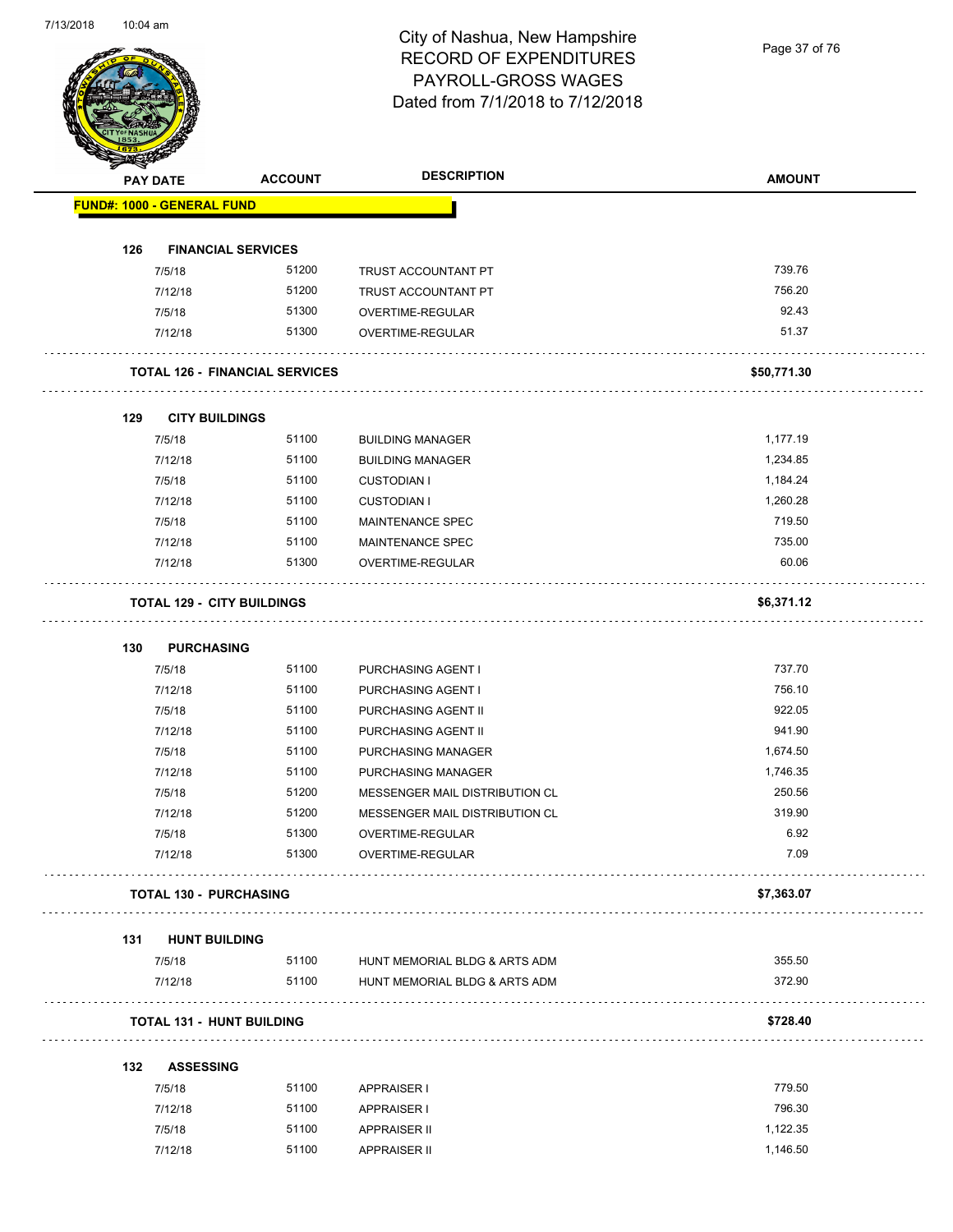

Page 38 of 76

|     | <b>PAY DATE</b>                   | <b>ACCOUNT</b>                            | <b>DESCRIPTION</b>              | <b>AMOUNT</b> |
|-----|-----------------------------------|-------------------------------------------|---------------------------------|---------------|
|     | <b>FUND#: 1000 - GENERAL FUND</b> |                                           |                                 |               |
| 132 | <b>ASSESSING</b>                  |                                           |                                 |               |
|     | 7/5/18                            | 51100                                     | <b>APPRAISER III</b>            | 2,413.75      |
|     | 7/12/18                           | 51100                                     | <b>APPRAISER III</b>            | 2,465.70      |
|     | 7/5/18                            | 51100                                     | ASSESSING ADMIN SPEC I CSR      | 640.00        |
|     | 7/12/18                           | 51100                                     | ASSESSING ADMIN SPEC I CSR      | 654.95        |
|     | 7/5/18                            | 51100                                     | ASSESSING ADMIN SPEC II CSR     | 700.20        |
|     | 7/12/18                           | 51100                                     | ASSESSING ADMIN SPEC II CSR     | 715.30        |
|     | 7/5/18                            | 51100                                     | ASSESSING ADMIN SPEC III CSR    | 977.50        |
|     | 7/12/18                           | 51100                                     | ASSESSING ADMIN SPEC III CSR    | 998.55        |
|     | 7/5/18                            | 51100                                     | <b>CHIEF ASSESSOR</b>           | 1,819.35      |
|     | 7/12/18                           | 51100                                     | <b>CHIEF ASSESSOR</b>           | 1,908.50      |
|     | 7/5/18                            | 51100                                     | DEPARTMENT COORDINATOR          | 928.26        |
|     | 7/12/18                           | 51100                                     | DEPARTMENT COORDINATOR          | 929.65        |
|     | <b>TOTAL 132 - ASSESSING</b>      |                                           |                                 | \$18,996.36   |
| 134 | <b>GIS</b>                        |                                           |                                 |               |
|     | 7/5/18                            | 51100                                     | <b>GIS TECHNICIAN II</b>        | 1,149.70      |
|     | 7/12/18                           | 51100                                     | <b>GIS TECHNICIAN II</b>        | 1,174.40      |
|     | 7/5/18                            | 51200                                     | <b>GIS MANAGER</b>              | 1,013.07      |
|     | 7/12/18                           | 51200                                     | <b>GIS MANAGER</b>              | 1,034.88      |
|     | <b>TOTAL 134 - GIS</b>            |                                           |                                 | \$4,372.05    |
| 142 |                                   | <b>WOODLAWN CEMETERY</b>                  |                                 |               |
|     | 7/5/18                            | 51100                                     | <b>GROUNDSKEEPER CEMETERY</b>   | 1,419.50      |
|     | 7/12/18                           | 51100                                     | <b>GROUNDSKEEPER CEMETERY</b>   | 1,455.30      |
|     | 7/5/18                            | 51100                                     | SUBFOREMAN CEMETERY             | 811.80        |
|     | 7/12/18                           | 51100                                     | SUBFOREMAN CEMETERY             | 852.10        |
|     | 7/5/18                            | 51100                                     | SUPERINTENDENT CEMETERY I       | 1,139.75      |
|     | 7/12/18                           | 51100                                     | SUPERINTENDENT CEMETERY I       | 1,195.60      |
|     | 7/12/18                           | 51300                                     | OVERTIME-REGULAR                | 81.86         |
|     | 7/5/18                            | 51400                                     | WAGES TEMPORARY-SEASONAL        | 1,364.00      |
|     | 7/12/18                           | 51400                                     | <b>WAGES TEMPORARY-SEASONAL</b> | 926.75        |
|     |                                   | <b>TOTAL 142 - WOODLAWN CEMETERY</b>      |                                 | \$9,246.66    |
| 144 |                                   | <b>EDGEWOOD &amp; SUBURBAN CEMETERIES</b> |                                 |               |
|     | 7/5/18                            | 51100                                     | <b>GROUNDSKEEPER CEMETERY</b>   | 822.07        |
|     | 7/12/18                           | 51100                                     | <b>GROUNDSKEEPER CEMETERY</b>   | 1,012.71      |
|     | 7/5/18                            | 51100                                     | SUBFOREMAN CEMETERY             | 702.25        |

| 7/5/18  | 51100 | SUBFOREMAN CEMETERY        | 702.25   |
|---------|-------|----------------------------|----------|
| 7/12/18 | 51100 | SUBFOREMAN CEMETERY        | 736.70   |
| 7/5/18  | 51100 | SUPERINTENDENT CEMETERY II | 1.236.25 |
| 7/12/18 | 51100 | SUPERINTENDENT CEMETERY II | 1.261.25 |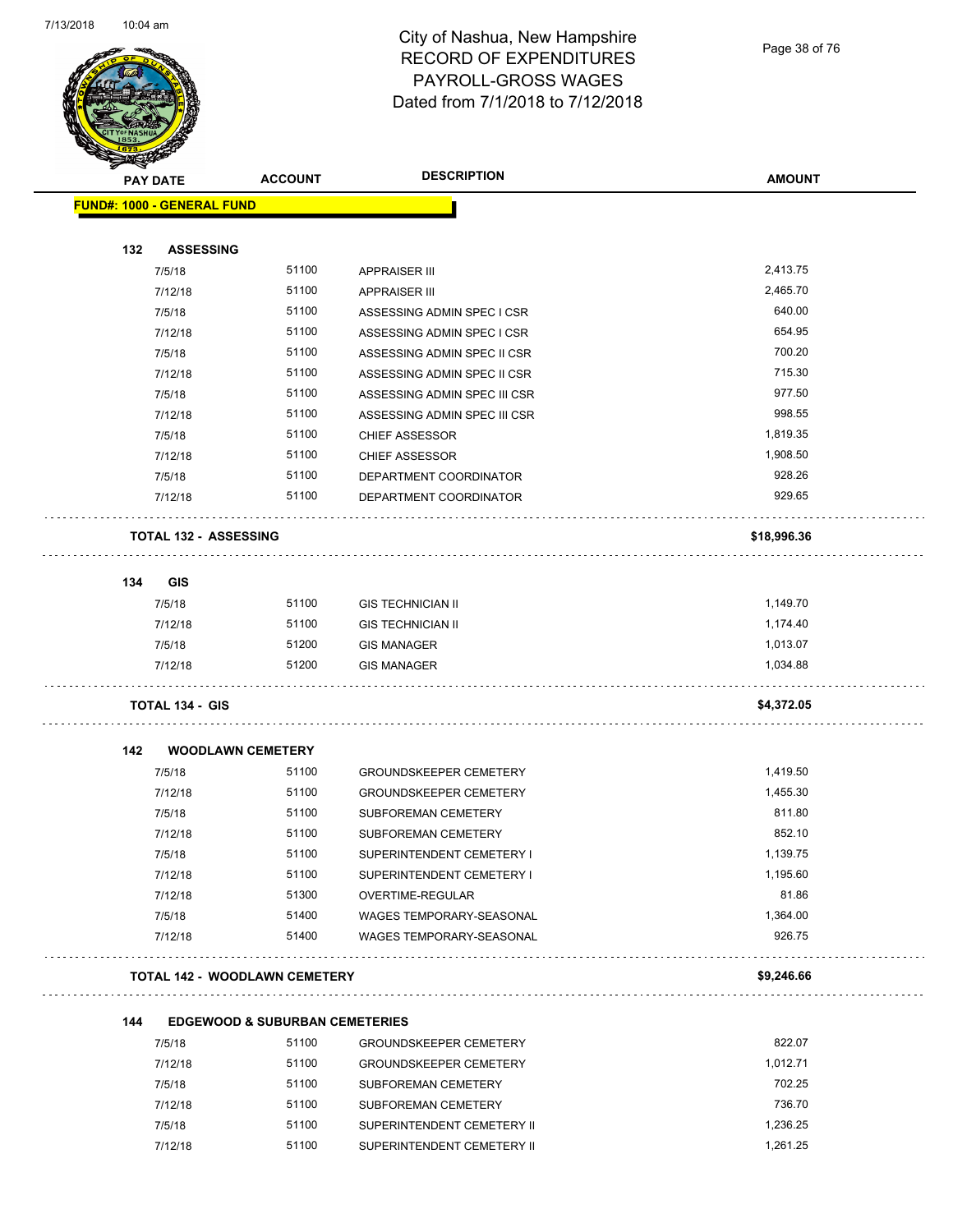| <b>PAY DATE</b>                   | <b>ACCOUNT</b>                                        | <b>DESCRIPTION</b>                                     | <b>AMOUNT</b>      |
|-----------------------------------|-------------------------------------------------------|--------------------------------------------------------|--------------------|
| <b>FUND#: 1000 - GENERAL FUND</b> |                                                       |                                                        |                    |
| 144                               |                                                       |                                                        |                    |
|                                   | <b>EDGEWOOD &amp; SUBURBAN CEMETERIES</b><br>51300    |                                                        | 193.58             |
| 7/5/18                            | 51400                                                 | OVERTIME-REGULAR<br><b>WAGES TEMPORARY-SEASONAL</b>    | 2,200.00           |
| 7/5/18                            |                                                       |                                                        |                    |
| 7/12/18                           | 51400                                                 | WAGES TEMPORARY-SEASONAL                               | 1,232.00           |
|                                   | <b>TOTAL 144 - EDGEWOOD &amp; SUBURBAN CEMETERIES</b> |                                                        | \$9,396.81         |
|                                   |                                                       |                                                        |                    |
| 150<br><b>POLICE</b>              |                                                       |                                                        |                    |
| 7/5/18                            | 51100                                                 | <b>1ST YEAR OFFICERS</b>                               | 6,679.82           |
| 7/12/18                           | 51100                                                 | <b>1ST YEAR OFFICERS</b>                               | 6,820.17           |
| 7/5/18                            | 51100                                                 | <b>ACCOUNT CLERK III</b>                               | 2,269.56           |
| 7/12/18                           | 51100                                                 | <b>ACCOUNT CLERK III</b>                               | 2,303.60           |
| 7/5/18                            | 51100                                                 | ADMINISTRATIVE PROJECT SPEC                            | 1,361.65           |
| 7/12/18                           | 51100<br>51100                                        | ADMINISTRATIVE PROJECT SPEC<br>ANIMAL CONTROL OFFICER  | 1,428.35<br>974.60 |
| 7/5/18                            |                                                       |                                                        | 998.95             |
| 7/12/18                           | 51100<br>51100                                        | ANIMAL CONTROL OFFICER                                 | 1,028.25           |
| 7/5/18<br>7/12/18                 | 51100                                                 | ASSISTANT RECORDS MANAGER<br>ASSISTANT RECORDS MANAGER | 1,028.25           |
| 7/5/18                            | 51100                                                 | AUTO MECHANIC 1ST CLASS                                | 1,695.05           |
| 7/12/18                           | 51100                                                 | AUTO MECHANIC 1ST CLASS                                | 1,720.45           |
| 7/5/18                            | 51100                                                 | <b>BUILDING MAINTENANCE SUPV</b>                       | 1,028.25           |
| 7/12/18                           | 51100                                                 | <b>BUILDING MAINTENANCE SUPV</b>                       | 1,028.25           |
| 7/5/18                            | 51100                                                 | <b>CAPTAIN</b>                                         | 15,680.00          |
| 7/12/18                           | 51100                                                 | <b>CAPTAIN</b>                                         | 15,993.60          |
| 7/5/18                            | 51100                                                 | CHIEF OF POLICE                                        | 2,760.00           |
| 7/12/18                           | 51100                                                 | CHIEF OF POLICE                                        | 2,815.20           |
| 7/5/18                            | 51100                                                 | <b>COMM TECH ALL DESIGNATIONS</b>                      | 8,736.60           |
| 7/12/18                           | 51100                                                 | COMM TECH ALL DESIGNATIONS                             | 8,176.51           |
| 7/5/18                            | 51100                                                 | COMMUNITY POLICE COORD CEMD                            | 1,354.20           |
| 7/12/18                           | 51100                                                 | COMMUNITY POLICE COORD CEMD                            | 1,354.20           |
| 7/5/18                            | 51100                                                 | <b>CRIME ANALYST</b>                                   | 1,059.35           |
| 7/12/18                           | 51100                                                 | <b>CRIME ANALYST</b>                                   | 1,075.20           |
| 7/5/18                            | 51100                                                 | <b>CUSTODIAN III</b>                                   | 2,303.25           |
| 7/12/18                           | 51100                                                 | <b>CUSTODIAN III</b>                                   | 2,337.80           |
| 7/5/18                            | 51100                                                 | DEPUTY CHIEF OF POLICE                                 | 5,002.10           |
| 7/12/18                           | 51100                                                 | DEPUTY CHIEF OF POLICE                                 | 5,102.20           |
| 7/5/18                            | 51100                                                 | DETENTION SPEC                                         | 2,626.53           |
| 7/12/18                           | 51100                                                 | DETENTION SPEC                                         | 2,665.95           |
| 7/5/18                            | 51100                                                 | DISPATCHERS ALL DESIGNATIONS                           | 4,641.05           |
| 7/12/18                           | 51100                                                 | DISPATCHERS ALL DESIGNATIONS                           | 4,733.90           |
| 7/5/18                            | 51100                                                 | FLEET MAINTENANCE ASST SUPV                            | 963.20             |
| 7/12/18                           | 51100                                                 | FLEET MAINTENANCE ASST SUPV                            | 963.20             |
| 7/5/18                            | 51100                                                 | IT MANAGER/SOFTWARE SPECIALIST                         | 1,728.00           |
|                                   |                                                       |                                                        |                    |
| 7/12/18                           | 51100                                                 | IT MANAGER/SOFTWARE SPECIALIST                         | 1,728.00           |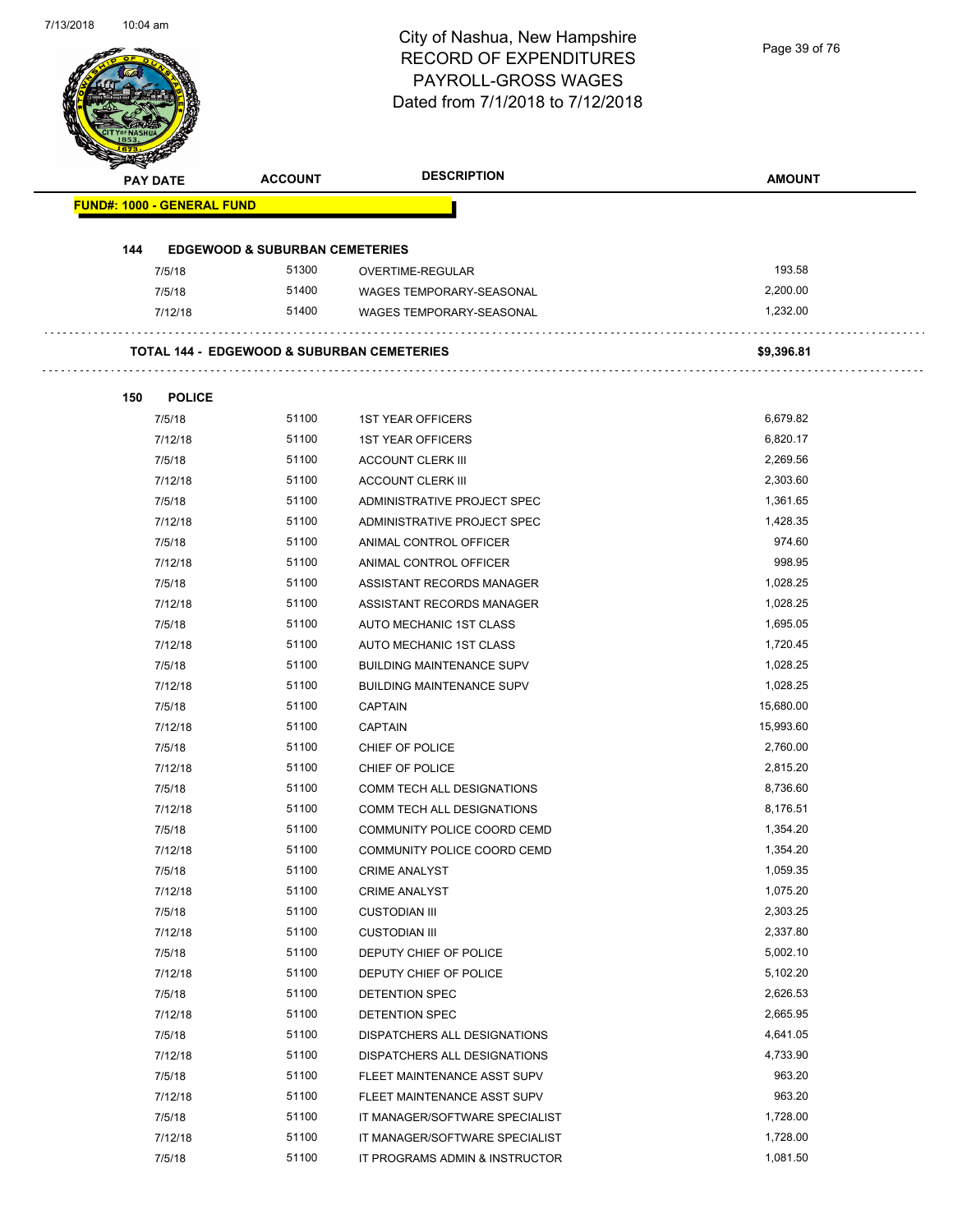

Page 40 of 76

| <b>PAY DATE</b>                   | <b>ACCOUNT</b> | <b>DESCRIPTION</b>                                         | <b>AMOUNT</b>        |
|-----------------------------------|----------------|------------------------------------------------------------|----------------------|
| <b>FUND#: 1000 - GENERAL FUND</b> |                |                                                            |                      |
|                                   |                |                                                            |                      |
| <b>POLICE</b><br>150              |                |                                                            |                      |
| 7/12/18                           | 51100          | IT PROGRAMS ADMIN & INSTRUCTOR                             | 1,081.50             |
| 7/5/18                            | 51100          | <b>LEGAL SECRETARY</b>                                     | 757.50               |
| 7/12/18                           | 51100          | <b>LEGAL SECRETARY</b>                                     | 768.85               |
| 7/5/18                            | 51100          | LIEUTENANT                                                 | 17,226.42            |
| 7/12/18                           | 51100          | LIEUTENANT                                                 | 17,571.69            |
| 7/5/18                            | 51100          | NPD BUSINESS COORDINATOR                                   | 965.25               |
| 7/12/18                           | 51100          | NPD BUSINESS COORDINATOR                                   | 965.25               |
| 7/5/18                            | 51100          | NPD BUSINESS MANAGER                                       | 1,802.00             |
| 7/12/18                           | 51100          | NPD BUSINESS MANAGER                                       | 1,802.00             |
| 7/5/18                            | 51100          | NPD NETWORK ADMINISTRATOR                                  | 1,377.50             |
| 7/12/18                           | 51100          | NPD NETWORK ADMINISTRATOR                                  | 1,377.50             |
| 7/5/18                            | 51100          | PARALEGAL                                                  | 841.40               |
| 7/12/18                           | 51100          | PARALEGAL                                                  | 854.00               |
| 7/5/18                            | 51100          | PATROLMAN ALL RANKS                                        | 169,260.99           |
| 7/12/18                           | 51100          | PATROLMAN ALL RANKS                                        | 168,998.66           |
| 7/5/18                            | 51100          | RECORDS & COMMUNICATIONS MGR                               | 1,589.40             |
| 7/12/18                           | 51100          | RECORDS & COMMUNICATIONS MGR                               | 1,589.40             |
| 7/5/18                            | 51100          | <b>RECORDS TECHNICIAN I</b>                                | 1,351.10             |
| 7/12/18                           | 51100          | <b>RECORDS TECHNICIAN I</b>                                | 1,371.35             |
| 7/5/18                            | 51100          | RECORDS TECHNICIAN II                                      | 1,651.55             |
| 7/12/18                           | 51100          | RECORDS TECHNICIAN II                                      | 1,676.30             |
| 7/5/18                            | 51100          | SEC DOMESTIC VIOLENCE UNIT                                 | 747.70               |
| 7/12/18                           | 51100          | SEC DOMESTIC VIOLENCE UNIT                                 | 758.90               |
| 7/5/18                            | 51100          | SECRETARIAL SUPV DET BUREAU                                | 943.95               |
| 7/12/18                           | 51100          | SECRETARIAL SUPV DET BUREAU                                | 943.95               |
| 7/5/18                            | 51100          | <b>SECRETARY III</b>                                       | 2,874.25             |
| 7/12/18                           | 51100          | <b>SECRETARY III</b>                                       | 2,920.88             |
| 7/5/18                            | 51100          | <b>SECRETARY V</b>                                         | 1,732.70             |
| 7/12/18                           | 51100          | <b>SECRETARY V</b>                                         | 1,758.70             |
| 7/5/18                            | 51100          | SECRETARY VI                                               | 823.95               |
| 7/12/18                           | 51100          | <b>SECRETARY VI</b>                                        | 836.30               |
| 7/5/18                            | 51100          | SERGEANT                                                   | 40,178.48            |
| 7/12/18                           | 51100          | SERGEANT                                                   | 41,008.22            |
| 7/5/18                            | 51100          | SHIFT LEADER                                               | 2,142.20             |
| 7/12/18                           | 51100          | SHIFT LEADER                                               | 2,185.00             |
| 7/5/18                            | 51100          | SUPV POLICE FLEET                                          | 1,306.35             |
| 7/12/18                           | 51100          | SUPV POLICE FLEET                                          | 1,306.35             |
| 7/5/18                            | 51200<br>51200 | <b>ACCREDITATION MANAGER</b>                               | 1,112.56<br>1,129.28 |
| 7/12/18                           |                | <b>ACCREDITATION MANAGER</b>                               |                      |
| 7/5/18                            | 51200<br>51200 | POLICE ATTORNEY PT                                         | 1,292.44<br>1,292.44 |
| 7/12/18                           | 51200          | POLICE ATTORNEY PT                                         | 714.68               |
| 7/5/18<br>7/12/18                 | 51200          | SENIOR RELATIONS SPECIALIST<br>SENIOR RELATIONS SPECIALIST | 725.40               |
| 7/5/18                            | 51300          | OVERTIME-REGULAR                                           | 7,431.70             |
|                                   |                |                                                            |                      |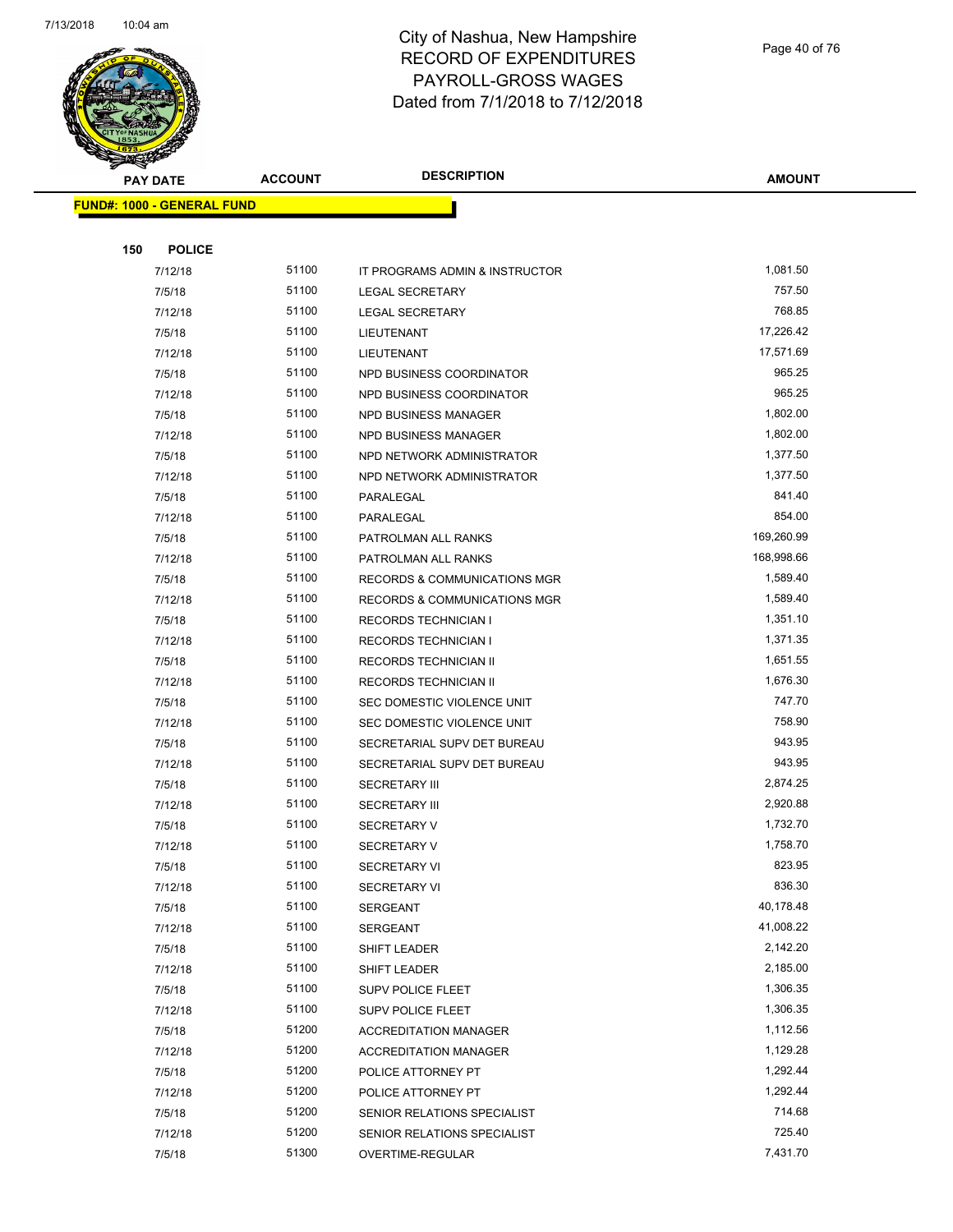$\overline{\phantom{0}}$ 



#### City of Nashua, New Hampshire RECORD OF EXPENDITURES PAYROLL-GROSS WAGES Dated from 7/1/2018 to 7/12/2018

Page 41 of 76

| <b>PAY DATE</b>                   | <b>ACCOUNT</b> | <b>DESCRIPTION</b>                     | <b>AMOUNT</b> |
|-----------------------------------|----------------|----------------------------------------|---------------|
| <b>FUND#: 1000 - GENERAL FUND</b> |                |                                        |               |
|                                   |                |                                        |               |
| 150<br><b>POLICE</b>              |                |                                        |               |
| 7/12/18                           | 51300          | OVERTIME-REGULAR                       | 16,381.25     |
| 7/5/18                            | 51315          | <b>OVERTIME-WITNESS</b>                | 1,664.83      |
| 7/12/18                           | 51315          | OVERTIME-WITNESS                       | 698.32        |
| 7/5/18                            | 51322          | OVERTIME-INVESTIGATIVE                 | 14,045.84     |
| 7/12/18                           | 51322          | OVERTIME-INVESTIGATIVE                 | 4,639.80      |
| 7/5/18                            | 51330          | OVERTIME-COVERAGE                      | 20,002.70     |
| 7/12/18                           | 51330          | OVERTIME-COVERAGE                      | 33,963.10     |
| 7/12/18                           | 51412          | <b>WAGES PER DIEM</b>                  | 293.73        |
| 7/5/18                            | 51600          | <b>LONGEVITY</b>                       | 800.00        |
| 7/12/18                           | 51600          | <b>LONGEVITY</b>                       | 83.33         |
| 7/12/18                           | 51628          | <b>EXTRA HOLIDAY</b>                   | 55,339.74     |
| 7/12/18                           | 51750          | <b>RETIREMENT &amp; SEPARATION PAY</b> | 1,013.28      |
| 7/12/18                           | 52800          | EDUCATIONAL ASSISTANCE                 | 969.16        |
| 7/5/18                            | 52809          | <b>WELLNESS PROGRAM</b>                | 3,021.48      |
| 7/12/18                           | 52809          | <b>WELLNESS PROGRAM</b>                | 519.00        |
| 7/5/18                            | 61107          | <b>CLOTHING &amp; UNIFORMS</b>         | 14,609.85     |
| 7/12/18                           | 61107          | <b>CLOTHING &amp; UNIFORMS</b>         | 906.45        |
| <b>TOTAL 150 - POLICE</b>         |                |                                        | \$805,244.59  |
| 152<br><b>FIRE</b>                |                |                                        |               |
| 7/5/18                            | 51100          | ADMINISTRATIVE ASSISTANT II            | 2,278.35      |
| 7/12/18                           | 51100          | ADMINISTRATIVE ASSISTANT II            | 2,320.60      |
| 7/5/18                            | 51100          | <b>ASST FIRE CHIEF</b>                 | 2,388.08      |
| 7/12/18                           | 51100          | <b>ASST FIRE CHIEF</b>                 | 2,409.56      |
| 7/5/18                            | 51100          | ASST SUPERINTENDENT FIRE ALARM         | 1,597.64      |
| 7/12/18                           | 51100          | ASST SUPERINTENDENT FIRE ALARM         | 1,613.60      |
| 7/5/18                            | 51100          | ASST SUPERINTENDENT FIRE FLEET         | 1,581.80      |
| 7/12/18                           | 51100          | ASST SUPERINTENDENT FIRE FLEET         | 1,613.60      |
| 7/5/18                            | 51100          | ASST SUPERINTENDENT PREVENTION         | 3,227.36      |
| 7/12/18                           | 51100          | ASST SUPERINTENDENT PREVENTION         | 3,259.64      |
| 7/5/18                            | 51100          | <b>CAPTAIN</b>                         | 11,266.48     |
| 7/12/18                           | 51100          | <b>CAPTAIN</b>                         | 11,395.32     |
| 7/5/18                            | 51100          | CAPTAIN FIRE TRAINING SAFETY           | 1,746.84      |
| 7/12/18                           | 51100          | CAPTAIN FIRE TRAINING SAFETY           | 1,764.28      |
| 7/5/18                            | 51100          | DEPUTY FIRE CHIEF                      | 8,350.77      |
| 7/12/18                           | 51100          | DEPUTY FIRE CHIEF                      | 8,596.20      |
| 7/5/18                            | 51100          | <b>EXEC ASST BUSINESS COORD</b>        | 849.85        |
| 7/12/18                           | 51100          | <b>EXEC ASST BUSINESS COORD</b>        | 868.70        |
| 7/5/18                            | 51100          | FIRE CHIEF                             | 2,611.96      |
| 7/12/18                           | 51100          | FIRE CHIEF                             | 2,635.48      |
| 7/5/18                            | 51100          | FIRE DISPATCH ALL RANKS                | 7,065.32      |
| 7/12/18                           | 51100          | FIRE DISPATCH ALL RANKS                | 6,891.85      |

7/5/18 51100 FIRE DISPATCHER CLERK TRAINER 1,156.78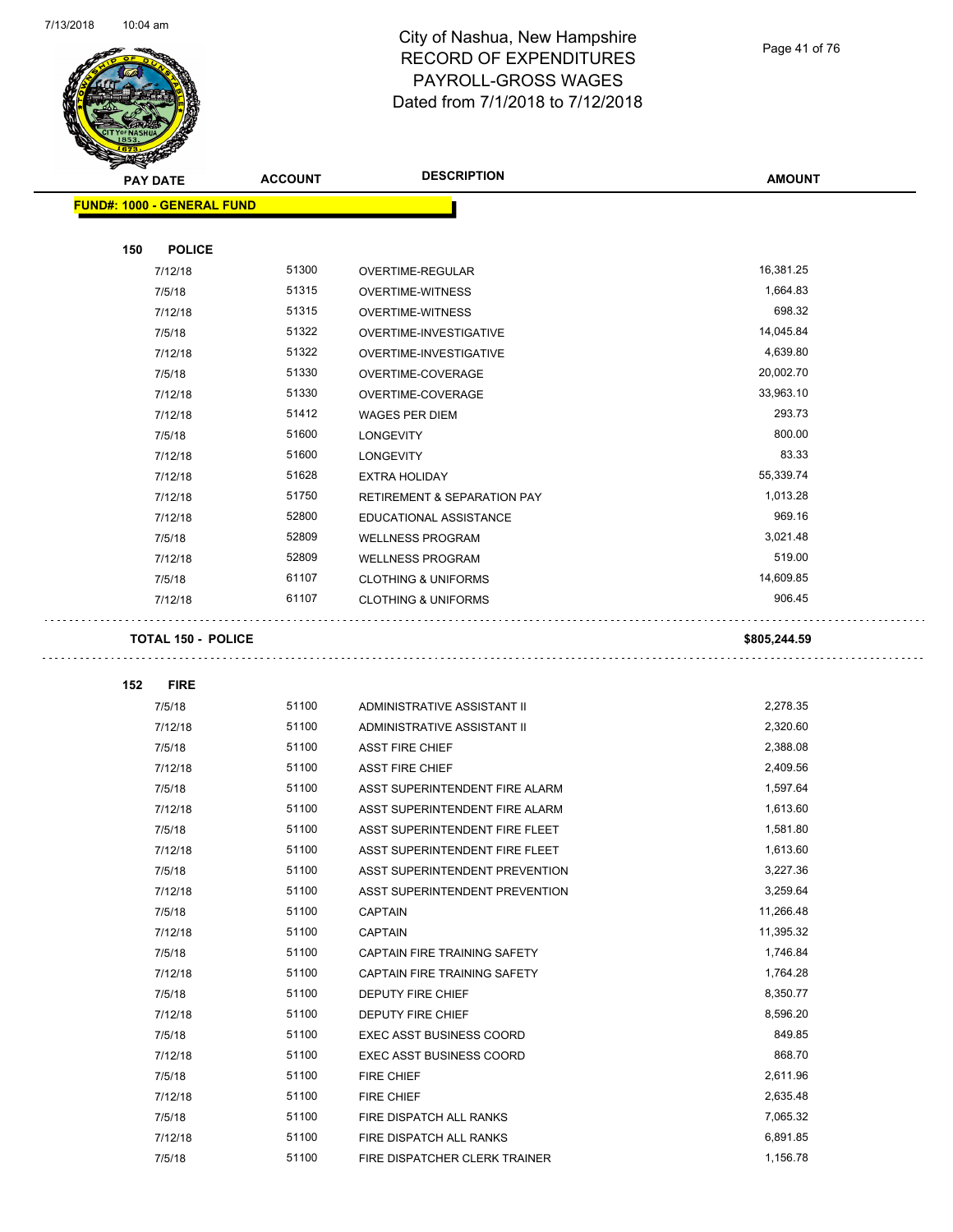

| PAY DATE                               | <b>ACCOUNT</b> | <b>DESCRIPTION</b>                    | <b>AMOUNT</b> |
|----------------------------------------|----------------|---------------------------------------|---------------|
| <b>FUND#: 1000 - GENERAL FUND</b>      |                |                                       |               |
|                                        |                |                                       |               |
| 152<br><b>FIRE</b>                     |                |                                       |               |
| 7/12/18                                | 51100          | FIRE DISPATCHER CLERK TRAINER         | 1,305.79      |
| 7/5/18                                 | 51100          | <b>FIRE LIEUTENANT</b>                | 41,097.59     |
| 7/12/18                                | 51100          | <b>FIRE LIEUTENANT</b>                | 42,750.82     |
| 7/5/18                                 | 51100          | FIRE TRAINING OFFICER                 | 1,597.64      |
| 7/12/18                                | 51100          | FIRE TRAINING OFFICER                 | 1,613.60      |
| 7/5/18                                 | 51100          | <b>FIREFIGHTERS ALL RANKS</b>         | 126,790.61    |
| 7/12/18                                | 51100          | <b>FIREFIGHTERS ALL RANKS</b>         | 128,037.92    |
| 7/5/18                                 | 51100          | SUPERINTENDENT FIRE ALARM             | 1,781.92      |
| 7/12/18                                | 51100          | SUPERINTENDENT FIRE ALARM             | 1,799.72      |
| 7/5/18                                 | 51100          | SUPERINTENDENT FIRE FLEET             | 1,746.84      |
| 7/12/18                                | 51100          | SUPERINTENDENT FIRE FLEET             | 1,764.28      |
| 7/5/18                                 | 51100          | SUPERINTENDENT FIRE PREVENTION        | 1,764.28      |
| 7/12/18                                | 51100          | SUPERINTENDENT FIRE PREVENTION        | 1,781.92      |
| 7/5/18                                 | 51300          | OVERTIME-REGULAR                      | 319.80        |
| 7/12/18                                | 51300          | OVERTIME-REGULAR                      | 1,879.85      |
| 7/5/18                                 | 51330          | OVERTIME-COVERAGE                     | 19,597.16     |
| 7/12/18                                | 51330          | OVERTIME-COVERAGE                     | 27,206.15     |
| 7/12/18                                | 51628          | <b>EXTRA HOLIDAY</b>                  | 51,768.31     |
| 7/5/18                                 | 51650          | <b>ADDITIONAL HOURS</b>               | 43,568.62     |
| 7/12/18                                | 51650          | <b>ADDITIONAL HOURS</b>               | 55,935.35     |
| 7/5/18                                 | 51700          | <b>STIPENDS</b>                       | 4,735.40      |
| 7/12/18                                | 51700          | <b>STIPENDS</b>                       | 4,680.71      |
| 7/12/18                                | 52800          | EDUCATIONAL ASSISTANCE                | 1,085.00      |
| <b>TOTAL 152 - FIRE</b>                |                |                                       | \$652,099.34  |
| 153<br><b>BUILDING INSPECTION</b>      |                |                                       |               |
| 7/5/18                                 | 51100          | BLD INSP ASST PLANS EXAMINER          | 1,024.20      |
| 7/12/18                                | 51100          | BLD INSP ASST PLANS EXAMINER          | 1,046.85      |
| 7/5/18                                 | 51100          | BUILDING AND UTILITIES INSPCTR        | 3,559.10      |
| 7/12/18                                | 51100          | <b>BUILDING AND UTILITIES INSPCTR</b> | 3,635.40      |
| 7/5/18                                 | 51100          | <b>BUILDING DEPARTMENT MANAGER</b>    | 1,537.40      |
| 7/12/18                                | 51100          | <b>BUILDING DEPARTMENT MANAGER</b>    | 1,612.75      |
| 7/5/18                                 | 51100          | PERMIT TECHNICIAN I                   | 1,271.85      |
| 7/12/18                                | 51100          | PERMIT TECHNICIAN I                   | 1,287.45      |
| 7/5/18                                 | 51100          | <b>PLANS EXAMINER</b>                 | 1,244.45      |
| 7/12/18                                | 51100          | <b>PLANS EXAMINER</b>                 | 1,271.25      |
| <b>TOTAL 153 - BUILDING INSPECTION</b> |                |                                       | \$17,490.70   |

| 7/5/18  | 51100 | <b>CODE ENFORCEMENT OFFICER II</b> | 2.724.70 |
|---------|-------|------------------------------------|----------|
| 7/12/18 | 51100 | CODE ENFORCEMENT OFFICER II        | 2.783.15 |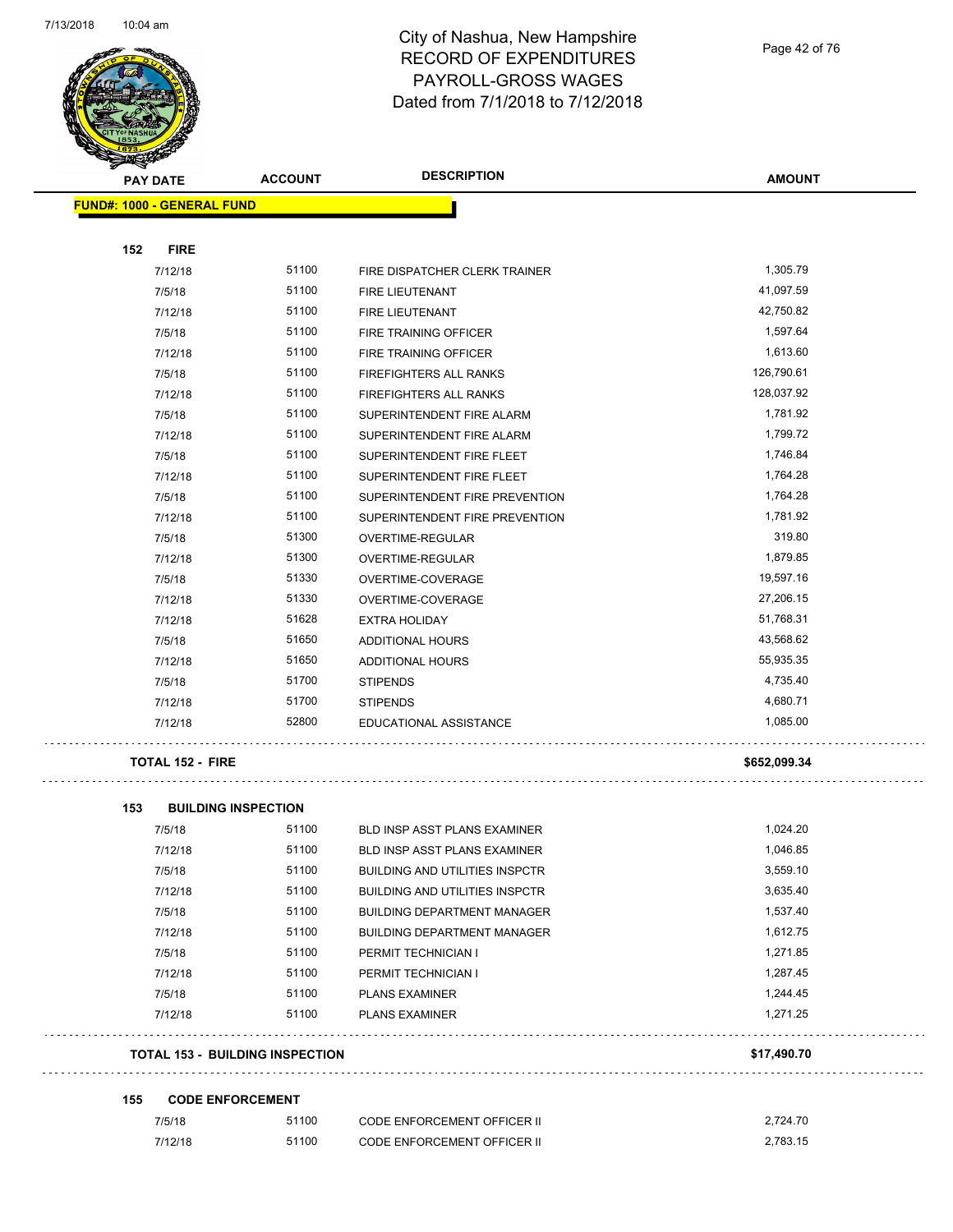Page 43 of 76

|     | <b>PAY DATE</b>                   | <b>ACCOUNT</b>                             | <b>DESCRIPTION</b>                   | <b>AMOUNT</b> |
|-----|-----------------------------------|--------------------------------------------|--------------------------------------|---------------|
|     | <b>FUND#: 1000 - GENERAL FUND</b> |                                            |                                      |               |
| 155 |                                   | <b>CODE ENFORCEMENT</b>                    |                                      |               |
|     | 7/5/18                            | 51100                                      | MGR CODE ENFORCEMENT DEPT            | 725.00        |
|     | 7/12/18                           | 51100                                      | MGR CODE ENFORCEMENT DEPT            | 760.50        |
|     |                                   | <b>TOTAL 155 - CODE ENFORCEMENT</b>        |                                      | \$6,993.35    |
| 156 |                                   | <b>EMERGENCY MANAGEMENT</b>                |                                      |               |
|     | 7/5/18                            | 51100                                      | <b>EMERGENCY MANAGEMENT DIRECTOR</b> | 1,622.10      |
|     | 7/12/18                           | 51100                                      | <b>EMERGENCY MANAGEMENT DIRECTOR</b> | 1,701.60      |
|     | 7/5/18                            | 51200                                      | EMERGENCY MANAGEMENT COORDINAT       | 684.63        |
|     |                                   | <b>TOTAL 156 - EMERGENCY MANAGEMENT</b>    |                                      | \$4,008.33    |
| 157 |                                   | <b>CITYWIDE COMMUNICATIONS</b>             |                                      |               |
|     | 7/5/18                            | 51100                                      | <b>COMM SYS ENGR TECH</b>            | 919.55        |
|     | 7/12/18                           | 51100                                      | <b>COMM SYS ENGR TECH</b>            | 919.55        |
|     | 7/5/18                            | 51200                                      | <b>RADIO SYSTEMS MANAGER</b>         | 1,371.96      |
|     | 7/12/18                           | 51200                                      | RADIO SYSTEMS MANAGER                | 1,371.96      |
|     |                                   | <b>TOTAL 157 - CITYWIDE COMMUNICATIONS</b> |                                      | \$4,583.02    |
| 160 |                                   | <b>PW-ADMIN &amp; ENGINEERING</b>          |                                      |               |
|     | 7/5/18                            | 51100                                      | ADMINISTRATIVE ASSISTANT II          | 746.65        |
|     | 7/12/18                           | 51100                                      | ADMINISTRATIVE ASSISTANT II          | 766.50        |
|     | 7/5/18                            | 51100                                      | ASSIST DIRECTOR PUBLIC WORKS         | 1,543.40      |
|     | 7/12/18                           | 51100                                      | ASSIST DIRECTOR PUBLIC WORKS         | 1,619.05      |
|     | 7/5/18                            | 51100                                      | ASSISTANT CONSTRUCTION ENGINEER      | 936.90        |
|     | 7/12/18                           | 51100                                      | ASSISTANT CONSTRUCTION ENGINEER      | 938.30        |
|     | 7/5/18                            | 51100                                      | <b>CITY ENGINEER</b>                 | 1,091.25      |
|     | 7/12/18                           | 51100                                      | <b>CITY ENGINEER</b>                 | 1,144.75      |
|     | 7/5/18                            | 51100                                      | <b>CITY SURVEYOR</b>                 | 1,204.75      |
|     | 7/12/18                           | 51100                                      | <b>CITY SURVEYOR</b>                 | 1,230.70      |
|     | 7/5/18                            | 51100                                      | DEPUTY CITY ENGINEER                 | 731.75        |
|     |                                   |                                            | DEPUTY CITY ENGINEER                 |               |
|     | 7/12/18                           | 51100                                      |                                      | 738.35        |
|     | 7/5/18                            | 51100                                      | DIRECTOR PUBLIC WORKS                | 1,742.30      |
|     | 7/12/18                           | 51100                                      | <b>DIRECTOR PUBLIC WORKS</b>         | 1,828.35      |
|     | 7/5/18                            | 51100                                      | DIVISION OPERATIONS MANAGER          | 1,449.99      |
|     | 7/12/18                           | 51100                                      | DIVISION OPERATIONS MANAGER          | 1,463.05      |
|     | 7/5/18                            | 51100                                      | DPW CONTRACT ADMINISTRATOR           | 357.30        |
|     | 7/12/18                           | 51100                                      | DPW CONTRACT ADMINISTRATOR           | 365.00        |
|     | 7/5/18                            | 51100                                      | <b>ENGINEERING INSPECTOR</b>         | 2,006.60      |
|     | 7/12/18                           | 51100                                      | <b>ENGINEERING INSPECTOR</b>         | 2,049.65      |
|     | 7/5/18                            | 51100                                      | <b>EXECUTIVE ASSISTANT</b>           | 731.30        |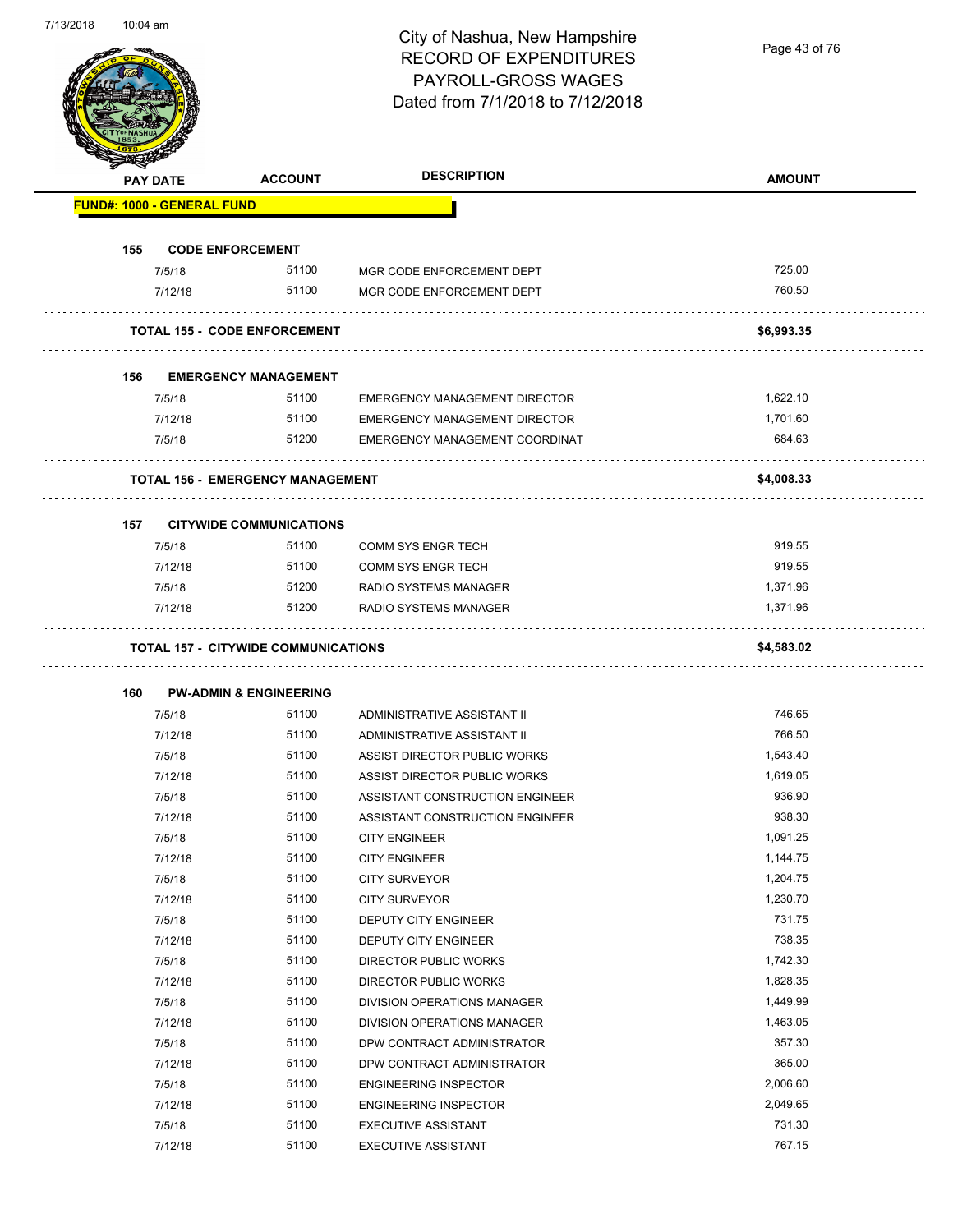

Page 44 of 76

|     | <b>PAY DATE</b>                   | <b>ACCOUNT</b>                                | <b>DESCRIPTION</b>             | <b>AMOUNT</b> |
|-----|-----------------------------------|-----------------------------------------------|--------------------------------|---------------|
|     | <b>FUND#: 1000 - GENERAL FUND</b> |                                               |                                |               |
|     |                                   |                                               |                                |               |
| 160 |                                   | <b>PW-ADMIN &amp; ENGINEERING</b>             |                                |               |
|     | 7/5/18                            | 51100                                         | PUBLIC RELATIONS ADMINISTRATOR | 679.05        |
|     | 7/12/18                           | 51100                                         | PUBLIC RELATIONS ADMINISTRATOR | 712.35        |
|     | 7/5/18                            | 51100                                         | <b>SENIOR STAFF ENGINEER</b>   | 1,079.00      |
|     | 7/12/18                           | 51100                                         | <b>SENIOR STAFF ENGINEER</b>   | 1,131.86      |
|     | 7/5/18                            | 51100                                         | SENIOR TRAFFIC ENGINEER        | 1,724.05      |
|     | 7/12/18                           | 51100                                         | SENIOR TRAFFIC ENGINEER        | 1,746.35      |
|     | 7/5/18                            | 51100                                         | <b>STAFF ENGINEER</b>          | 507.15        |
|     | 7/12/18                           | 51100                                         | <b>STAFF ENGINEER</b>          | 532.00        |
|     | 7/5/18                            | 51100                                         | STREET CONSTRUCTION ENGINEER   | 1,411.65      |
|     | 7/12/18                           | 51100                                         | STREET CONSTRUCTION ENGINEER   | 1,455.30      |
|     | 7/5/18                            | 52800                                         | EDUCATIONAL ASSISTANCE         | 1,592.07      |
|     |                                   |                                               |                                |               |
|     |                                   | <b>TOTAL 160 - PW-ADMIN &amp; ENGINEERING</b> |                                | \$38,023.87   |
|     |                                   |                                               |                                |               |
| 161 | <b>STREETS</b>                    |                                               |                                |               |
|     | 7/5/18                            | 51100                                         | ADMINISTRATIVE ASSISTANT III   | 1,048.40      |
|     | 7/12/18                           | 51100                                         | ADMINISTRATIVE ASSISTANT III   | 1,071.00      |
|     | 7/5/18                            | 51100                                         | AUTO MECH 1ST CLASS NIGHTS     | 4,353.60      |
|     | 7/12/18                           | 51100                                         | AUTO MECH 1ST CLASS NIGHTS     | 4,353.61      |
|     | 7/5/18                            | 51100                                         | AUTO MECH 2ND CLASS            | 2,950.80      |
|     | 7/12/18                           | 51100                                         | AUTO MECH 2ND CLASS            | 2,970.16      |
|     | 7/5/18                            | 51100                                         | AUTO MECHANIC 1ST CLASS        | 3,229.21      |
|     | 7/12/18                           | 51100                                         | AUTO MECHANIC 1ST CLASS        | 3,202.29      |
|     | 7/5/18                            | 51100                                         | EQUIP OPR STREET REPAIR        | 6,896.17      |
|     | 7/12/18                           | 51100                                         | EQUIP OPR STREET REPAIR        | 6,875.20      |
|     | 7/5/18                            | 51100                                         | FLEET MAINTENANCE FOREMAN      | 1,269.35      |
|     | 7/12/18                           | 51100                                         | FLEET MAINTENANCE FOREMAN      | 1,296.65      |
|     | 7/5/18                            | 51100                                         | FLEET MANAGER STREET DEPT      | 1,139.71      |
|     | 7/12/18                           | 51100                                         | FLEET MANAGER STREET DEPT      | 1,187.55      |
|     | 7/5/18                            | 51100                                         | FOREMAN LABOR STREET           | 2,538.70      |
|     | 7/12/18                           | 51100                                         | FOREMAN LABOR STREET           | 2,567.90      |
|     | 7/5/18                            | 51100                                         | <b>MASON PIPELAYER</b>         | 3,759.21      |
|     | 7/12/18                           | 51100                                         | <b>MASON PIPELAYER</b>         | 3,759.20      |
|     | 7/5/18                            | 51100                                         | OPERATIONS SUPERVISOR          | 1,048.85      |
|     | 7/12/18                           | 51100                                         | OPERATIONS SUPERVISOR          | 1,071.40      |
|     | 7/5/18                            | 51100                                         | <b>SIGN MAINTENANCE</b>        | 932.40        |
|     | 7/12/18                           | 51100                                         | <b>SIGN MAINTENANCE</b>        | 932.40        |
|     | 7/5/18                            | 51100                                         | STOREKEEPER PWD                | 985.10        |
|     | 7/12/18                           | 51100                                         | STOREKEEPER PWD                | 1,121.01      |
|     | 7/5/18                            | 51100                                         | <b>STREET FOREMAN</b>          | 2,538.70      |
|     | 7/12/18                           | 51100                                         | <b>STREET FOREMAN</b>          | 2,593.30      |
|     | 7/5/18                            | 51100                                         | SUPERINTENDENT OF STREETS      | 1,877.90      |
|     | 7/12/18                           | 51100                                         | SUPERINTENDENT OF STREETS      | 1,940.40      |
|     | 7/5/18                            | 51100                                         | <b>TRAFFIC FOREMAN</b>         | 1,294.75      |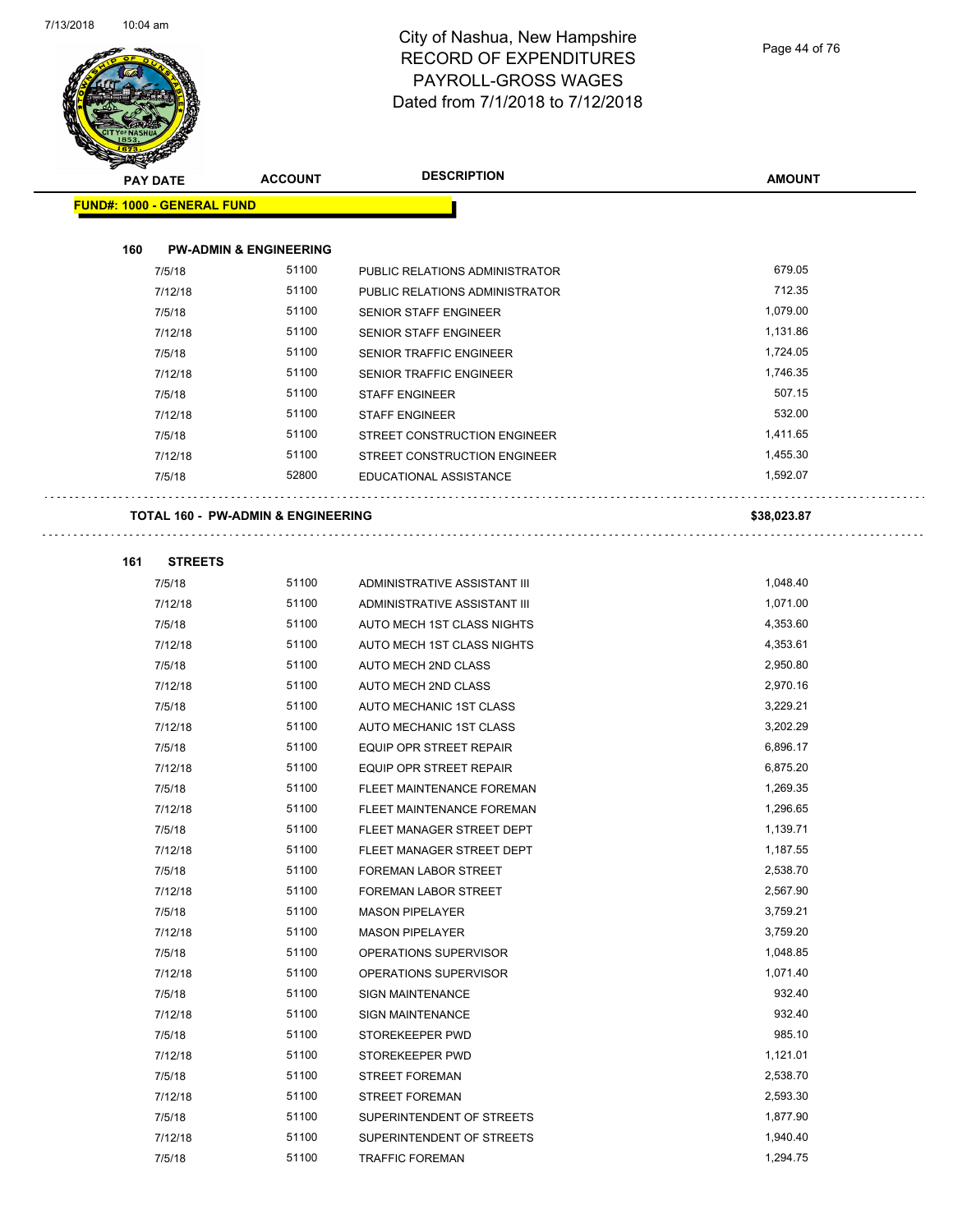

Page 45 of 76

|     | <b>PAY DATE</b>                   | <b>ACCOUNT</b>                        | <b>DESCRIPTION</b>            | <b>AMOUNT</b> |
|-----|-----------------------------------|---------------------------------------|-------------------------------|---------------|
|     | <b>FUND#: 1000 - GENERAL FUND</b> |                                       |                               |               |
| 161 | <b>STREETS</b>                    |                                       |                               |               |
|     | 7/12/18                           | 51100                                 | <b>TRAFFIC FOREMAN</b>        | 1,322.60      |
|     | 7/5/18                            | 51100                                 | TRAFFIC MAINTENANCE ASSISTANT | 927.20        |
|     | 7/12/18                           | 51100                                 | TRAFFIC MAINTENANCE ASSISTANT | 927.20        |
|     | 7/5/18                            | 51100                                 | <b>TRAFFIC TECHNICIAN I</b>   | 1,115.60      |
|     | 7/12/18                           | 51100                                 | <b>TRAFFIC TECHNICIAN I</b>   | 1,115.60      |
|     | 7/5/18                            | 51100                                 | TRUCK DRIVER STREET REPAIR    | 16,310.26     |
|     | 7/12/18                           | 51100                                 | TRUCK DRIVER STREET REPAIR    | 14,436.80     |
|     | 7/5/18                            | 51100                                 | <b>WELDER FIRST CLASS</b>     | 1,060.80      |
|     | 7/12/18                           | 51100                                 | <b>WELDER FIRST CLASS</b>     | 1,060.80      |
|     |                                   | 51300                                 |                               | 1,594.46      |
|     | 7/5/18                            | 51300                                 | OVERTIME-REGULAR              |               |
|     | 7/12/18                           |                                       | OVERTIME-REGULAR              | 2,108.33      |
|     | 7/5/18                            | 51600                                 | <b>LONGEVITY</b>              | 1,000.00      |
|     | 7/12/18                           | 51600                                 | <b>LONGEVITY</b>              | 600.00        |
|     | <b>TOTAL 161 - STREETS</b>        |                                       |                               | \$114,384.57  |
| 166 |                                   | <b>PARKING OPERATIONS</b>             |                               |               |
|     | 7/5/18                            | 51100                                 | PARKING MAINTENANCE           | 1,373.34      |
|     | 7/12/18                           | 51100                                 | <b>PARKING MAINTENANCE</b>    | 1,375.40      |
|     | 7/5/18                            | 51100                                 | <b>PARKING MANAGER</b>        | 888.45        |
|     | 7/12/18                           | 51100                                 | <b>PARKING MANAGER</b>        | 896.45        |
|     |                                   | <b>TOTAL 166 - PARKING OPERATIONS</b> |                               | \$4,533.64    |
|     |                                   |                                       |                               |               |
| 171 |                                   | <b>COMMUNITY SERVICES</b>             |                               |               |
|     | 7/5/18                            | 51100                                 | DIRECTOR HEALTH AND COMM SVS  | 1,831.20      |
|     | 7/12/18                           | 51100                                 | DIRECTOR HEALTH AND COMM SVS  | 1,920.95      |
|     | 7/5/18                            | 51100                                 | <b>EPIDEMIOLOGIST</b>         | 977.75        |
|     | 7/12/18                           | 51100                                 | <b>EPIDEMIOLOGIST</b>         | 1,025.70      |
|     | 7/5/18                            | 51100                                 | HEALTH PROMOTION SPEC         | 929.80        |
|     | 7/12/18                           | 51100                                 | HEALTH PROMOTION SPEC         | 975.35<br>.   |
|     |                                   | <b>TOTAL 171 - COMMUNITY SERVICES</b> |                               | \$7,660.75    |
| 172 |                                   | <b>COMMUNITY HEALTH</b>               |                               |               |
|     | 7/5/18                            | 51100                                 | ADMINISTRATIVE ASSISTANT II   | 760.05        |
|     | 7/12/18                           | 51100                                 | ADMINISTRATIVE ASSISTANT II   | 797.25        |
|     | 7/5/18                            | 51100                                 | BILINGUAL OUTREACH WORKER     | 833.85        |
|     |                                   | 51100                                 |                               | 874.70        |
|     | 7/12/18                           |                                       | BILINGUAL OUTREACH WORKER     |               |
|     | 7/5/18                            | 51100                                 | MANAGER COMMUNITY HEALTH      | 1,489.35      |
|     | 7/12/18                           | 51100                                 | MANAGER COMMUNITY HEALTH      | 1,502.75      |
|     | 7/5/18                            | 51100                                 | PUB HEALTH NURSE              | 3,398.10      |
|     | 7/12/18                           | 51100                                 | PUB HEALTH NURSE              | 3,564.55      |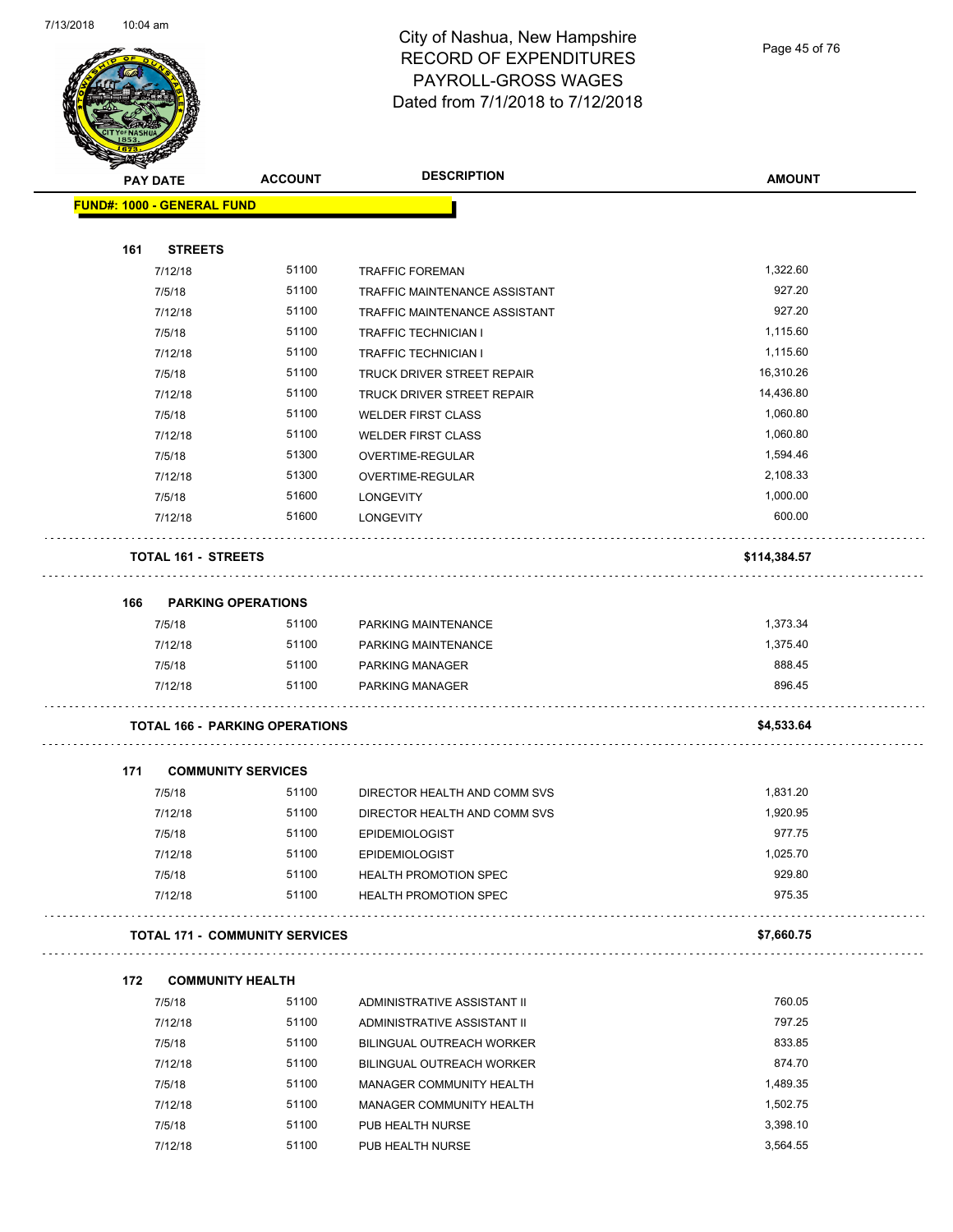Page 46 of 76

|     | PAY DATE                          | <b>ACCOUNT</b>                            | <b>DESCRIPTION</b>                                         | <b>AMOUNT</b>        |
|-----|-----------------------------------|-------------------------------------------|------------------------------------------------------------|----------------------|
|     | <b>FUND#: 1000 - GENERAL FUND</b> |                                           |                                                            |                      |
| 172 |                                   | <b>COMMUNITY HEALTH</b>                   |                                                            |                      |
|     | 7/5/18                            | 51300                                     | OVERTIME-REGULAR                                           | 116.58               |
|     | 7/12/18                           | 51300                                     | OVERTIME-REGULAR                                           | 16.40                |
|     | 7/5/18                            | 51412                                     | <b>WAGES PER DIEM</b>                                      | 340.90               |
|     | 7/12/18                           | 51412                                     | <b>WAGES PER DIEM</b>                                      | 250.00               |
|     |                                   | <b>TOTAL 172 - COMMUNITY HEALTH</b>       |                                                            | \$13,944.48          |
|     |                                   |                                           |                                                            |                      |
| 173 |                                   | <b>ENVIRONMENTAL HEALTH</b><br>51100      |                                                            | 1,117.45             |
|     | 7/5/18                            | 51100                                     | Dep Health Officer/Lab Directo                             |                      |
|     | 7/12/18<br>7/5/18                 | 51100                                     | Dep Health Officer/Lab Directo                             | 1,172.20<br>2,533.49 |
|     |                                   |                                           | ENVIRONMENTAL HEALTH SPEC                                  |                      |
|     | 7/12/18                           | 51100                                     | ENVIRONMENTAL HEALTH SPEC                                  | 2,657.64             |
|     | 7/5/18                            | 51100                                     | ENVIRONMENTAL TECH OFFICE MGR                              | 1,057.70             |
|     | 7/12/18                           | 51100                                     | ENVIRONMENTAL TECH OFFICE MGR                              | 1,067.20             |
|     | 7/5/18                            | 51100                                     | MANAGER ENVIRONMENTAL HEALTH                               | 1,579.20             |
|     | 7/12/18                           | 51100                                     | MANAGER ENVIRONMENTAL HEALTH                               | 1,649.35             |
|     | 7/5/18                            | 51300                                     | OVERTIME-REGULAR                                           | 53.83                |
|     |                                   |                                           |                                                            |                      |
|     | 7/12/18                           | 51300                                     | OVERTIME-REGULAR                                           | 63.72                |
|     |                                   | <b>TOTAL 173 - ENVIRONMENTAL HEALTH</b>   |                                                            | \$12,951.78          |
|     |                                   |                                           |                                                            |                      |
| 174 |                                   | <b>WELFARE ADMINISTRATION</b>             |                                                            |                      |
|     | 7/5/18                            | 51100                                     | CASE TECHNICIAN WELFARE                                    | 2,409.54             |
|     | 7/12/18                           | 51100                                     | CASE TECHNICIAN WELFARE                                    | 2,527.60             |
|     | 7/5/18                            | 51100                                     | <b>INTAKE WORKER</b>                                       | 766.05               |
|     | 7/12/18                           | 51100                                     | <b>INTAKE WORKER</b>                                       | 803.60               |
|     | 7/5/18                            | 51100                                     | SENIOR CASE TECHNICIAN                                     | 1,075.61             |
|     | 7/5/18                            | 51100                                     | <b>WELFARE OFFICER</b>                                     | 1,626.10             |
|     | 7/12/18                           | 51100                                     | <b>WELFARE OFFICER</b>                                     | 1,705.80             |
|     | 7/5/18<br>7/12/18                 | 51300<br>51750                            | OVERTIME-REGULAR<br><b>RETIREMENT &amp; SEPARATION PAY</b> | 31.53<br>410.08      |
|     |                                   | <b>TOTAL 174 - WELFARE ADMINISTRATION</b> |                                                            | \$11,355.91          |
|     |                                   |                                           |                                                            |                      |
| 177 |                                   | <b>PARKS &amp; RECREATION</b>             |                                                            |                      |
|     | 7/5/18                            | 51100                                     | ADMINISTRATIVE ASSISTANT II                                | 824.29               |
|     | 7/12/18                           | 51100                                     | ADMINISTRATIVE ASSISTANT II                                | 842.05               |
|     | 7/5/18                            | 51100                                     | EQUIPMENT OPERATOR, PARKS                                  | 979.60               |
|     | 7/12/18                           | 51100                                     | EQUIPMENT OPERATOR, PARKS                                  | 979.60               |
|     | 7/5/18                            | 51100                                     | FOREMAN LABOR PARK                                         | 3,808.05             |
|     | 7/12/18<br>7/5/18                 | 51100<br>51100                            | FOREMAN LABOR PARK<br><b>GROUNDSKEEPER MAINTENANCE</b>     | 3,630.62<br>7,089.40 |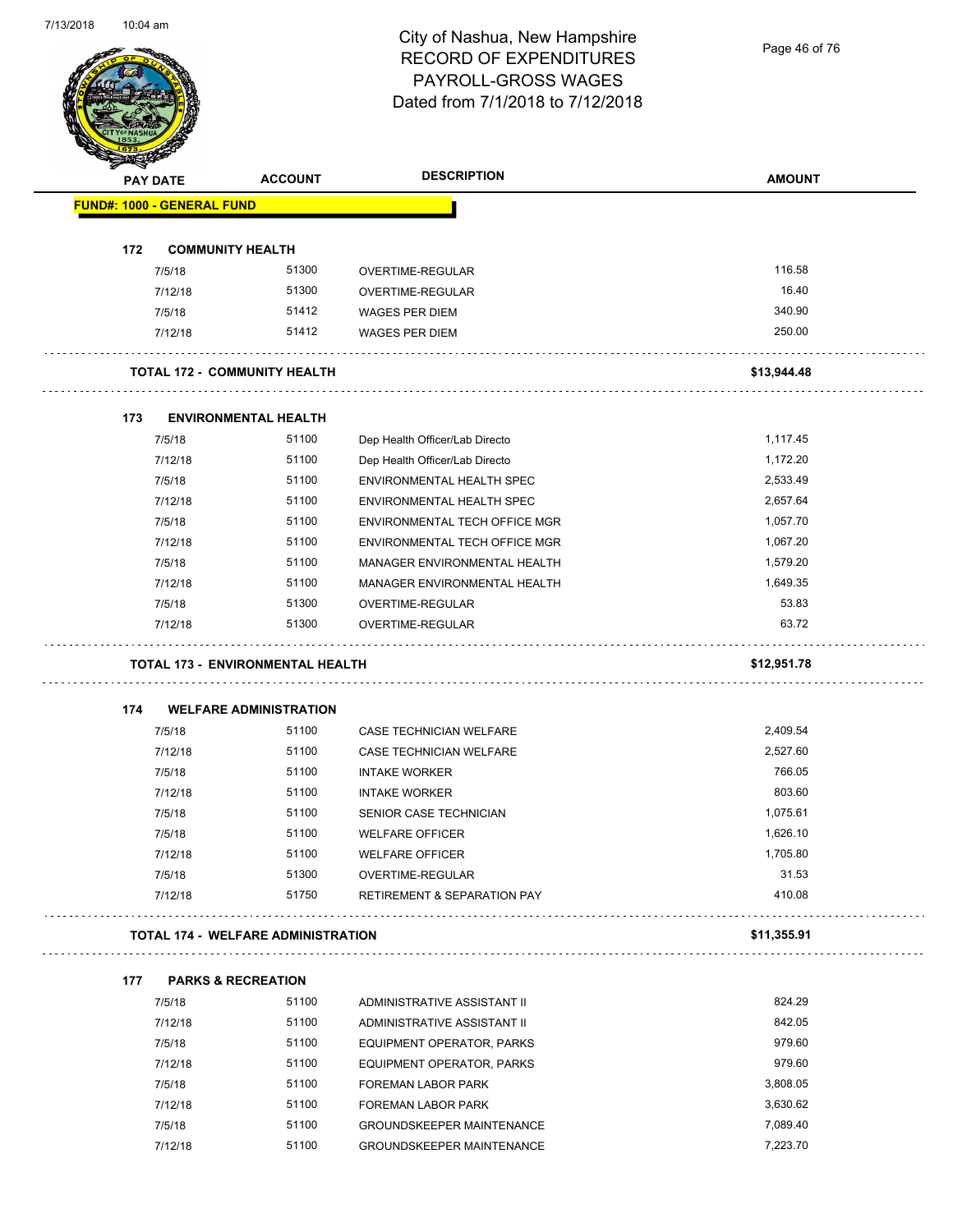

|     | <b>PAY DATE</b>                   | <b>ACCOUNT</b>                            | <b>DESCRIPTION</b>                | <b>AMOUNT</b> |
|-----|-----------------------------------|-------------------------------------------|-----------------------------------|---------------|
|     | <b>FUND#: 1000 - GENERAL FUND</b> |                                           |                                   |               |
| 177 |                                   | <b>PARKS &amp; RECREATION</b>             |                                   |               |
|     | 7/5/18                            | 51100                                     | <b>GROUNDSMAN I</b>               | 5,099.58      |
|     | 7/12/18                           | 51100                                     | <b>GROUNDSMAN I</b>               | 5,133.76      |
|     | 7/5/18                            | 51100                                     | <b>GROUNDSMAN II</b>              | 870.98        |
|     | 7/12/18                           | 51100                                     | <b>GROUNDSMAN II</b>              | 882.00        |
|     | 7/5/18                            | 51100                                     | <b>LEAD GROUNDSMAN</b>            | 1,981.60      |
|     | 7/12/18                           | 51100                                     | <b>LEAD GROUNDSMAN</b>            | 1,986.72      |
|     | 7/5/18                            | 51100                                     | PROGRAM COORDINATOR               | 374.60        |
|     | 7/12/18                           | 51100                                     | PROGRAM COORDINATOR               | 382.70        |
|     | 7/5/18                            | 51100                                     | RECREATION PROGRAM MANAGER        | 985.56        |
|     | 7/12/18                           | 51100                                     | <b>RECREATION PROGRAM MANAGER</b> | 1,033.85      |
|     | 7/5/18                            | 51100                                     | STELLOS STADIUM ATTENDANT         | 979.60        |
|     | 7/12/18                           | 51100                                     | STELLOS STADIUM ATTENDANT         | 979.60        |
|     | 7/5/18                            | 51100                                     | SUPERINTENDENT OF PARKS RECR      | 1,877.90      |
|     | 7/12/18                           | 51100                                     | SUPERINTENDENT OF PARKS RECR      | 1,940.40      |
|     | 7/5/18                            | 51300                                     | OVERTIME-REGULAR                  | 5,458.43      |
|     | 7/12/18                           | 51300                                     | <b>OVERTIME-REGULAR</b>           | 12,080.97     |
|     | 7/5/18                            | 51400                                     | WAGES TEMPORARY-SEASONAL          | 17,828.50     |
|     | 7/12/18                           | 51400                                     | WAGES TEMPORARY-SEASONAL          | 14,899.00     |
|     | 7/5/18                            | 51420                                     | <b>WAGES-GAME OFFICIALS</b>       | 795.00        |
|     | 7/12/18                           | 51420                                     | <b>WAGES-GAME OFFICIALS</b>       | 300.00        |
|     |                                   | <b>TOTAL 177 - PARKS &amp; RECREATION</b> |                                   | \$101,248.06  |
| 179 | <b>LIBRARY</b>                    |                                           |                                   |               |
|     | 7/5/18                            | 51100                                     | ADMIN ASST COST ACCOUNTANT        | 878.31        |
|     | 7/5/18                            | 51100                                     | ASSISTANT DIRECTOR LIBRARY        | 1,493.05      |
|     | 7/12/18                           | 51100                                     | ASSISTANT DIRECTOR LIBRARY        | 1,566.20      |
|     | 7/5/18                            | 51100                                     | ASSISTANT LIBRARIAN CIRCULATIO    | 1,038.95      |
|     | 7/12/18                           | 51100                                     | ASSISTANT LIBRARIAN CIRCULATIO    | 1,061.30      |
|     | 7/5/18                            | 51100                                     | ASSISTANT LIBRARIAN TECH SVS      | 785.40        |
|     | 7/12/18                           | 51100                                     | ASSISTANT LIBRARIAN TECH SVS      | 802.25        |
|     | 7/5/18                            | 51100                                     | ASSISTANT LIBRARIAN YOUTH SERV    | 832.75        |
|     | 7/12/18                           | 51100                                     | ASSISTANT LIBRARIAN YOUTH SERV    | 850.65        |
|     | 7/5/18                            | 51100                                     | <b>DIRECTOR LIBRARY</b>           | 2,059.25      |

7/12/18 51100 DIRECTOR LIBRARY 2,160.15 7/5/18 51100 EXECUTIVE ASST OFFICE MANAGER 936.70 7/12/18 51100 EXECUTIVE ASST OFFICE MANAGER 982.60 7/5/18 51100 IT COORDINATOR 922.81 7/12/18 51100 IT COORDINATOR 942.65 7/5/18 51100 JANITOR 523.55 7/12/18 51100 JANITOR 560.00 7/5/18 51100 LIBRARIAN ADULT SERVICES 883.56 7/12/18 51100 LIBRARIAN ADULT SERVICES 902.55 7/5/18 51100 LIBRARIAN CIRCULATION 1,070.81

Page 47 of 76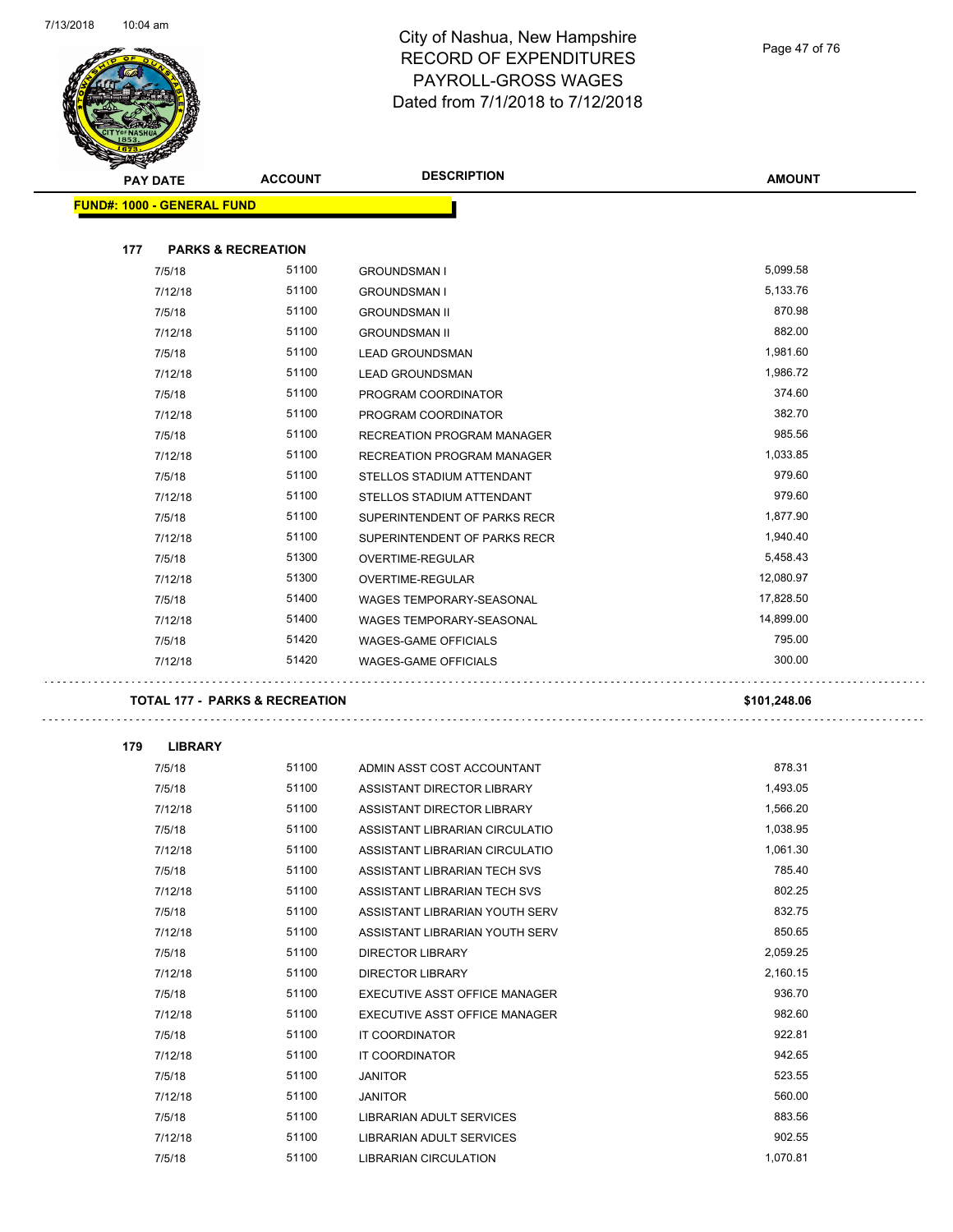

| <b>STARBOOKS</b><br><b>PAY DATE</b> | <b>ACCOUNT</b> | <b>DESCRIPTION</b>                     | <b>AMOUNT</b> |
|-------------------------------------|----------------|----------------------------------------|---------------|
|                                     |                |                                        |               |
| <b>FUND#: 1000 - GENERAL FUND</b>   |                |                                        |               |
|                                     |                |                                        |               |
| 179<br><b>LIBRARY</b>               |                |                                        |               |
| 7/12/18                             | 51100          | <b>LIBRARIAN CIRCULATION</b>           | 1,093.85      |
| 7/5/18                              | 51100          | LIBRARIAN OUTREACH SVS                 | 1,066.75      |
| 7/12/18                             | 51100          | LIBRARIAN OUTREACH SVS                 | 1,089.66      |
| 7/5/18                              | 51100          | <b>LIBRARIAN TECH SERVICES</b>         | 1,107.15      |
| 7/12/18                             | 51100          | <b>LIBRARIAN TECH SERVICES</b>         | 1,130.98      |
| 7/5/18                              | 51100          | <b>LIBRARIAN YOUTH SERVICES</b>        | 2,392.95      |
| 7/12/18                             | 51100          | LIBRARIAN YOUTH SERVICES               | 2,444.40      |
| 7/5/18                              | 51100          | LIBRARY ASSISTANT CIRCULATION          | 5,643.25      |
| 7/12/18                             | 51100          | LIBRARY ASSISTANT CIRCULATION          | 5,900.19      |
| 7/5/18                              | 51100          | <b>LIBRARY ASSISTANT MEDIA SERVIC</b>  | 754.72        |
| 7/12/18                             | 51100          | LIBRARY ASSISTANT MEDIA SERVIC         | 925.14        |
| 7/5/18                              | 51100          | LIBRARY ASSISTANT TECH SVS             | 754.70        |
| 7/12/18                             | 51100          | LIBRARY ASSISTANT TECH SVS             | 770.95        |
| 7/5/18                              | 51100          | LIBRARY ASSISTANT YOUTH SERVIC         | 2,094.67      |
| 7/12/18                             | 51100          | LIBRARY ASSISTANT YOUTH SERVIC         | 2,139.71      |
| 7/5/18                              | 51100          | <b>MAINTENANCE SUPV</b>                | 909.90        |
| 7/12/18                             | 51100          | <b>MAINTENANCE SUPV</b>                | 929.50        |
| 7/5/18                              | 51100          | PAGE & COLLECTION COORDINATOR          | 896.84        |
| 7/12/18                             | 51100          | PAGE & COLLECTION COORDINATOR          | 916.15        |
| 7/5/18                              | 51100          | REFERENCE LIBRARIAN ADULT SERV         | 3,155.26      |
| 7/12/18                             | 51100          | REFERENCE LIBRARIAN ADULT SERV         | 3,223.05      |
| 7/5/18                              | 51100          | REFERENCE LIBRARIAN TECH SVS           | 807.41        |
| 7/12/18                             | 51100          | REFERENCE LIBRARIAN TECH SVS           | 824.75        |
| 7/5/18                              | 51100          | <b>SECURITY LIBRARY</b>                | 655.50        |
| 7/12/18                             | 51100          | <b>SECURITY LIBRARY</b>                | 669.59        |
| 7/5/18                              | 51200          | <b>JANITOR</b>                         | 579.39        |
| 7/12/18                             | 51200          | JANITOR                                | 250.00        |
| 7/5/18                              | 51200          | LIBRARY ASSISTANT CIRCULATION          | 455.00        |
| 7/12/18                             | 51200          | LIBRARY ASSISTANT CIRCULATION          | 481.38        |
| 7/5/18                              | 51200          | LIBRARY ASSISTANT TECH SVS             | 443.64        |
| 7/12/18                             | 51200          | LIBRARY ASSISTANT TECH SVS             | 453.15        |
| 7/5/18                              | 51200          | <b>LIBRARY PAGE</b>                    | 1,223.82      |
| 7/12/18                             | 51200          | <b>LIBRARY PAGE</b>                    | 1,168.85      |
| 7/12/18                             | 51200          | RECEPTIONIST/DATA ENTRY SPECIALIST     | 438.50        |
| 7/5/18                              | 51200          | REFERENCE LIBRARIAN ADULT SERV         | 736.00        |
| 7/12/18                             | 51200          | REFERENCE LIBRARIAN ADULT SERV         | 743.92        |
| 7/12/18                             | 51300          | OVERTIME-REGULAR                       | 196.09        |
| 7/5/18                              | 51750          | <b>RETIREMENT &amp; SEPARATION PAY</b> | 2,537.91      |
|                                     |                |                                        |               |

#### **TOTAL 179 - LIBRARY \$73,258.16**

#### **181 COMMUNITY DEVELOPMENT**

| 7/5/18  | 51100 | ADMINISTRATIVE ASSISTANT II | 746.65 |
|---------|-------|-----------------------------|--------|
| 7/12/18 | 51100 | ADMINISTRATIVE ASSISTANT II | 766.50 |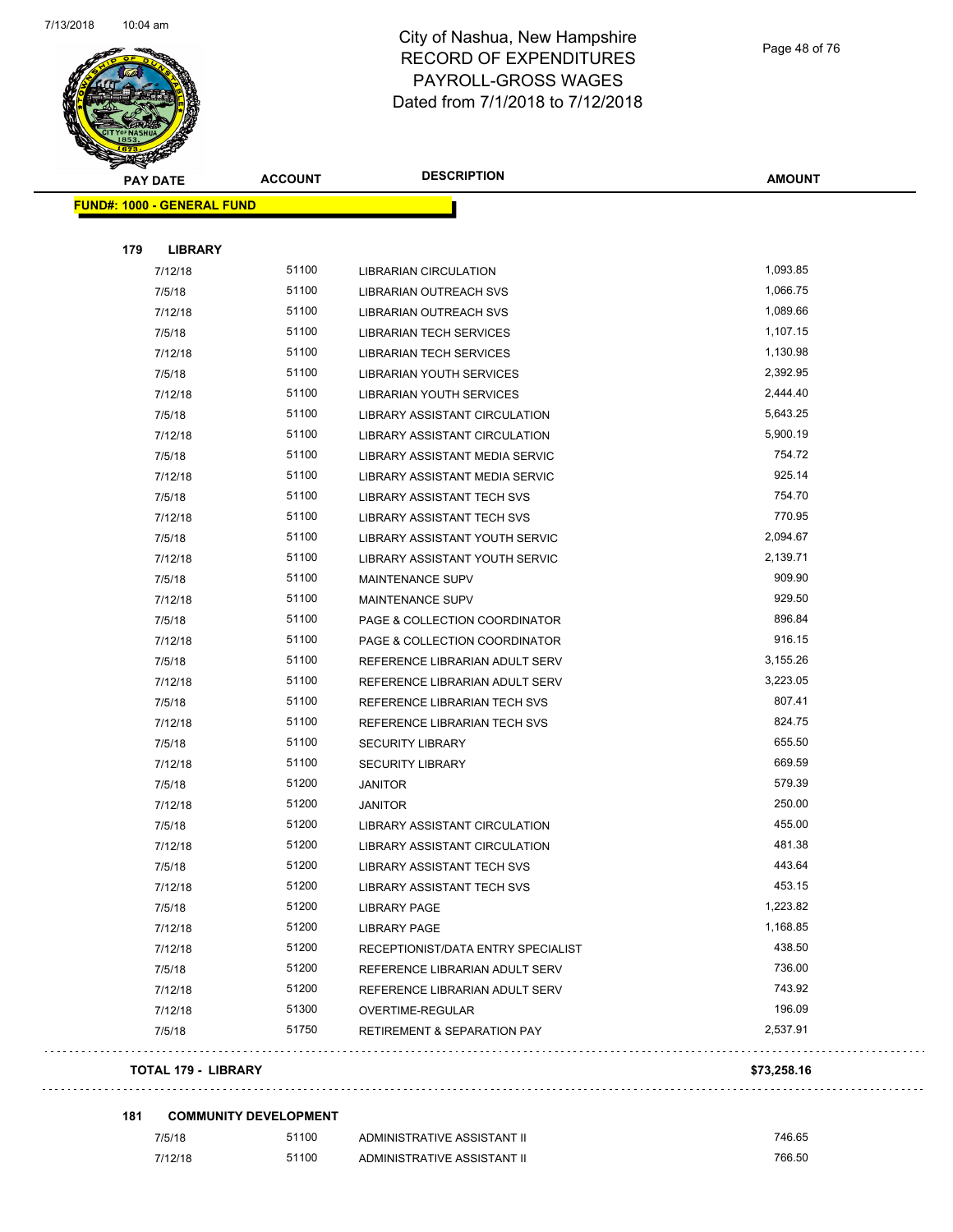

| <b>PAY DATE</b>                   | <b>ACCOUNT</b>                           | <b>DESCRIPTION</b>              | <b>AMOUNT</b> |
|-----------------------------------|------------------------------------------|---------------------------------|---------------|
| <b>FUND#: 1000 - GENERAL FUND</b> |                                          |                                 |               |
| 181                               | <b>COMMUNITY DEVELOPMENT</b>             |                                 |               |
| 7/5/18                            | 51100                                    | DIRECTOR COMMUNITY DEVELOPMENT  | 2,186.75      |
| 7/12/18                           | 51100                                    | DIRECTOR COMMUNITY DEVELOPMENT  | 2,294.80      |
| 7/5/18                            | 51100                                    | <b>TRANSPORTATION PLANNER</b>   | 1,258.60      |
| 7/12/18                           | 51100                                    | <b>TRANSPORTATION PLANNER</b>   | 1,285.65      |
| 7/5/18                            | 51100                                    | <b>WATERWAYS MANAGER</b>        | 1,356.00      |
| 7/12/18                           | 51100                                    | <b>WATERWAYS MANAGER</b>        | 1,422.45      |
| 7/5/18                            | 51200                                    | ADMINISTRATIVE ASSISTANT I      | 374.35        |
| 7/12/18                           | 51200                                    | ADMINISTRATIVE ASSISTANT I      | 382.40        |
| 7/5/18                            | 51400                                    | <b>WAGES TEMPORARY-SEASONAL</b> | 100.00        |
| 7/12/18                           | 51400                                    | <b>WAGES TEMPORARY-SEASONAL</b> | 100.00        |
|                                   | <b>TOTAL 181 - COMMUNITY DEVELOPMENT</b> |                                 | \$12,274.15   |
|                                   |                                          |                                 |               |
| 182                               | <b>PLANNING AND ZONING</b>               |                                 |               |
| 7/5/18                            | 51100                                    | DEPARTMENT COORDINATOR          | 1,004.80      |
| 7/12/18                           | 51100                                    | DEPARTMENT COORDINATOR          | 1,026.40      |
| 7/5/18                            | 51100                                    | DEPUTY PLANNING MANAGER         | 2,741.80      |
| 7/12/18                           | 51100                                    | <b>DEPUTY PLANNING MANAGER</b>  | 2,800.80      |
| 7/5/18                            | 51100                                    | MANAGER PLANNING DEPT           | 2,050.95      |
| 7/12/18                           | 51100                                    | MANAGER PLANNING DEPT           | 2,151.45      |
| 7/5/18                            | 51100                                    | PLANNER I                       | 1,838.15      |
| 7/12/18                           | 51100                                    | PLANNER I                       | 1,877.70      |
| 7/5/18                            | 51100                                    | ZONING COORDINATOR              | 804.35        |
| 7/12/18                           | 51100                                    | <b>ZONING COORDINATOR</b>       | 821.65        |
|                                   | <b>TOTAL 182 - PLANNING AND ZONING</b>   |                                 | \$17,118.05   |
| 183                               | <b>ECONOMIC DEVELOPMENT</b>              |                                 |               |
| 7/5/18                            | 51100                                    | DWNTWN SPCLST & OED PGRM COOR   | 880.35        |
| 7/12/18                           | 51100                                    | DWNTWN SPCLST & OED PGRM COOR   | 923.50        |
| 7/5/18                            | 51100                                    | ECONOMIC DEV DIRECTOR           | 1,986.70      |
| 7/12/18                           | 51100                                    | ECONOMIC DEV DIRECTOR           | 2,084.05      |
| 7/5/18                            | 51100                                    | HUNT MEMORIAL BLDG & ARTS ADM   | 355.55        |
| 7/12/18                           | 51100                                    | HUNT MEMORIAL BLDG & ARTS ADM   | 372.95        |
|                                   | <b>TOTAL 183 - ECONOMIC DEVELOPMENT</b>  |                                 | \$6,603.10    |
| 191<br><b>SCHOOL</b>              |                                          |                                 |               |
| 7/5/18                            | 51100                                    | 21 CENTURY ELEM MFAM RES COORD  | (338.62)      |
| 7/5/18                            | 51100                                    | ASSISTANT DIRECTOR BUSINESS     | 3,038.30      |
| 7/5/18                            | 51100                                    | ASSISTANT PRINCIPAL AMH         | 1,437.50      |
| 7/5/18                            | 51100                                    | ASSISTANT PRINCIPAL BIC         | 2,826.90      |

7/5/18 51100 ASSISTANT PRINCIPAL BIR 1,461.50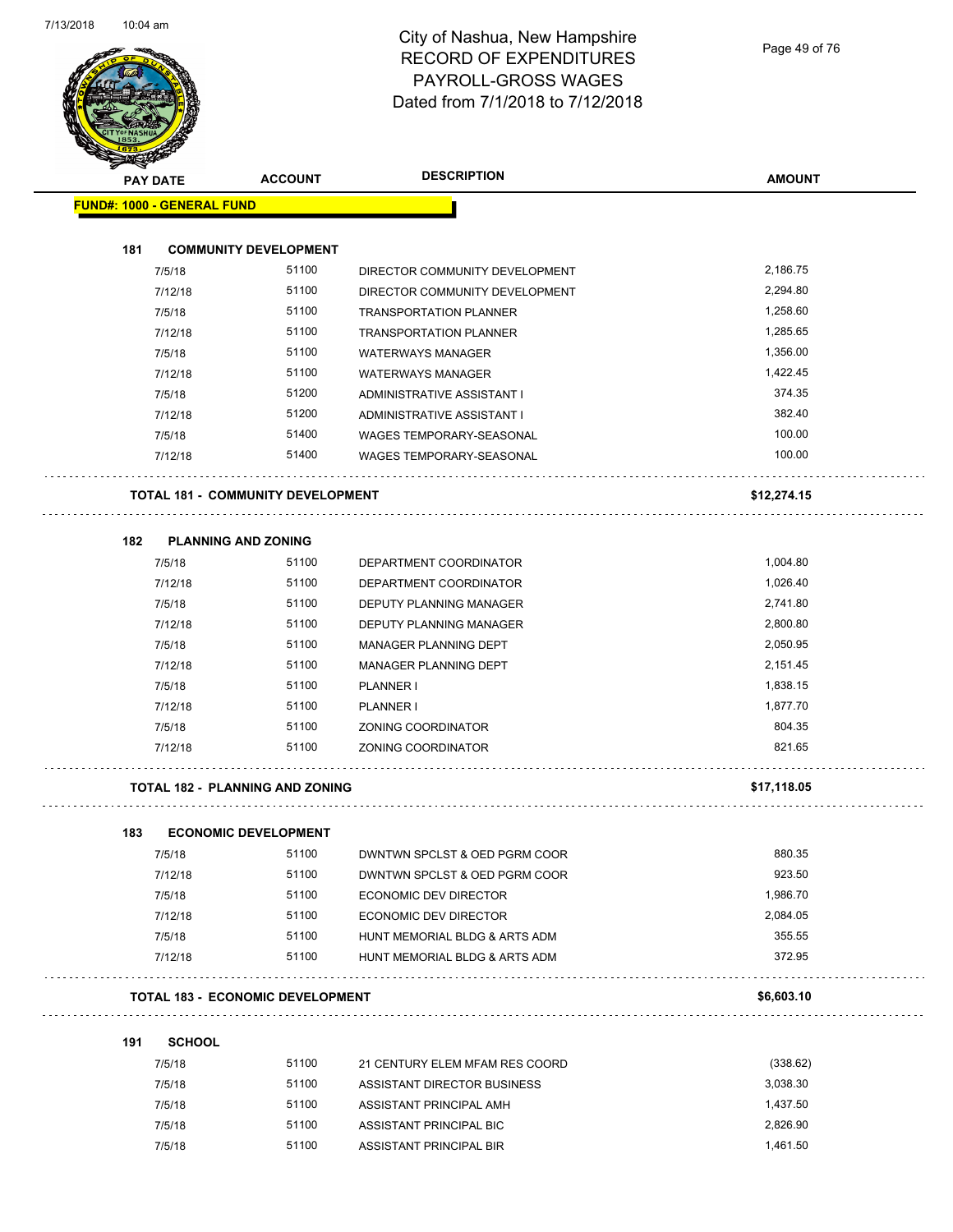

| <b>PAY DATE</b>                   | <b>ACCOUNT</b> | <b>DESCRIPTION</b>             | <b>AMOUNT</b> |
|-----------------------------------|----------------|--------------------------------|---------------|
| <b>FUND#: 1000 - GENERAL FUND</b> |                |                                |               |
|                                   |                |                                |               |
| 191<br><b>SCHOOL</b>              |                |                                |               |
| 7/5/18                            | 51100          | ASSISTANT PRINCIPAL BRO        | 1,640.40      |
| 7/5/18                            | 51100          | ASSISTANT PRINCIPAL CHARL      | 3,163.50      |
| 7/5/18                            | 51100          | ASSISTANT PRINCIPAL DR CRSP    | 1,581.72      |
| 7/5/18                            | 51100          | ASSISTANT PRINCIPAL ELM        | 3,240.40      |
| 7/5/18                            | 51100          | ASSISTANT PRINCIPAL FES        | 3,067.30      |
| 7/5/18                            | 51100          | ASSISTANT PRINCIPAL FMS        | 3,480.80      |
| 7/5/18                            | 51100          | ASSISTANT PRINCIPAL LEDGE      | 3,163.50      |
| 7/5/18                            | 51100          | ASSISTANT PRINCIPAL MDE        | 3,019.20      |
| 7/5/18                            | 51100          | ASSISTANT PRINCIPAL MTP        | 10,932.00     |
| 7/5/18                            | 51100          | ASSISTANT PRINCIPAL NHN        | 6,576.90      |
| 7/5/18                            | 51100          | ASSISTANT PRINCIPAL NHS        | 13,346.20     |
| 7/5/18                            | 51100          | ASSISTANT PRINCIPAL PMS        | 3,480.80      |
| 7/5/18                            | 51100          | <b>ASSISTANT PRINCIPAL SHE</b> | 1,413.42      |
| 7/5/18                            | 51100          | ASSISTANT SUPERINTENDENT       | 8,657.70      |
| 7/5/18                            | 51100          | ASST DIRECTOR PLANT OPS        | 2,583.60      |
| 7/5/18                            | 51100          | <b>ASST DIRECTOR SPED</b>      | 6,221.54      |
| 7/5/18                            | 51100          | ASST SYSTEMS ADMIN FULL YEAR   | 12,999.50     |
| 7/5/18                            | 51100          | ASST SYSTEMS ADMIN SCH YEAR    | 159.83        |
| 7/5/18                            | 51100          | CAREER CENTER COORD NHN        | 1,591.49      |
| 7/5/18                            | 51100          | CHIEF OPERATING OFFICER        | 4,238.90      |
| 7/5/18                            | 51100          | CLERICAL ACADEMY NHN           | 2,685.53      |
| 7/12/18                           | 51100          | CLERICAL ACADEMY NHN           | 2,122.92      |
| 7/5/18                            | 51100          | CLERICAL ACADEMY NHS           | 2,898.16      |
| 7/12/18                           | 51100          | CLERICAL ACADEMY NHS           | 2,056.25      |
| 7/5/18                            | 51100          | <b>CLERICAL ASST SUPER SUP</b> | 1,365.20      |
| 7/12/18                           | 51100          | <b>CLERICAL ASST SUPER SUP</b> | 1,365.20      |
| 7/5/18                            | 51100          | CLERICAL ATHLETIC NHN          | 418.40        |
| 7/12/18                           | 51100          | CLERICAL ATHLETIC NHN          | 418.40        |
| 7/5/18                            | 51100          | CLERICAL ATHLETIC NHS          | 356.40        |
| 7/12/18                           | 51100          | <b>CLERICAL ATHLETIC NHS</b>   | 552.42        |
| 7/5/18                            | 51100          | <b>CLERICAL BUSINESS</b>       | 3,154.90      |
| 7/12/18                           | 51100          | <b>CLERICAL BUSINESS</b>       | 3,154.90      |
| 7/5/18                            | 51100          | CLERICAL CHIEF OP OFFICER SUP  | 723.76        |
| 7/12/18                           | 51100          | CLERICAL CHIEF OP OFFICER SUP  | 723.75        |
| 7/5/18                            | 51100          | <b>CLERICAL CTE NHN</b>        | 668.25        |
| 7/12/18                           | 51100          | CLERICAL CTE NHN               | 418.77        |
| 7/5/18                            | 51100          | <b>CLERICAL CTE NHS</b>        | 784.50        |
| 7/12/18                           | 51100          | <b>CLERICAL CTE NHS</b>        | 554.38        |
| 7/5/18                            | 51100          | CLERICAL GUIDANCE ELM          | 674.67        |
| 7/12/18                           | 51100          | CLERICAL GUIDANCE ELM          | 648.52        |
| 7/5/18                            | 51100          | <b>CLERICAL GUIDANCE NHN</b>   | 1,996.27      |
| 7/12/18                           | 51100          | <b>CLERICAL GUIDANCE NHN</b>   | 1,174.21      |
| 7/5/18                            | 51100          | CLERICAL GUIDANCE NHS          | 2,053.54      |
| 7/12/18                           | 51100          | CLERICAL GUIDANCE NHS          | 1,005.25      |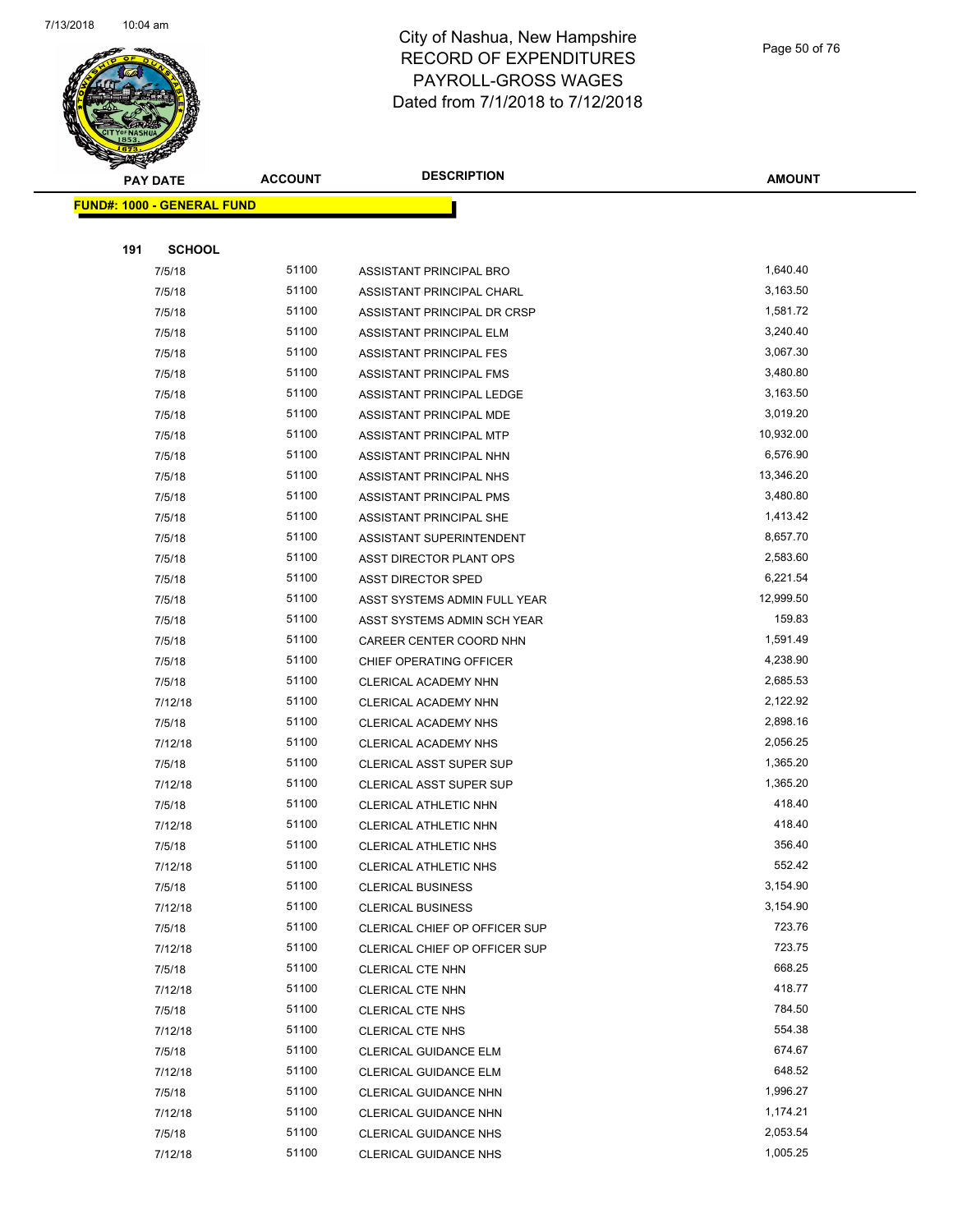

Page 51 of 76

| T<br>$\blacktriangleleft$<br><b>PAY DATE</b> | <b>ACCOUNT</b> | <b>DESCRIPTION</b>              | <b>AMOUNT</b> |
|----------------------------------------------|----------------|---------------------------------|---------------|
| <b>FUND#: 1000 - GENERAL FUND</b>            |                |                                 |               |
|                                              |                |                                 |               |
| 191<br><b>SCHOOL</b>                         |                |                                 |               |
| 7/5/18                                       | 51100          | <b>CLERICAL HUMAN RESOURCES</b> | 2,004.75      |
| 7/12/18                                      | 51100          | CLERICAL HUMAN RESOURCES        | 2,004.76      |
| 7/5/18                                       | 51100          | <b>CLERICAL PAYROLL SUP</b>     | 1,473.00      |
| 7/12/18                                      | 51100          | <b>CLERICAL PAYROLL SUP</b>     | 1,473.00      |
| 7/5/18                                       | 51100          | <b>CLERICAL PLANT OPS</b>       | 702.77        |
| 7/12/18                                      | 51100          | <b>CLERICAL PLANT OPS</b>       | 702.75        |
| 7/5/18                                       | 51100          | <b>CLERICAL PRINCIPAL AMH</b>   | 1,405.50      |
| 7/12/18                                      | 51100          | <b>CLERICAL PRINCIPAL AMH</b>   | 1,021.33      |
| 7/5/18                                       | 51100          | CLERICAL PRINCIPAL BIC          | 1,487.25      |
| 7/12/18                                      | 51100          | CLERICAL PRINCIPAL BIC          | 1,088.91      |
| 7/5/18                                       | 51100          | <b>CLERICAL PRINCIPAL BIR</b>   | 1,521.93      |
| 7/12/18                                      | 51100          | <b>CLERICAL PRINCIPAL BIR</b>   | 1,140.14      |
| 7/5/18                                       | 51100          | <b>CLERICAL PRINCIPAL BRO</b>   | 1,452.76      |
| 7/12/18                                      | 51100          | <b>CLERICAL PRINCIPAL BRO</b>   | 1,014.99      |
| 7/5/18                                       | 51100          | CLERICAL PRINCIPAL CHA          | 1,522.10      |
| 7/12/18                                      | 51100          | CLERICAL PRINCIPAL CHA          | 923.08        |
| 7/5/18                                       | 51100          | CLERICAL PRINCIPAL DRC          | 1,441.52      |
| 7/12/18                                      | 51100          | CLERICAL PRINCIPAL DRC          | 1,070.66      |
| 7/5/18                                       | 51100          | <b>CLERICAL PRINCIPAL ELM</b>   | 2,159.94      |
| 7/12/18                                      | 51100          | CLERICAL PRINCIPAL ELM          | 1,135.37      |
| 7/5/18                                       | 51100          | <b>CLERICAL PRINCIPAL FES</b>   | 888.92        |
| 7/12/18                                      | 51100          | <b>CLERICAL PRINCIPAL FES</b>   | 1,304.11      |
| 7/5/18                                       | 51100          | <b>CLERICAL PRINCIPAL FMS</b>   | 2,221.55      |
| 7/12/18                                      | 51100          | <b>CLERICAL PRINCIPAL FMS</b>   | 1,542.61      |
| 7/5/18                                       | 51100          | CLERICAL PRINCIPAL LDG          | 1,366.55      |
| 7/12/18                                      | 51100          | <b>CLERICAL PRINCIPAL LDG</b>   | 999.71        |
| 7/5/18                                       | 51100          | CLERICAL PRINCIPAL MDE          | 1,557.75      |
| 7/12/18                                      | 51100          | CLERICAL PRINCIPAL MDE          | 1,027.74      |
| 7/5/18                                       | 51100          | <b>CLERICAL PRINCIPAL MTP</b>   | 1,404.75      |
| 7/12/18                                      | 51100          | CLERICAL PRINCIPAL MTP          | 853.58        |
| 7/5/18                                       | 51100          | CLERICAL PRINCIPAL NHN          | 1,371.00      |
| 7/12/18                                      | 51100          | CLERICAL PRINCIPAL NHN          | 929.44        |
| 7/5/18                                       | 51100          | <b>CLERICAL PRINCIPAL NHS</b>   | 1,572.10      |
| 7/12/18                                      | 51100          | <b>CLERICAL PRINCIPAL NHS</b>   | 958.10        |
| 7/5/18                                       | 51100          | <b>CLERICAL PRINCIPAL NSE</b>   | 1,531.98      |
| 7/12/18                                      | 51100          | <b>CLERICAL PRINCIPAL NSE</b>   | 981.42        |
| 7/5/18                                       | 51100          | <b>CLERICAL PRINCIPAL PMS</b>   | 2,039.26      |
| 7/12/18                                      | 51100          | <b>CLERICAL PRINCIPAL PMS</b>   | 1,599.76      |
| 7/5/18                                       | 51100          | <b>CLERICAL PRINCIPAL SHE</b>   | 1,548.08      |
| 7/12/18                                      | 51100          | CLERICAL PRINCIPAL SHE          | 1,297.04      |
| 7/5/18                                       | 51100          | CLERICAL RECEPTIONIST NHN       | 784.50        |
| 7/12/18                                      | 51100          | CLERICAL RECEPTIONIST NHN       | 601.45        |
| 7/5/18                                       | 51100          | CLERICAL RECEPTIONIST NHS       | 628.16        |
| 7/12/18                                      | 51100          | CLERICAL RECEPTIONIST NHS       | 414.32        |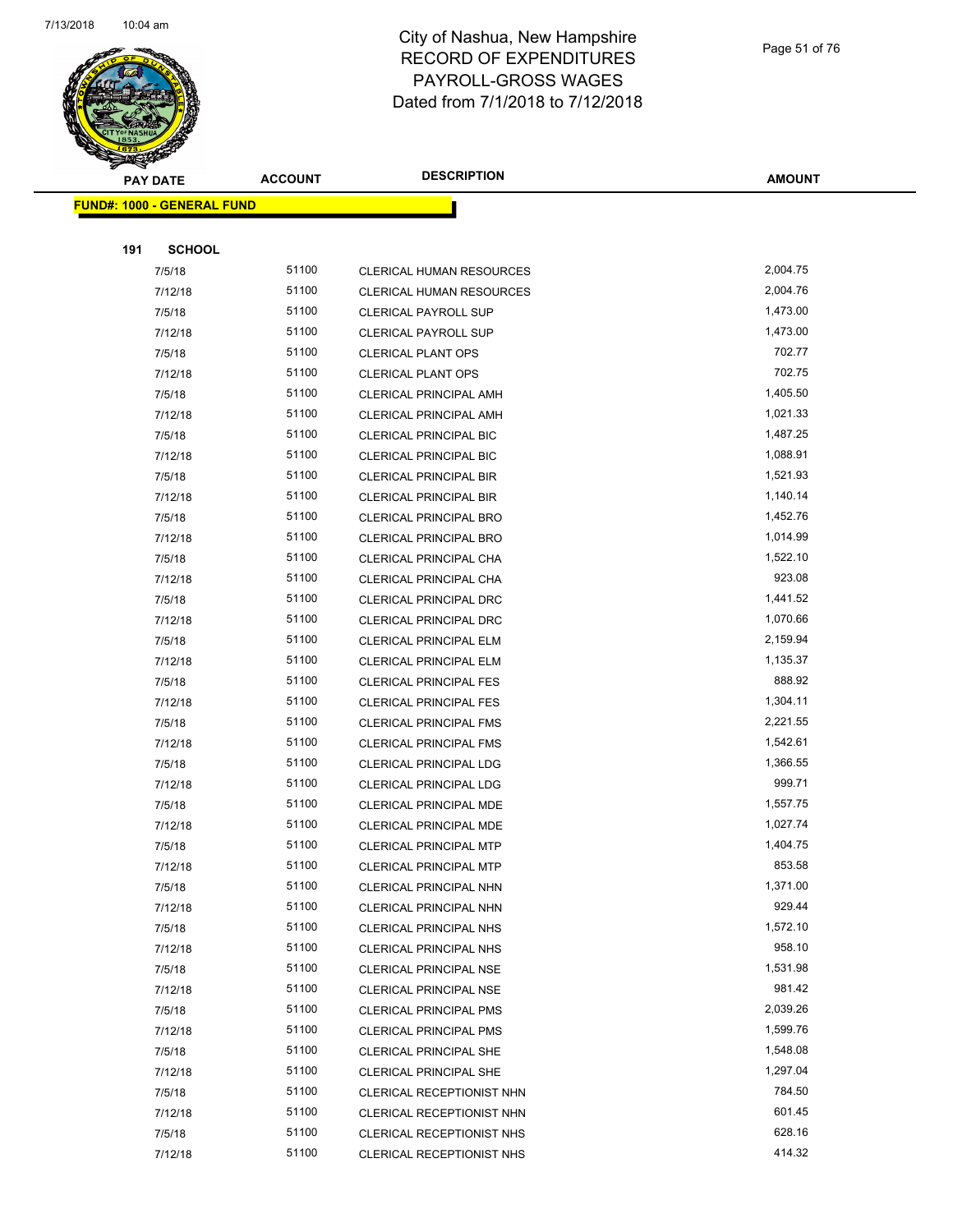

Page 52 of 76

|     | <b>PAY DATE</b>                   | <b>ACCOUNT</b> | <b>DESCRIPTION</b>                  | <b>AMOUNT</b> |
|-----|-----------------------------------|----------------|-------------------------------------|---------------|
|     | <b>FUND#: 1000 - GENERAL FUND</b> |                |                                     |               |
|     |                                   |                |                                     |               |
| 191 | <b>SCHOOL</b>                     |                |                                     |               |
|     | 7/5/18                            | 51100          | CLERICAL SPECIAL ED NHN             | 668.25        |
|     | 7/12/18                           | 51100          | CLERICAL SPECIAL ED NHN             | 507.87        |
|     | 7/5/18                            | 51100          | CLERICAL SPECIAL ED NHS             | 702.75        |
|     | 7/12/18                           | 51100          | CLERICAL SPECIAL ED NHS             | 496.63        |
|     | 7/5/18                            | 51100          | CLERICAL SPECIAL ED SUP             | 1,336.50      |
|     | 7/12/18                           | 51100          | CLERICAL SPECIAL ED SUP             | 1,336.50      |
|     | 7/5/18                            | 51100          | <b>CLERICAL SUPERINTENDANT HRLY</b> | 707.64        |
|     | 7/12/18                           | 51100          | CLERICAL SUPERINTENDANT HRLY        | 707.66        |
|     | 7/5/18                            | 51100          | <b>CLERICAL SUPERINTENDANT SUP</b>  | 1,752.00      |
|     | 7/5/18                            | 51100          | <b>CUSTODIAN AMH</b>                | 1,389.61      |
|     | 7/12/18                           | 51100          | <b>CUSTODIAN AMH</b>                | 1,389.60      |
|     | 7/5/18                            | 51100          | <b>CUSTODIAN ASST HEAD ELM</b>      | 791.20        |
|     | 7/12/18                           | 51100          | <b>CUSTODIAN ASST HEAD ELM</b>      | 791.20        |
|     | 7/5/18                            | 51100          | <b>CUSTODIAN ASST HEAD FMS</b>      | 791.20        |
|     | 7/12/18                           | 51100          | <b>CUSTODIAN ASST HEAD FMS</b>      | 791.20        |
|     | 7/5/18                            | 51100          | <b>CUSTODIAN ASST HEAD NHN</b>      | 415.40        |
|     | 7/12/18                           | 51100          | <b>CUSTODIAN ASST HEAD NHN</b>      | 791.20        |
|     | 7/5/18                            | 51100          | <b>CUSTODIAN ASST HEAD NHS</b>      | 1,582.40      |
|     | 7/12/18                           | 51100          | <b>CUSTODIAN ASST HEAD NHS</b>      | 1,582.40      |
|     | 7/5/18                            | 51100          | <b>CUSTODIAN ASST HEAD PMS</b>      | 791.20        |
|     | 7/12/18                           | 51100          | <b>CUSTODIAN ASST HEAD PMS</b>      | 791.20        |
|     | 7/5/18                            | 51100          | <b>CUSTODIAN BIC</b>                | 1,389.60      |
|     | 7/12/18                           | 51100          | <b>CUSTODIAN BIC</b>                | 1,389.60      |
|     | 7/5/18                            | 51100          | <b>CUSTODIAN BIR</b>                | 1,389.60      |
|     | 7/12/18                           | 51100          | <b>CUSTODIAN BIR</b>                | 1,389.60      |
|     | 7/5/18                            | 51100          | <b>CUSTODIAN BRO</b>                | 1,389.61      |
|     | 7/12/18                           | 51100          | <b>CUSTODIAN BRO</b>                | 1,389.60      |
|     | 7/5/18                            | 51100          | <b>CUSTODIAN CHA</b>                | 1,389.60      |
|     | 7/12/18                           | 51100          | <b>CUSTODIAN CHA</b>                | 1,389.60      |
|     | 7/5/18                            | 51100          | <b>CUSTODIAN DRC</b>                | 1,389.60      |
|     | 7/12/18                           | 51100          | <b>CUSTODIAN DRC</b>                | 1,389.60      |
|     | 7/5/18                            | 51100          | <b>CUSTODIAN ELM</b>                | 4,258.42      |
|     | 7/12/18                           | 51100          | <b>CUSTODIAN ELM</b>                | 4,258.40      |
|     | 7/5/18                            | 51100          | <b>CUSTODIAN FES</b>                | 1,389.60      |
|     | 7/12/18                           | 51100          | <b>CUSTODIAN FES</b>                | 1,389.60      |
|     | 7/5/18                            | 51100          | <b>CUSTODIAN FMS</b>                | 2,614.18      |
|     | 7/12/18                           | 51100          | <b>CUSTODIAN FMS</b>                | 2,449.16      |
|     | 7/5/18                            | 51100          | <b>CUSTODIAN HEAD AMH</b>           | 791.20        |
|     | 7/12/18                           | 51100          | <b>CUSTODIAN HEAD AMH</b>           | 791.20        |
|     | 7/5/18                            | 51100          | <b>CUSTODIAN HEAD BIC</b>           | 791.20        |
|     | 7/12/18                           | 51100          | <b>CUSTODIAN HEAD BIC</b>           | 791.20        |
|     | 7/5/18                            | 51100          | <b>CUSTODIAN HEAD BIR</b>           | 791.20        |
|     | 7/12/18                           | 51100          | <b>CUSTODIAN HEAD BIR</b>           | 791.20        |
|     | 7/5/18                            | 51100          | <b>CUSTODIAN HEAD BRO</b>           | 791.20        |
|     |                                   |                |                                     |               |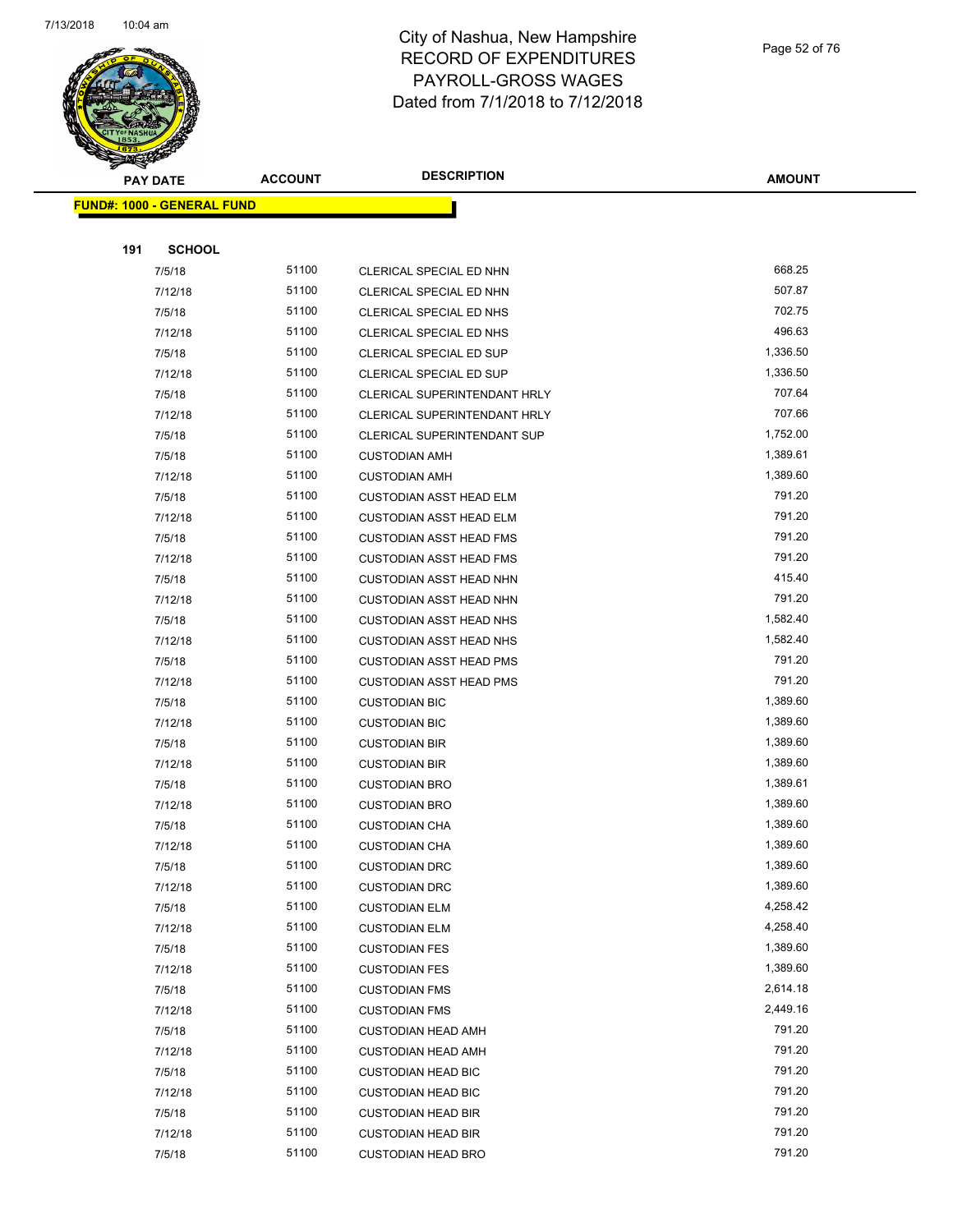

Page 53 of 76

| <b>PAY DATE</b>                   | <b>ACCOUNT</b> | <b>DESCRIPTION</b>              | <b>AMOUNT</b> |
|-----------------------------------|----------------|---------------------------------|---------------|
| <b>FUND#: 1000 - GENERAL FUND</b> |                |                                 |               |
|                                   |                |                                 |               |
| 191<br><b>SCHOOL</b>              |                |                                 |               |
| 7/12/18                           | 51100          | <b>CUSTODIAN HEAD BRO</b>       | 791.20        |
| 7/5/18                            | 51100          | <b>CUSTODIAN HEAD CHA</b>       | 791.20        |
| 7/12/18                           | 51100          | <b>CUSTODIAN HEAD CHA</b>       | 791.20        |
| 7/5/18                            | 51100          | <b>CUSTODIAN HEAD DRC</b>       | 791.20        |
| 7/12/18                           | 51100          | <b>CUSTODIAN HEAD DRC</b>       | 791.20        |
| 7/5/18                            | 51100          | <b>CUSTODIAN HEAD ELM</b>       | 937.60        |
| 7/12/18                           | 51100          | <b>CUSTODIAN HEAD ELM</b>       | 937.60        |
| 7/5/18                            | 51100          | <b>CUSTODIAN HEAD FES</b>       | 799.20        |
| 7/12/18                           | 51100          | <b>CUSTODIAN HEAD FES</b>       | 799.20        |
| 7/5/18                            | 51100          | <b>CUSTODIAN HEAD FMS</b>       | 937.60        |
| 7/12/18                           | 51100          | <b>CUSTODIAN HEAD FMS</b>       | 937.60        |
| 7/5/18                            | 51100          | <b>CUSTODIAN HEAD LDG</b>       | 791.20        |
| 7/12/18                           | 51100          | <b>CUSTODIAN HEAD LDG</b>       | 791.20        |
| 7/5/18                            | 51100          | <b>CUSTODIAN HEAD MDE</b>       | 791.20        |
| 7/12/18                           | 51100          | <b>CUSTODIAN HEAD MDE</b>       | 791.20        |
| 7/5/18                            | 51100          | <b>CUSTODIAN HEAD MTP</b>       | 791.20        |
| 7/12/18                           | 51100          | <b>CUSTODIAN HEAD MTP</b>       | 791.20        |
| 7/5/18                            | 51100          | <b>CUSTODIAN HEAD NHN</b>       | 943.20        |
| 7/12/18                           | 51100          | <b>CUSTODIAN HEAD NHN</b>       | 943.20        |
| 7/5/18                            | 51100          | <b>CUSTODIAN HEAD NHS</b>       | 943.20        |
| 7/12/18                           | 51100          | <b>CUSTODIAN HEAD NHS</b>       | 943.20        |
| 7/5/18                            | 51100          | <b>CUSTODIAN HEAD NSE</b>       | 791.20        |
| 7/12/18                           | 51100          | <b>CUSTODIAN HEAD NSE</b>       | 791.20        |
| 7/5/18                            | 51100          | <b>CUSTODIAN HEAD PMS</b>       | 937.60        |
| 7/12/18                           | 51100          | <b>CUSTODIAN HEAD PMS</b>       | 937.60        |
| 7/5/18                            | 51100          | <b>CUSTODIAN HEAD SHE</b>       | 791.20        |
| 7/12/18                           | 51100          | <b>CUSTODIAN HEAD SHE</b>       | 791.20        |
| 7/5/18                            | 51100          | <b>CUSTODIAN LDG</b>            | 1,389.60      |
| 7/12/18                           | 51100          | <b>CUSTODIAN LDG</b>            | 1,389.60      |
| 7/5/18                            | 51100          | <b>CUSTODIAN MDE</b>            | 1,354.80      |
| 7/12/18                           | 51100          | <b>CUSTODIAN MDE</b>            | 1,222.80      |
| 7/5/18                            | 51100          | <b>CUSTODIAN MTP</b>            | 1,389.60      |
| 7/12/18                           | 51100          | <b>CUSTODIAN MTP</b>            | 1,389.60      |
| 7/5/18                            | 51100          | <b>CUSTODIAN NHN</b>            | 7,656.05      |
| 7/12/18                           | 51100          | <b>CUSTODIAN NHN</b>            | 7,522.54      |
| 7/5/18                            | 51100          | <b>CUSTODIAN NHS</b>            | 9,088.50      |
| 7/12/18                           | 51100          | <b>CUSTODIAN NHS</b>            | 8,939.24      |
| 7/5/18                            | 51100          | <b>CUSTODIAN NSE</b>            | 2,092.41      |
| 7/12/18                           | 51100          | <b>CUSTODIAN NSE</b>            | 1,389.60      |
| 7/5/18                            | 51100          | <b>CUSTODIAN PMS</b>            | 2,779.20      |
| 7/12/18                           | 51100          | <b>CUSTODIAN PMS</b>            | 2,779.20      |
| 7/5/18                            | 51100          | <b>CUSTODIAN SHE</b>            | 1,389.60      |
| 7/12/18                           | 51100          | <b>CUSTODIAN SHE</b>            | 1,389.60      |
| 7/5/18                            | 51100          | <b>CUSTODIAN SUPERVISOR WPO</b> | 5,884.70      |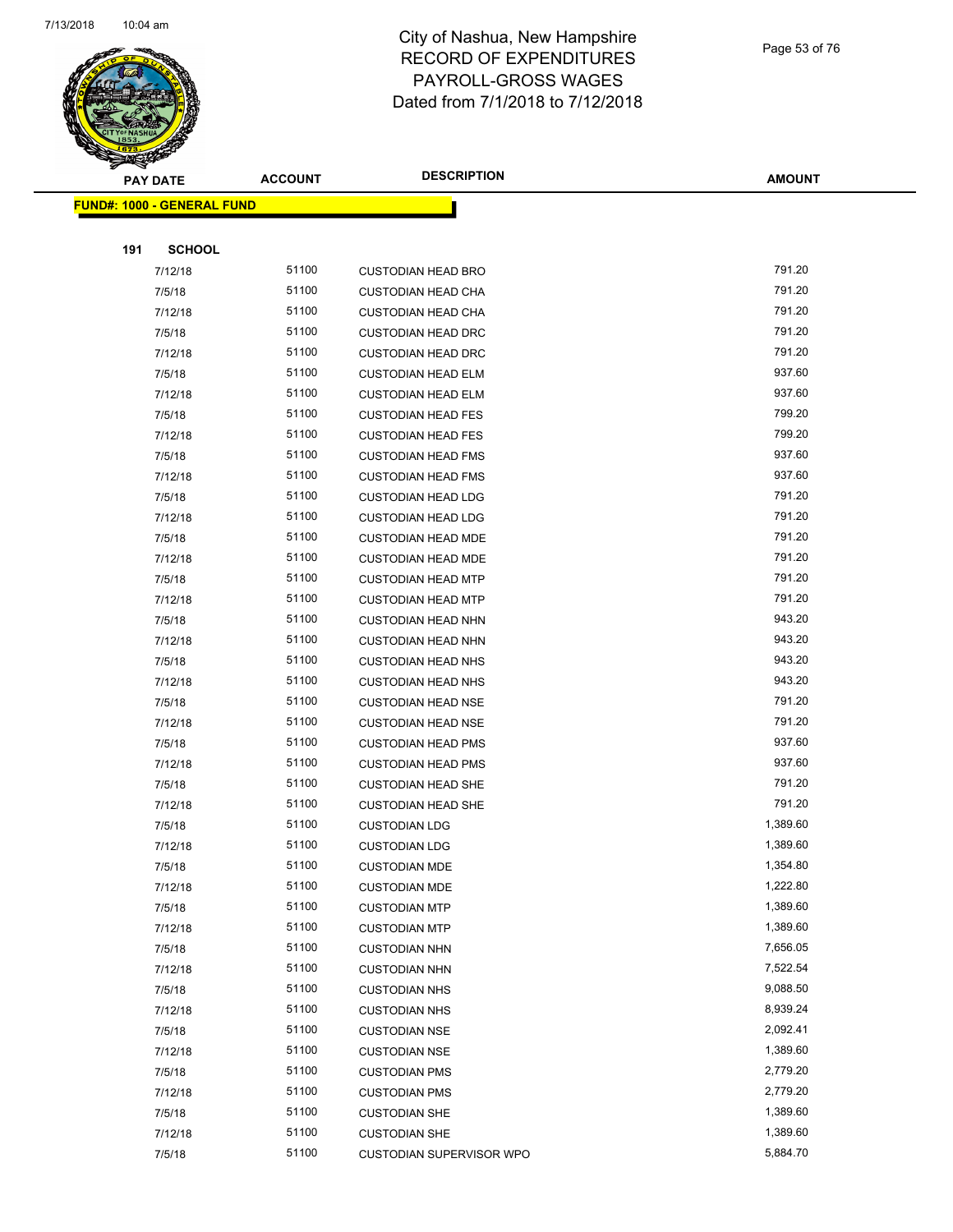

| <b>PAY DATE</b>                   | <b>ACCOUNT</b> | <b>DESCRIPTION</b>            | <b>AMOUNT</b> |
|-----------------------------------|----------------|-------------------------------|---------------|
| <b>FUND#: 1000 - GENERAL FUND</b> |                |                               |               |
|                                   |                |                               |               |
| 191                               | <b>SCHOOL</b>  |                               |               |
| 7/5/18                            | 51100          | <b>CUSTODIAN WID</b>          | 1,389.60      |
| 7/12/18                           | 51100          | <b>CUSTODIAN WID</b>          | 1,397.62      |
| 7/5/18                            | 51100          | DIRECTOR ATHLETICS            | 3,554.60      |
| 7/5/18                            | 51100          | DIRECTOR COM GRANTS           | 1,580.01      |
| 7/5/18                            | 51100          | <b>DIRECTOR GUIDANCE</b>      | 6,379.10      |
| 7/5/18                            | 51100          | DIRECTOR HUMAN RESOURCES      | 3,355.40      |
| 7/5/18                            | 51100          | DIRECTOR PLANT OPS            | 3,689.80      |
| 7/5/18                            | 51100          | DIRECTOR SPECIAL ED           | 3,768.10      |
| 7/5/18                            | 51100          | DIRECTOR STUDENT SERVICES     | 3,294.90      |
| 7/5/18                            | 51100          | DIRECTOR TECHNOLOGY           | 4,150.11      |
| 7/5/18                            | 51100          | DIRECTOR TRANSPORTATION       | 3,136.50      |
| 7/5/18                            | 51100          | DIRECTOR VOCATIONAL           | 3,259.70      |
| 7/5/18                            | 51100          | E-BLOCK TECHNICAL PARA        | 108.24        |
| 7/12/18                           | 51100          | E-BLOCK TECHNICAL PARA        | 521.52        |
| 7/5/18                            | 51100          | ELL OUTREACH WORKER           | 1,689.20      |
| 7/5/18                            | 51100          | GUIDANCE COUNSELOR BIC        | 2,001.58      |
| 7/5/18                            | 51100          | GUIDANCE COUNSELOR BRO        | 1,927.85      |
| 7/5/18                            | 51100          | GUIDANCE COUNSELOR CHA        | 2,947.85      |
| 7/5/18                            | 51100          | <b>GUIDANCE COUNSELOR ELM</b> | 7,488.52      |
| 7/5/18                            | 51100          | <b>GUIDANCE COUNSELOR FES</b> | 2,856.65      |
| 7/5/18                            | 51100          | <b>GUIDANCE COUNSELOR FMS</b> | 5,366.54      |
| 7/5/18                            | 51100          | GUIDANCE COUNSELOR LDG        | 1,725.27      |
| 7/5/18                            | 51100          | GUIDANCE COUNSELOR MDE        | 2,735.58      |
| 7/5/18                            | 51100          | GUIDANCE COUNSELOR NHN        | 17,438.84     |
| 7/5/18                            | 51100          | GUIDANCE COUNSELOR NHS        | 15,951.52     |
| 7/5/18                            | 51100          | GUIDANCE COUNSELOR NSE        | 2,856.65      |
| 7/5/18                            | 51100          | <b>GUIDANCE COUNSELOR PMS</b> | 6,219.31      |
| 7/5/18                            | 51100          | HOME SCHOOL CORD TTI          | 220.50        |
| 7/5/18                            | 51100          | LIBRARIAN AMH                 | 2,856.65      |
| 7/5/18                            | 51100          | <b>LIBRARIAN BIC</b>          | 1,670.27      |
| 7/5/18                            | 51100          | LIBRARIAN ELM                 | 1,951.08      |
| 7/5/18                            | 51100          | <b>LIBRARIAN FES</b>          | 2,856.65      |
| 7/5/18                            | 51100          | LIBRARIAN LDG                 | 2,178.35      |
| 7/5/18                            | 51100          | <b>LIBRARIAN MDE</b>          | 2,735.58      |
| 7/5/18                            | 51100          | LIBRARIAN MTP                 | 1,684.65      |
| 7/5/18                            | 51100          | LIBRARIAN NHN                 | 2,085.04      |
| 7/5/18                            | 51100          | <b>LIBRARIAN NHS</b>          | 2,179.42      |
| 7/5/18                            | 51100          | <b>LIBRARIAN PMS</b>          | 1,951.08      |
| 7/5/18                            | 51100          | LIBRARIAN SHE                 | 2,856.65      |
| 7/5/18                            | 51100          | MAINTENANCE ALARM WPO         | 998.80        |
| 7/12/18                           | 51100          | MAINTENANCE ALARM WPO         | 998.80        |
| 7/5/18                            | 51100          | MAINTENANCE ASST GRDS WPO     | 951.20        |
| 7/12/18                           | 51100          | MAINTENANCE ASST GRDS WPO     | 951.20        |
| 7/5/18                            | 51100          | MAINTENANCE CARPENTER WPO     | 975.60        |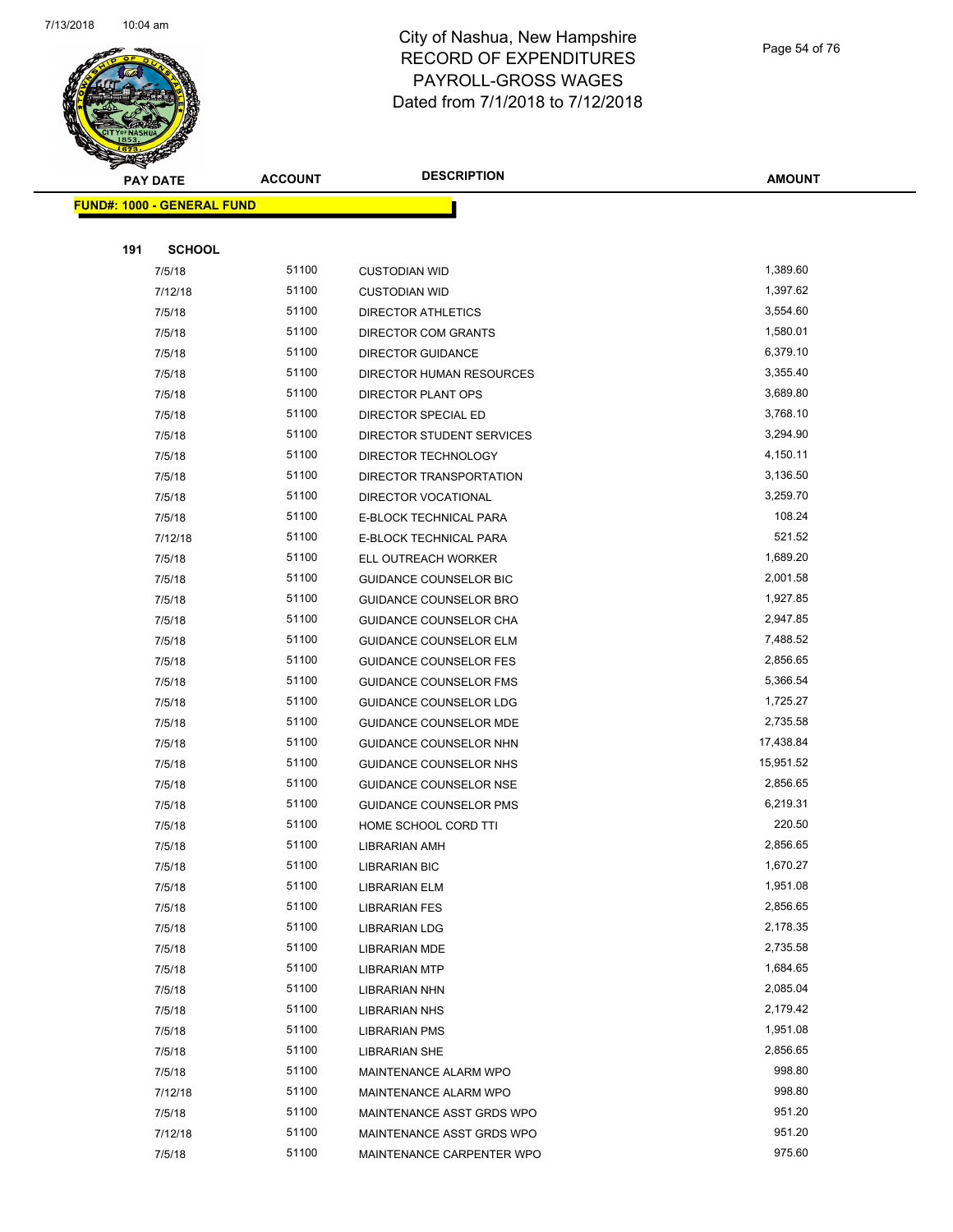

| <b>PAY DATE</b>                   | <b>ACCOUNT</b> | <b>DESCRIPTION</b>             | <b>AMOUNT</b> |
|-----------------------------------|----------------|--------------------------------|---------------|
| <b>FUND#: 1000 - GENERAL FUND</b> |                |                                |               |
|                                   |                |                                |               |
| 191<br><b>SCHOOL</b>              |                |                                |               |
| 7/12/18                           | 51100          | MAINTENANCE CARPENTER WPO      | 975.60        |
| 7/5/18                            | 51100          | MAINTENANCE ELECTRICIAN WPO    | 1,997.60      |
| 7/12/18                           | 51100          | MAINTENANCE ELECTRICIAN WPO    | 1,997.60      |
| 7/5/18                            | 51100          | MAINTENANCE GRDS FORMEN WPO    | 975.60        |
| 7/12/18                           | 51100          | MAINTENANCE GRDS FORMEN WPO    | 975.60        |
| 7/5/18                            | 51100          | MAINTENANCE GROUNDS WPO        | 3,309.20      |
| 7/12/18                           | 51100          | MAINTENANCE GROUNDS WPO        | 3,309.20      |
| 7/5/18                            | 51100          | MAINTENANCE HVAC WPO           | 5,215.06      |
| 7/12/18                           | 51100          | MAINTENANCE HVAC WPO           | 5,355.89      |
| 7/5/18                            | 51100          | MAINTENANCE MESSENGER WPO      | 937.60        |
| 7/12/18                           | 51100          | MAINTENANCE MESSENGER WPO      | 937.60        |
| 7/5/18                            | 51100          | MAINTENANCE PLUMBER WPO        | 1,002.80      |
| 7/12/18                           | 51100          | MAINTENANCE PLUMBER WPO        | 1,002.80      |
| 7/5/18                            | 51100          | MAINTENANCE TRADES WPO         | 2,946.00      |
| 7/12/18                           | 51100          | MAINTENANCE TRADES WPO         | 2,946.00      |
| 7/5/18                            | 51100          | <b>NURSE BIC</b>               | 2,674.38      |
| 7/5/18                            | 51100          | <b>NURSE BIR</b>               | 2,555.77      |
| 7/5/18                            | 51100          | <b>NURSE BRO</b>               | 2,674.38      |
| 7/5/18                            | 51100          | <b>NURSE CHA</b>               | 2,674.38      |
| 7/5/18                            | 51100          | <b>NURSE DRC</b>               | 2,674.38      |
| 7/5/18                            | 51100          | <b>NURSE FES</b>               | 1,819.65      |
| 7/5/18                            | 51100          | <b>NURSE FMS</b>               | 4,396.30      |
| 7/5/18                            | 51100          | NURSE LDG                      | 2,357.23      |
| 7/5/18                            | 51100          | <b>NURSE MTP</b>               | 1,809.54      |
| 7/5/18                            | 51100          | <b>NURSE NHN</b>               | 3,443.84      |
| 7/5/18                            | 51100          | <b>NURSE NHS</b>               | 1,660.88      |
| 7/5/18                            | 51100          | <b>NURSE NSE</b>               | 2,674.38      |
| 7/5/18                            | 51100          | <b>NURSE PMS</b>               | 1,549.38      |
| 7/5/18                            | 51100          | <b>NURSE SHE</b>               | 1,737.73      |
| 7/5/18                            | 51100          | OFFICE MANAGER BUSINESS        | 2,509.20      |
| 7/5/18                            | 51100          | OFFICE MANAGER HUMAN RESOURCES | 1,863.20      |
| 7/5/18                            | 51100          | OFFICE MANAGER SPED            | 1,923.40      |
| 7/5/18                            | 51100          | OUT DISTRICT COORDINATOR       | 3,153.80      |
| 7/5/18                            | 51100          | PARA ALT AMH                   | 118.08        |
| 7/5/18                            | 51100          | PARA ALT DRC                   | 88.44         |
| 7/5/18                            | 51100          | PARA ALT FMS                   | 123.00        |
| 7/5/18                            | 51100          | PARA ALT LDG                   | 90.03         |
| 7/5/18                            | 51100          | PARA ALT PMS                   | 86.56         |
| 7/5/18                            | 51100          | PARA AMH ELL                   | 111.90        |
| 7/5/18                            | 51100          | PARA DW SPEC ED AMH            | 2,129.99      |
| 7/5/18                            | 51100          | PARA DW SPEC ED BIC            | 175.08        |
| 7/5/18                            | 51100          | PARA DW SPEC ED BIR            | 295.08        |
| 7/5/18                            | 51100          | PARA DW SPEC ED BRO            | 860.70        |
| 7/5/18                            | 51100          | PARA DW SPEC ED CHA            | 2,096.52      |
|                                   |                |                                |               |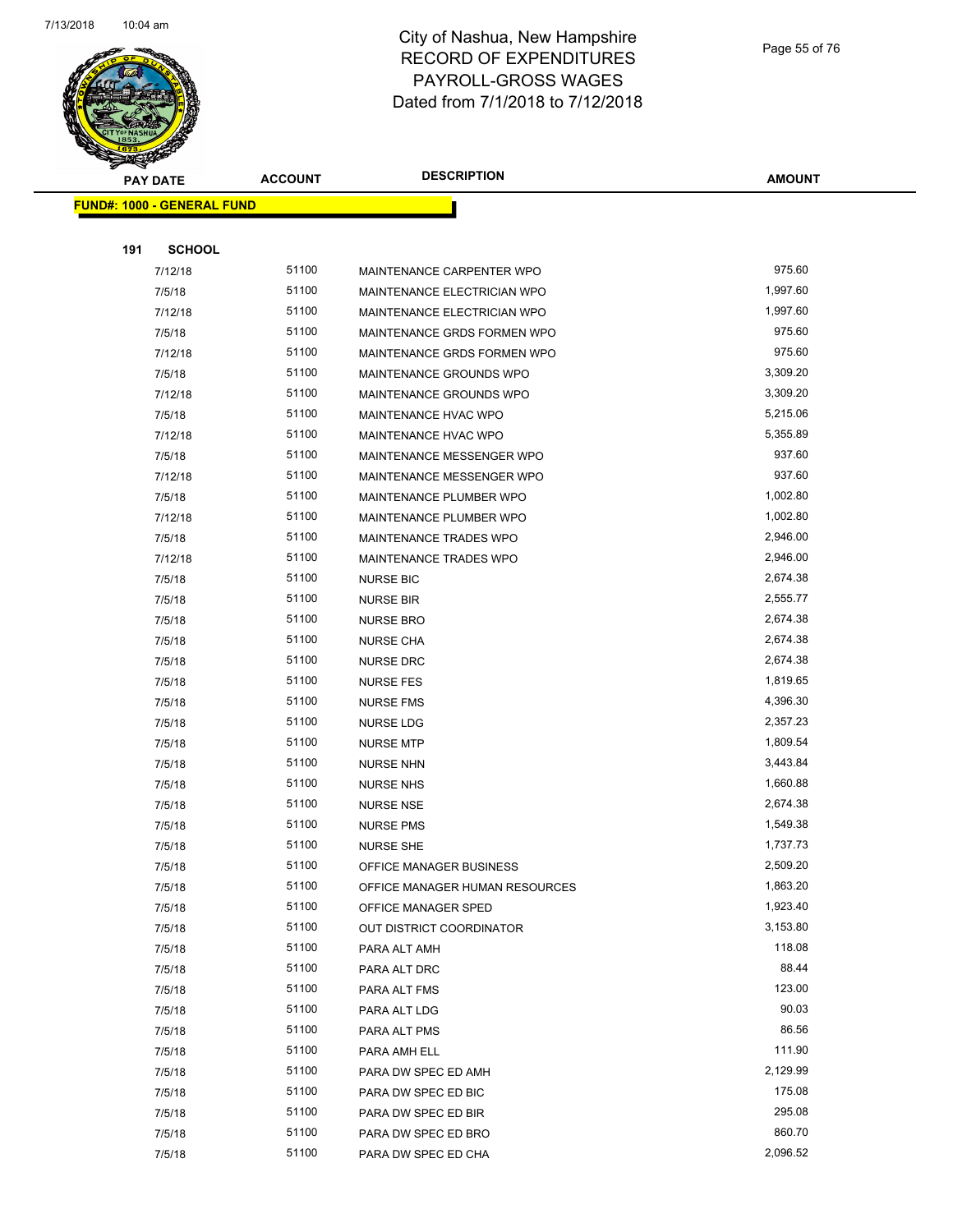

Page 56 of 76

| Ð<br>B.<br><b>PAY DATE</b>        | <b>ACCOUNT</b> | <b>DESCRIPTION</b>             | <b>AMOUNT</b>      |
|-----------------------------------|----------------|--------------------------------|--------------------|
| <b>FUND#: 1000 - GENERAL FUND</b> |                |                                |                    |
|                                   |                |                                |                    |
| 191<br><b>SCHOOL</b>              |                |                                |                    |
| 7/12/18                           | 51100          | PARA DW SPEC ED CHA            | 92.50              |
| 7/5/18                            | 51100          | PARA DW SPEC ED DRC            | 85.38              |
| 7/5/18                            | 51100          | PARA DW SPEC ED FMS            | 1,619.95           |
| 7/5/18                            | 51100          | PARA DW SPEC ED MDE            | 1,959.60           |
| 7/5/18                            | 51100          | PARA DW SPEC ED MTP            | 85.38              |
| 7/5/18                            | 51100          | PARA DW SPEC ED NHN            | 961.51             |
| 7/5/18                            | 51100          | PARA DW SPEC ED NHS            | 1,037.48           |
| 7/5/18                            | 51100          | PARA DW SPEC ED NSE            | 759.36             |
| 7/5/18                            | 51100          | PARA DW SPEC ED PMS            | 252.88             |
| 7/5/18                            | 51100          | PARA DW SPEC ED SHE            | 1,994.41           |
| 7/5/18                            | 51100          | PARA DW SPEC ED WID            | 433.24             |
| 7/5/18                            | 51100          | PARA DW SPEC ELM               | 1,409.99           |
| 7/5/18                            | 51100          | PARA ELL BIR                   | 105.88             |
| 7/5/18                            | 51100          | PARA ELL DRC                   | 111.90             |
| 7/5/18                            | 51100          | PARA ELL ELM                   | 170.25             |
| 7/5/18                            | 51100          | PARA ELL FES                   | 98.22              |
| 7/5/18                            | 51100          | PARA ELL FMS                   | 84.06              |
| 7/5/18                            | 51100          | PARA ELL LDG                   | 231.00             |
| 7/5/18                            | 51100          | PARA ELL MTP                   | 86.04              |
| 7/5/18                            | 51100          | PARA ELL NHS                   | 90.79              |
| 7/5/18                            | 51100          | PARA ELL PMS                   | 84.06              |
| 7/5/18                            | 51100          | PARA INST AMH                  | 401.40             |
| 7/5/18                            | 51100          | PARA INST BIC                  | 1,189.32           |
| 7/5/18                            | 51100          | PARA INST BIR                  | 786.60             |
| 7/5/18                            | 51100          | PARA INST BRO                  | 664.86             |
| 7/5/18                            | 51100          | PARA INST CHA                  | 897.81             |
| 7/5/18                            | 51100          | PARA INST DRC                  | 737.94             |
| 7/5/18                            | 51100          | PARA INST ELM                  | 1,228.76           |
| 7/5/18                            | 51100          | PARA INST FES                  | 1,266.78           |
| 7/5/18                            | 51100          | PARA INST FMS                  | 1,095.14           |
| 7/5/18                            | 51100<br>51100 | PARA INST LDG                  | 1,017.84<br>846.84 |
| 7/5/18                            | 51100          | PARA INST MDE                  | 425.34             |
| 7/5/18<br>7/5/18                  | 51100          | PARA INST MTP<br>PARA INST NHN | 463.24             |
| 7/5/18                            | 51100          | PARA INST NHS                  | 448.80             |
| 7/5/18                            | 51100          | PARA INST NSE                  | 856.56             |
| 7/5/18                            | 51100          | PARA INST PMS                  | 1,046.13           |
| 7/5/18                            | 51100          | PARA INST SHE                  | 743.48             |
| 7/5/18                            | 51100          | PARA JOB COACH                 | 65.79              |
| 7/5/18                            | 51100          | PARA KIND AMH                  | 203.70             |
| 7/5/18                            | 51100          | PARA KIND BIC                  | 197.94             |
| 7/5/18                            | 51100          | PARA KIND BIR                  | 115.50             |
| 7/5/18                            | 51100          | PARA KIND BRO                  | 115.50             |
| 7/5/18                            | 51100          | PARA KIND CHA                  | 80.70              |
|                                   |                |                                |                    |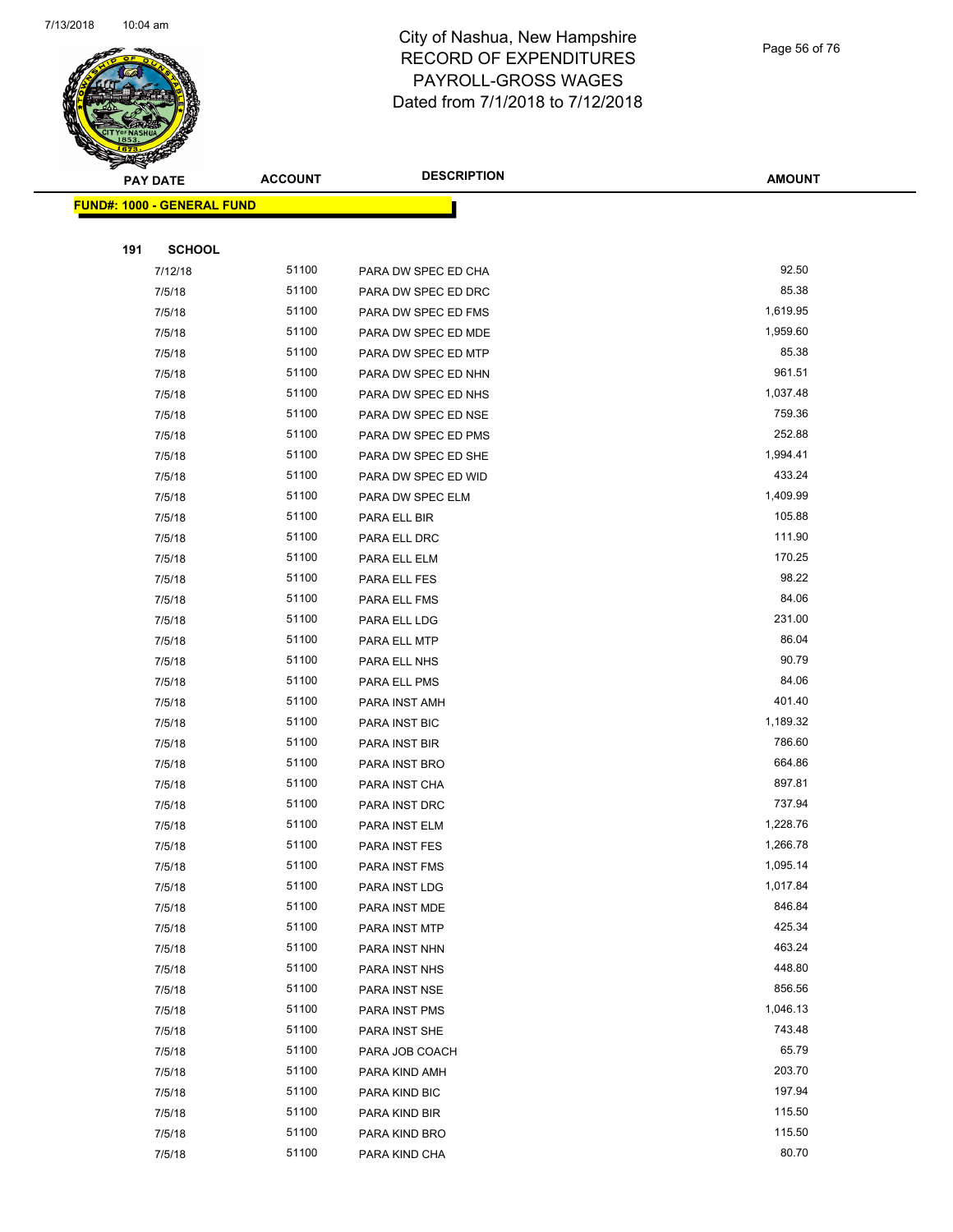

Page 57 of 76

| <u>saan kan ka</u><br><b>PAY DATE</b> | <b>ACCOUNT</b> | <b>DESCRIPTION</b>        | <b>AMOUNT</b> |
|---------------------------------------|----------------|---------------------------|---------------|
| <b>FUND#: 1000 - GENERAL FUND</b>     |                |                           |               |
|                                       |                |                           |               |
| 191<br><b>SCHOOL</b>                  |                |                           |               |
| 7/5/18                                | 51100          | PARA KIND DRC             | 111.90        |
| 7/5/18                                | 51100          | PARA KIND FES             | 174.24        |
| 7/5/18                                | 51100          | PARA KIND LDG             | 204.78        |
| 7/5/18                                | 51100          | PARA KIND MDE             | 115.50        |
| 7/5/18                                | 51100          | PARA KIND MTP             | 161.40        |
| 7/5/18                                | 51100          | PARA KIND NSE             | 115.50        |
| 7/5/18                                | 51100          | PARA KIND SHE             | 129.94        |
| 7/5/18                                | 51100          | PARA LIB NHS              | 48.48         |
| 7/5/18                                | 51100          | PARA MEDIA NHN            | 132.84        |
| 7/5/18                                | 51100          | PARA MEDIA NHS            | 209.05        |
| 7/5/18                                | 51100          | PARA PRE SCH BIC          | 336.84        |
| 7/5/18                                | 51100          | PARA PRE SCH BRO          | 1,243.98      |
| 7/5/18                                | 51100          | PARA PRE SCH MTP          | 170.76        |
| 7/5/18                                | 51100          | PARA PRE SCH NSE          | 172.86        |
| 7/5/18                                | 51100          | PARA READ ELM             | 120.31        |
| 7/5/18                                | 51100          | PARA SCI NHN              | 123.00        |
| 7/5/18                                | 51100          | PARA SCI NHS              | 122.13        |
| 7/5/18                                | 51100          | PARA TTI DRC              | 98.22         |
| 7/5/18                                | 51100          | PARA VOC NHS              | 83.10         |
| 7/5/18                                | 51100          | PEER COACH                | 2,947.85      |
| 7/5/18                                | 51100          | PRINCIPAL AMH             | 3,639.40      |
| 7/5/18                                | 51100          | PRINCIPAL BIC             | 3,639.40      |
| 7/5/18                                | 51100          | PRINCIPAL BIR             | 3,745.20      |
| 7/5/18                                | 51100          | PRINCIPAL BRO             | 3,533.70      |
| 7/5/18                                | 51100          | PRINCIPAL CHA             | 3,692.30      |
| 7/5/18                                | 51100          | PRINCIPAL DRC             | 3,692.30      |
| 7/5/18                                | 51100          | PRINCIPAL ELM             | 3,721.20      |
| 7/5/18                                | 51100          | PRINCIPAL FES             | 3,639.40      |
| 7/5/18                                | 51100          | PRINCIPAL FMS             | 3,769.20      |
| 7/5/18                                | 51100          | PRINCIPAL LDG             | 8,062.98      |
| 7/5/18                                | 51100          | PRINCIPAL MDE             | 3,692.30      |
| 7/5/18                                | 51100          | PRINCIPAL MTP             | 7,384.62      |
| 7/5/18                                | 51100          | PRINCIPAL NHN             | 3,942.30      |
| 7/5/18                                | 51100          | PRINCIPAL NHS             | 4,201.90      |
| 7/5/18                                | 51100          | PRINCIPAL NSE             | 3,745.20      |
| 7/5/18                                | 51100          | PRINCIPAL PMS             | 3,865.40      |
| 7/5/18                                | 51100          | PRINCIPAL SHE             | 3,586.50      |
| 7/5/18                                | 51100          | SCHOOL PSYCHOLOGIST WID   | 24,532.13     |
| 7/5/18                                | 51100          | SECURITY MONITOR NHN      | 416.88        |
| 7/5/18                                | 51100          | SECURITY MONITOR NHS      | 555.84        |
| 7/12/18                               | 51100          | SECURITY MONITOR NHS      | 173.70        |
| 7/5/18                                | 51100          | SIGN LANGUAGE INTERPRETER | 1,280.46      |
| 7/5/18                                | 51100          | SOCIAL WORKER             | 1,861.54      |
| 7/5/18                                | 51100          | SOCIAL WORKER FMS         | 2,001.58      |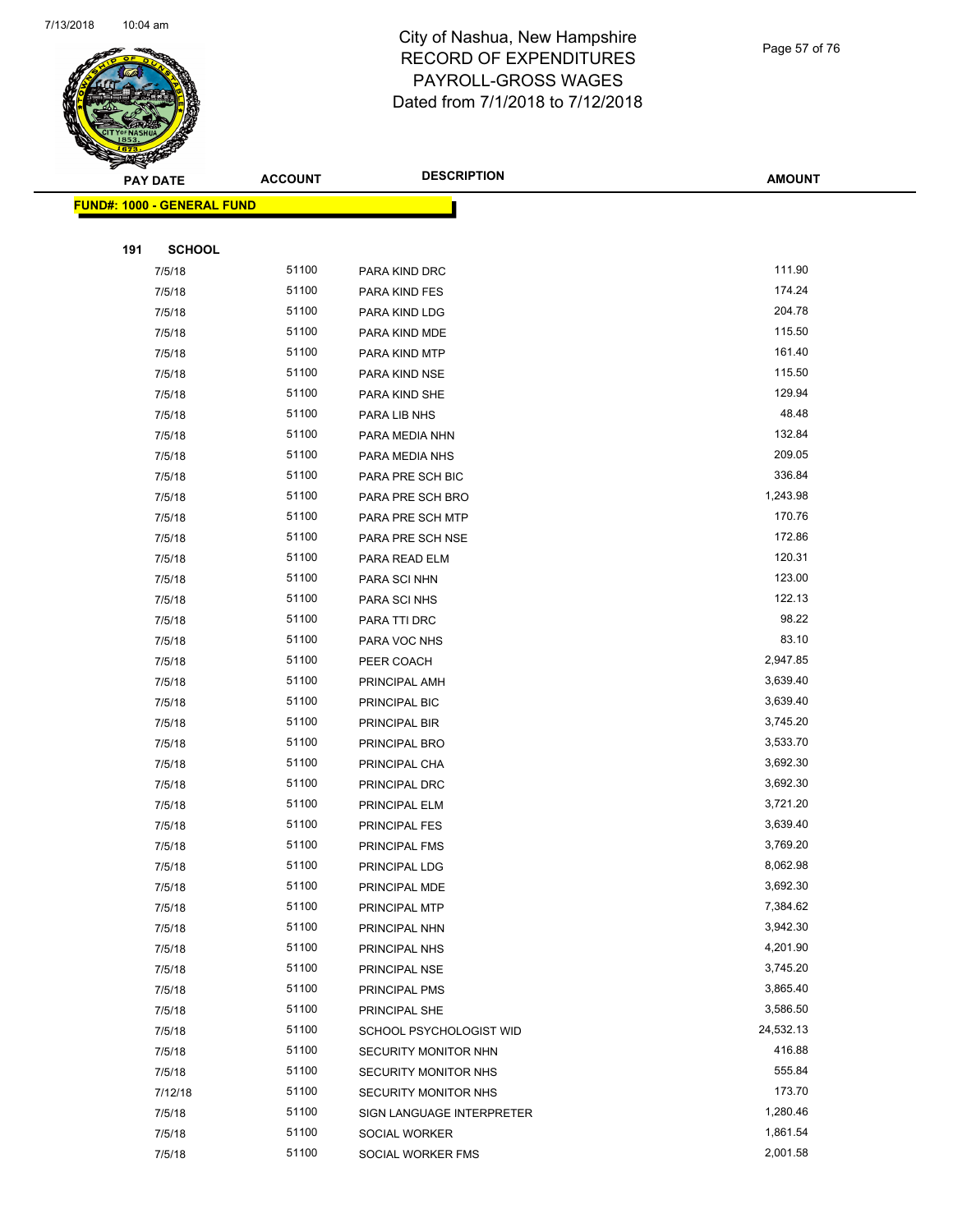

| <b>PAY DATE</b>                   | <b>ACCOUNT</b> | <b>DESCRIPTION</b>               | <b>AMOUNT</b> |
|-----------------------------------|----------------|----------------------------------|---------------|
| <b>FUND#: 1000 - GENERAL FUND</b> |                |                                  |               |
|                                   |                |                                  |               |
| 191<br><b>SCHOOL</b>              |                |                                  |               |
| 7/5/18                            | 51100          | SPECIAL SERVICES ADMINISTRATOR   | 5,314.20      |
| 7/5/18                            | 51100          | SPEECH LANG PATHOLOGIST WID      | 31,186.92     |
| 7/5/18                            | 51100          | SPEECH LANGUAGE ASST             | 140.42        |
| 7/5/18                            | 51100          | STUDENT INFO COORDINATOR         | 1,817.70      |
| 7/5/18                            | 51100          | <b>SUPERINTENDENT</b>            | 6,105.80      |
| 7/5/18                            | 51100          | SYSTEMS ADMIN FULL YEAR          | 10,028.60     |
| 7/5/18                            | 51100          | TEACHER ART BIC                  | 2,085.04      |
| 7/5/18                            | 51100          | <b>TEACHER ART CHA</b>           | 2,026.27      |
| 7/5/18                            | 51100          | <b>TEACHER ART DRC</b>           | 2,001.58      |
| 7/5/18                            | 51100          | <b>TEACHER ART ELM</b>           | 4,784.50      |
| 7/5/18                            | 51100          | <b>TEACHER ART FES</b>           | 1,602.77      |
| 7/5/18                            | 51100          | <b>TEACHER ART LDG</b>           | 2,674.38      |
| 7/5/18                            | 51100          | <b>TEACHER ART MDE</b>           | 2,001.58      |
| 7/5/18                            | 51100          | <b>TEACHER ART NHN</b>           | 4,601.15      |
| 7/5/18                            | 51100          | <b>TEACHER ART NHS</b>           | 5,713.30      |
| 7/5/18                            | 51100          | <b>TEACHER ART PMS</b>           | 2,001.58      |
| 7/5/18                            | 51100          | <b>TEACHER ART SHE</b>           | 2,357.23      |
| 7/5/18                            | 51100          | <b>TEACHER AUTO NHN</b>          | 2,674.38      |
| 7/5/18                            | 51100          | <b>TEACHER BEHAVIOR SPEC WID</b> | 5,309.64      |
| 7/5/18                            | 51100          | TEACHER BUILD CONST NHS          | 2,674.38      |
| 7/5/18                            | 51100          | TEACHER BUSINESS NHN             | 2,947.85      |
| 7/5/18                            | 51100          | <b>TEACHER BUSINESS NHS</b>      | 5,204.89      |
| 7/5/18                            | 51100          | <b>TEACHER COMPUTER ELM</b>      | 1,549.39      |
| 7/5/18                            | 51100          | <b>TEACHER COMPUTER FMS</b>      | 2,856.65      |
| 7/5/18                            | 51100          | TEACHER COMPUTER NHS             | 1,532.54      |
| 7/5/18                            | 51100          | <b>TEACHER COMPUTER PMS</b>      | 2,856.65      |
| 7/5/18                            | 51100          | TEACHER COSMETOLOGY NHN          | 4,412.11      |
| 7/5/18                            | 51100          | TEACHER CULINARY NHN             | 5,399.34      |
| 7/5/18                            | 51100          | TEACHER DEAF NSE                 | 4,594.19      |
| 7/5/18                            | 51100          | TEACHER DEAF WID                 | 2,856.65      |
| 7/5/18                            | 51100          | TEACHER DWSE AMH                 | 2,856.65      |
| 7/5/18                            | 51100          | TEACHER DWSE BIR                 | 2,674.38      |
| 7/5/18                            | 51100          | <b>TEACHER DWSE BRO</b>          | 4,898.93      |
| 7/5/18                            | 51100          | <b>TEACHER DWSE ELM</b>          | 10,209.30     |
| 7/5/18                            | 51100          | <b>TEACHER DWSE FMS</b>          | 4,801.46      |
| 7/5/18                            | 51100          | TEACHER DWSE MDE                 | 2,856.65      |
| 7/5/18                            | 51100          | TEACHER DWSE SHE                 | 1,865.81      |
| 7/5/18                            | 51100          | TEACHER ECE NHS                  | 5,713.30      |
| 7/5/18                            | 51100          | TEACHER ELL BIC                  | 1,217.36      |
| 7/5/18                            | 51100          | TEACHER ELL BIR                  | 2,856.65      |
| 7/5/18                            | 51100          | TEACHER ELL DRC                  | 2,856.65      |
| 7/5/18                            | 51100          | TEACHER ELL ELM                  | 4,724.96      |
| 7/5/18                            | 51100          | TEACHER ELL FES                  | 4,593.69      |
| 7/5/18                            | 51100          | TEACHER ELL FMS                  | 1,805.69      |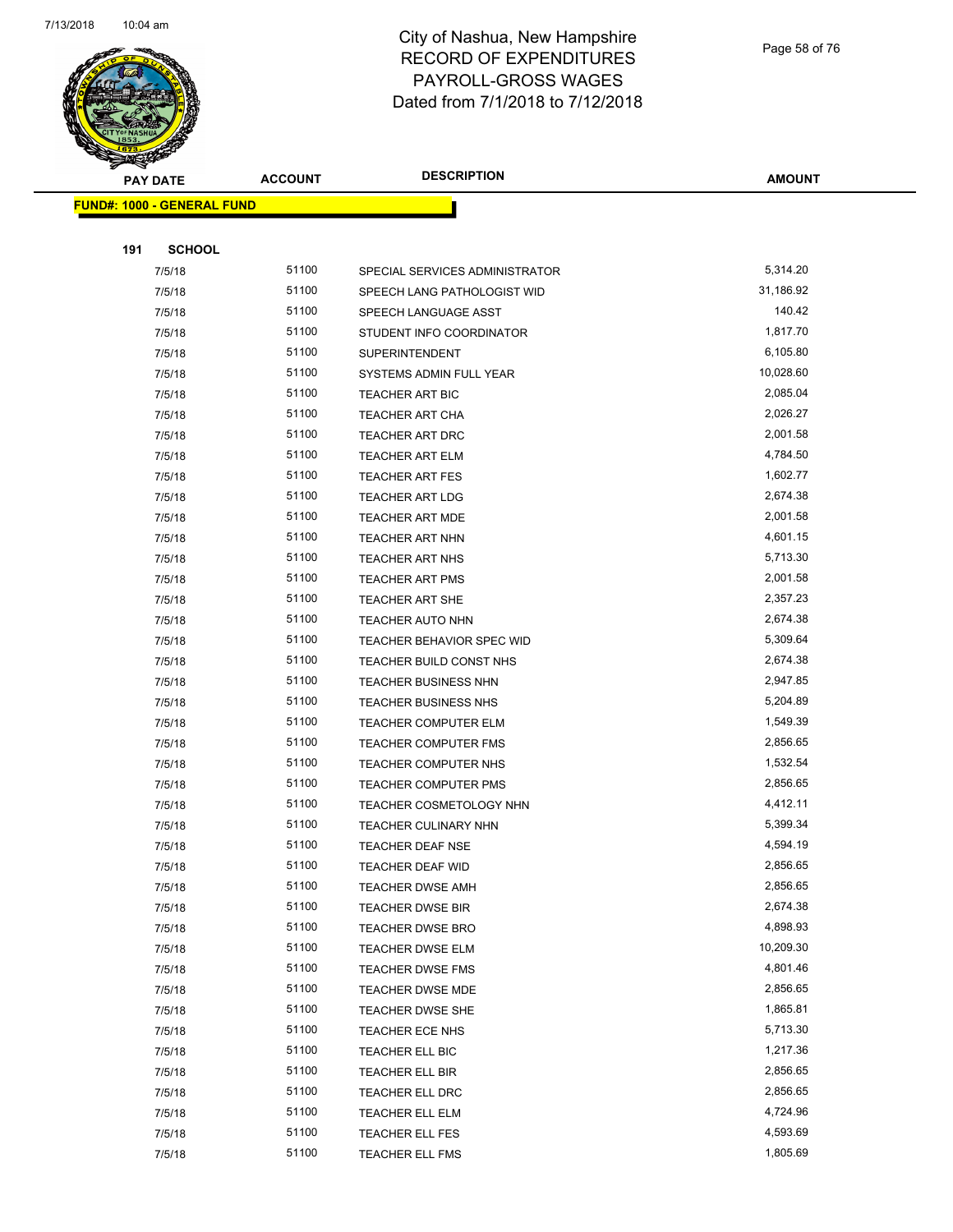

Page 59 of 76

| <b>PAY DATE</b>                   | <b>ACCOUNT</b> | <b>DESCRIPTION</b>         | <b>AMOUNT</b> |
|-----------------------------------|----------------|----------------------------|---------------|
| <b>FUND#: 1000 - GENERAL FUND</b> |                |                            |               |
|                                   |                |                            |               |
| 191<br><b>SCHOOL</b>              |                |                            |               |
| 7/5/18                            | 51100          | <b>TEACHER ELL LDG</b>     | 1,737.54      |
| 7/5/18                            | 51100          | <b>TEACHER ELL MTP</b>     | 2,856.65      |
| 7/5/18                            | 51100          | TEACHER ELL NHN            | 5,399.11      |
| 7/5/18                            | 51100          | TEACHER ELL NHS            | 11,021.81     |
| 7/5/18                            | 51100          | TEACHER ELL SHE            | 1,959.23      |
| 7/5/18                            | 51100          | TEACHER ENGLISH ELM        | 11,599.43     |
| 7/5/18                            | 51100          | <b>TEACHER ENGLISH FMS</b> | 6,058.62      |
| 7/5/18                            | 51100          | <b>TEACHER ENGLISH NHN</b> | 30,910.09     |
| 7/5/18                            | 51100          | TEACHER ENGLISH NHS        | 43,243.32     |
| 7/5/18                            | 51100          | <b>TEACHER ENGLISH PMS</b> | 9,380.88      |
| 7/5/18                            | 51100          | <b>TEACHER FACS FMS</b>    | 4,594.38      |
| 7/5/18                            | 51100          | <b>TEACHER FACS NHN</b>    | 6,421.67      |
| 7/5/18                            | 51100          | <b>TEACHER FACS NHS</b>    | 5,535.46      |
| 7/5/18                            | 51100          | <b>TEACHER FACS PMS</b>    | 3,167.78      |
| 7/5/18                            | 51100          | TEACHER FOREIGN LANG FMS   | 2,856.65      |
| 7/5/18                            | 51100          | TEACHER FOREIGN LANG NHN   | 6,921.80      |
| 7/5/18                            | 51100          | TEACHER FOREIGN LANG NHS   | 10,406.76     |
| 7/5/18                            | 51100          | TEACHER FOREIGN LANG PMS   | 5,134.27      |
| 7/5/18                            | 51100          | <b>TEACHER GR1 AMH</b>     | 5,961.31      |
| 7/5/18                            | 51100          | TEACHER GR1 BIC            | 8,762.55      |
| 7/5/18                            | 51100          | <b>TEACHER GR1 BIR</b>     | 2,856.65      |
| 7/5/18                            | 51100          | <b>TEACHER GR1 BRO</b>     | 2,555.77      |
| 7/5/18                            | 51100          | <b>TEACHER GR1 CHA</b>     | 9,693.41      |
| 7/5/18                            | 51100          | <b>TEACHER GR1 DRC</b>     | 3,671.85      |
| 7/5/18                            | 51100          | TEACHER GR1 FES            | 7,200.42      |
| 7/5/18                            | 51100          | <b>TEACHER GR1 LDG</b>     | 7,462.99      |
| 7/5/18                            | 51100          | <b>TEACHER GR1 MDE</b>     | 3,997.27      |
| 7/5/18                            | 51100          | <b>TEACHER GR1 MTP</b>     | 3,539.12      |
| 7/5/18                            | 51100          | <b>TEACHER GR1 NSE</b>     | 4,594.38      |
| 7/5/18                            | 51100          | TEACHER GR1 SHE            | 7,518.99      |
| 7/5/18                            | 51100          | <b>TEACHER GR2 AMH</b>     | 2,674.38      |
| 7/5/18                            | 51100          | TEACHER GR2 BIC            | 3,430.14      |
| 7/5/18                            | 51100          | TEACHER GR2 BIR            | 4,798.65      |
| 7/5/18                            | 51100          | TEACHER GR2 BRO            | 2,856.65      |
| 7/5/18                            | 51100          | TEACHER GR2 CHA            | 3,892.08      |
| 7/12/18                           | 51100          | <b>TEACHER GR2 CHA</b>     | 2,001.58      |
| 7/5/18                            | 51100          | <b>TEACHER GR2 DRC</b>     | 6,366.73      |
| 7/5/18                            | 51100          | TEACHER GR2 FES            | 6,132.08      |
| 7/5/18                            | 51100          | TEACHER GR2 LDG            | 4,662.34      |
| 7/5/18                            | 51100          | <b>TEACHER GR2 MDE</b>     | 6,983.97      |
| 7/5/18                            | 51100          | <b>TEACHER GR2 MTP</b>     | 2,085.04      |
| 7/5/18                            | 51100          | <b>TEACHER GR2 NSE</b>     | 7,375.03      |
| 7/5/18                            | 51100          | TEACHER GR2 SHE            | 6,485.50      |
| 7/5/18                            | 51100          | <b>TEACHER GR3 AMH</b>     | 2,674.38      |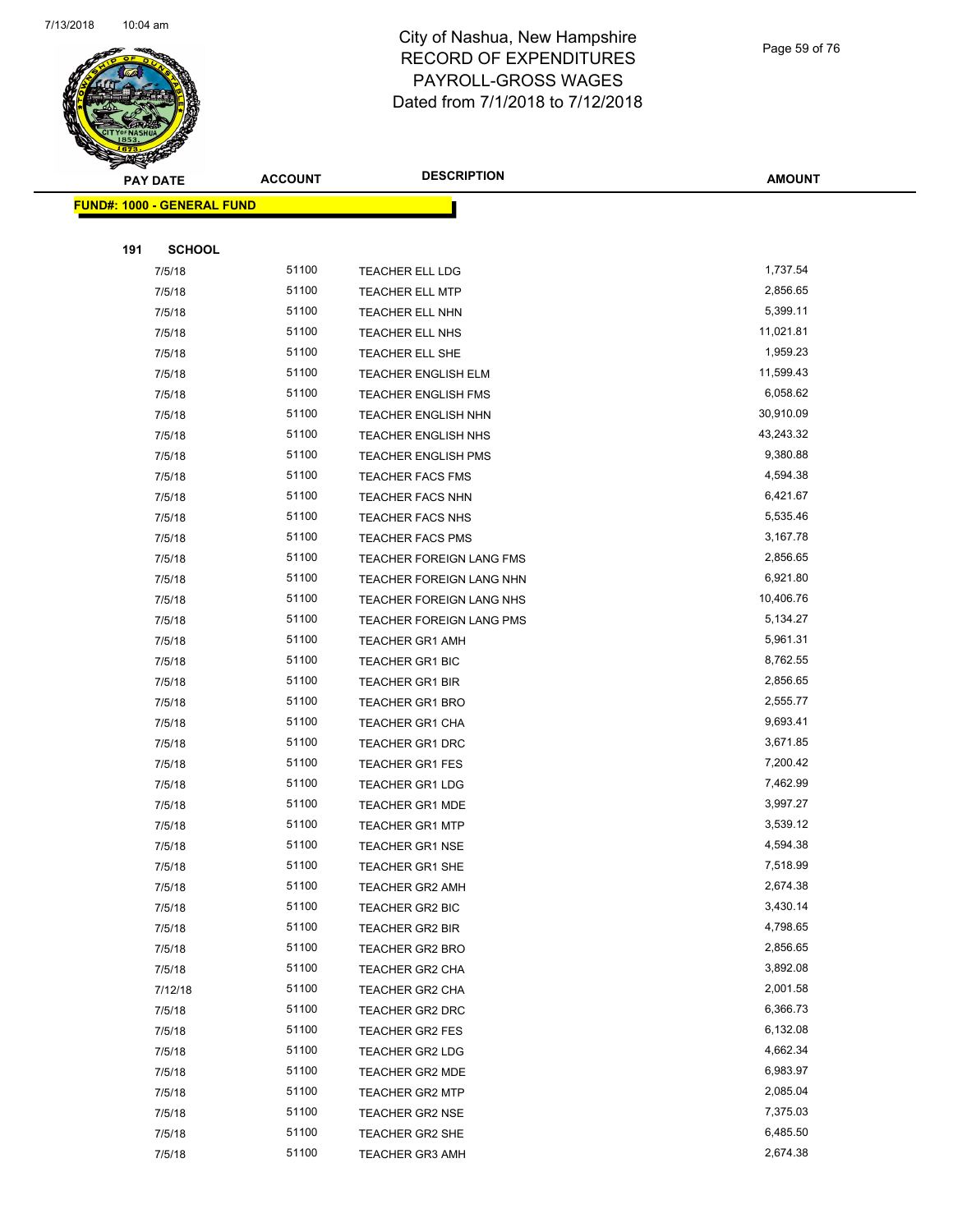

Page 60 of 76

| <u>saan kan ka</u><br><b>PAY DATE</b> | <b>ACCOUNT</b> | <b>DESCRIPTION</b>          | <b>AMOUNT</b> |
|---------------------------------------|----------------|-----------------------------|---------------|
| <b>FUND#: 1000 - GENERAL FUND</b>     |                |                             |               |
|                                       |                |                             |               |
| 191<br><b>SCHOOL</b>                  |                |                             |               |
| 7/5/18                                | 51100          | <b>TEACHER GR3 BIC</b>      | 1,670.27      |
| 7/5/18                                | 51100          | <b>TEACHER GR3 BIR</b>      | 5,807.20      |
| 7/5/18                                | 51100          | <b>TEACHER GR3 BRO</b>      | 2,674.38      |
| 7/5/18                                | 51100          | <b>TEACHER GR3 CHA</b>      | 6,915.96      |
| 7/5/18                                | 51100          | <b>TEACHER GR3 DRC</b>      | 5,070.73      |
| 7/5/18                                | 51100          | <b>TEACHER GR3 FES</b>      | 7,359.92      |
| 7/5/18                                | 51100          | <b>TEACHER GR3 LDG</b>      | 4,604.43      |
| 7/5/18                                | 51100          | <b>TEACHER GR3 MDE</b>      | 2,856.65      |
| 7/5/18                                | 51100          | <b>TEACHER GR3 MTP</b>      | 3,943.58      |
| 7/5/18                                | 51100          | <b>TEACHER GR3 NSE</b>      | 4,759.42      |
| 7/5/18                                | 51100          | <b>TEACHER GR3 SHE</b>      | 2,001.58      |
| 7/5/18                                | 51100          | <b>TEACHER GR4 AMH</b>      | 5,562.28      |
| 7/5/18                                | 51100          | <b>TEACHER GR4 BIC</b>      | 13,144.96     |
| 7/5/18                                | 51100          | <b>TEACHER GR4 BIR</b>      | 3,471.62      |
| 7/5/18                                | 51100          | <b>TEACHER GR4 BRO</b>      | 2,179.42      |
| 7/5/18                                | 51100          | <b>TEACHER GR4 CHA</b>      | 4,737.16      |
| 7/5/18                                | 51100          | TEACHER GR4 DRC             | 5,600.12      |
| 7/5/18                                | 51100          | <b>TEACHER GR4 FES</b>      | 5,017.34      |
| 7/5/18                                | 51100          | <b>TEACHER GR4 LDG</b>      | 1,861.54      |
| 7/5/18                                | 51100          | <b>TEACHER GR4 MDE</b>      | 8,667.22      |
| 7/5/18                                | 51100          | <b>TEACHER GR4 MTP</b>      | 4,492.54      |
| 7/5/18                                | 51100          | <b>TEACHER GR4 NSE</b>      | 2,856.65      |
| 7/5/18                                | 51100          | <b>TEACHER GR4 SHE</b>      | 8,216.52      |
| 7/5/18                                | 51100          | <b>TEACHER GR5 AMH</b>      | 5,531.03      |
| 7/5/18                                | 51100          | <b>TEACHER GR5 BIC</b>      | 8,569.95      |
| 7/5/18                                | 51100          | <b>TEACHER GR5 BIR</b>      | 6,784.38      |
| 7/5/18                                | 51100          | <b>TEACHER GR5 BRO</b>      | 2,856.65      |
| 7/5/18                                | 51100          | <b>TEACHER GR5 CHA</b>      | 6,363.05      |
| 7/5/18                                | 51100          | <b>TEACHER GR5 DRC</b>      | 3,764.00      |
| 7/5/18                                | 51100          | <b>TEACHER GR5 FES</b>      | 3,909.84      |
| 7/5/18                                | 51100          | <b>TEACHER GR5 LDG</b>      | 7,581.61      |
| 7/5/18                                | 51100          | <b>TEACHER GR5 MDE</b>      | 7,124.26      |
| 7/5/18                                | 51100          | <b>TEACHER GR5 MTP</b>      | 1,805.69      |
| 7/5/18                                | 51100          | <b>TEACHER GR5 NSE</b>      | 5,622.19      |
| 7/5/18                                | 51100          | <b>TEACHER GR5 SHE</b>      | 2,490.96      |
| 7/5/18                                | 51100          | <b>TEACHER GR6 ELM</b>      | 25,649.81     |
| 7/5/18                                | 51100          | <b>TEACHER GR6 FMS</b>      | 17,395.88     |
| 7/5/18                                | 51100          | <b>TEACHER GR6 PMS</b>      | 17,413.50     |
| 7/12/18                               | 51100          | <b>TEACHER GR6 PMS</b>      | 2,674.38      |
| 7/5/18                                | 51100          | <b>TEACHER GRAPH NHS</b>    | 3,352.40      |
| 7/5/18                                | 51100          | <b>TEACHER GRAPHICS NHN</b> | 2,674.38      |
| 7/5/18                                | 51100          | TEACHER HEALTH NHS          | 2,674.38      |
| 7/5/18                                | 51100          | TEACHER HEALTHOC NHS        | 5,008.77      |
| 7/5/18                                | 51100          | TEACHER HVAC NHS            | 1,942.00      |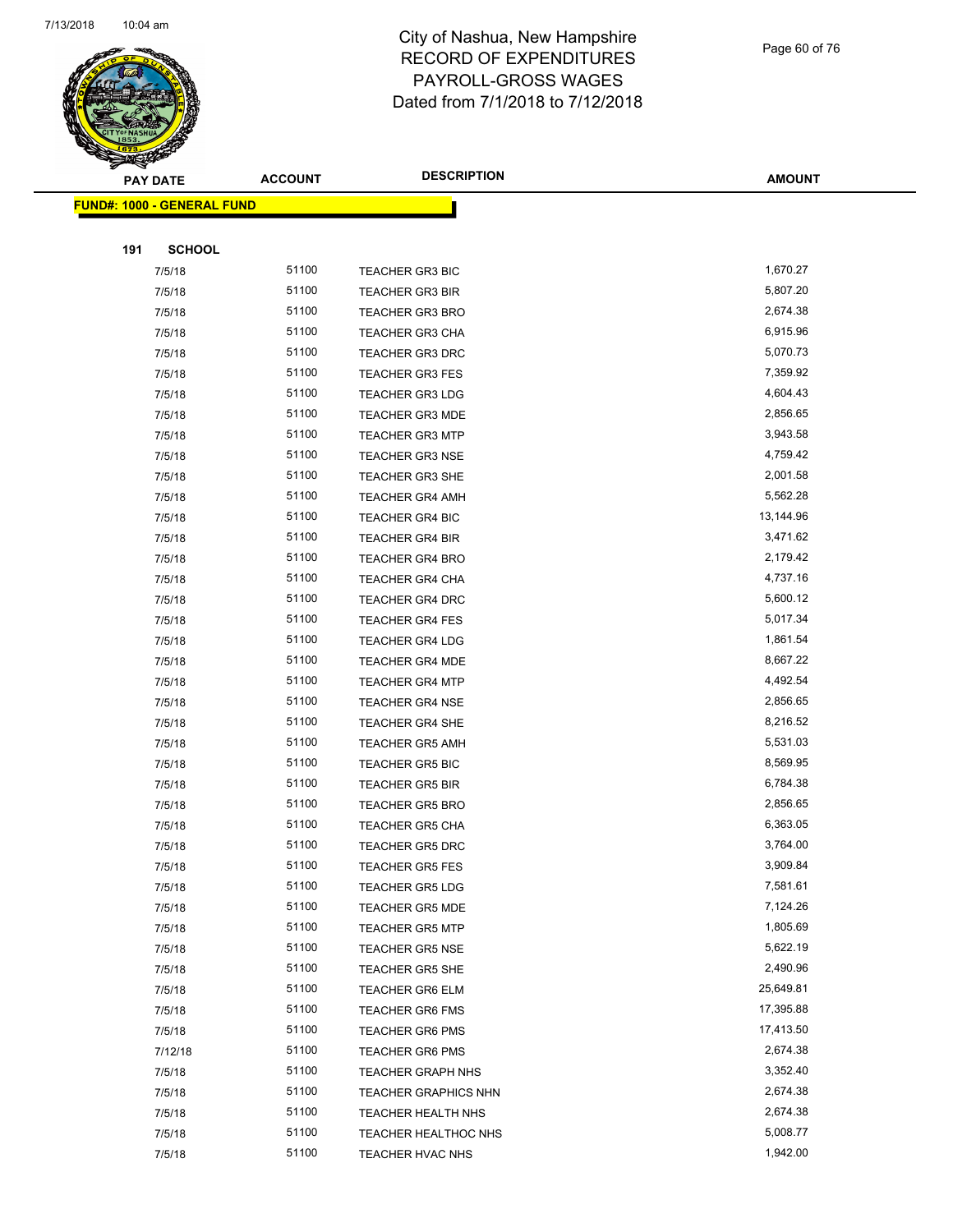

Page 61 of 76

| <b>PAY DATE</b>                   | <b>ACCOUNT</b> | <b>DESCRIPTION</b>                      | <b>AMOUNT</b>        |
|-----------------------------------|----------------|-----------------------------------------|----------------------|
| <b>FUND#: 1000 - GENERAL FUND</b> |                |                                         |                      |
|                                   |                |                                         |                      |
| 191<br><b>SCHOOL</b>              |                |                                         |                      |
| 7/5/18                            | 51100          | TEACHER IN SCH SUSPENSION ELM           | 1,800.58             |
| 7/5/18                            | 51100          | TEACHER IN SCH SUSPENSION NHN           | 2,856.65             |
| 7/5/18                            | 51100          | TEACHER IN SCH SUSPENSION NHS           | 1,737.54             |
| 7/5/18                            | 51100          | TEACHER INST SPED WID                   | 2,856.65             |
| 7/5/18                            | 51100          | <b>TEACHER KIND AMH</b>                 | 2,856.65             |
| 7/5/18                            | 51100          | <b>TEACHER KIND BIC</b>                 | 4,480.07             |
| 7/5/18                            | 51100          | <b>TEACHER KIND BIR</b>                 | 5,035.00             |
| 7/5/18                            | 51100          | <b>TEACHER KIND BRO</b>                 | 2,947.85             |
| 7/5/18                            | 51100          | <b>TEACHER KIND CHA</b>                 | 6,667.50             |
| 7/5/18                            | 51100          | <b>TEACHER KIND DRC</b>                 | 9,497.11             |
| 7/5/18                            | 51100          | <b>TEACHER KIND FES</b>                 | 5,701.51             |
| 7/5/18                            | 51100          | <b>TEACHER KIND LDG</b>                 | 5,897.69             |
| 7/5/18                            | 51100          | <b>TEACHER KIND MDE</b>                 | 8,540.08             |
| 7/5/18                            | 51100          | <b>TEACHER KIND MTP</b>                 | 5,608.19             |
| 7/5/18                            | 51100          | <b>TEACHER KIND NSE</b>                 | 4,966.84             |
| 7/5/18                            | 51100          | <b>TEACHER KIND SHE</b>                 | 7,093.19             |
| 7/5/18                            | 51100          | <b>TEACHER MATH ELM</b>                 | 10,063.65            |
| 7/5/18                            | 51100          | <b>TEACHER MATH FMS</b>                 | 11,552.75            |
| 7/5/18                            | 51100          | <b>TEACHER MATH NHN</b>                 | 24,755.39            |
| 7/5/18                            | 51100          | <b>TEACHER MATH NHS</b>                 | 27,232.19            |
| 7/5/18                            | 51100          | <b>TEACHER MATH PMS</b>                 | 7,221.71             |
| 7/5/18                            | 51100          | <b>TEACHER MUSIC AMH</b>                | 1,809.54             |
| 7/5/18                            | 51100          | <b>TEACHER MUSIC BIR</b>                | 1,670.27             |
| 7/5/18                            | 51100          | <b>TEACHER MUSIC BRO</b>                | 2,856.65             |
| 7/5/18                            | 51100          | <b>TEACHER MUSIC DRC</b>                | 2,765.54             |
| 7/5/18                            | 51100          | <b>TEACHER MUSIC ELM</b>                | 1,721.92             |
| 7/5/18                            | 51100          | <b>TEACHER MUSIC FES</b>                | 1,660.88             |
| 7/5/18                            | 51100          | <b>TEACHER MUSIC FMS</b>                | 5,713.30             |
| 7/5/18                            | 51100          | <b>TEACHER MUSIC LDG</b>                | 1,737.73             |
| 7/5/18                            | 51100          | TEACHER MUSIC MDE                       | 2,085.04             |
| 7/5/18                            | 51100          | <b>TEACHER MUSIC NHN</b>                | 4,594.19             |
| 7/5/18                            | 51100          | <b>TEACHER MUSIC PMS</b>                | 4,530.86             |
| 7/5/18                            | 51100          | TEACHER PE BIR                          | 2,947.85             |
| 7/5/18                            | 51100          | TEACHER PE BRO                          | 2,765.54             |
| 7/5/18                            | 51100          | <b>TEACHER PE CHA</b>                   | 2,674.38             |
| 7/5/18                            | 51100          | TEACHER PE DRC                          | 2,856.65             |
| 7/5/18                            | 51100          | <b>TEACHER PE ELM</b>                   | 9,356.00             |
| 7/5/18                            | 51100          | TEACHER PE FES                          | 1,670.27             |
| 7/5/18                            | 51100          | TEACHER PE FMS                          | 2,674.38             |
| 7/5/18                            | 51100<br>51100 | TEACHER PE LDG                          | 1,949.19<br>1,951.08 |
| 7/5/18<br>7/5/18                  | 51100          | <b>TEACHER PE MTP</b><br>TEACHER PE NHN | 7,295.18             |
| 7/5/18                            | 51100          | TEACHER PE NHS                          | 7,396.84             |
| 7/12/18                           | 51100          | TEACHER PE NHS                          | 2,085.04             |
|                                   |                |                                         |                      |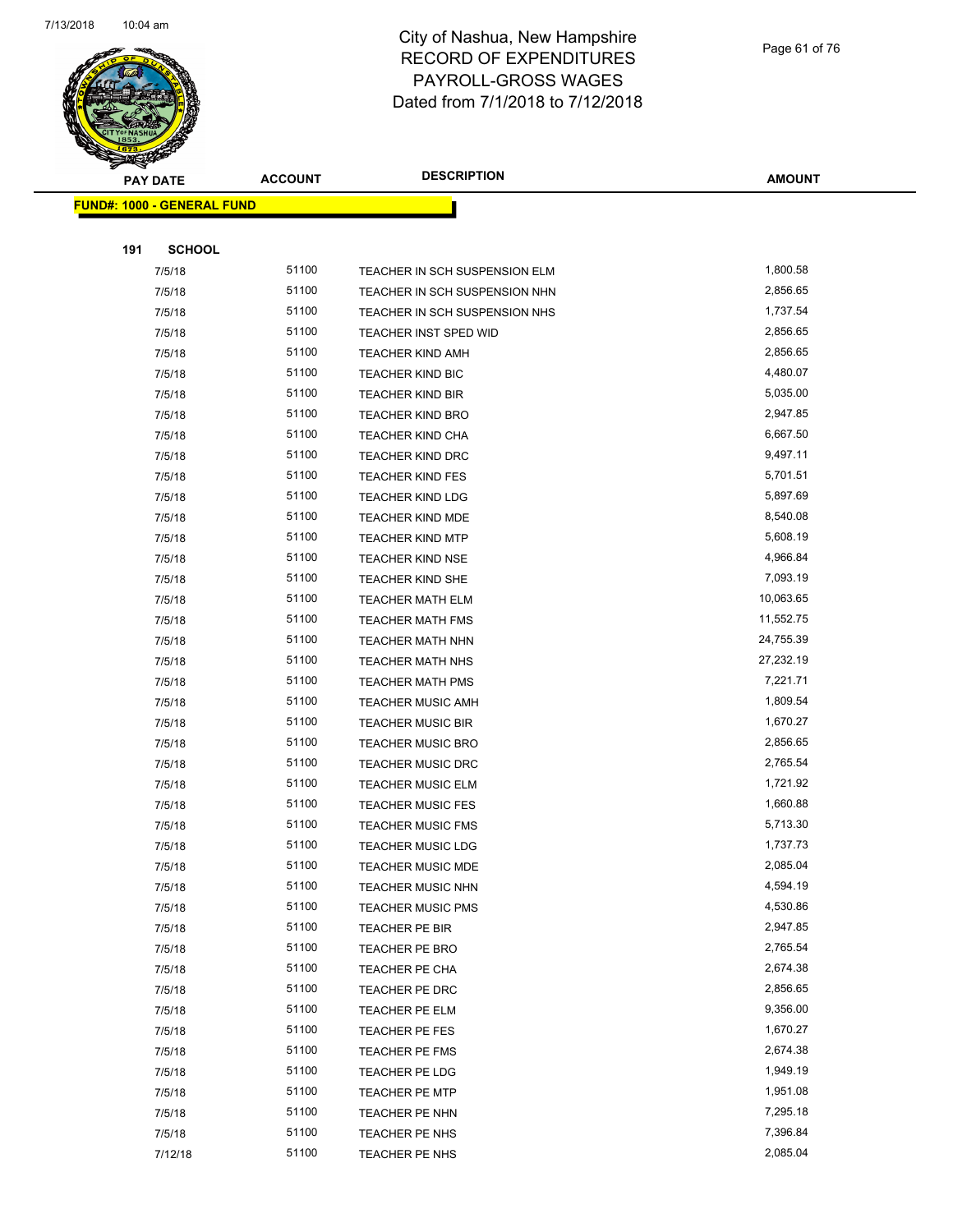

Page 62 of 76

| <b>PAY DATE</b>                   | <b>ACCOUNT</b> | <b>DESCRIPTION</b>                          | <b>AMOUNT</b>        |
|-----------------------------------|----------------|---------------------------------------------|----------------------|
| <b>FUND#: 1000 - GENERAL FUND</b> |                |                                             |                      |
|                                   |                |                                             |                      |
| 191<br><b>SCHOOL</b>              |                |                                             |                      |
| 7/5/18                            | 51100          | TEACHER PE PMS                              | 4,648.65             |
| 7/5/18                            | 51100          | TEACHER PRESCHOOL BIC                       | 8,296.57             |
| 7/5/18                            | 51100          | TEACHER PRESCHOOL BRO                       | 10,203.17            |
| 7/5/18                            | 51100          | <b>TEACHER PRESCHOOL DRC</b>                | 1,892.88             |
| 7/5/18                            | 51100          | <b>TEACHER PRESCHOOL MTP</b>                | 1,670.27             |
| 7/5/18                            | 51100          | TEACHER PRESCHOOL NHS                       | 1,150.10             |
| 7/5/18                            | 51100          | <b>TEACHER PRESCHOOL NSE</b>                | 6,276.77             |
| 7/5/18                            | 51100          | TEACHER READ BIC                            | 2,856.65             |
| 7/5/18                            | 51100          | <b>TEACHER READ BIR</b>                     | 2,856.65             |
| 7/5/18                            | 51100          | <b>TEACHER READ BRO</b>                     | 2,178.35             |
| 7/5/18                            | 51100          | TEACHER READ CHA                            | 2,026.27             |
| 7/5/18                            | 51100          | <b>TEACHER READ ELM</b>                     | 2,947.85             |
| 7/5/18                            | 51100          | <b>TEACHER READ FES</b>                     | 2,856.65             |
| 7/5/18                            | 51100          | <b>TEACHER READ FMS</b>                     | 2,856.65             |
| 7/5/18                            | 51100          | TEACHER READ MDE                            | 2,856.65             |
| 7/5/18                            | 51100          | <b>TEACHER READ MTP</b>                     | 2,178.35             |
| 7/5/18                            | 51100          | <b>TEACHER READ NHN</b>                     | 1,942.00             |
| 7/5/18                            | 51100          | <b>TEACHER READ PMS</b>                     | 4,858.23             |
| 7/5/18                            | 51100          | TEACHER READ SHE                            | 1,433.05             |
| 7/5/18                            | 51100          | <b>TEACHER ROTC NHN</b>                     | 5,656.53             |
| 7/5/18                            | 51100          | <b>TEACHER SCIENCE ELM</b>                  | 16,597.39            |
| 7/5/18                            | 51100          | <b>TEACHER SCIENCE FMS</b>                  | 11,435.27            |
| 7/5/18                            | 51100          | <b>TEACHER SCIENCE NHN</b>                  | 22,942.50            |
| 7/5/18                            | 51100          | <b>TEACHER SCIENCE NHS</b>                  | 23,341.91            |
| 7/5/18                            | 51100          | <b>TEACHER SCIENCE PMS</b>                  | 9,550.42             |
| 7/5/18                            | 51100          | TEACHER SOCIAL STUDIES ELM                  | 6,615.38             |
| 7/5/18                            | 51100          | TEACHER SOCIAL STUDIES FMS                  | 3,218.65             |
| 7/5/18                            | 51100          | TEACHER SOCIAL STUDIES NHN                  | 26,236.34            |
| 7/5/18                            | 51100          | TEACHER SOCIAL STUDIES NHS                  | 19,704.82            |
| 7/5/18                            | 51100          | TEACHER SOCIAL STUDIES PMS                  | 7,413.68             |
| 7/5/18                            | 51100<br>51100 | <b>TEACHER SPED AMH</b>                     | 6,304.86<br>5,173.08 |
| 7/5/18<br>7/5/18                  | 51100          | TEACHER SPED BIC<br><b>TEACHER SPED BIR</b> | 5,531.03             |
| 7/5/18                            | 51100          | <b>TEACHER SPED BRO</b>                     | 4,646.20             |
| 7/5/18                            | 51100          | TEACHER SPED CHA                            | 6,769.15             |
| 7/5/18                            | 51100          | <b>TEACHER SPED DRC</b>                     | 2,856.65             |
| 7/5/18                            | 51100          | TEACHER SPED ELM                            | 7,269.46             |
| 7/5/18                            | 51100          | TEACHER SPED FES                            | 4,685.39             |
| 7/5/18                            | 51100          | TEACHER SPED FMS                            | 7,121.11             |
| 7/5/18                            | 51100          | TEACHER SPED LDG                            | 4,221.38             |
| 7/5/18                            | 51100          | <b>TEACHER SPED MDE</b>                     | 4,650.31             |
| 7/5/18                            | 51100          | TEACHER SPED MTP                            | 2,856.65             |
| 7/5/18                            | 51100          | TEACHER SPED NHN                            | 16,156.64            |
| 7/5/18                            | 51100          | TEACHER SPED NHS                            | 30,275.63            |
|                                   |                |                                             |                      |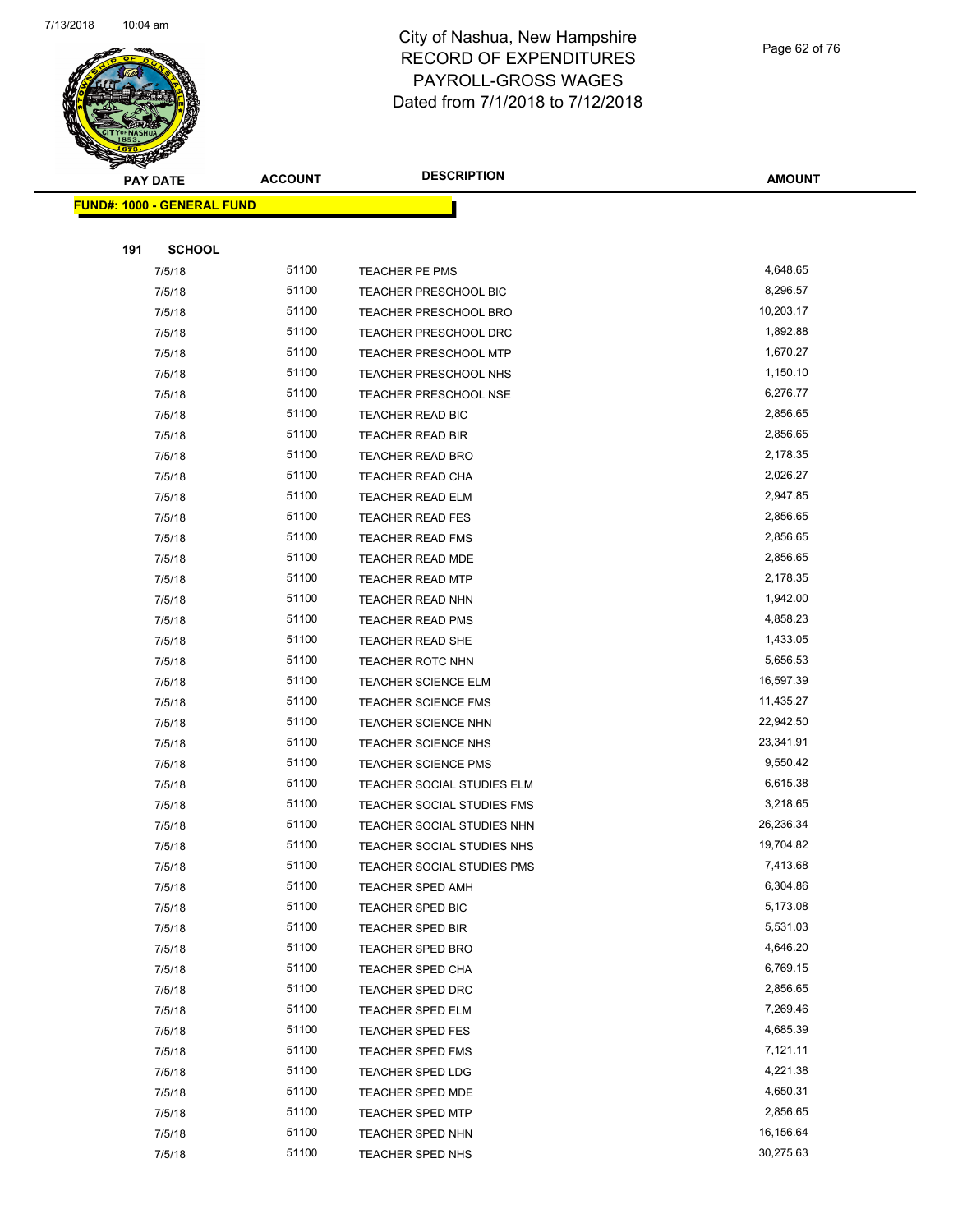

| <b>PAY DATE</b>                   | <b>ACCOUNT</b> | <b>DESCRIPTION</b>            | <b>AMOUNT</b> |
|-----------------------------------|----------------|-------------------------------|---------------|
| <b>FUND#: 1000 - GENERAL FUND</b> |                |                               |               |
|                                   |                |                               |               |
| 191<br><b>SCHOOL</b>              |                |                               |               |
| 7/5/18                            | 51100          | <b>TEACHER SPED PMS</b>       | 8,204.26      |
| 7/5/18                            | 51100          | TEACHER SPED SHE              | 4,459.42      |
| 7/5/18                            | 51100          | <b>TEACHER TECHED ELM</b>     | 5,503.62      |
| 7/5/18                            | 51100          | <b>TEACHER TECHED FMS</b>     | 4,587.07      |
| 7/5/18                            | 51100          | TEACHER TECHED NHS            | 8,478.88      |
| 7/5/18                            | 51100          | <b>TEACHER TECHED PMS</b>     | 5,713.30      |
| 7/5/18                            | 51100          | TEACHER TV PROD NHS           | 2,856.65      |
| 7/5/18                            | 51100          | TECH INTERGRATION ASST AMH    | 132.81        |
| 7/5/18                            | 51100          | TECH INTERGRATION ASST BIC    | 109.56        |
| 7/5/18                            | 51100          | TECH INTERGRATION ASST CHA    | 108.00        |
| 7/5/18                            | 51100          | TECH INTERGRATION ASST FES    | 113.42        |
| 7/5/18                            | 51100          | TECH INTERGRATION ASST LDG    | 117.94        |
| 7/5/18                            | 51100          | TECH INTERGRATION ASST MDE    | 135.62        |
| 7/5/18                            | 51100          | TECH INTERGRATION ASST NSE    | 116.73        |
| 7/5/18                            | 51100          | TECH INTERGRATION ASST SHE    | 112.30        |
| 7/5/18                            | 51200          | CLERICAL BOARD OF ED SUP      | 745.04        |
| 7/12/18                           | 51200          | CLERICAL BOARD OF ED SUP      | 706.12        |
| 7/5/18                            | 51200          | DIRECTOR ADULT ED             | 2,520.40      |
| 7/12/18                           | 51200          | ELL TUTOR                     | 350.00        |
| 7/5/18                            | 51200          | HOME SCHOOL CORD TTI          | 494.30        |
| 7/5/18                            | 51200          | PARA DW SPEC ED BIR           | 180.04        |
| 7/5/18                            | 51200          | PARA DW SPEC ED MDE           | 64.04         |
| 7/11/18                           | 51200          | PARA DW SPEC ED MDE           | 192.10        |
| 7/5/18                            | 51200          | PARA DW SPEC ED NSE           | 85.38         |
| 7/5/18                            | 51200          | PARA DW SPEC ELM              | 75.00         |
| 7/5/18                            | 51200          | PARA INST AMH                 | 231.00        |
| 7/5/18                            | 51200          | PARA INST BIC                 | 172.83        |
| 7/5/18                            | 51200          | PARA INST MTP                 | 68.39         |
| 7/5/18                            | 51200          | PARA INST NHN                 | 55.95         |
| 7/5/18                            | 51200          | PARA INST SHE                 | 50.82         |
| 7/5/18                            | 51200          | PARA LIB NHN                  | 57.75         |
| 7/5/18                            | 51200          | PARA LIB PMS                  | 63.84         |
| 7/5/18                            | 51200          | PARA PRE SCH BIC              | 570.12        |
| 7/5/18                            | 51200          | PARA PRE SCH BRO              | 664.44        |
| 7/5/18                            | 51200          | PARA PRE SCH DRC              | 308.10        |
| 7/5/18                            | 51200          | PARA PRE SCH MTP              | 89.70         |
| 7/5/18                            | 51200          | PARA PRE SCH NSE              | 978.84        |
| 7/5/18                            | 51200          | SCHOOL PSYCHOLOGIST WID       | 2,431.17      |
| 7/5/18                            | 51200          | SPEECH LANG PATHOLOGIST WID   | 4,936.38      |
| 7/5/18                            | 51200          | SUB CLERICAL                  | 383.36        |
| 7/12/18                           | 51200          | SUB CLERICAL                  | 539.10        |
| 7/5/18                            | 51200          | TEACHER ART NHS               | 971.00        |
| 7/5/18                            | 51200          | TEACHER IN SCH SUSPENSION NHN | 504.00        |
| 7/5/18                            | 51200          | TEACHER MATH NHN              | 999.69        |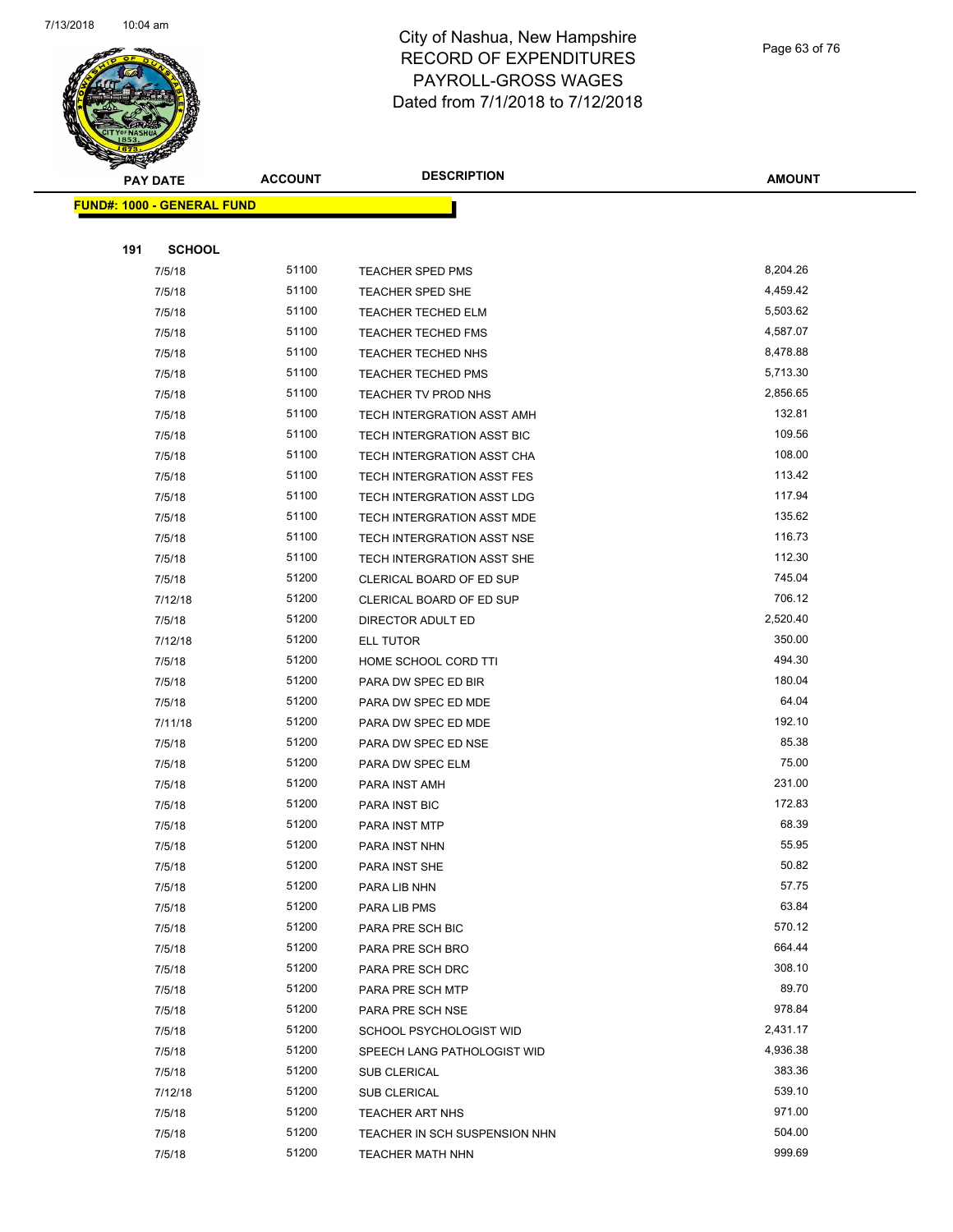

Page 64 of 76

| <b>PAY DATE</b>                                      | <b>ACCOUNT</b> | <b>DESCRIPTION</b>                     | <b>AMOUNT</b>  |
|------------------------------------------------------|----------------|----------------------------------------|----------------|
| <b>FUND#: 1000 - GENERAL FUND</b>                    |                |                                        |                |
|                                                      |                |                                        |                |
| 191<br><b>SCHOOL</b>                                 |                |                                        |                |
| 7/5/18                                               | 51200          | TEACHER MATH NHS                       | 37.50          |
| 7/12/18                                              | 51200          | TEACHER MATH NHS                       | 1,562.50       |
| 7/5/18                                               | 51200          | <b>TEACHER MUSIC ELM</b>               | 1,874.35       |
| 7/5/18                                               | 51200          | TEACHER PE NHS                         | 468.00         |
| 7/5/18                                               | 51200          | TEACHER SCIENCE NHS                    | 835.40         |
| 7/5/18                                               | 51200          | TEACHER SOCIAL STUDIES NHN             | 1,000.00       |
| 7/5/18                                               | 51200          | TEACHER SOCIAL STUDIES NHS             | 844.58         |
| 7/5/18                                               | 51200          | TEACHER SPED NHN                       | 787.50         |
| 7/5/18                                               | 51200          | TEACHER SPED NHS                       | 2,087.50       |
| 7/5/18                                               | 51300          | OVERTIME-REGULAR                       | 1,401.39       |
| 7/12/18                                              | 51300          | <b>OVERTIME-REGULAR</b>                | 391.42         |
| 7/5/18                                               | 51400          | WAGES TEMPORARY-SEASONAL               | 4,156.00       |
| 7/12/18                                              | 51400          | WAGES TEMPORARY-SEASONAL               | 3,408.25       |
| 7/5/18                                               | 51412          | <b>WAGES PER DIEM</b>                  | 5,943.24       |
| 7/12/18                                              | 51412          | <b>WAGES PER DIEM</b>                  | 95.84          |
| 7/5/18                                               | 51600          | LONGEVITY                              | (218.73)       |
| 7/12/18                                              | 51607          | EDUCATIONAL INCENTIVE                  | 60.00          |
| 7/5/18                                               | 51650          | <b>ADDITIONAL HOURS</b>                | 8,387.91       |
| 7/12/18                                              | 51650          | ADDITIONAL HOURS                       | 35.58          |
| 7/5/18                                               | 51700          | <b>STIPENDS</b>                        | 1,492.97       |
| 7/5/18                                               | 51750          | <b>RETIREMENT &amp; SEPARATION PAY</b> | 2,652.00       |
| 7/12/18                                              | 51750          | <b>RETIREMENT &amp; SEPARATION PAY</b> | 22,558.57      |
| <b>TOTAL 191 - SCHOOL</b>                            |                |                                        | \$2,112,695.45 |
| <b>TOTAL FUND 1000 - GENERAL FUND</b>                |                |                                        | \$4,224,322.07 |
| <b>FUND#: 1010 - GF-PRIOR YEAR ENC &amp; ESCROWS</b> |                |                                        |                |
| <b>PARKING LOTS</b><br>166                           |                |                                        |                |
| 7/5/18                                               |                | 51400 WAGES TEMPORARY-SEASONAL         | 150.00         |
| 7/12/18                                              | 51400          | WAGES TEMPORARY-SEASONAL               | 130.00         |
| <b>TOTAL 166 - PARKING LOTS</b>                      |                |                                        | \$280.00       |
|                                                      |                |                                        |                |

#### **FUND#: 2100 - FOOD SERVICES FUND**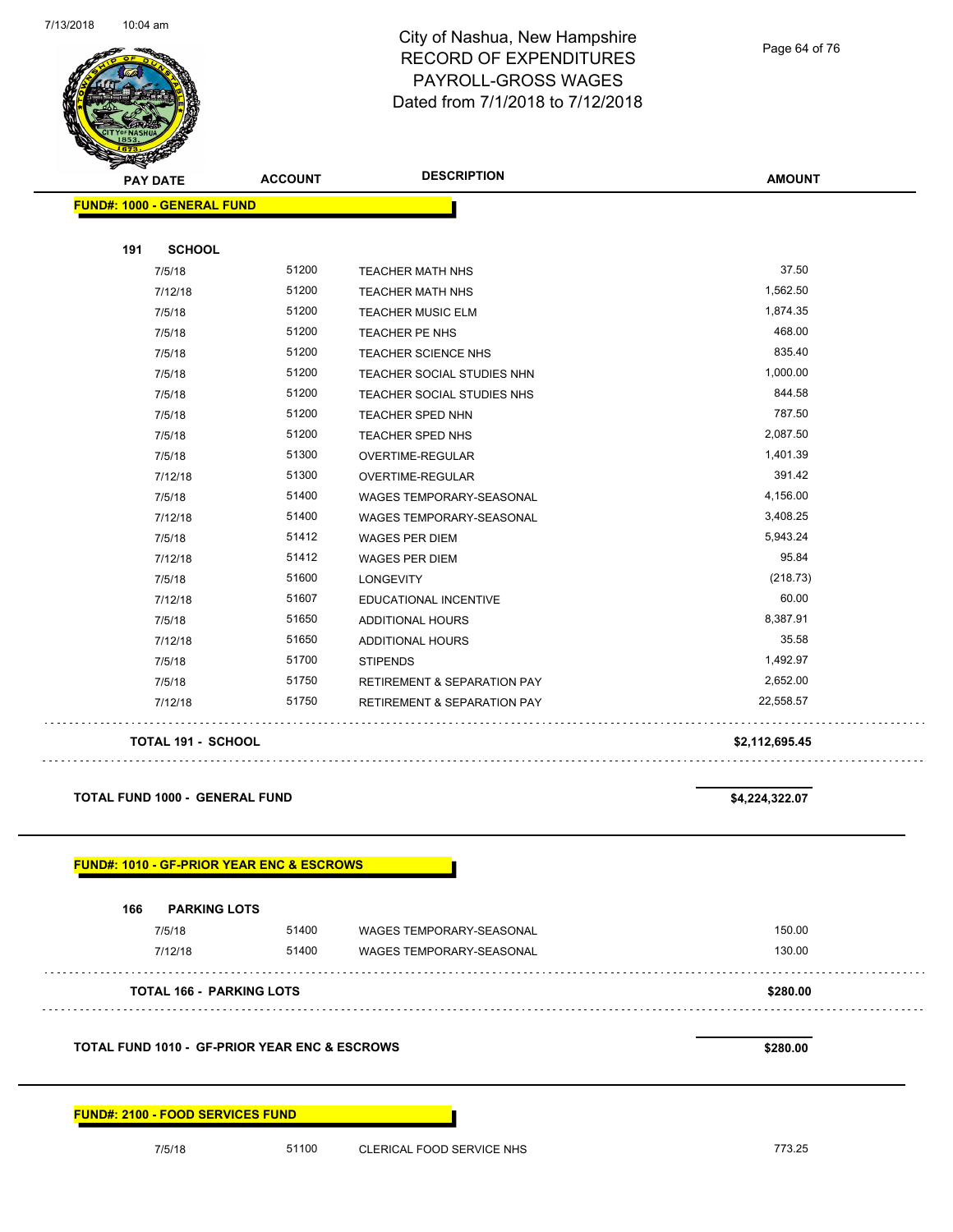

Page 65 of 76

| <b>PAY DATE</b>                         | <b>ACCOUNT</b> | <b>DESCRIPTION</b>                     | <b>AMOUNT</b> |
|-----------------------------------------|----------------|----------------------------------------|---------------|
| <b>FUND#: 2100 - FOOD SERVICES FUND</b> |                |                                        |               |
| 7/12/18                                 | 51100          | CLERICAL FOOD SERVICE NHS              | 773.25        |
| 7/5/18                                  | 51100          | DELIVERY DRIVER FOOD SERVICE           | 144.00        |
| 7/5/18                                  | 51100          | DIRECTOR FOOD SERVICE                  | 2,997.20      |
| 7/5/18                                  | 51100          | <b>FOOD SERVICE BUSINESS MANAGER</b>   | 2,132.50      |
| 7/5/18                                  | 51100          | FOOD SERVICE COOK AMH                  | 101.22        |
| 7/5/18                                  | 51100          | FOOD SERVICE COOK BIC                  | 102.20        |
| 7/5/18                                  | 51100          | <b>FOOD SERVICE COOK BIR</b>           | 102.20        |
| 7/5/18                                  | 51100          | FOOD SERVICE COOK BRO                  | 101.22        |
| 7/5/18                                  | 51100          | FOOD SERVICE COOK CHA                  | 102.20        |
| 7/5/18                                  | 51100          | FOOD SERVICE COOK DRC                  | 102.20        |
| 7/5/18                                  | 51100          | FOOD SERVICE COOK ELM                  | 199.08        |
| 7/5/18                                  | 51100          | FOOD SERVICE COOK FES                  | 102.20        |
| 7/5/18                                  | 51100          | <b>FOOD SERVICE COOK FMS</b>           | 99.82         |
| 7/5/18                                  | 51100          | FOOD SERVICE COOK LDG                  | 98.70         |
| 7/5/18                                  | 51100          | FOOD SERVICE COOK MDE                  | 98.70         |
| 7/5/18                                  | 51100          | FOOD SERVICE COOK NHN                  | 218.54        |
| 7/5/18                                  | 51100          | FOOD SERVICE COOK NHS                  | 213.22        |
| 7/5/18                                  | 51100          | FOOD SERVICE COOK NSE                  | 101.22        |
| 7/5/18                                  | 51100          | FOOD SERVICE COOK PMS                  | 104.30        |
| 7/5/18                                  | 51100          | FOOD SERVICE COOK SHE                  | 98.70         |
| 7/5/18                                  | 51100          | <b>FOOD SERVICECOOK MTP</b>            | 93.31         |
| 7/5/18                                  | 51200          | FOOD SERVICE ASST PT AMH               | 137.59        |
| 7/5/18                                  | 51200          | FOOD SERVICE ASST PT BIC               | 107.02        |
| 7/5/18                                  | 51200          | FOOD SERVICE ASST PT BIR               | 106.62        |
| 7/5/18                                  | 51200          | FOOD SERVICE ASST PT BRO               | 73.14         |
| 7/5/18                                  | 51200          | FOOD SERVICE ASST PT CHA               | 111.24        |
| 7/5/18                                  | 51200          | FOOD SERVICE ASST PT DRC               | 184.28        |
| 7/5/18                                  | 51200          | FOOD SERVICE ASST PT ELM               | 538.19        |
| 7/5/18                                  | 51200          | FOOD SERVICE ASST PT FES               | 146.26        |
| 7/5/18                                  | 51200          | FOOD SERVICE ASST PT FMS               | 397.89        |
| 7/5/18                                  | 51200          | FOOD SERVICE ASST PT LDG               | 133.27        |
| 7/5/18                                  | 51200          | FOOD SERVICE ASST PT MDE               | 113.11        |
| 7/5/18                                  | 51200          | <b>FOOD SERVICE ASST PT MTP</b>        | 102.38        |
| 7/5/18                                  | 51200          | FOOD SERVICE ASST PT NHN               | 782.76        |
| 7/5/18                                  | 51200          | FOOD SERVICE ASST PT NHS               | 873.77        |
| 7/5/18                                  | 51200          | FOOD SERVICE ASST PT NSE               | 59.60         |
| 7/5/18                                  | 51200          | FOOD SERVICE ASST PT PMS               | 522.86        |
| 7/5/18                                  | 51200          | FOOD SERVICE ASST PT SHE               | 60.95         |
| 7/5/18                                  | 51300          | OVERTIME-REGULAR                       | 7.74          |
| 7/5/18                                  | 51750          | <b>RETIREMENT &amp; SEPARATION PAY</b> | 5,301.00      |

**TOTAL FUND 2100 - FOOD SERVICES FUND \$18,618.90**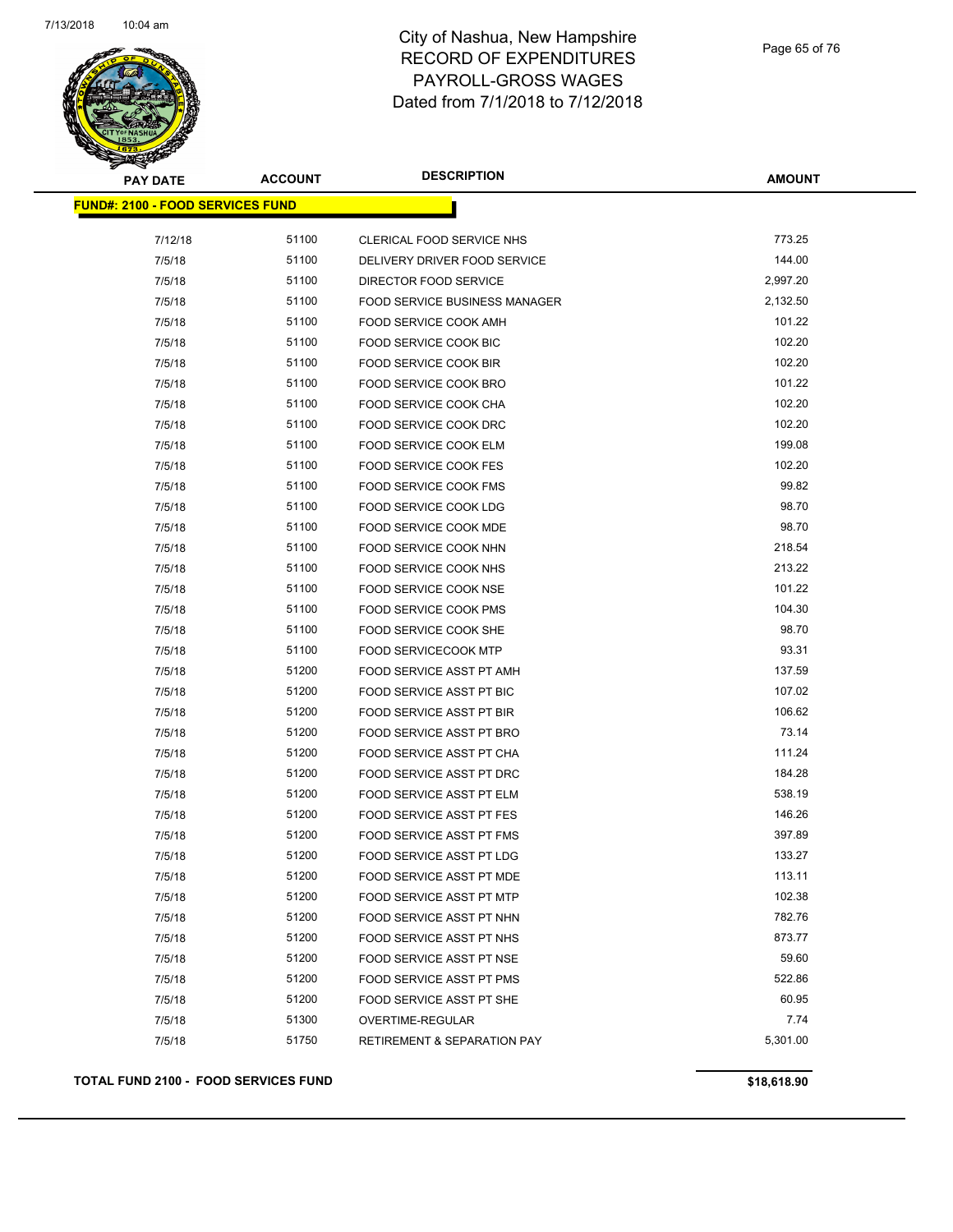

Page 66 of 76

|                                                 | <b>ACCOUNT</b> | <b>DESCRIPTION</b>            | <b>AMOUNT</b> |
|-------------------------------------------------|----------------|-------------------------------|---------------|
| <b>FUND#: 2201 - DRIVERS EDUCATION FUND</b>     |                |                               |               |
| 7/5/18                                          | 51200          | DRIVER INSTRUCTOR             | 1,720.00      |
| 7/5/18                                          | 51200          | <b>TEACHER ELL FES</b>        | 595.00        |
| 7/5/18                                          | 51200          | TEACHER TECHED ELM            | 560.00        |
| <b>TOTAL FUND 2201 - DRIVERS EDUCATION FUND</b> |                |                               | \$2,875.00    |
| <b>FUND#: 2207 - ADULT ED/CONTINUING ED</b>     |                |                               |               |
| 7/5/18                                          | 51100          | CLERICAL ADULT ED NHN         | 757.80        |
| 7/12/18                                         | 51100          | CLERICAL ADULT ED NHN         | 737.18        |
| 7/5/18                                          | 51200          | ADULT ED ENRICHMENT TEACHER   | 250.00        |
| 7/11/18                                         | 51200          | ADULT ED ENRICHMENT TEACHER   | (250.00)      |
| 7/5/18                                          | 51200          | <b>GUIDANCE COUNSELOR NHS</b> | 500.00        |
| 7/5/18                                          | 51200          | <b>TEACHER MATH NHS</b>       | 137.50        |
| <b>TOTAL FUND 2207 - ADULT ED/CONTINUING ED</b> |                |                               | \$2,132.48    |
| 7/5/18                                          | 51100          | 21 CENTURY COORDINATOR        | 2,230.80      |
| TOTAL FUND 2222 - AFTER SCHOOL PROGRAM          |                |                               | \$2,230.80    |
|                                                 |                |                               |               |
| <b>FUND#: 2252 - DAY CARE</b>                   |                |                               |               |
| 7/5/18                                          | 51100          | PANTHER PRESCHOOL DIRECTOR    | 910.91        |
| TOTAL FUND 2252 - DAY CARE                      |                |                               | \$910.91      |
| FUND#: 2257 - SPECIAL ED LOCAL                  |                |                               |               |
| 7/5/18                                          | 51100          | PARA DW SPEC ED AMH           | 92.50         |
| 7/5/18                                          | 51100          | PARA DW SPEC ED CHA           | 92.50         |
| 7/5/18                                          | 51100          | PARA DW SPEC ED MDE           | 94.92         |
| 7/5/18                                          | 51100          | PARA DW SPEC ED NHN           | 94.56         |
| 7/5/18                                          | 51100          | PARA DW SPEC ED NHS           | 90.08         |
| 7/5/18                                          | 51100          | PARA INST SHE                 | 120.31        |
| TOTAL FUND 2257 - SPECIAL ED LOCAL              |                |                               | \$584.87      |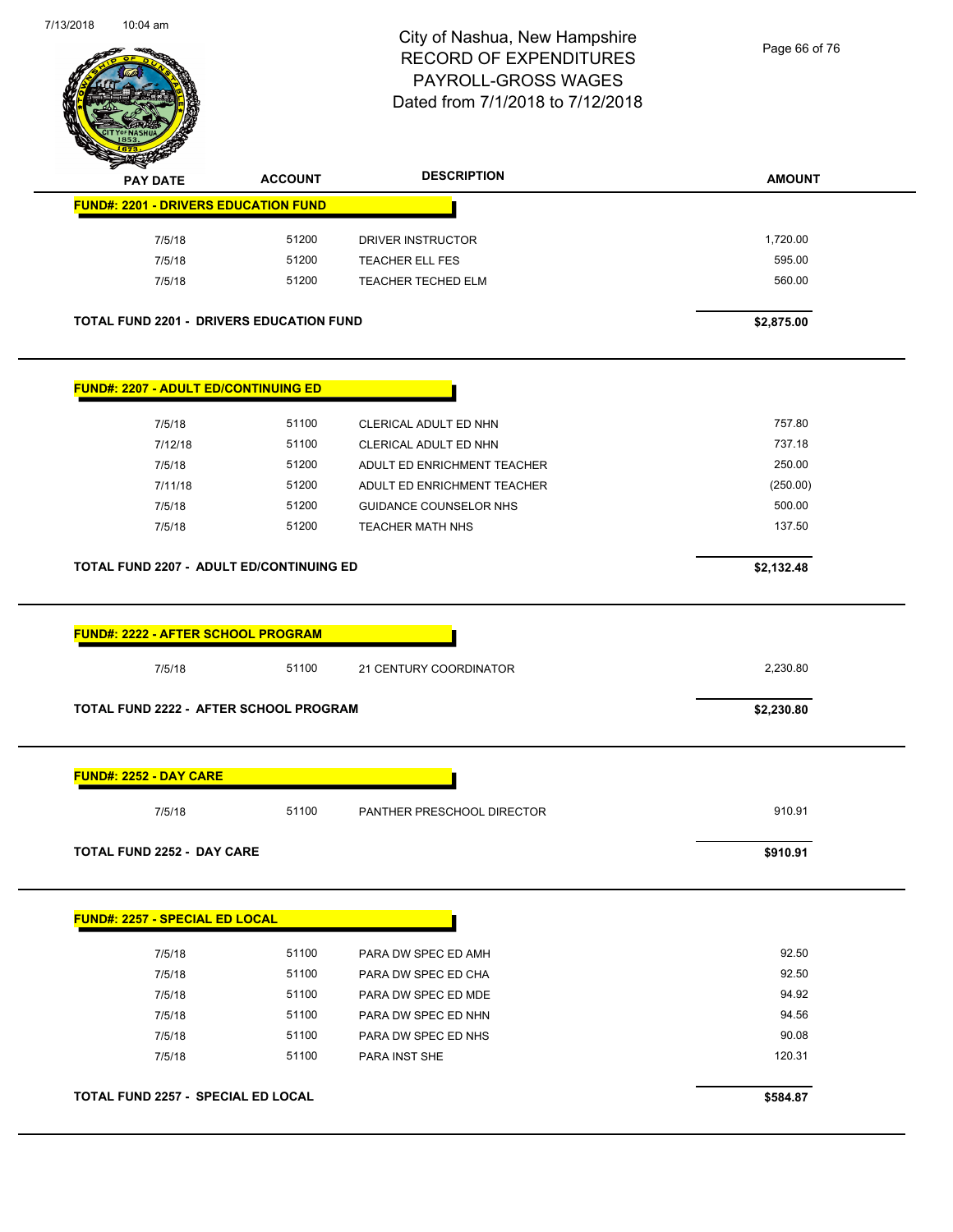

Page 67 of 76

| <b>PAY DATE</b><br><b>FUND#: 2503 - PARKS &amp; REC PROGRAMS FUND</b>                                                                                                                                | <b>ACCOUNT</b> | <b>DESCRIPTION</b>                             | <b>AMOUNT</b>    |
|------------------------------------------------------------------------------------------------------------------------------------------------------------------------------------------------------|----------------|------------------------------------------------|------------------|
|                                                                                                                                                                                                      |                |                                                |                  |
| 7/5/18                                                                                                                                                                                               | 51100          | PROGRAM COORDINATOR                            | 374.65           |
| 7/12/18                                                                                                                                                                                              | 51100          | PROGRAM COORDINATOR                            | 382.70           |
| 7/12/18                                                                                                                                                                                              | 51300          | OVERTIME-REGULAR                               | 86.11            |
| 7/12/18                                                                                                                                                                                              | 51400          | WAGES TEMPORARY-SEASONAL                       | 12,810.00        |
|                                                                                                                                                                                                      |                |                                                |                  |
| <b>TOTAL FUND 2503 - PARKS &amp; REC PROGRAMS FUND</b>                                                                                                                                               |                |                                                | \$13,653.46      |
| <b>FUND#: 2505 - PEG ACCESS CHANNELS FUND</b>                                                                                                                                                        |                |                                                |                  |
| 7/5/18                                                                                                                                                                                               | 51100          | ECHANNEL ACCESS ADMINISTRATOR                  | 1,139.75         |
| 7/12/18                                                                                                                                                                                              | 51100          | ECHANNEL ACCESS ADMINISTRATOR                  | 1,164.25         |
| 7/5/18                                                                                                                                                                                               | 51100          | PEG PROGRAM MANAGER                            | 1,250.00         |
| 7/12/18                                                                                                                                                                                              | 51100          | PEG PROGRAM MANAGER                            | 1,261.25         |
| 7/5/18                                                                                                                                                                                               | 51200          | <b>VIDEOGRAPHER</b>                            | 662.51           |
| 7/12/18                                                                                                                                                                                              | 51200          | <b>VIDEOGRAPHER</b>                            | 228.13           |
| <b>TOTAL FUND 2505 - PEG ACCESS CHANNELS FUND</b>                                                                                                                                                    |                |                                                | \$5,705.89       |
|                                                                                                                                                                                                      | 51200          |                                                |                  |
| 7/12/18                                                                                                                                                                                              |                | EMERGENCY MANAGEMENT COORDINAT                 | 718.17           |
|                                                                                                                                                                                                      |                |                                                | \$718.17         |
|                                                                                                                                                                                                      |                |                                                |                  |
| 7/5/18                                                                                                                                                                                               | 51100          | DOMESTIC VIOLENCE ADVOCATE                     | 863.00           |
| 7/12/18                                                                                                                                                                                              | 51100          | DOMESTIC VIOLENCE ADVOCATE                     | 863.00           |
| 7/5/18                                                                                                                                                                                               | 51100          | PATROLMAN ALL RANKS                            | 1,447.30         |
| 7/12/18                                                                                                                                                                                              | 51100          | PATROLMAN ALL RANKS                            | 1,447.30         |
| 7/5/18                                                                                                                                                                                               | 51300          | OVERTIME-REGULAR                               | 711.01           |
| 7/12/18                                                                                                                                                                                              | 51300          | OVERTIME-REGULAR                               | 470.21           |
| 7/12/18                                                                                                                                                                                              | 51628          | <b>EXTRA HOLIDAY</b>                           | 289.46           |
|                                                                                                                                                                                                      |                |                                                | \$6,091.28       |
| <b>TOTAL FUND 3030 - EMERGENCY MGMT GRANTS FUND</b><br><b>FUND#: 3050 - POLICE GRANTS FUND</b><br><b>TOTAL FUND 3050 - POLICE GRANTS FUND</b><br><b>FUND#: 3068 - COMMUNITY SERVICES GRANTS FUND</b> |                |                                                |                  |
|                                                                                                                                                                                                      |                |                                                |                  |
| 7/5/18<br>7/12/18                                                                                                                                                                                    | 51100<br>51100 | <b>EPIDEMIOLOGIST</b><br><b>EPIDEMIOLOGIST</b> | 139.70<br>146.50 |

7/12/18 51100 PHNS PROGRAM ASSISTANT 807.66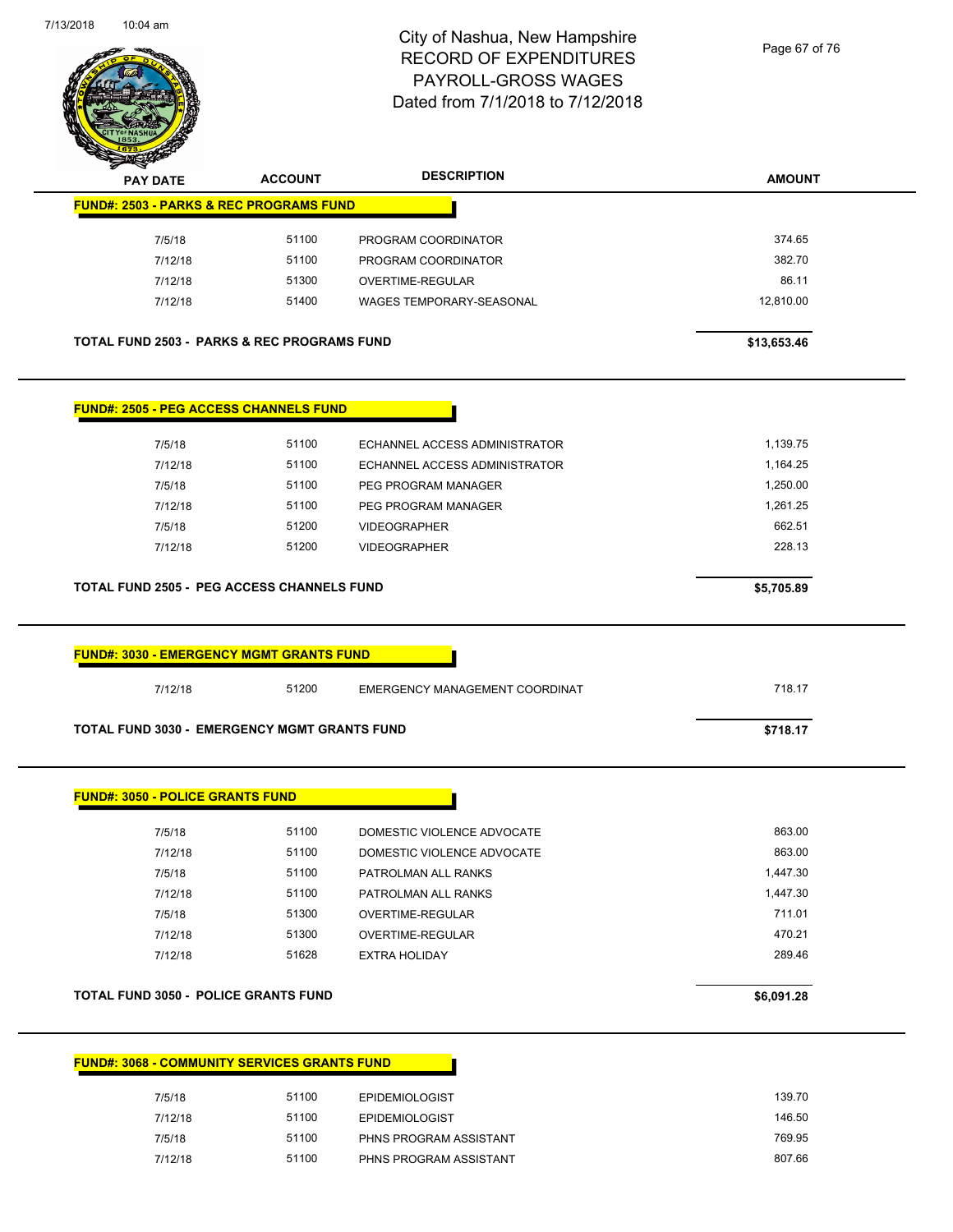

Page 68 of 76

| <b>PAY DATE</b>                                     | <b>ACCOUNT</b> | <b>DESCRIPTION</b>            | <b>AMOUNT</b> |
|-----------------------------------------------------|----------------|-------------------------------|---------------|
| <b>FUND#: 3068 - COMMUNITY SERVICES GRANTS FUND</b> |                |                               |               |
| 7/5/18                                              | 51100          | PROGRAM ASSISTANT             | 223.69        |
| 7/12/18                                             | 51100          | PROGRAM ASSISTANT             | 211.85        |
| 7/5/18                                              | 51100          | PUB HEALTH NET SVS COORD      | 1,255.85      |
| 7/12/18                                             | 51100          | PUB HEALTH NET SVS COORD      | 1,317.40      |
| 7/5/18                                              | 51100          | PUB HEALTH PREPAREDNESS COORD | 985.15        |
| 7/12/18                                             | 51100          | PUB HEALTH PREPAREDNESS COORD | 1,033.40      |
| 7/5/18                                              | 51100          | SMP PROGRAM COORDINATOR       | 929.80        |
| 7/12/18                                             | 51100          | SMP PROGRAM COORDINATOR       | 975.35        |
|                                                     |                |                               |               |
| TOTAL FUND 3068 - COMMUNITY SERVICES GRANTS FUND    |                |                               | \$8,796.30    |

#### **FUND#: 3070 - COMMUNITY HEALTH GRANTS FUND**

| 7/5/18  | 51100 | PROGRAM ASSISTANT | 671.06 |
|---------|-------|-------------------|--------|
| 7/12/18 | 51100 | PROGRAM ASSISTANT | 635.35 |
| 7/5/18  | 51200 | PUB HEALTH NURSE  | 848.64 |
| 7/12/18 | 51200 | PUB HEALTH NURSE  | 572.51 |
| 7/5/18  | 51412 | WAGES PER DIEM    | 194.75 |
|         |       |                   |        |

#### **TOTAL FUND 3070 - COMMUNITY HEALTH GRANTS FUND \$2,922.31**

| <u> FUND#: 3090 - URBAN PROGRAM GRANTS FUND</u> |  |  |  |  |
|-------------------------------------------------|--|--|--|--|
|-------------------------------------------------|--|--|--|--|

| 7/5/18  | 51100 | CODE ENFORCEMENT OFFICER II    | 487.75   |
|---------|-------|--------------------------------|----------|
| 7/12/18 | 51100 | CODE ENFORCEMENT OFFICER II    | 498.20   |
| 7/5/18  | 51100 | <b>GRANT MGMT SPECIALIST</b>   | 1.057.60 |
| 7/12/18 | 51100 | <b>GRANT MGMT SPECIALIST</b>   | 1,080.35 |
| 7/5/18  | 51100 | MANAGER URBAN PROGRAMS         | 1,582.90 |
| 7/12/18 | 51100 | MANAGER URBAN PROGRAMS         | 1,649.35 |
| 7/5/18  | 51100 | PROGRAM COORDINATOR LP&HH      | 1,228.85 |
| 7/12/18 | 51100 | PROGRAM COORDINATOR LP&HH      | 1,255.30 |
| 7/5/18  | 51100 | PROJECT ADMINISTRATOR          | 1,278.50 |
| 7/12/18 | 51100 | PROJECT ADMINISTRATOR          | 1,306.00 |
| 7/5/18  | 51100 | PROJECT ADMINISTRATOR LP&HH    | 1,204.75 |
| 7/12/18 | 51100 | PROJECT ADMINISTRATOR LP&HH    | 1,230.70 |
| 7/5/18  | 51100 | PROJECT SPECIALIST URBAN PROGR | 1,146.45 |
| 7/12/18 | 51100 | PROJECT SPECIALIST URBAN PROGR | 1,171.10 |
|         |       |                                |          |

#### **TOTAL FUND 3090 - URBAN PROGRAM GRANTS FUND \$16,177.80**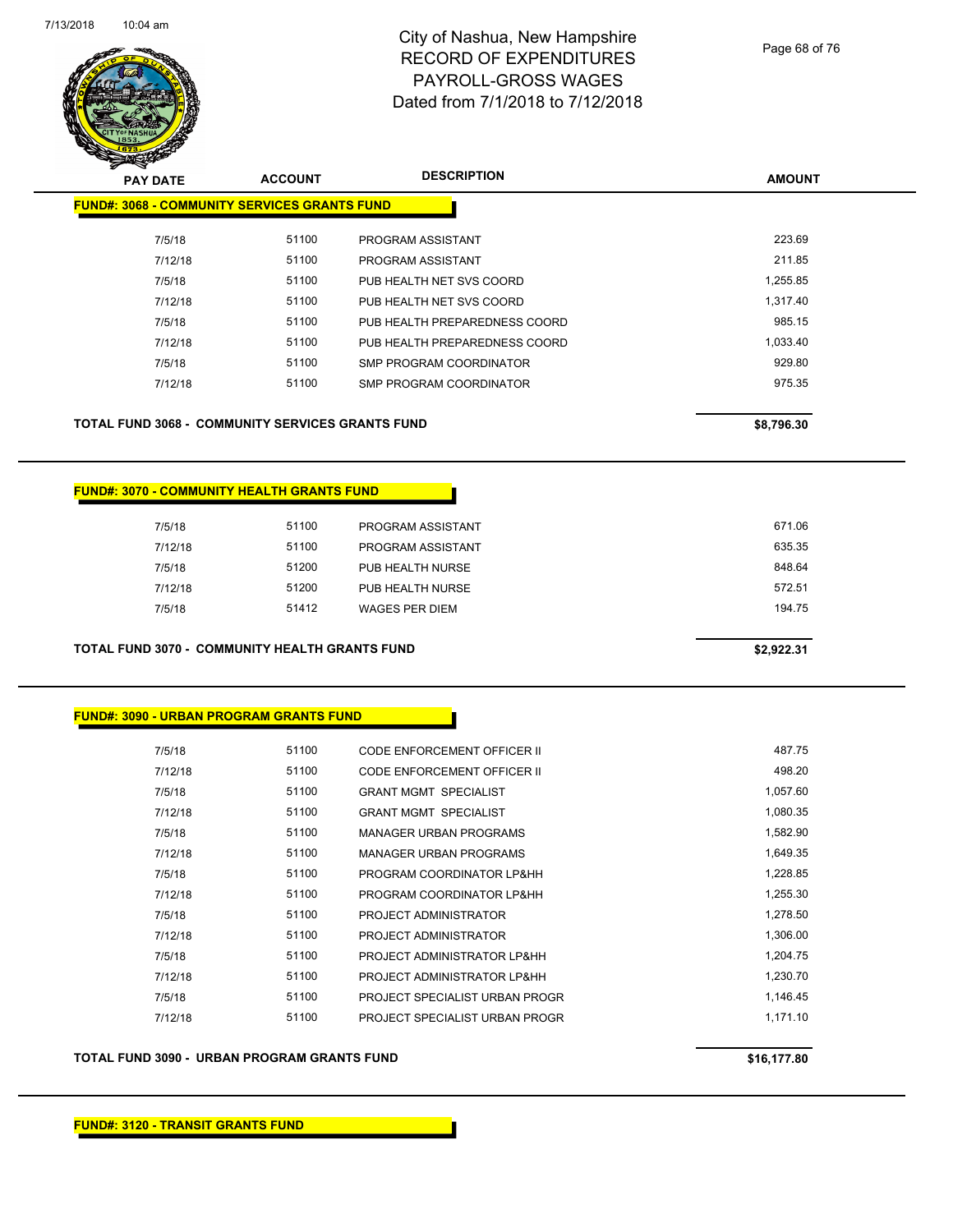

#### Page 69 of 76

| <b>PAY DATE</b>                          | <b>ACCOUNT</b> | <b>DESCRIPTION</b>                    | <b>AMOUNT</b> |
|------------------------------------------|----------------|---------------------------------------|---------------|
| <b>FUND#: 3120 - TRANSIT GRANTS FUND</b> |                |                                       |               |
| 7/5/18                                   | 51100          | <b>COMMUNICATION SPEC</b>             | 839.65        |
| 7/12/18                                  | 51100          | <b>COMMUNICATION SPEC</b>             | 880.75        |
| 7/5/18                                   | 51100          | <b>TRANSIT FINANCE COORDINATOR</b>    | 1,253.40      |
| 7/12/18                                  | 51100          | TRANSIT FINANCE COORDINATOR           | 1,280.40      |
| 7/5/18                                   | 51100          | <b>TRANSIT FLEET FACILITIES SUPV</b>  | 1,057.60      |
| 7/12/18                                  | 51100          | <b>TRANSIT FLEET FACILITIES SUPV</b>  | 1,080.35      |
| 7/5/18                                   | 51100          | <b>TRANSIT MECHANICS</b>              | 1,918.10      |
| 7/12/18                                  | 51100          | <b>TRANSIT MECHANICS</b>              | 1,968.67      |
| 7/5/18                                   | 51100          | <b>TRANSIT OPERATIONS COORDINATOR</b> | 967.35        |
| 7/12/18                                  | 51100          | <b>TRANSIT OPERATIONS COORDINATOR</b> | 1,097.32      |
| 7/5/18                                   | 51100          | <b>TRANSIT OPERATIONS SUPERVISOR</b>  | 1,106.95      |
| 7/12/18                                  | 51100          | <b>TRANSIT OPERATIONS SUPERVISOR</b>  | 1,161.20      |
| 7/5/18                                   | 51100          | <b>TRANSIT UTILITY SERVICE WORKER</b> | 1,410.95      |
| 7/12/18                                  | 51100          | <b>TRANSIT UTILITY SERVICE WORKER</b> | 1,469.41      |
| 7/5/18                                   | 51100          | <b>TRANSPORTATION DEPT MANAGER</b>    | 1,674.50      |
| 7/12/18                                  | 51100          | <b>TRANSPORTATION DEPT MANAGER</b>    | 1,746.35      |
|                                          |                |                                       |               |

#### **TOTAL FUND 3120 - TRANSIT GRANTS FUND \$20,912.95**

#### **FUND#: 3800 - SCHOOL GRANTS FUND**

| 7/5/18  | 51100 | 21 CENTURY ELEM MFAM RES COORD | 3,848.84 |
|---------|-------|--------------------------------|----------|
| 7/12/18 | 51100 | 21 CENTURY ELEM MFAM RES COORD | 1,211.54 |
| 7/5/18  | 51100 | ASSISTANT PRINCIPAL AMH        | 1,437.50 |
| 7/5/18  | 51100 | ASSISTANT PRINCIPAL BIR        | 1,461.60 |
| 7/5/18  | 51100 | ASSISTANT PRINCIPAL BRO        | 1,640.40 |
| 7/5/18  | 51100 | ASSISTANT PRINCIPAL DR CRSP    | 1,581.78 |
| 7/5/18  | 51100 | ASSISTANT PRINCIPAL SHE        | 1,413.49 |
| 7/5/18  | 51100 | CLERICAL 21 CENTURY            | 670.15   |
| 7/12/18 | 51100 | CLERICAL 21 CENTURY            | 530.97   |
| 7/5/18  | 51100 | CLERICAL STUDENT SERV SUP      | 1,514.90 |
| 7/5/18  | 51100 | <b>DIRECTOR TITLE 1</b>        | 3,220.10 |
| 7/5/18  | 51100 | ELL OUTREACH WORKER HOURLY     | 200.00   |
| 7/12/18 | 51100 | ELL OUTREACH WORKER HOURLY     | 75.00    |
| 7/5/18  | 51100 | HOME SCHOOL CORD TTI           | 91.13    |
| 7/5/18  | 51100 | INTRUCTIONAL LEADER FES        | 2.947.80 |
| 7/5/18  | 51100 | <b>PARA INST MTP</b>           | 80.70    |
| 7/5/18  | 51100 | PARA TTI AMH                   | 80.70    |
| 7/5/18  | 51100 | PARA TTI DRC                   | 188.27   |
| 7/5/18  | 51100 | PARA TTI LDG                   | 462.90   |
| 7/5/18  | 51100 | PARA TTI MTP                   | 163.44   |
| 7/5/18  | 51100 | PARA TTI NURSERY               | 742.04   |
| 7/5/18  | 51100 | SIGN LANGUAGE INTERPRETER      | 215.37   |
| 7/5/18  | 51100 | <b>SOCIAL WORKER</b>           | 2,856.65 |
|         |       |                                |          |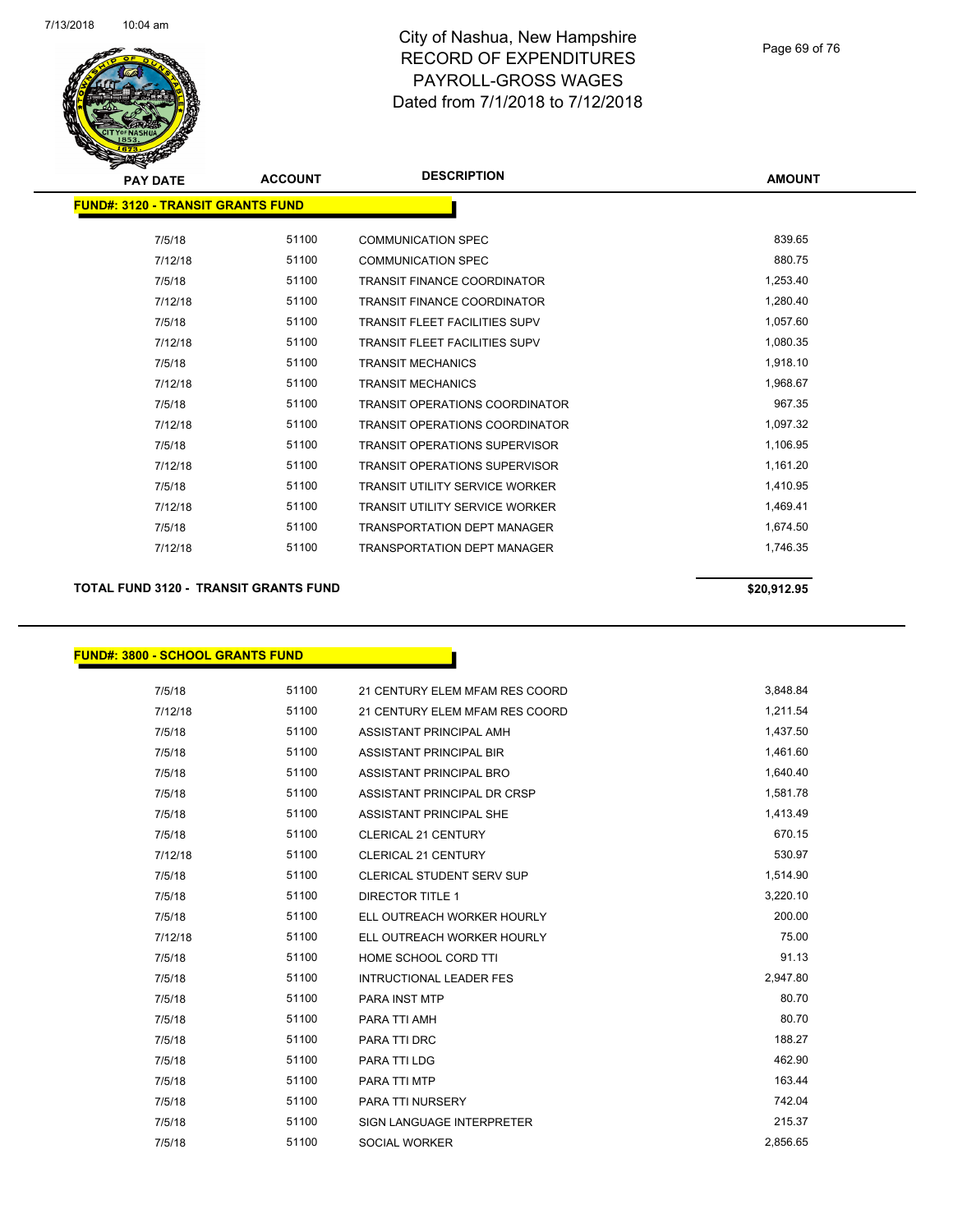

Page 70 of 76

**AMOUNT**

| <b>FUND#: 3800 - SCHOOL GRANTS FUND</b> |       |                         |           |
|-----------------------------------------|-------|-------------------------|-----------|
| 7/5/18                                  | 51100 | <b>TEACHER DWSE BRO</b> | 3,739.31  |
| 7/5/18                                  | 51100 | <b>TEACHER DWSE CHA</b> | 3,806.96  |
| 7/5/18                                  | 51100 | <b>TEACHER ELL MTP</b>  | 1,520.76  |
| 7/5/18                                  | 51100 | TEACHER PRESCHOOL NHS   | 1,405.67  |
| 7/5/18                                  | 51100 | TEACHER PRESCHOOL NSE   | 1,865.81  |
| 7/5/18                                  | 51100 | <b>TEACHER SPED AMH</b> | 2,026.27  |
| 7/5/18                                  | 51100 | <b>TEACHER SPED BIC</b> | 1,892.88  |
| 7/5/18                                  | 51100 | <b>TEACHER SPED DRC</b> | 1,852.10  |
| 7/5/18                                  | 51100 | <b>TEACHER SPED ELM</b> | 1,808.61  |
| 7/5/18                                  | 51100 | <b>TEACHER SPED FES</b> | 3,550.97  |
| 7/5/18                                  | 51100 | <b>TEACHER SPED LDG</b> | 2,085.04  |
| 7/5/18                                  | 51100 | <b>TEACHER SPED MDE</b> | 1,951.08  |
| 7/5/18                                  | 51100 | TEACHER SPED NHN        | 7,731.16  |
| 7/5/18                                  | 51100 | TEACHER SPED NHS        | 3,855.70  |
| 7/5/18                                  | 51100 | TEACHER SPED NSE        | 4,492.54  |
| 7/5/18                                  | 51100 | <b>TEACHER SPED PMS</b> | 3,493.69  |
| 7/5/18                                  | 51100 | TITLE ONE PARA FES      | 361.38    |
| 7/5/18                                  | 51200 | <b>FAMILY LIAISON</b>   | 62.50     |
| 7/5/18                                  | 51200 | HOME SCHOOL CORD TTI    | 1,002.91  |
| 7/5/18                                  | 51200 | <b>INTERPRETER</b>      | 950.00    |
| 7/12/18                                 | 51200 | <b>INTERPRETER</b>      | 75.00     |
| 7/5/18                                  | 51200 | PARA ELL DRC            | 192.50    |
| 7/5/18                                  | 51200 | PARA TTI DRC            | 35.00     |
| 7/5/18                                  | 51200 | SPECIAL EDUCATION TUTOR | 537.50    |
| 7/12/18                                 | 51200 | SPECIAL EDUCATION TUTOR | 450.00    |
| 7/12/18                                 | 51200 | SUB FOOD SERVICE        | 31.25     |
| 7/5/18                                  | 51200 | TEACHER ELL DRC         | 25.00     |
| 7/5/18                                  | 51200 | <b>TEACHER GR3 DRC</b>  | 575.00    |
| 7/5/18                                  | 51200 | <b>TEACHER GR4 DRC</b>  | 50.00     |
| 7/5/18                                  | 51200 | <b>TEACHER GR5 DRC</b>  | 150.00    |
| 7/5/18                                  | 51200 | <b>TEACHER TTI AMH</b>  | 4,383.67  |
| 7/5/18                                  | 51200 | <b>TEACHER TTI FES</b>  | 2,404.07  |
| 7/5/18                                  | 51200 | <b>TEACHER TTI LDG</b>  | 3,416.52  |
| 7/5/18                                  | 51200 | <b>TEACHER TTI MTP</b>  | 6,146.16  |
| 7/5/18                                  | 51200 | TEACHER TTI NURSERY     | 3,708.38  |
| 7/5/18                                  | 51200 | <b>TEACHER TTIDRC</b>   | 3,293.62  |
| 7/5/18                                  | 51650 | <b>ADDITIONAL HOURS</b> | 16,794.38 |
| 7/12/18                                 | 51650 | ADDITIONAL HOURS        | 356.25    |

#### **TOTAL FUND 3800 - SCHOOL GRANTS FUND \$118,714.91**

#### **FUND#: 4005 - TRAFFIC VIOLATIONS FUND**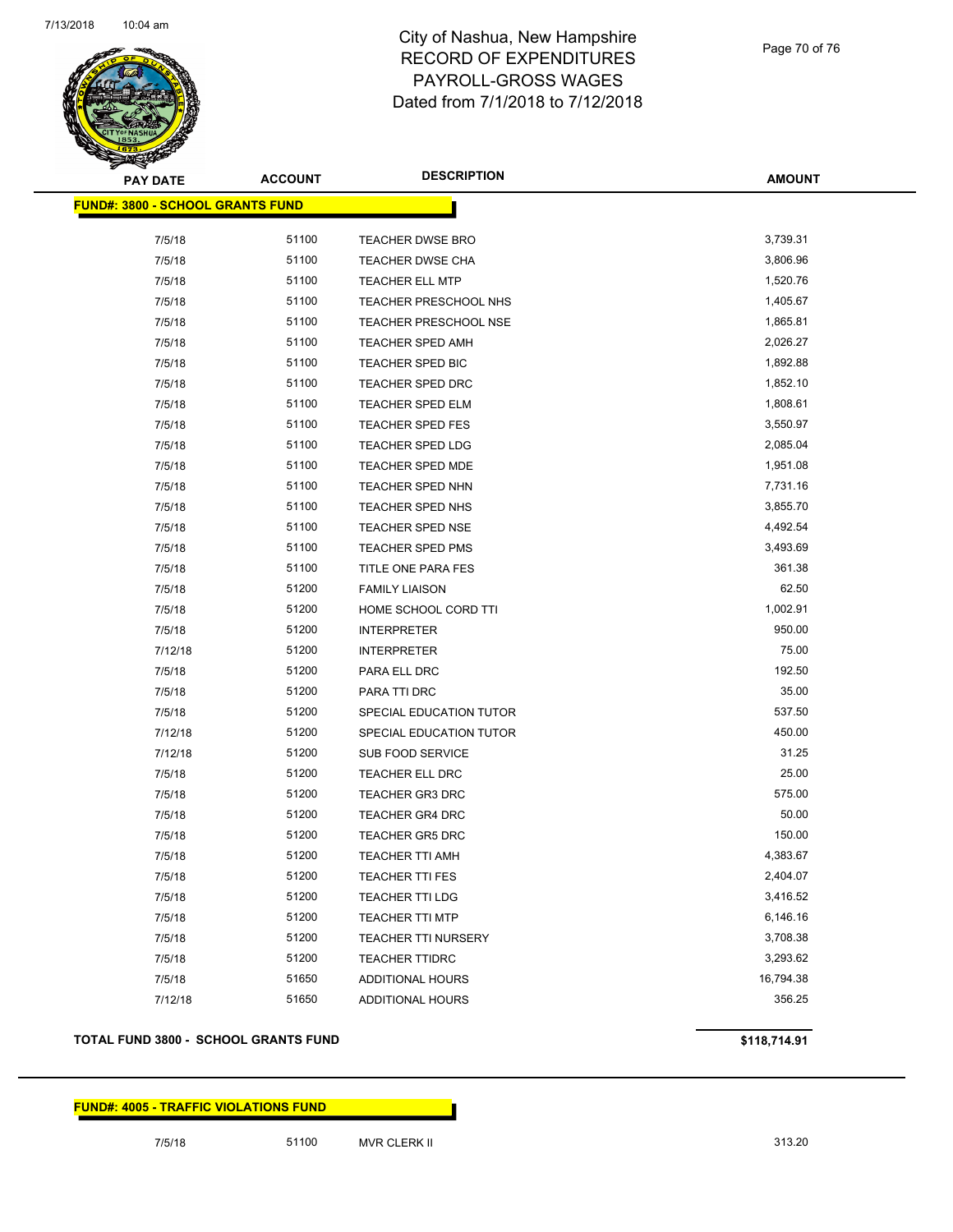

Ĺ.

Page 71 of 76

**AMOUNT**

| 7/5/18<br>7/12/18                                                                                                                                                   | 51100<br>51100          | PARKING ENFORCEMENT SPECIALIST<br>PARKING ENFORCEMENT SPECIALIST                               | 822.85<br>822.85                 |
|---------------------------------------------------------------------------------------------------------------------------------------------------------------------|-------------------------|------------------------------------------------------------------------------------------------|----------------------------------|
| 7/5/18                                                                                                                                                              | 51100                   | PARKING MANAGER                                                                                | 296.15                           |
| 7/12/18                                                                                                                                                             | 51100                   | PARKING MANAGER                                                                                | 298.80                           |
| 7/5/18                                                                                                                                                              | 51100                   | PV/MV COORDINATOR                                                                              | 874.75                           |
| 7/12/18                                                                                                                                                             | 51100                   | PV/MV COORDINATOR                                                                              | 893.55                           |
| 7/5/18                                                                                                                                                              | 51200                   | PARKING ENFORCEMENT SPECIALIST                                                                 | 341.88                           |
| 7/12/18                                                                                                                                                             | 51200                   | PARKING ENFORCEMENT SPECIALIST                                                                 | 395.26                           |
| 7/5/18                                                                                                                                                              | 51200                   | <b>VEHICLE REGISTRATION CLERK</b>                                                              | 382.00                           |
| 7/12/18                                                                                                                                                             | 51200                   | <b>VEHICLE REGISTRATION CLERK</b>                                                              | 390.50                           |
| 7/5/18                                                                                                                                                              | 51300                   | OVERTIME-REGULAR                                                                               | 68.55                            |
| 7/12/18                                                                                                                                                             | 51300                   | OVERTIME-REGULAR                                                                               | 70.03                            |
| 7/5/18                                                                                                                                                              | 51400                   | WAGES TEMPORARY-SEASONAL                                                                       | 560.00                           |
| 7/12/18                                                                                                                                                             | 51400                   | <b>WAGES TEMPORARY-SEASONAL</b>                                                                | 546.00                           |
|                                                                                                                                                                     |                         |                                                                                                |                                  |
| <b>TOTAL FUND 4005 - TRAFFIC VIOLATIONS FUND</b>                                                                                                                    |                         |                                                                                                | \$7,396.87                       |
| 7/5/18<br>7/12/18<br>7/5/18                                                                                                                                         | 51710<br>51710<br>51712 | SPECIAL DETAIL-NON PENSIONABLE<br>SPECIAL DETAIL-NON PENSIONABLE<br>SPECIAL DETAIL-PENSIONABLE | 6,683.95<br>5,959.70<br>9,160.10 |
| 7/12/18<br>TOTAL FUND 4030 - POLICE SPECIAL DETAILS FUND                                                                                                            | 51712                   | SPECIAL DETAIL-PENSIONABLE                                                                     | 4,040.60<br>\$25,844.35          |
|                                                                                                                                                                     |                         |                                                                                                |                                  |
| 7/5/18                                                                                                                                                              | 51300                   | <b>OVERTIME-REGULAR</b>                                                                        | 2,404.50                         |
| 7/12/18                                                                                                                                                             | 51300                   | OVERTIME-REGULAR                                                                               | 1,168.83                         |
|                                                                                                                                                                     |                         |                                                                                                | \$3,573.33                       |
|                                                                                                                                                                     |                         |                                                                                                |                                  |
| <b>FUND#: 4035 - POLICE OVERTIME BILLING FUND</b><br><b>TOTAL FUND 4035 - POLICE OVERTIME BILLING FUND</b><br><b>FUND#: 4065 - FIRE WATCHGUARDS FUND</b><br>7/12/18 | 51712                   | SPECIAL DETAIL-PENSIONABLE                                                                     | 348.92                           |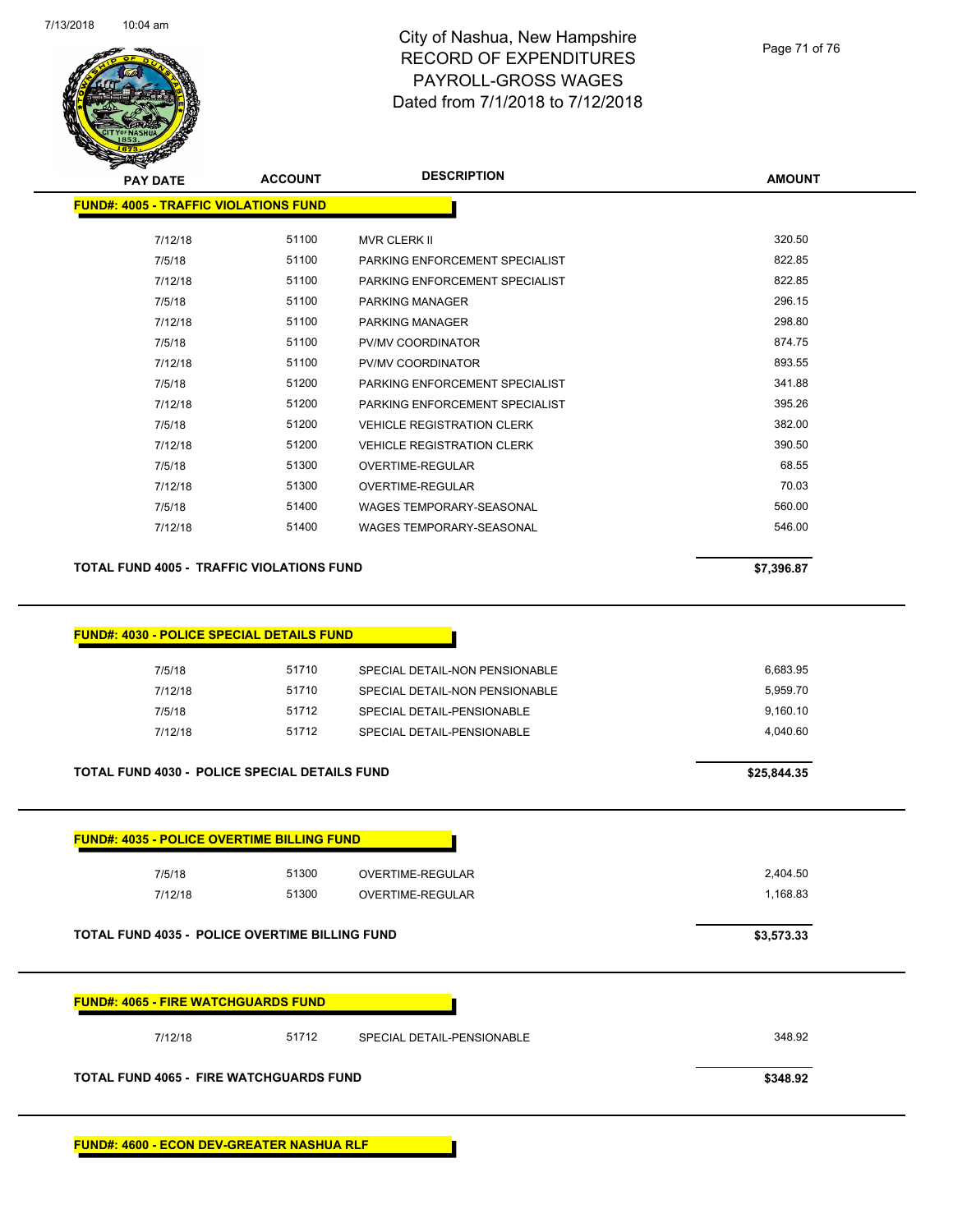

Page 72 of 76

| <b>PAY DATE</b>                                         | <b>ACCOUNT</b> | <b>DESCRIPTION</b>            | <b>AMOUNT</b> |
|---------------------------------------------------------|----------------|-------------------------------|---------------|
| <b>FUND#: 4600 - ECON DEV-GREATER NASHUA RLF</b>        |                |                               |               |
| 7/5/18                                                  | 51100          | DWNTWN SPCLST & OED PGRM COOR | 125.75        |
| 7/12/18                                                 | 51100          | DWNTWN SPCLST & OED PGRM COOR | 131.95        |
|                                                         |                |                               |               |
| TOTAL FUND 4600 - ECON DEV-GREATER NASHUA RLF           |                |                               | \$257.70      |
|                                                         |                |                               |               |
| <b>FUND#: 4610 - ECON DEV-BROWNFIELDS RLF</b><br>7/5/18 | 51100          | DWNTWN SPCLST & OED PGRM COOR | 137.20        |
| 7/12/18                                                 | 51100          | DWNTWN SPCLST & OED PGRM COOR | 143.90        |

#### **FUND#: 6000 - SOLID WASTE FUND**

| 7/5/18  | 51100 | ADMINISTRATIVE ASSISTANT I           | 704.40   |
|---------|-------|--------------------------------------|----------|
| 7/12/18 | 51100 | ADMINISTRATIVE ASSISTANT I           | 721.95   |
| 7/5/18  | 51100 | ADMINISTRATIVE ASSISTANT II          | 728.50   |
| 7/12/18 | 51100 | ADMINISTRATIVE ASSISTANT II          | 744.20   |
| 7/5/18  | 51100 | ASSIST DIRECTOR PUBLIC WORKS         | 192.95   |
| 7/12/18 | 51100 | ASSIST DIRECTOR PUBLIC WORKS         | 202.40   |
| 7/5/18  | 51100 | AUTOMATED TRASH COLLECTION OPR       | 4,898.00 |
| 7/12/18 | 51100 | AUTOMATED TRASH COLLECTION OPR       | 4,898.00 |
| 7/5/18  | 51100 | <b>CITY ENGINEER</b>                 | 327.35   |
| 7/12/18 | 51100 | <b>CITY ENGINEER</b>                 | 343.40   |
| 7/5/18  | 51100 | <b>COLLECTION EQUIP OPR</b>          | 8,369.52 |
| 7/12/18 | 51100 | <b>COLLECTION EQUIP OPR</b>          | 8,380.16 |
| 7/5/18  | 51100 | COLLECTION EQUIP OPR LANDFILL        | 970.41   |
| 7/12/18 | 51100 | <b>COLLECTION EQUIP OPR LANDFILL</b> | 970.40   |
| 7/5/18  | 51100 | DEP TREASURER TAX COLLECTOR          | 253.50   |
| 7/12/18 | 51100 | DEP TREASURER TAX COLLECTOR          | 261.95   |
| 7/5/18  | 51100 | <b>DEPUTY CITY ENGINEER</b>          | 81.30    |
| 7/12/18 | 51100 | <b>DEPUTY CITY ENGINEER</b>          | 82.05    |
| 7/5/18  | 51100 | <b>DIRECTOR PUBLIC WORKS</b>         | 248.90   |
| 7/12/18 | 51100 | <b>DIRECTOR PUBLIC WORKS</b>         | 261.20   |
| 7/5/18  | 51100 | DPW BILLING ACCOUNTANT               | 488.51   |
| 7/12/18 | 51100 | DPW BILLING ACCOUNTANT               | 499.05   |
| 7/5/18  | 51100 | DPW COLLECTIONS SPEC III             | 397.50   |
| 7/12/18 | 51100 | DPW COLLECTIONS SPEC III             | 406.05   |
| 7/5/18  | 51100 | DPW CONTRACT ADMINISTRATOR           | 119.10   |
| 7/12/18 | 51100 | DPW CONTRACT ADMINISTRATOR           | 121.65   |
| 7/5/18  | 51100 | <b>ENVIRONMENTAL ENGINEER</b>        | 1,411.70 |
| 7/12/18 | 51100 | <b>ENVIRONMENTAL ENGINEER</b>        | 1,480.85 |
| 7/5/18  | 51100 | <b>EQUIPMENT OPR LANDFILL</b>        | 4,932.00 |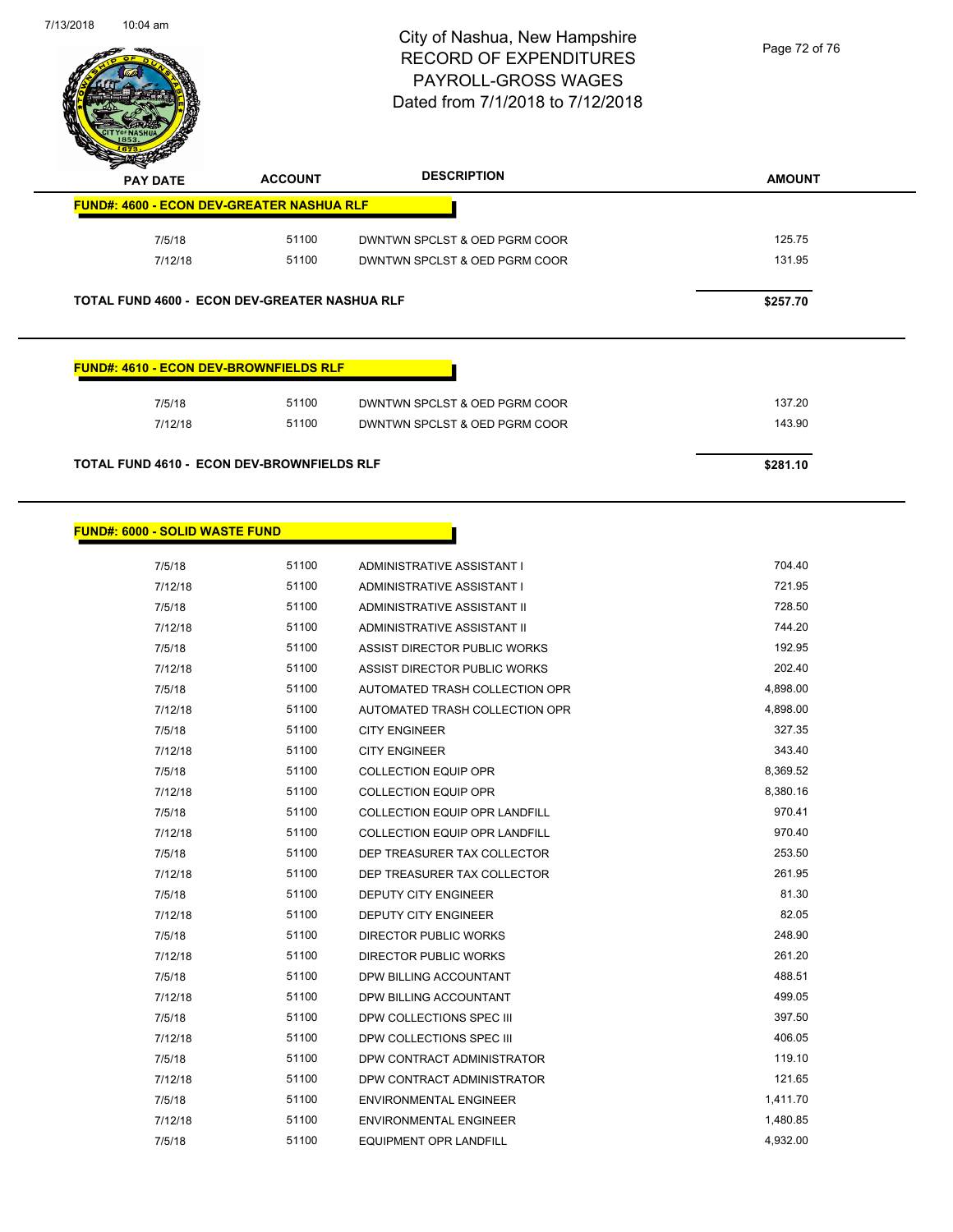

| <b>PAY DATE</b>                       | <b>ACCOUNT</b> | <b>DESCRIPTION</b>             | <b>AMOUNT</b> |
|---------------------------------------|----------------|--------------------------------|---------------|
| <b>FUND#: 6000 - SOLID WASTE FUND</b> |                |                                |               |
| 7/12/18                               | 51100          | <b>EQUIPMENT OPR LANDFILL</b>  | 4,932.00      |
| 7/5/18                                | 51100          | <b>EXECUTIVE ASSISTANT</b>     | 156.70        |
| 7/12/18                               | 51100          | <b>EXECUTIVE ASSISTANT</b>     | 164.35        |
| 7/5/18                                | 51100          | FINANCE AND ADMIN MANAGER      | 418.65        |
| 7/12/18                               | 51100          | FINANCE AND ADMIN MANAGER      | 436.60        |
| 7/5/18                                | 51100          | FLEET MANAGER STREET DEPT      | 332.40        |
| 7/12/18                               | 51100          | FLEET MANAGER STREET DEPT      | 346.35        |
| 7/5/18                                | 51100          | LICENSED SCALE OPERATOR        | 741.75        |
| 7/12/18                               | 51100          | LICENSED SCALE OPERATOR        | 757.70        |
| 7/12/18                               | 51100          | OPERATIONS SUPERVISOR          | 209.41        |
| 7/5/18                                | 51100          | PUBLIC RELATIONS ADMINISTRATOR | 156.70        |
| 7/12/18                               | 51100          | PUBLIC RELATIONS ADMINISTRATOR | 164.40        |
| 7/5/18                                | 51100          | <b>RECYCLING COORDINATOR</b>   | 1,167.65      |
| 7/12/18                               | 51100          | RECYCLING COORDINATOR          | 1,192.80      |
| 7/5/18                                | 51100          | SENIOR STAFF ENGINEER          | 137.10        |
| 7/12/18                               | 51100          | <b>SENIOR STAFF ENGINEER</b>   | 143.80        |
| 7/5/18                                | 51100          | <b>SOLID WASTE FOREMAN</b>     | 2,538.70      |
| 7/12/18                               | 51100          | <b>SOLID WASTE FOREMAN</b>     | 2,593.30      |
| 7/5/18                                | 51100          | SOLID WASTE TECHNICIAN         | 1,075.60      |
| 7/12/18                               | 51100          | SOLID WASTE TECHNICIAN         | 1,128.30      |
| 7/5/18                                | 51100          | SR MGR ACCT FIN REPORTING      | 182.35        |
| 7/12/18                               | 51100          | SR MGR ACCT FIN REPORTING      | 191.25        |
| 7/5/18                                | 51100          | SUPERINTENDENT OF SOLID WASTE  | 1,720.00      |
| 7/12/18                               | 51100          | SUPERINTENDENT OF SOLID WASTE  | 1,804.30      |
| 7/5/18                                | 51300          | OVERTIME-REGULAR               | 2,557.19      |
| 7/12/18                               | 51300          | OVERTIME-REGULAR               | 8,329.63      |
| 7/5/18                                | 51400          | WAGES TEMPORARY-SEASONAL       | 4,983.75      |
| 7/12/18                               | 51400          | WAGES TEMPORARY-SEASONAL       | 4.425.00      |

### **TOTAL FUND 6000 - SOLID WASTE FUND \$86,484.68**

### **FUND#: 6200 - WASTEWATER FUND**

| 7/5/18  | 51100 | <b>ANALYTICAL CHEMIST</b>          | 860.65   |
|---------|-------|------------------------------------|----------|
| 7/12/18 | 51100 | ANALYTICAL CHEMIST                 | 861.95   |
| 7/5/18  | 51100 | ASSIST DIRECTOR PUBLIC WORKS       | 192.90   |
| 7/12/18 | 51100 | ASSIST DIRECTOR PUBLIC WORKS       | 202.35   |
| 7/5/18  | 51100 | ASSISTANT CONSTRUCTION ENGINEER    | 1.337.75 |
| 7/12/18 | 51100 | ASSISTANT CONSTRUCTION ENGINEER    | 1.339.75 |
| 7/5/18  | 51100 | <b>CITY ENGINEER</b>               | 763.90   |
| 7/12/18 | 51100 | <b>CITY ENGINEER</b>               | 801.30   |
| 7/5/18  | 51100 | <b>COLLECTION SYSTEMS OPERATOR</b> | 2.996.40 |
| 7/12/18 | 51100 | COLLECTION SYSTEMS OPERATOR        | 2.982.01 |
| 7/5/18  | 51100 | COLLECTION SYSTEMS TECHNICIAN      | 2.103.20 |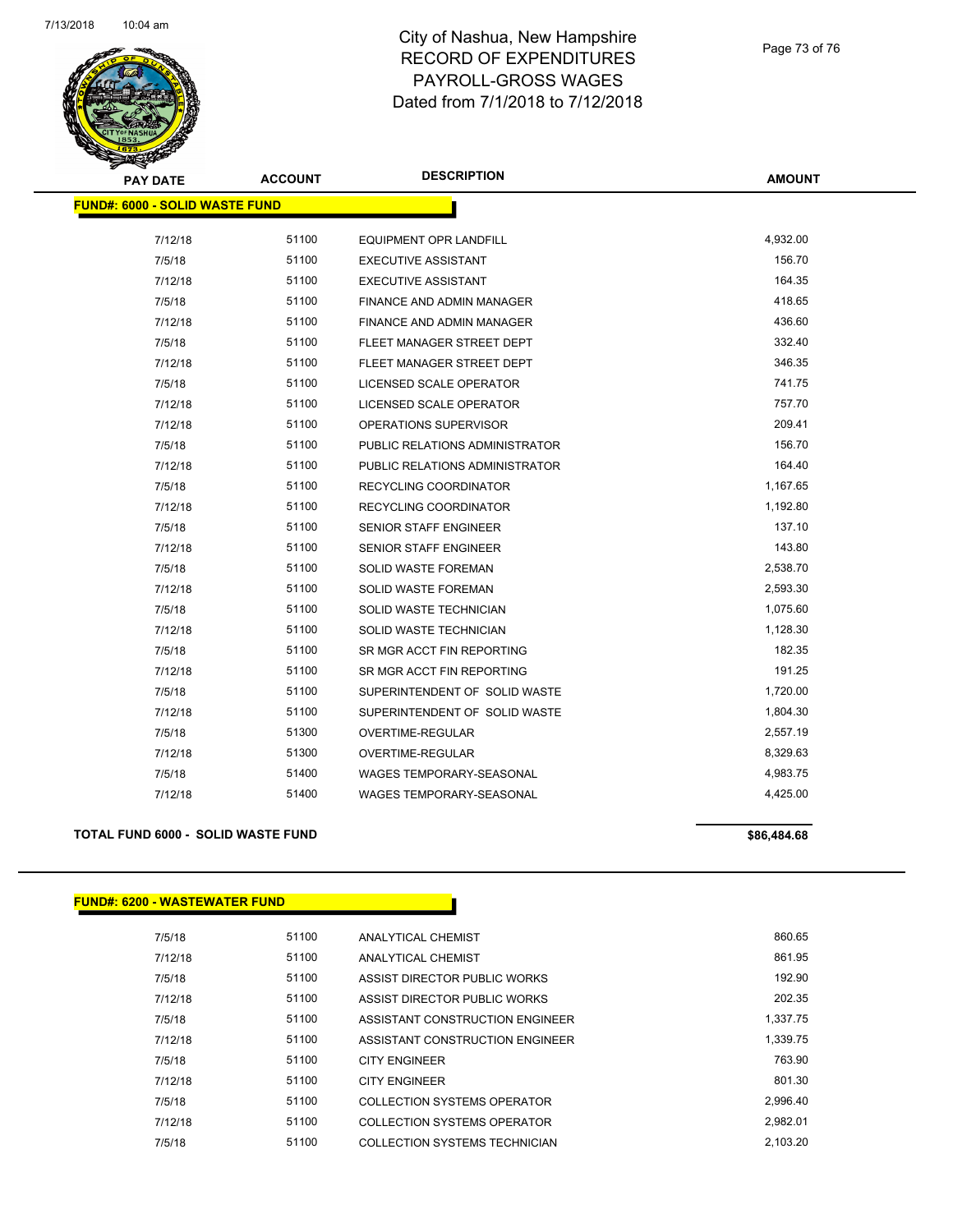

| <b>PAY DATE</b>                       | <b>ACCOUNT</b> | <b>DESCRIPTION</b>             | <b>AMOUNT</b> |
|---------------------------------------|----------------|--------------------------------|---------------|
| <u> FUND#: 6200 - WASTEWATER FUND</u> |                |                                |               |
| 7/12/18                               | 51100          | COLLECTION SYSTEMS TECHNICIAN  | 2,103.20      |
| 7/5/18                                | 51100          | <b>COLLECTIONS SPEC II</b>     | 836.85        |
| 7/12/18                               | 51100          | <b>COLLECTIONS SPEC II</b>     | 854.85        |
| 7/5/18                                | 51100          | DEP TREASURER TAX COLLECTOR    | 253.50        |
| 7/12/18                               | 51100          | DEP TREASURER TAX COLLECTOR    | 261.95        |
| 7/5/18                                | 51100          | <b>DEPUTY CITY ENGINEER</b>    | 813.05        |
| 7/12/18                               | 51100          | <b>DEPUTY CITY ENGINEER</b>    | 820.35        |
| 7/5/18                                | 51100          | DIRECTOR PUBLIC WORKS          | 497.80        |
| 7/12/18                               | 51100          | DIRECTOR PUBLIC WORKS          | 522.40        |
| 7/5/18                                | 51100          | DPW BILLING ACCOUNTANT         | 488.50        |
| 7/12/18                               | 51100          | DPW BILLING ACCOUNTANT         | 499.05        |
| 7/5/18                                | 51100          | DPW COLLECTIONS SPEC III       | 397.55        |
| 7/12/18                               | 51100          | DPW COLLECTIONS SPEC III       | 406.10        |
| 7/5/18                                | 51100          | DPW CONTRACT ADMINISTRATOR     | 714.60        |
| 7/12/18                               | 51100          | DPW CONTRACT ADMINISTRATOR     | 730.00        |
| 7/5/18                                | 51100          | ELECTRICAL DIAGNOSTIC TECH I   | 2,240.00      |
| 7/12/18                               | 51100          | ELECTRICAL DIAGNOSTIC TECH I   | 2,240.00      |
| 7/5/18                                | 51100          | <b>EXECUTIVE ASSISTANT</b>     | 156.70        |
| 7/12/18                               | 51100          | <b>EXECUTIVE ASSISTANT</b>     | 164.40        |
| 7/5/18                                | 51100          | FINANCE AND ADMIN MANAGER      | 418.65        |
| 7/12/18                               | 51100          | FINANCE AND ADMIN MANAGER      | 436.60        |
| 7/5/18                                | 51100          | FLEET MANAGER STREET DEPT      | 110.80        |
| 7/12/18                               | 51100          | FLEET MANAGER STREET DEPT      | 115.45        |
| 7/5/18                                | 51100          | MECHANIC WWTP 1ST CLASS        | 4,315.21      |
| 7/12/18                               | 51100          | MECHANIC WWTP 1ST CLASS        | 4,315.20      |
| 7/5/18                                | 51100          | <b>OPERATOR II WWTP 1st</b>    | 4,087.52      |
| 7/12/18                               | 51100          | OPERATOR II WWTP 1st           | 4,193.25      |
| 7/5/18                                | 51100          | OPERATOR II WWTP 2nd           | 1,086.40      |
| 7/12/18                               | 51100          | OPERATOR II WWTP 2nd           | 1,086.40      |
| 7/5/18                                | 51100          | OPERATOR II WWTP 3rd           | 2,184.04      |
| 7/12/18                               | 51100          | OPERATOR II WWTP 3rd           | 2,177.62      |
| 7/5/18                                | 51100          | OPERATOR III WWTP 1st          | 3,390.80      |
| 7/12/18                               | 51100          | OPERATOR III WWTP 1st          | 3,390.80      |
| 7/5/18                                | 51100          | PLANT OPERATIONS SUPERVISOR    | 1,457.75      |
| 7/12/18                               | 51100          | PLANT OPERATIONS SUPERVISOR    | 1,490.15      |
| 7/5/18                                | 51100          | PUBLIC RELATIONS ADMINISTRATOR | 208.95        |
| 7/12/18                               | 51100          | PUBLIC RELATIONS ADMINISTRATOR | 219.15        |
| 7/5/18                                | 51100          | SENIOR STAFF ENGINEER          | 1,486.35      |
| 7/12/18                               | 51100          | SENIOR STAFF ENGINEER          | 1,559.19      |
| 7/5/18                                | 51100          | SR MGR ACCT FIN REPORTING      | 364.80        |
| 7/12/18                               | 51100          | SR MGR ACCT FIN REPORTING      | 382.70        |
| 7/5/18                                | 51100          | <b>STAFF ENGINEER</b>          | 1,521.35      |
| 7/12/18                               | 51100          | <b>STAFF ENGINEER</b>          | 1,595.90      |
| 7/5/18                                | 51100          | SUPERINTENDENT OF WASTEWATER   | 1,873.50      |
| 7/12/18                               | 51100          | SUPERINTENDENT OF WASTEWATER   | 1,890.35      |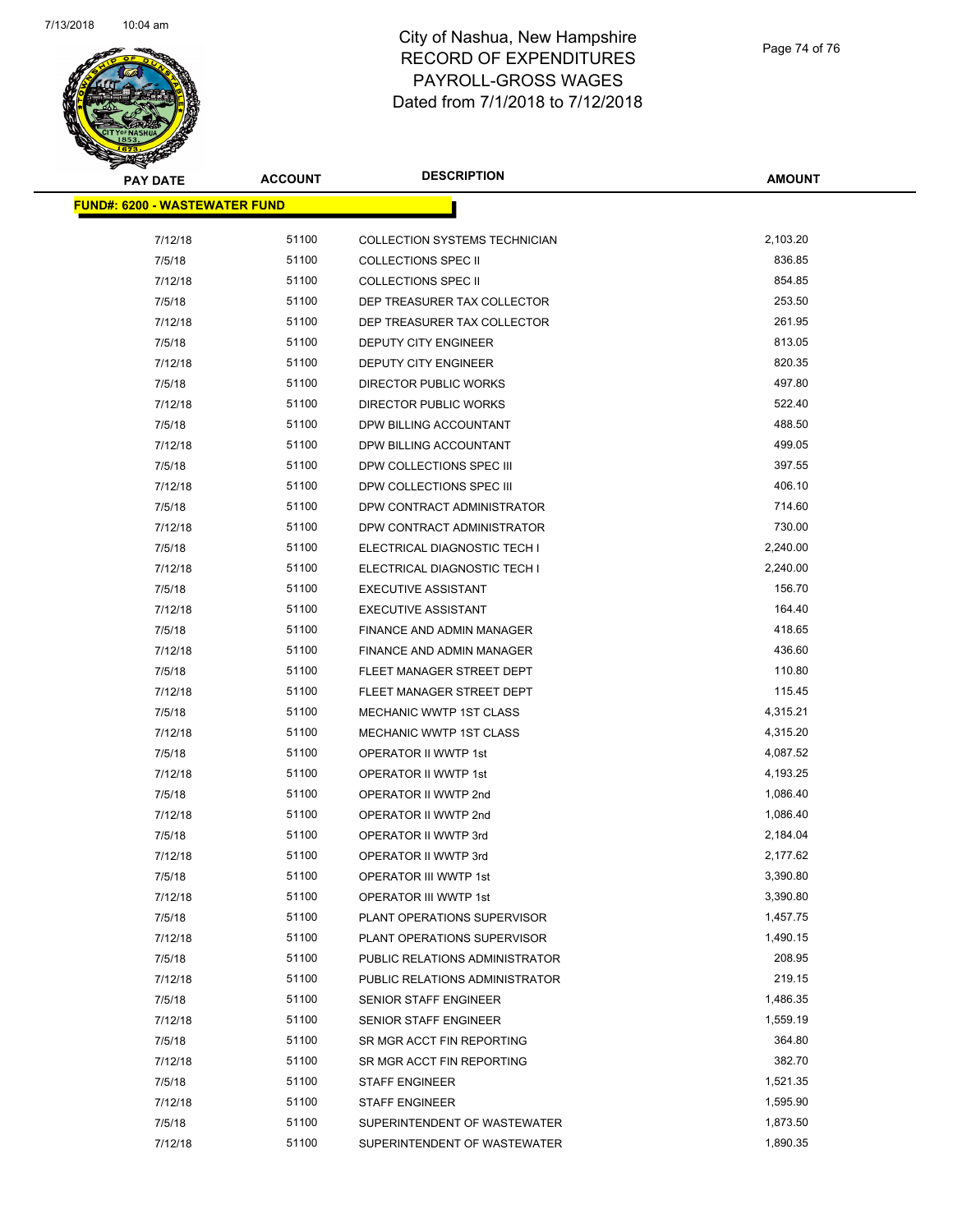

#### Page 75 of 76

| <b>PAY DATE</b>               | <b>ACCOUNT</b> | <b>DESCRIPTION</b>                 | <b>AMOUNT</b> |
|-------------------------------|----------------|------------------------------------|---------------|
| FUND#: 6200 - WASTEWATER FUND |                |                                    |               |
| 7/5/18                        | 51100          | <b>SUPV LABORATORY</b>             | 1,209.70      |
| 7/12/18                       | 51100          | <b>SUPV LABORATORY</b>             | 1,211.50      |
| 7/5/18                        | 51100          | TRUCK DRIVER STREET REPAIR         | 918.40        |
| 7/12/18                       | 51100          | TRUCK DRIVER STREET REPAIR         | 912.40        |
| 7/5/18                        | 51100          | <b>WASTEWATER ASSISTANT</b>        | 2,689.20      |
| 7/12/18                       | 51100          | WASTEWATER ASSISTANT               | 2,689.21      |
| 7/5/18                        | 51100          | <b>WASTEWATER FOREMAN</b>          | 2,538.70      |
| 7/12/18                       | 51100          | <b>WASTEWATER FOREMAN</b>          | 2,593.30      |
| 7/5/18                        | 51100          | <b>WASTEWATER PROJECT ENGINEER</b> | 1,453.45      |
| 7/12/18                       | 51100          | <b>WASTEWATER PROJECT ENGINEER</b> | 1,524.70      |
| 7/5/18                        | 51300          | OVERTIME-REGULAR                   | 3,621.42      |
| 7/12/18                       | 51300          | OVERTIME-REGULAR                   | 6,508.87      |
| 7/5/18                        | 51400          | <b>WAGES TEMPORARY-SEASONAL</b>    | 2,955.25      |
| 7/12/18                       | 51400          | <b>WAGES TEMPORARY-SEASONAL</b>    | 2,368.75      |
|                               |                |                                    |               |

### **TOTAL FUND 6200 - WASTEWATER FUND \$107,996.74**

### **FUND#: 6500 - PROPERTY & CASUALTY FUND**

| 7/5/18  | 51100 | ADMINISTRATIVE ASSISTANT I         | 663.15   |
|---------|-------|------------------------------------|----------|
| 7/12/18 | 51100 | ADMINISTRATIVE ASSISTANT I         | 695.60   |
| 7/5/18  | 51100 | <b>PROGRAM SUPV</b>                | 1,285.00 |
| 7/12/18 | 51100 | <b>PROGRAM SUPV</b>                | 1,347.95 |
| 7/5/18  | 51100 | PROPERTY AND CASUALTY ADJUSTER     | 2,246.70 |
| 7/12/18 | 51100 | PROPERTY AND CASUALTY ADJUSTER     | 2,356.80 |
| 7/5/18  | 51100 | <b>RISK MANAGER</b>                | 1,724.05 |
| 7/12/18 | 51100 | <b>RISK MANAGER</b>                | 1,808.50 |
| 7/5/18  | 51100 | SAFETY LOSS PREVENTION SPEC        | 1,113.00 |
| 7/12/18 | 51100 | SAFETY LOSS PREVENTION SPEC        | 1,136.95 |
| 7/5/18  | 59207 | <b>WORKERS COMPENSATION CLAIMS</b> | 6,462.89 |
| 7/12/18 | 59207 | WORKERS COMPENSATION CLAIMS        | 6,437.25 |
| 7/5/18  | 59290 | LONG TERM DISABILITY CLAIMS        | 2,934.26 |
| 7/12/18 | 59290 | LONG TERM DISABILITY CLAIMS        | 2.934.26 |

### TOTAL FUND 6500 - PROPERTY & CASUALTY FUND **\$33,146.36** \$33,146.36

#### **FUND#: 6600 - BENEFITS SELF INSURANCE FUND**

| 7/5/18  | 51100 | EMPLOYEE BENEFITS ASSISTANT   | 717.25   |
|---------|-------|-------------------------------|----------|
| 7/12/18 | 51100 | EMPLOYEE BENEFITS ASSISTANT   | 723.70   |
| 7/5/18  | 51100 | EMPLOYEE BENEFITS MANAGER     | 1.371.00 |
| 7/12/18 | 51100 | EMPLOYEE BENEFITS MANAGER     | 1.438.15 |
| 7/5/18  | 51100 | <b>EMPLOYEE BENEFITS SPEC</b> | 985.14   |